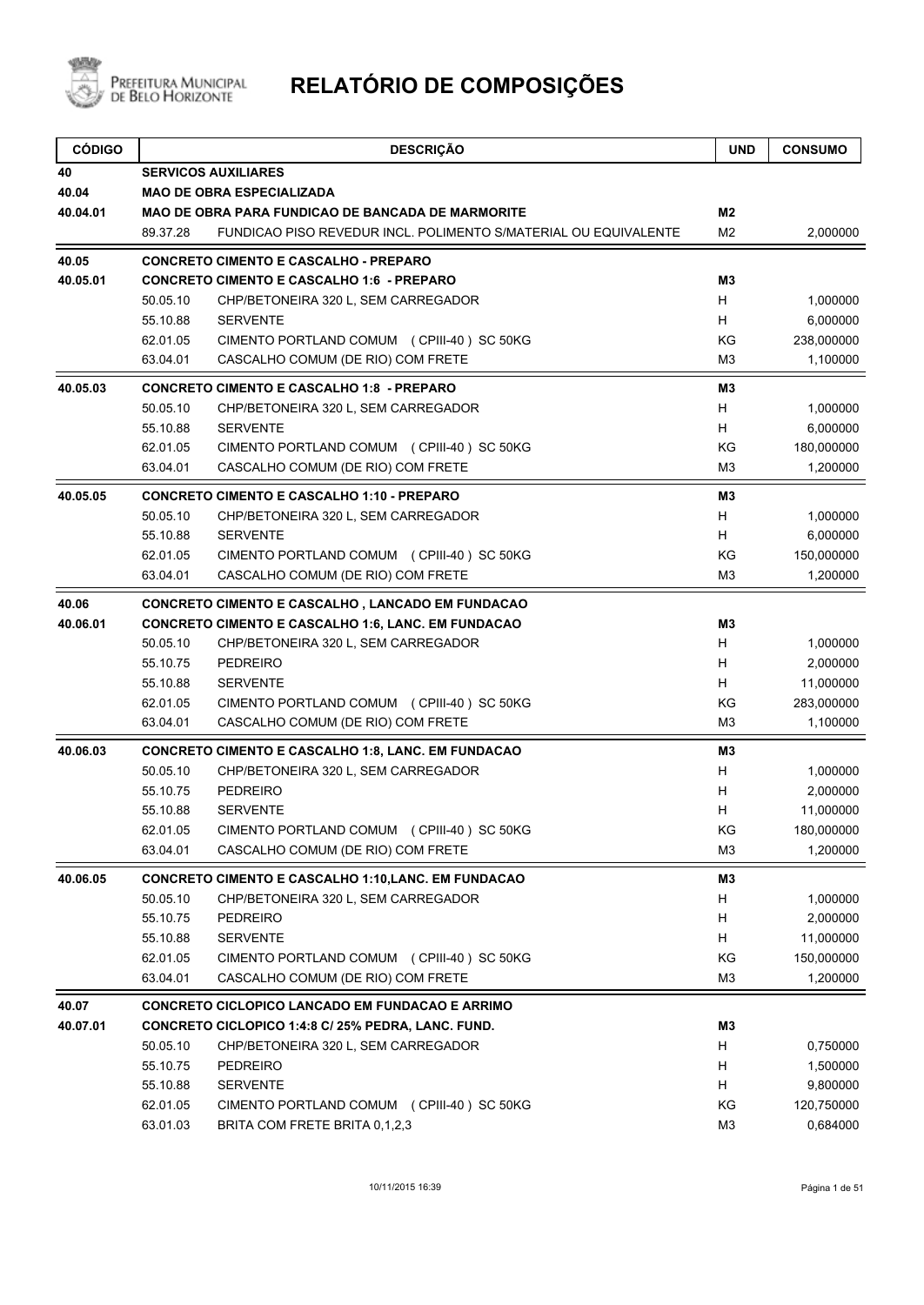

| 63.02.18<br>CALCADAO DE CALCAREO COM FRETE<br>M <sub>3</sub><br>0,300000<br>63.05.05<br>M <sub>3</sub><br>0,438000<br>AREIA LAVADA COM FRETE<br>M3<br>CONCRETO CICLOPICO 1:4:8 C/ 30% PEDRA, LANC. FUND.<br>50.05.10<br>CHP/BETONEIRA 320 L, SEM CARREGADOR<br>H<br>0,700000<br>55.10.75<br>H<br><b>PEDREIRO</b><br>1,400000<br><b>SERVENTE</b><br>H<br>9,600000<br>55.10.88<br>KG<br>62.01.05<br>CIMENTO PORTLAND COMUM (CPIII-40) SC 50KG<br>112,700000<br>63.01.03<br>M3<br>0,638400<br>BRITA COM FRETE BRITA 0.1.2.3<br>63.02.18<br>CALCADAO DE CALCAREO COM FRETE<br>M <sub>3</sub><br>0,360000<br>M <sub>3</sub><br>63.05.05<br>AREIA LAVADA COM FRETE<br>0,408800<br>M <sub>3</sub><br>CONCRETO CICLOPICO 1:4:8 C/ 40% PEDRA, LANC. FUND.<br>50.05.10<br>CHP/BETONEIRA 320 L, SEM CARREGADOR<br>H<br>0,600000<br>55.10.75<br>H<br><b>PEDREIRO</b><br>1,200000<br>9,100000<br>55.10.88<br><b>SERVENTE</b><br>H<br>KG<br>62.01.05<br>CIMENTO PORTLAND COMUM (CPIII-40) SC 50KG<br>96,600000<br>63.01.03<br>BRITA COM FRETE BRITA 0,1,2,3<br>M3<br>0,547200<br>M <sub>3</sub><br>63.02.18<br>CALCADAO DE CALCAREO COM FRETE<br>0,480000<br>63.05.05<br>AREIA LAVADA COM FRETE<br>M <sub>3</sub><br>0,350400<br>M <sub>3</sub><br>CONCRETO CICLOPICO 1:3:6 C/ 25% PEDRA, LANC. FUND.<br>H<br>50.05.10<br>CHP/BETONEIRA 320 L, SEM CARREGADOR<br>0,750000<br>55.10.75<br>H<br><b>PEDREIRO</b><br>1,500000<br>9,800000<br>55.10.88<br><b>SERVENTE</b><br>H<br>KG<br>62.01.05<br>CIMENTO PORTLAND COMUM (CPIII-40) SC 50KG<br>156,000000<br>63.01.03<br>BRITA COM FRETE BRITA 0,1,2,3<br>M <sub>3</sub><br>0,661500<br>M <sub>3</sub><br>63.02.18<br>CALCADAO DE CALCAREO COM FRETE<br>0,300000<br>63.05.05<br>AREIA LAVADA COM FRETE<br>M <sub>3</sub><br>0,423000<br><b>M3</b><br>CONCRETO CICLOPICO 1:3:6 C/ 30% PEDRA, LANC. FUND.<br>H<br>50.05.10<br>0,700000<br>CHP/BETONEIRA 320 L, SEM CARREGADOR<br>55.10.75<br>H<br><b>PEDREIRO</b><br>1,400000<br>55.10.88<br><b>SERVENTE</b><br>H<br>9,600000<br>62.01.05<br>CIMENTO PORTLAND COMUM (CPIII-40) SC 50KG<br>KG<br>145,600000<br>63.01.03<br>BRITA COM FRETE BRITA 0,1,2,3<br>M <sub>3</sub><br>0,617400<br>63.02.18<br>CALCADAO DE CALCAREO COM FRETE<br>M <sub>3</sub><br>0,360000<br>63.05.05<br>AREIA LAVADA COM FRETE<br>M3<br>0,394800<br>CONCRETO CICLOPICO 1:3:6 C/ 40% PEDRA, LANC. FUND.<br>M3<br>50.05.10<br>H<br>0,600000<br>CHP/BETONEIRA 320 L, SEM CARREGADOR<br>55.10.75<br><b>PEDREIRO</b><br>H<br>1,200000<br>55.10.88<br><b>SERVENTE</b><br>H<br>9,100000<br>62.01.05<br>ΚG<br>124,800000<br>CIMENTO PORTLAND COMUM (CPIII-40) SC 50KG<br>63.01.03<br>BRITA COM FRETE BRITA 0,1,2,3<br>M3<br>0,529200<br>63.02.18<br>CALCADAO DE CALCAREO COM FRETE<br>M3<br>0,480000<br>AREIA LAVADA COM FRETE<br>M3<br>63.05.05<br>0,338400<br><b>CONCRETO CONVENCIONAL BRITA 1-2 CALCAREA - PREPARO</b><br>CONCRETO 1:4:8, B1-B2 CALCAREA - PREPARO<br>M3<br>50.05.10<br>CHP/BETONEIRA 320 L, SEM CARREGADOR<br>H<br>1,000000<br><b>SERVENTE</b><br>55.10.88<br>H<br>6,000000<br>62.01.05<br>CIMENTO PORTLAND COMUM (CPIII-40) SC 50KG<br>ΚG<br>161,000000 | <b>CÓDIGO</b> | <b>DESCRIÇÃO</b> | <b>UND</b> | <b>CONSUMO</b> |
|----------------------------------------------------------------------------------------------------------------------------------------------------------------------------------------------------------------------------------------------------------------------------------------------------------------------------------------------------------------------------------------------------------------------------------------------------------------------------------------------------------------------------------------------------------------------------------------------------------------------------------------------------------------------------------------------------------------------------------------------------------------------------------------------------------------------------------------------------------------------------------------------------------------------------------------------------------------------------------------------------------------------------------------------------------------------------------------------------------------------------------------------------------------------------------------------------------------------------------------------------------------------------------------------------------------------------------------------------------------------------------------------------------------------------------------------------------------------------------------------------------------------------------------------------------------------------------------------------------------------------------------------------------------------------------------------------------------------------------------------------------------------------------------------------------------------------------------------------------------------------------------------------------------------------------------------------------------------------------------------------------------------------------------------------------------------------------------------------------------------------------------------------------------------------------------------------------------------------------------------------------------------------------------------------------------------------------------------------------------------------------------------------------------------------------------------------------------------------------------------------------------------------------------------------------------------------------------------------------------------------------------------------------------------------------------------------------------------------------------------------------------------------------------------------------------------------------------------------------------------------------------------------------------------------------------------------------------------------------------------------------------------------------------------------------------------------------------------------------------------------|---------------|------------------|------------|----------------|
|                                                                                                                                                                                                                                                                                                                                                                                                                                                                                                                                                                                                                                                                                                                                                                                                                                                                                                                                                                                                                                                                                                                                                                                                                                                                                                                                                                                                                                                                                                                                                                                                                                                                                                                                                                                                                                                                                                                                                                                                                                                                                                                                                                                                                                                                                                                                                                                                                                                                                                                                                                                                                                                                                                                                                                                                                                                                                                                                                                                                                                                                                                                            |               |                  |            |                |
|                                                                                                                                                                                                                                                                                                                                                                                                                                                                                                                                                                                                                                                                                                                                                                                                                                                                                                                                                                                                                                                                                                                                                                                                                                                                                                                                                                                                                                                                                                                                                                                                                                                                                                                                                                                                                                                                                                                                                                                                                                                                                                                                                                                                                                                                                                                                                                                                                                                                                                                                                                                                                                                                                                                                                                                                                                                                                                                                                                                                                                                                                                                            |               |                  |            |                |
|                                                                                                                                                                                                                                                                                                                                                                                                                                                                                                                                                                                                                                                                                                                                                                                                                                                                                                                                                                                                                                                                                                                                                                                                                                                                                                                                                                                                                                                                                                                                                                                                                                                                                                                                                                                                                                                                                                                                                                                                                                                                                                                                                                                                                                                                                                                                                                                                                                                                                                                                                                                                                                                                                                                                                                                                                                                                                                                                                                                                                                                                                                                            | 40.07.03      |                  |            |                |
|                                                                                                                                                                                                                                                                                                                                                                                                                                                                                                                                                                                                                                                                                                                                                                                                                                                                                                                                                                                                                                                                                                                                                                                                                                                                                                                                                                                                                                                                                                                                                                                                                                                                                                                                                                                                                                                                                                                                                                                                                                                                                                                                                                                                                                                                                                                                                                                                                                                                                                                                                                                                                                                                                                                                                                                                                                                                                                                                                                                                                                                                                                                            |               |                  |            |                |
|                                                                                                                                                                                                                                                                                                                                                                                                                                                                                                                                                                                                                                                                                                                                                                                                                                                                                                                                                                                                                                                                                                                                                                                                                                                                                                                                                                                                                                                                                                                                                                                                                                                                                                                                                                                                                                                                                                                                                                                                                                                                                                                                                                                                                                                                                                                                                                                                                                                                                                                                                                                                                                                                                                                                                                                                                                                                                                                                                                                                                                                                                                                            |               |                  |            |                |
|                                                                                                                                                                                                                                                                                                                                                                                                                                                                                                                                                                                                                                                                                                                                                                                                                                                                                                                                                                                                                                                                                                                                                                                                                                                                                                                                                                                                                                                                                                                                                                                                                                                                                                                                                                                                                                                                                                                                                                                                                                                                                                                                                                                                                                                                                                                                                                                                                                                                                                                                                                                                                                                                                                                                                                                                                                                                                                                                                                                                                                                                                                                            |               |                  |            |                |
|                                                                                                                                                                                                                                                                                                                                                                                                                                                                                                                                                                                                                                                                                                                                                                                                                                                                                                                                                                                                                                                                                                                                                                                                                                                                                                                                                                                                                                                                                                                                                                                                                                                                                                                                                                                                                                                                                                                                                                                                                                                                                                                                                                                                                                                                                                                                                                                                                                                                                                                                                                                                                                                                                                                                                                                                                                                                                                                                                                                                                                                                                                                            |               |                  |            |                |
|                                                                                                                                                                                                                                                                                                                                                                                                                                                                                                                                                                                                                                                                                                                                                                                                                                                                                                                                                                                                                                                                                                                                                                                                                                                                                                                                                                                                                                                                                                                                                                                                                                                                                                                                                                                                                                                                                                                                                                                                                                                                                                                                                                                                                                                                                                                                                                                                                                                                                                                                                                                                                                                                                                                                                                                                                                                                                                                                                                                                                                                                                                                            |               |                  |            |                |
|                                                                                                                                                                                                                                                                                                                                                                                                                                                                                                                                                                                                                                                                                                                                                                                                                                                                                                                                                                                                                                                                                                                                                                                                                                                                                                                                                                                                                                                                                                                                                                                                                                                                                                                                                                                                                                                                                                                                                                                                                                                                                                                                                                                                                                                                                                                                                                                                                                                                                                                                                                                                                                                                                                                                                                                                                                                                                                                                                                                                                                                                                                                            |               |                  |            |                |
|                                                                                                                                                                                                                                                                                                                                                                                                                                                                                                                                                                                                                                                                                                                                                                                                                                                                                                                                                                                                                                                                                                                                                                                                                                                                                                                                                                                                                                                                                                                                                                                                                                                                                                                                                                                                                                                                                                                                                                                                                                                                                                                                                                                                                                                                                                                                                                                                                                                                                                                                                                                                                                                                                                                                                                                                                                                                                                                                                                                                                                                                                                                            |               |                  |            |                |
|                                                                                                                                                                                                                                                                                                                                                                                                                                                                                                                                                                                                                                                                                                                                                                                                                                                                                                                                                                                                                                                                                                                                                                                                                                                                                                                                                                                                                                                                                                                                                                                                                                                                                                                                                                                                                                                                                                                                                                                                                                                                                                                                                                                                                                                                                                                                                                                                                                                                                                                                                                                                                                                                                                                                                                                                                                                                                                                                                                                                                                                                                                                            | 40.07.05      |                  |            |                |
|                                                                                                                                                                                                                                                                                                                                                                                                                                                                                                                                                                                                                                                                                                                                                                                                                                                                                                                                                                                                                                                                                                                                                                                                                                                                                                                                                                                                                                                                                                                                                                                                                                                                                                                                                                                                                                                                                                                                                                                                                                                                                                                                                                                                                                                                                                                                                                                                                                                                                                                                                                                                                                                                                                                                                                                                                                                                                                                                                                                                                                                                                                                            |               |                  |            |                |
|                                                                                                                                                                                                                                                                                                                                                                                                                                                                                                                                                                                                                                                                                                                                                                                                                                                                                                                                                                                                                                                                                                                                                                                                                                                                                                                                                                                                                                                                                                                                                                                                                                                                                                                                                                                                                                                                                                                                                                                                                                                                                                                                                                                                                                                                                                                                                                                                                                                                                                                                                                                                                                                                                                                                                                                                                                                                                                                                                                                                                                                                                                                            |               |                  |            |                |
|                                                                                                                                                                                                                                                                                                                                                                                                                                                                                                                                                                                                                                                                                                                                                                                                                                                                                                                                                                                                                                                                                                                                                                                                                                                                                                                                                                                                                                                                                                                                                                                                                                                                                                                                                                                                                                                                                                                                                                                                                                                                                                                                                                                                                                                                                                                                                                                                                                                                                                                                                                                                                                                                                                                                                                                                                                                                                                                                                                                                                                                                                                                            |               |                  |            |                |
|                                                                                                                                                                                                                                                                                                                                                                                                                                                                                                                                                                                                                                                                                                                                                                                                                                                                                                                                                                                                                                                                                                                                                                                                                                                                                                                                                                                                                                                                                                                                                                                                                                                                                                                                                                                                                                                                                                                                                                                                                                                                                                                                                                                                                                                                                                                                                                                                                                                                                                                                                                                                                                                                                                                                                                                                                                                                                                                                                                                                                                                                                                                            |               |                  |            |                |
|                                                                                                                                                                                                                                                                                                                                                                                                                                                                                                                                                                                                                                                                                                                                                                                                                                                                                                                                                                                                                                                                                                                                                                                                                                                                                                                                                                                                                                                                                                                                                                                                                                                                                                                                                                                                                                                                                                                                                                                                                                                                                                                                                                                                                                                                                                                                                                                                                                                                                                                                                                                                                                                                                                                                                                                                                                                                                                                                                                                                                                                                                                                            |               |                  |            |                |
|                                                                                                                                                                                                                                                                                                                                                                                                                                                                                                                                                                                                                                                                                                                                                                                                                                                                                                                                                                                                                                                                                                                                                                                                                                                                                                                                                                                                                                                                                                                                                                                                                                                                                                                                                                                                                                                                                                                                                                                                                                                                                                                                                                                                                                                                                                                                                                                                                                                                                                                                                                                                                                                                                                                                                                                                                                                                                                                                                                                                                                                                                                                            |               |                  |            |                |
|                                                                                                                                                                                                                                                                                                                                                                                                                                                                                                                                                                                                                                                                                                                                                                                                                                                                                                                                                                                                                                                                                                                                                                                                                                                                                                                                                                                                                                                                                                                                                                                                                                                                                                                                                                                                                                                                                                                                                                                                                                                                                                                                                                                                                                                                                                                                                                                                                                                                                                                                                                                                                                                                                                                                                                                                                                                                                                                                                                                                                                                                                                                            |               |                  |            |                |
|                                                                                                                                                                                                                                                                                                                                                                                                                                                                                                                                                                                                                                                                                                                                                                                                                                                                                                                                                                                                                                                                                                                                                                                                                                                                                                                                                                                                                                                                                                                                                                                                                                                                                                                                                                                                                                                                                                                                                                                                                                                                                                                                                                                                                                                                                                                                                                                                                                                                                                                                                                                                                                                                                                                                                                                                                                                                                                                                                                                                                                                                                                                            | 40.07.08      |                  |            |                |
|                                                                                                                                                                                                                                                                                                                                                                                                                                                                                                                                                                                                                                                                                                                                                                                                                                                                                                                                                                                                                                                                                                                                                                                                                                                                                                                                                                                                                                                                                                                                                                                                                                                                                                                                                                                                                                                                                                                                                                                                                                                                                                                                                                                                                                                                                                                                                                                                                                                                                                                                                                                                                                                                                                                                                                                                                                                                                                                                                                                                                                                                                                                            |               |                  |            |                |
|                                                                                                                                                                                                                                                                                                                                                                                                                                                                                                                                                                                                                                                                                                                                                                                                                                                                                                                                                                                                                                                                                                                                                                                                                                                                                                                                                                                                                                                                                                                                                                                                                                                                                                                                                                                                                                                                                                                                                                                                                                                                                                                                                                                                                                                                                                                                                                                                                                                                                                                                                                                                                                                                                                                                                                                                                                                                                                                                                                                                                                                                                                                            |               |                  |            |                |
|                                                                                                                                                                                                                                                                                                                                                                                                                                                                                                                                                                                                                                                                                                                                                                                                                                                                                                                                                                                                                                                                                                                                                                                                                                                                                                                                                                                                                                                                                                                                                                                                                                                                                                                                                                                                                                                                                                                                                                                                                                                                                                                                                                                                                                                                                                                                                                                                                                                                                                                                                                                                                                                                                                                                                                                                                                                                                                                                                                                                                                                                                                                            |               |                  |            |                |
|                                                                                                                                                                                                                                                                                                                                                                                                                                                                                                                                                                                                                                                                                                                                                                                                                                                                                                                                                                                                                                                                                                                                                                                                                                                                                                                                                                                                                                                                                                                                                                                                                                                                                                                                                                                                                                                                                                                                                                                                                                                                                                                                                                                                                                                                                                                                                                                                                                                                                                                                                                                                                                                                                                                                                                                                                                                                                                                                                                                                                                                                                                                            |               |                  |            |                |
|                                                                                                                                                                                                                                                                                                                                                                                                                                                                                                                                                                                                                                                                                                                                                                                                                                                                                                                                                                                                                                                                                                                                                                                                                                                                                                                                                                                                                                                                                                                                                                                                                                                                                                                                                                                                                                                                                                                                                                                                                                                                                                                                                                                                                                                                                                                                                                                                                                                                                                                                                                                                                                                                                                                                                                                                                                                                                                                                                                                                                                                                                                                            |               |                  |            |                |
|                                                                                                                                                                                                                                                                                                                                                                                                                                                                                                                                                                                                                                                                                                                                                                                                                                                                                                                                                                                                                                                                                                                                                                                                                                                                                                                                                                                                                                                                                                                                                                                                                                                                                                                                                                                                                                                                                                                                                                                                                                                                                                                                                                                                                                                                                                                                                                                                                                                                                                                                                                                                                                                                                                                                                                                                                                                                                                                                                                                                                                                                                                                            |               |                  |            |                |
|                                                                                                                                                                                                                                                                                                                                                                                                                                                                                                                                                                                                                                                                                                                                                                                                                                                                                                                                                                                                                                                                                                                                                                                                                                                                                                                                                                                                                                                                                                                                                                                                                                                                                                                                                                                                                                                                                                                                                                                                                                                                                                                                                                                                                                                                                                                                                                                                                                                                                                                                                                                                                                                                                                                                                                                                                                                                                                                                                                                                                                                                                                                            |               |                  |            |                |
|                                                                                                                                                                                                                                                                                                                                                                                                                                                                                                                                                                                                                                                                                                                                                                                                                                                                                                                                                                                                                                                                                                                                                                                                                                                                                                                                                                                                                                                                                                                                                                                                                                                                                                                                                                                                                                                                                                                                                                                                                                                                                                                                                                                                                                                                                                                                                                                                                                                                                                                                                                                                                                                                                                                                                                                                                                                                                                                                                                                                                                                                                                                            | 40.07.10      |                  |            |                |
|                                                                                                                                                                                                                                                                                                                                                                                                                                                                                                                                                                                                                                                                                                                                                                                                                                                                                                                                                                                                                                                                                                                                                                                                                                                                                                                                                                                                                                                                                                                                                                                                                                                                                                                                                                                                                                                                                                                                                                                                                                                                                                                                                                                                                                                                                                                                                                                                                                                                                                                                                                                                                                                                                                                                                                                                                                                                                                                                                                                                                                                                                                                            |               |                  |            |                |
|                                                                                                                                                                                                                                                                                                                                                                                                                                                                                                                                                                                                                                                                                                                                                                                                                                                                                                                                                                                                                                                                                                                                                                                                                                                                                                                                                                                                                                                                                                                                                                                                                                                                                                                                                                                                                                                                                                                                                                                                                                                                                                                                                                                                                                                                                                                                                                                                                                                                                                                                                                                                                                                                                                                                                                                                                                                                                                                                                                                                                                                                                                                            |               |                  |            |                |
|                                                                                                                                                                                                                                                                                                                                                                                                                                                                                                                                                                                                                                                                                                                                                                                                                                                                                                                                                                                                                                                                                                                                                                                                                                                                                                                                                                                                                                                                                                                                                                                                                                                                                                                                                                                                                                                                                                                                                                                                                                                                                                                                                                                                                                                                                                                                                                                                                                                                                                                                                                                                                                                                                                                                                                                                                                                                                                                                                                                                                                                                                                                            |               |                  |            |                |
|                                                                                                                                                                                                                                                                                                                                                                                                                                                                                                                                                                                                                                                                                                                                                                                                                                                                                                                                                                                                                                                                                                                                                                                                                                                                                                                                                                                                                                                                                                                                                                                                                                                                                                                                                                                                                                                                                                                                                                                                                                                                                                                                                                                                                                                                                                                                                                                                                                                                                                                                                                                                                                                                                                                                                                                                                                                                                                                                                                                                                                                                                                                            |               |                  |            |                |
|                                                                                                                                                                                                                                                                                                                                                                                                                                                                                                                                                                                                                                                                                                                                                                                                                                                                                                                                                                                                                                                                                                                                                                                                                                                                                                                                                                                                                                                                                                                                                                                                                                                                                                                                                                                                                                                                                                                                                                                                                                                                                                                                                                                                                                                                                                                                                                                                                                                                                                                                                                                                                                                                                                                                                                                                                                                                                                                                                                                                                                                                                                                            |               |                  |            |                |
|                                                                                                                                                                                                                                                                                                                                                                                                                                                                                                                                                                                                                                                                                                                                                                                                                                                                                                                                                                                                                                                                                                                                                                                                                                                                                                                                                                                                                                                                                                                                                                                                                                                                                                                                                                                                                                                                                                                                                                                                                                                                                                                                                                                                                                                                                                                                                                                                                                                                                                                                                                                                                                                                                                                                                                                                                                                                                                                                                                                                                                                                                                                            |               |                  |            |                |
|                                                                                                                                                                                                                                                                                                                                                                                                                                                                                                                                                                                                                                                                                                                                                                                                                                                                                                                                                                                                                                                                                                                                                                                                                                                                                                                                                                                                                                                                                                                                                                                                                                                                                                                                                                                                                                                                                                                                                                                                                                                                                                                                                                                                                                                                                                                                                                                                                                                                                                                                                                                                                                                                                                                                                                                                                                                                                                                                                                                                                                                                                                                            |               |                  |            |                |
|                                                                                                                                                                                                                                                                                                                                                                                                                                                                                                                                                                                                                                                                                                                                                                                                                                                                                                                                                                                                                                                                                                                                                                                                                                                                                                                                                                                                                                                                                                                                                                                                                                                                                                                                                                                                                                                                                                                                                                                                                                                                                                                                                                                                                                                                                                                                                                                                                                                                                                                                                                                                                                                                                                                                                                                                                                                                                                                                                                                                                                                                                                                            | 40.07.12      |                  |            |                |
|                                                                                                                                                                                                                                                                                                                                                                                                                                                                                                                                                                                                                                                                                                                                                                                                                                                                                                                                                                                                                                                                                                                                                                                                                                                                                                                                                                                                                                                                                                                                                                                                                                                                                                                                                                                                                                                                                                                                                                                                                                                                                                                                                                                                                                                                                                                                                                                                                                                                                                                                                                                                                                                                                                                                                                                                                                                                                                                                                                                                                                                                                                                            |               |                  |            |                |
|                                                                                                                                                                                                                                                                                                                                                                                                                                                                                                                                                                                                                                                                                                                                                                                                                                                                                                                                                                                                                                                                                                                                                                                                                                                                                                                                                                                                                                                                                                                                                                                                                                                                                                                                                                                                                                                                                                                                                                                                                                                                                                                                                                                                                                                                                                                                                                                                                                                                                                                                                                                                                                                                                                                                                                                                                                                                                                                                                                                                                                                                                                                            |               |                  |            |                |
|                                                                                                                                                                                                                                                                                                                                                                                                                                                                                                                                                                                                                                                                                                                                                                                                                                                                                                                                                                                                                                                                                                                                                                                                                                                                                                                                                                                                                                                                                                                                                                                                                                                                                                                                                                                                                                                                                                                                                                                                                                                                                                                                                                                                                                                                                                                                                                                                                                                                                                                                                                                                                                                                                                                                                                                                                                                                                                                                                                                                                                                                                                                            |               |                  |            |                |
|                                                                                                                                                                                                                                                                                                                                                                                                                                                                                                                                                                                                                                                                                                                                                                                                                                                                                                                                                                                                                                                                                                                                                                                                                                                                                                                                                                                                                                                                                                                                                                                                                                                                                                                                                                                                                                                                                                                                                                                                                                                                                                                                                                                                                                                                                                                                                                                                                                                                                                                                                                                                                                                                                                                                                                                                                                                                                                                                                                                                                                                                                                                            |               |                  |            |                |
|                                                                                                                                                                                                                                                                                                                                                                                                                                                                                                                                                                                                                                                                                                                                                                                                                                                                                                                                                                                                                                                                                                                                                                                                                                                                                                                                                                                                                                                                                                                                                                                                                                                                                                                                                                                                                                                                                                                                                                                                                                                                                                                                                                                                                                                                                                                                                                                                                                                                                                                                                                                                                                                                                                                                                                                                                                                                                                                                                                                                                                                                                                                            |               |                  |            |                |
|                                                                                                                                                                                                                                                                                                                                                                                                                                                                                                                                                                                                                                                                                                                                                                                                                                                                                                                                                                                                                                                                                                                                                                                                                                                                                                                                                                                                                                                                                                                                                                                                                                                                                                                                                                                                                                                                                                                                                                                                                                                                                                                                                                                                                                                                                                                                                                                                                                                                                                                                                                                                                                                                                                                                                                                                                                                                                                                                                                                                                                                                                                                            |               |                  |            |                |
|                                                                                                                                                                                                                                                                                                                                                                                                                                                                                                                                                                                                                                                                                                                                                                                                                                                                                                                                                                                                                                                                                                                                                                                                                                                                                                                                                                                                                                                                                                                                                                                                                                                                                                                                                                                                                                                                                                                                                                                                                                                                                                                                                                                                                                                                                                                                                                                                                                                                                                                                                                                                                                                                                                                                                                                                                                                                                                                                                                                                                                                                                                                            |               |                  |            |                |
|                                                                                                                                                                                                                                                                                                                                                                                                                                                                                                                                                                                                                                                                                                                                                                                                                                                                                                                                                                                                                                                                                                                                                                                                                                                                                                                                                                                                                                                                                                                                                                                                                                                                                                                                                                                                                                                                                                                                                                                                                                                                                                                                                                                                                                                                                                                                                                                                                                                                                                                                                                                                                                                                                                                                                                                                                                                                                                                                                                                                                                                                                                                            | 40.08         |                  |            |                |
|                                                                                                                                                                                                                                                                                                                                                                                                                                                                                                                                                                                                                                                                                                                                                                                                                                                                                                                                                                                                                                                                                                                                                                                                                                                                                                                                                                                                                                                                                                                                                                                                                                                                                                                                                                                                                                                                                                                                                                                                                                                                                                                                                                                                                                                                                                                                                                                                                                                                                                                                                                                                                                                                                                                                                                                                                                                                                                                                                                                                                                                                                                                            | 40.08.05      |                  |            |                |
|                                                                                                                                                                                                                                                                                                                                                                                                                                                                                                                                                                                                                                                                                                                                                                                                                                                                                                                                                                                                                                                                                                                                                                                                                                                                                                                                                                                                                                                                                                                                                                                                                                                                                                                                                                                                                                                                                                                                                                                                                                                                                                                                                                                                                                                                                                                                                                                                                                                                                                                                                                                                                                                                                                                                                                                                                                                                                                                                                                                                                                                                                                                            |               |                  |            |                |
|                                                                                                                                                                                                                                                                                                                                                                                                                                                                                                                                                                                                                                                                                                                                                                                                                                                                                                                                                                                                                                                                                                                                                                                                                                                                                                                                                                                                                                                                                                                                                                                                                                                                                                                                                                                                                                                                                                                                                                                                                                                                                                                                                                                                                                                                                                                                                                                                                                                                                                                                                                                                                                                                                                                                                                                                                                                                                                                                                                                                                                                                                                                            |               |                  |            |                |
|                                                                                                                                                                                                                                                                                                                                                                                                                                                                                                                                                                                                                                                                                                                                                                                                                                                                                                                                                                                                                                                                                                                                                                                                                                                                                                                                                                                                                                                                                                                                                                                                                                                                                                                                                                                                                                                                                                                                                                                                                                                                                                                                                                                                                                                                                                                                                                                                                                                                                                                                                                                                                                                                                                                                                                                                                                                                                                                                                                                                                                                                                                                            |               |                  |            |                |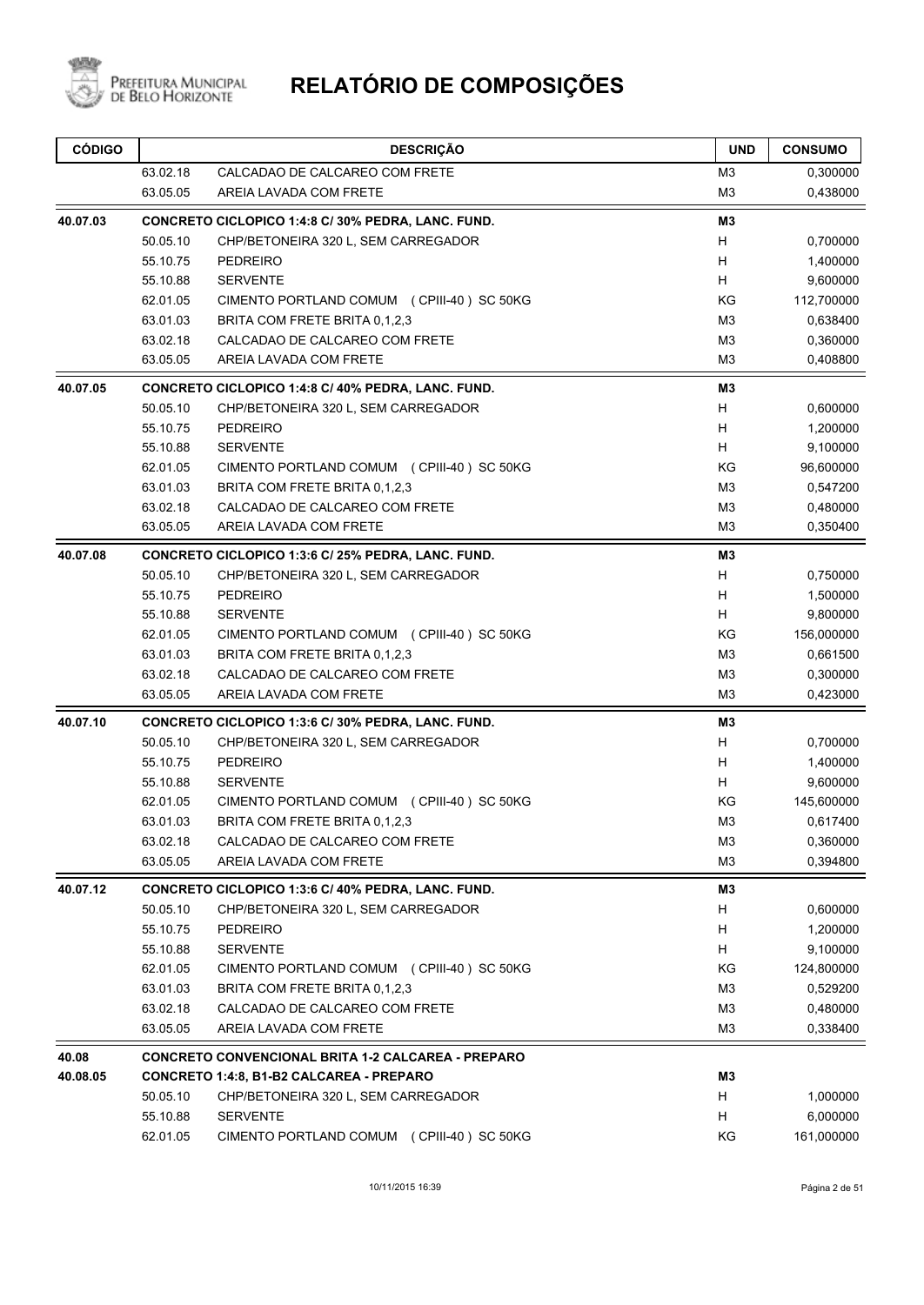

| <b>CÓDIGO</b> |          | <b>DESCRIÇÃO</b>                                   | <b>UND</b>     | <b>CONSUMO</b> |
|---------------|----------|----------------------------------------------------|----------------|----------------|
|               | 63.01.03 | BRITA COM FRETE BRITA 0,1,2,3                      | M <sub>3</sub> | 0,912000       |
|               | 63.05.05 | AREIA LAVADA COM FRETE                             | M <sub>3</sub> | 0,584000       |
| 40.08.07      |          | CONCRETO 1:3:6, B1-B2 CALCAREA - PREPARO           | M3             |                |
|               | 50.05.10 | CHP/BETONEIRA 320 L, SEM CARREGADOR                | H              | 1,000000       |
|               | 55.10.88 | <b>SERVENTE</b>                                    | H              | 6,000000       |
|               | 62.01.05 | CIMENTO PORTLAND COMUM (CPIII-40) SC 50KG          | ΚG             | 208,000000     |
|               | 63.01.03 | BRITA COM FRETE BRITA 0,1,2,3                      | M <sub>3</sub> | 0,882000       |
|               | 63.05.05 | AREIA LAVADA COM FRETE                             | M <sub>3</sub> | 0,564000       |
| 40.08.09      |          | CONCRETO 1:3:5, B1-B2 CALCAREA - PREPARO           | M3             |                |
|               | 50.05.10 | CHP/BETONEIRA 320 L, SEM CARREGADOR                | H              | 1,000000       |
|               | 55.10.88 | <b>SERVENTE</b>                                    | H              | 6,000000       |
|               | 62.01.05 | CIMENTO PORTLAND COMUM (CPIII-40) SC 50KG          | ΚG             | 229,000000     |
|               | 63.01.03 | BRITA COM FRETE BRITA 0,1,2,3                      | M <sub>3</sub> | 0,810000       |
|               | 63.05.05 | AREIA LAVADA COM FRETE                             | M <sub>3</sub> | 0,662000       |
| 40.08.14      |          | CONCRETO FCK >= 9.0 MPa, B1-B2 CALCAREA - PREPARO  | M <sub>3</sub> |                |
|               | 50.05.10 | CHP/BETONEIRA 320 L, SEM CARREGADOR                | H              | 1,000000       |
|               | 55.10.88 | <b>SERVENTE</b>                                    | H              | 6,000000       |
|               | 62.01.05 | CIMENTO PORTLAND COMUM (CPIII-40) SC 50KG          | KG             | 243,000000     |
|               | 63.01.03 | BRITA COM FRETE BRITA 0,1,2,3                      | M <sub>3</sub> | 0,882000       |
|               | 63.05.05 | AREIA LAVADA COM FRETE                             | M <sub>3</sub> | 0,632000       |
| 40.08.17      |          | CONCRETO FCK >= 13.5 MPa, B1-B2 CALCAREA - PREPARO | M3             |                |
|               | 50.05.10 | CHP/BETONEIRA 320 L, SEM CARREGADOR                | H              | 1,000000       |
|               | 55.10.88 | <b>SERVENTE</b>                                    | н              | 6,000000       |
|               | 62.01.05 | CIMENTO PORTLAND COMUM (CPIII-40) SC 50KG          | ΚG             | 314,000000     |
|               | 63.01.03 | BRITA COM FRETE BRITA 0,1,2,3                      | M3             | 0,740000       |
|               | 63.05.05 | AREIA LAVADA COM FRETE                             | M <sub>3</sub> | 0,632000       |
| 40.08.19      |          | CONCRETO FCK >= 15.0 MPa, B1-B2 CALCAREA - PREPARO | M3             |                |
|               | 50.05.10 | CHP/BETONEIRA 320 L, SEM CARREGADOR                | Н              | 1,000000       |
|               | 55.10.88 | <b>SERVENTE</b>                                    | H              | 6,000000       |
|               | 62.01.05 | CIMENTO PORTLAND COMUM (CPIII-40) SC 50KG          | ΚG             | 340,000000     |
|               | 63.01.03 | BRITA COM FRETE BRITA 0.1.2.3                      | M <sub>3</sub> | 0,740000       |
|               | 63.05.05 | AREIA LAVADA COM FRETE                             | M <sub>3</sub> | 0,614000       |
| 40.08.21      |          | CONCRETO FCK >= 18.0 MPa, B1-B2 CALCAREA - PREPARO | M3             |                |
|               | 50.05.10 | CHP/BETONEIRA 320 L, SEM CARREGADOR                | H              | 1,000000       |
|               | 55.10.88 | <b>SERVENTE</b>                                    | H              | 6,000000       |
|               | 62.01.05 | CIMENTO PORTLAND COMUM (CPIII-40) SC 50KG          | ΚG             | 365,000000     |
|               | 63.01.03 | BRITA COM FRETE BRITA 0,1,2,3                      | M3             | 0,740000       |
|               | 63.05.05 | AREIA LAVADA COM FRETE                             | M <sub>3</sub> | 0,596000       |
| 40.08.23      |          | CONCRETO FCK >= 20.0 MPa, B1-B2 CALCAREA - PREPARO | M3             |                |
|               | 50.05.10 | CHP/BETONEIRA 320 L, SEM CARREGADOR                | H              | 1,000000       |
|               | 55.10.88 | <b>SERVENTE</b>                                    | H              | 6,000000       |
|               | 62.01.05 | CIMENTO PORTLAND COMUM (CPIII-40) SC 50KG          | ΚG             | 386,000000     |
|               | 63.01.03 | BRITA COM FRETE BRITA 0,1,2,3                      | M <sub>3</sub> | 0,740000       |
|               | 63.05.05 | AREIA LAVADA COM FRETE                             | M <sub>3</sub> | 0,582000       |
| 40.08.25      |          | CONCRETO FCK >= 25.0 MPa, B1-B2 CALCAREA - PREPARO | M <sub>3</sub> |                |
|               | 50.05.10 | CHP/BETONEIRA 320 L, SEM CARREGADOR                | н              | 1,000000       |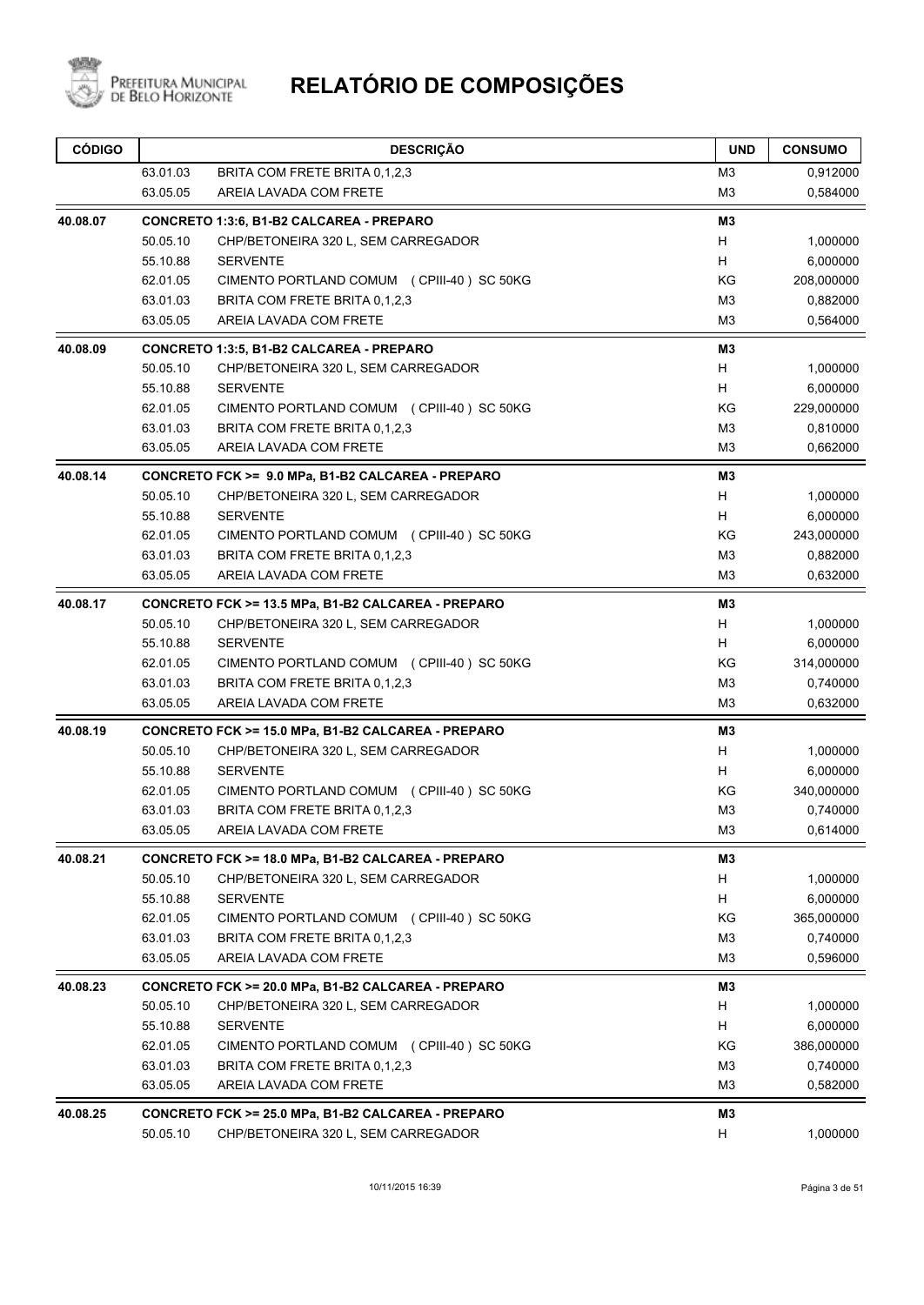

| <b>CÓDIGO</b> |          | <b>DESCRIÇÃO</b>                                           | <b>UND</b>     | <b>CONSUMO</b> |
|---------------|----------|------------------------------------------------------------|----------------|----------------|
|               | 55.10.88 | <b>SERVENTE</b>                                            | H              | 6,000000       |
|               | 62.01.05 | CIMENTO PORTLAND COMUM (CPIII-40) SC 50KG                  | KG             | 435,000000     |
|               | 63.01.03 | BRITA COM FRETE BRITA 0,1,2,3                              | M <sub>3</sub> | 0,740000       |
|               | 63.05.05 | AREIA LAVADA COM FRETE                                     | M3             | 0,547000       |
| 40.09         |          | CONCRETO CONVENCIONAL B1-B2 CALC., LANC. EM FUND.          |                |                |
| 40.09.05      |          | <b>CONCRETO 1:4:8, B1-B2 CALCAREA, LANCADO EM FUNDACAO</b> | M3             |                |
|               | 50.05.10 | CHP/BETONEIRA 320 L, SEM CARREGADOR                        | H              | 1,000000       |
|               | 55.10.75 | <b>PEDREIRO</b>                                            | H              | 2,000000       |
|               | 55.10.88 | <b>SERVENTE</b>                                            | H              | 11,000000      |
|               | 62.01.05 | CIMENTO PORTLAND COMUM (CPIII-40) SC 50KG                  | KG             | 161,000000     |
|               | 63.01.03 | BRITA COM FRETE BRITA 0,1,2,3                              | M <sub>3</sub> | 0,912000       |
|               | 63.05.05 | AREIA LAVADA COM FRETE                                     | M <sub>3</sub> | 0,584000       |
| 40.09.07      |          | <b>CONCRETO 1:3:6, B1-B2 CALCAREA, LANCADO EM FUNDACAO</b> | M <sub>3</sub> |                |
|               | 50.05.10 | CHP/BETONEIRA 320 L, SEM CARREGADOR                        | H              | 1,000000       |
|               | 55.10.75 | <b>PEDREIRO</b>                                            | Н              | 2,000000       |
|               | 55.10.88 | <b>SERVENTE</b>                                            | н              | 11,000000      |
|               | 62.01.05 | CIMENTO PORTLAND COMUM (CPIII-40) SC 50KG                  | KG             | 208,000000     |
|               | 63.01.03 | BRITA COM FRETE BRITA 0.1.2.3                              | M <sub>3</sub> | 0,882000       |
|               | 63.05.05 | AREIA LAVADA COM FRETE                                     | M3             | 0,564000       |
| 40.09.09      |          | <b>CONCRETO 1:3:5, B1-B2 CALCAREA, LANCADO EM FUNDACAO</b> | M3             |                |
|               | 50.05.10 | CHP/BETONEIRA 320 L, SEM CARREGADOR                        | н              | 1,000000       |
|               | 55.10.75 | <b>PEDREIRO</b>                                            | H              | 2,000000       |
|               | 55.10.88 | <b>SERVENTE</b>                                            | н              | 11,000000      |
|               | 62.01.05 | CIMENTO PORTLAND COMUM (CPIII-40) SC 50KG                  | KG             | 229,000000     |
|               | 63.01.03 | BRITA COM FRETE BRITA 0,1,2,3                              | M <sub>3</sub> | 0,810000       |
|               | 63.05.05 | AREIA LAVADA COM FRETE                                     | M <sub>3</sub> | 0,662000       |
| 40.09.14      |          | CONCRETO FCK >= 9.0 MPa, B1-B2 CALC., LANC. FUND.          | M3             |                |
|               | 50.05.10 | CHP/BETONEIRA 320 L, SEM CARREGADOR                        | H              | 1,000000       |
|               | 55.10.75 | <b>PEDREIRO</b>                                            | H              | 2,000000       |
|               | 55.10.88 | <b>SERVENTE</b>                                            | H              | 11,000000      |
|               | 62.01.05 | CIMENTO PORTLAND COMUM (CPIII-40) SC 50KG                  | ΚG             | 243,000000     |
|               | 63.01.03 | BRITA COM FRETE BRITA 0,1,2,3                              | M <sub>3</sub> | 0,882000       |
|               | 63.05.05 | AREIA LAVADA COM FRETE                                     | M <sub>3</sub> | 0,632000       |
| 40.09.17      |          | CONCRETO FCK >= 13.5 MPa, B1-B2 CALC., LANC. FUND.         | M <sub>3</sub> |                |
|               | 50.05.10 | CHP/BETONEIRA 320 L, SEM CARREGADOR                        | H              | 1,000000       |
|               | 50.39.10 | CHP/VIBRADOR DE IMERSAO COM MANGOTE DE 45MM                | Н              | 1,000000       |
|               | 55.10.75 | <b>PEDREIRO</b>                                            | Н              | 2,000000       |
|               | 55.10.88 | <b>SERVENTE</b>                                            | Н              | 11,000000      |
|               | 62.01.05 | CIMENTO PORTLAND COMUM (CPIII-40) SC 50KG                  | KG             | 314,000000     |
|               | 63.01.03 | BRITA COM FRETE BRITA 0,1,2,3                              | M <sub>3</sub> | 0,740000       |
|               | 63.05.05 | AREIA LAVADA COM FRETE                                     | M <sub>3</sub> | 0,632000       |
| 40.09.19      |          | CONCRETO FCK >= 15.0 MPa, B1-B2 CALC., LANC. FUND.         | M3             |                |
|               | 50.05.10 | CHP/BETONEIRA 320 L, SEM CARREGADOR                        | н              | 1,000000       |
|               | 50.39.10 | CHP/VIBRADOR DE IMERSAO COM MANGOTE DE 45MM                | Н              | 1,000000       |
|               | 55.10.75 | <b>PEDREIRO</b>                                            | Н              | 2,000000       |
|               | 55.10.88 | <b>SERVENTE</b>                                            | н              | 11,000000      |
|               | 62.01.05 | CIMENTO PORTLAND COMUM (CPIII-40) SC 50KG                  | KG             | 340,000000     |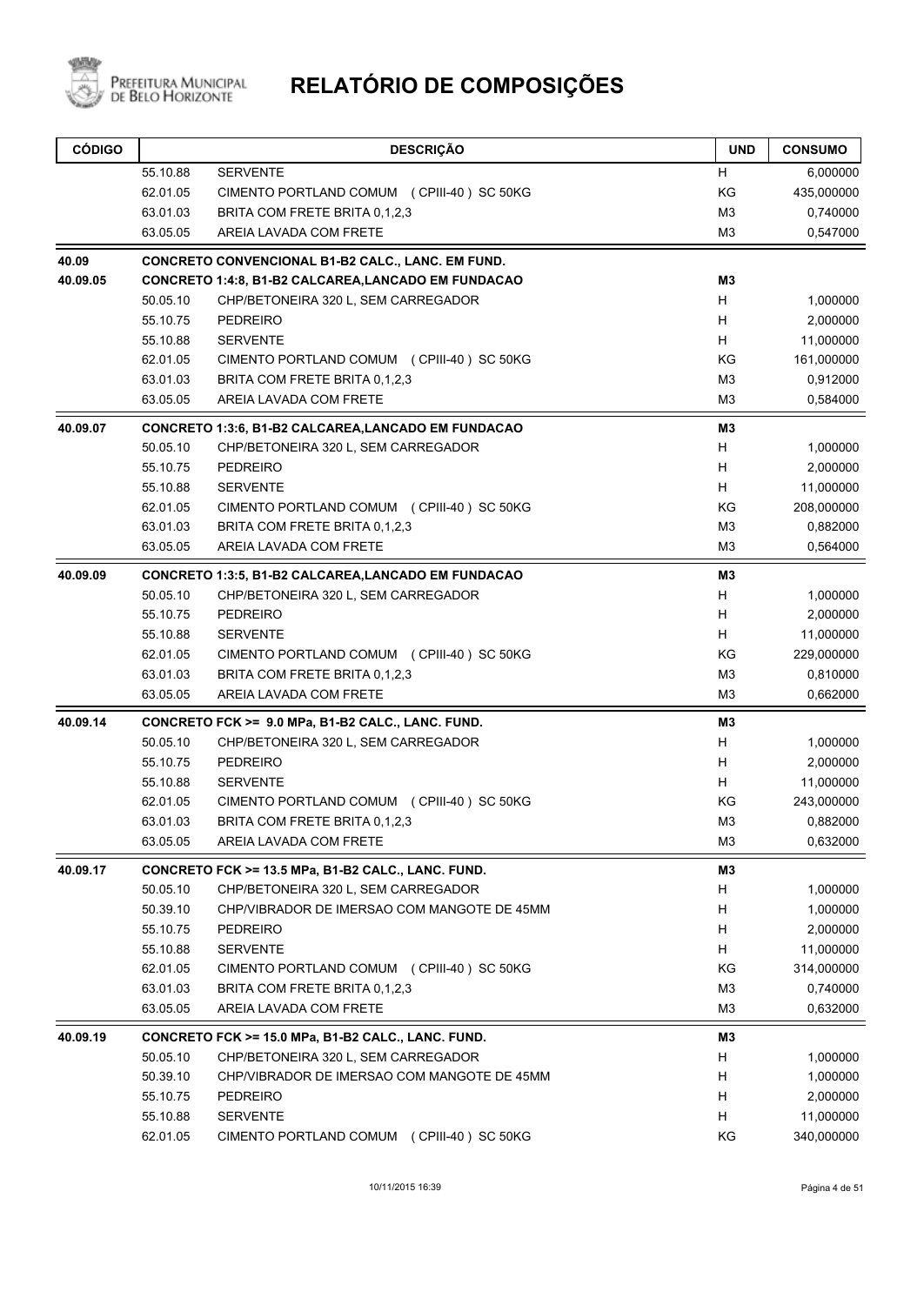

| <b>CÓDIGO</b> |          | <b>DESCRIÇÃO</b>                                          | <b>UND</b>     | <b>CONSUMO</b> |
|---------------|----------|-----------------------------------------------------------|----------------|----------------|
|               | 63.01.03 | BRITA COM FRETE BRITA 0,1,2,3                             | M3             | 0,740000       |
|               | 63.05.05 | AREIA LAVADA COM FRETE                                    | M <sub>3</sub> | 0,614000       |
| 40.09.21      |          | CONCRETO FCK >= 18.0 MPa, B1-B2 CALC., LANC. FUND.        | M3             |                |
|               | 50.05.10 | CHP/BETONEIRA 320 L, SEM CARREGADOR                       | H              | 1,000000       |
|               | 50.39.10 | CHP/VIBRADOR DE IMERSAO COM MANGOTE DE 45MM               | H              | 1,000000       |
|               | 55.10.75 | <b>PEDREIRO</b>                                           | H              | 2,000000       |
|               | 55.10.88 | <b>SERVENTE</b>                                           | H              | 11,000000      |
|               | 62.01.05 | CIMENTO PORTLAND COMUM (CPIII-40) SC 50KG                 | KG             | 365,000000     |
|               | 63.01.03 | BRITA COM FRETE BRITA 0.1.2.3                             | M <sub>3</sub> | 0,740000       |
|               | 63.05.05 | AREIA LAVADA COM FRETE                                    | M <sub>3</sub> | 0,596000       |
| 40.09.23      |          | CONCRETO FCK >= 20.0 MPa, B1-B2 CALC., LANC. FUND.        | M3             |                |
|               | 50.05.10 | CHP/BETONEIRA 320 L, SEM CARREGADOR                       | H              | 1,000000       |
|               | 50.39.10 | CHP/VIBRADOR DE IMERSAO COM MANGOTE DE 45MM               | H              | 1,000000       |
|               | 55.10.75 | <b>PEDREIRO</b>                                           | H              | 2,000000       |
|               | 55.10.88 | <b>SERVENTE</b>                                           | H              | 11,000000      |
|               | 62.01.05 | CIMENTO PORTLAND COMUM (CPIII-40) SC 50KG                 | KG             | 386,000000     |
|               | 63.01.03 | BRITA COM FRETE BRITA 0,1,2,3                             | M <sub>3</sub> | 0,740000       |
|               | 63.05.05 | AREIA LAVADA COM FRETE                                    | M <sub>3</sub> | 0,582000       |
| 40.09.25      |          | CONCRETO FCK >= 25.0 MPa, B1-B2 CALC., LANC. FUND.        | M3             |                |
|               | 50.05.10 | CHP/BETONEIRA 320 L, SEM CARREGADOR                       | H              | 1,000000       |
|               | 50.39.10 | CHP/VIBRADOR DE IMERSAO COM MANGOTE DE 45MM               | H              | 1,000000       |
|               | 55.10.75 | <b>PEDREIRO</b>                                           | H              | 2,000000       |
|               | 55.10.88 | <b>SERVENTE</b>                                           | н              | 11,000000      |
|               | 62.01.05 | CIMENTO PORTLAND COMUM (CPIII-40) SC 50KG                 | KG             | 435,000000     |
|               | 63.01.03 | BRITA COM FRETE BRITA 0,1,2,3                             | M <sub>3</sub> | 0,740000       |
|               | 63.05.05 | AREIA LAVADA COM FRETE                                    | M <sub>3</sub> | 0,547000       |
| 40.10         |          | <b>CONCRETO CONVENCIONAL BRITA CALC. LANC. EM ESTRUT.</b> |                |                |
| 40.10.05      |          | CONCRETO 1:4:8,B1-B2 CALCAREA,LANCADO EM ESTRUTURA        | M3             |                |
|               | 50.05.10 | CHP/BETONEIRA 320 L, SEM CARREGADOR                       | H              | 1,000000       |
|               | 55.10.75 | <b>PEDREIRO</b>                                           | H              | 3,000000       |
|               | 55.10.88 | <b>SERVENTE</b>                                           | н              | 12,000000      |
|               | 62.01.05 | CIMENTO PORTLAND COMUM (CPIII-40) SC 50KG                 | ΚG             | 161,000000     |
|               | 63.01.03 | BRITA COM FRETE BRITA 0,1,2,3                             | M <sub>3</sub> | 0,912000       |
|               | 63.05.05 | AREIA LAVADA COM FRETE                                    | M <sub>3</sub> | 0,584000       |
| 40.10.07      |          | <b>CONCRETO 1:3:6,B1-B2 CALCAREA,LANCADO EM ESTRUTURA</b> | M3             |                |
|               | 50.05.10 | CHP/BETONEIRA 320 L, SEM CARREGADOR                       | н              | 1,000000       |
|               | 55.10.75 | <b>PEDREIRO</b>                                           | н              | 3,000000       |
|               | 55.10.88 | <b>SERVENTE</b>                                           | H              | 12,000000      |
|               | 62.01.05 | CIMENTO PORTLAND COMUM (CPIII-40) SC 50KG                 | ΚG             | 208,000000     |
|               | 63.01.03 | BRITA COM FRETE BRITA 0,1,2,3                             | M <sub>3</sub> | 0,882000       |
|               | 63.05.05 | AREIA LAVADA COM FRETE                                    | M <sub>3</sub> | 0,564000       |
| 40.10.09      |          | <b>CONCRETO 1:3:5,B1-B2 CALCAREA,LANCADO EM ESTRUTURA</b> | M3             |                |
|               | 50.05.10 | CHP/BETONEIRA 320 L, SEM CARREGADOR                       | н              | 1,000000       |
|               | 55.10.75 | <b>PEDREIRO</b>                                           | н              | 3,000000       |
|               | 55.10.88 | <b>SERVENTE</b>                                           | H              | 12,000000      |
|               | 62.01.05 | CIMENTO PORTLAND COMUM (CPIII-40) SC 50KG                 | KG             | 229,000000     |
|               | 63.01.03 | BRITA COM FRETE BRITA 0,1,2,3                             | M <sub>3</sub> | 0,810000       |
|               |          |                                                           |                |                |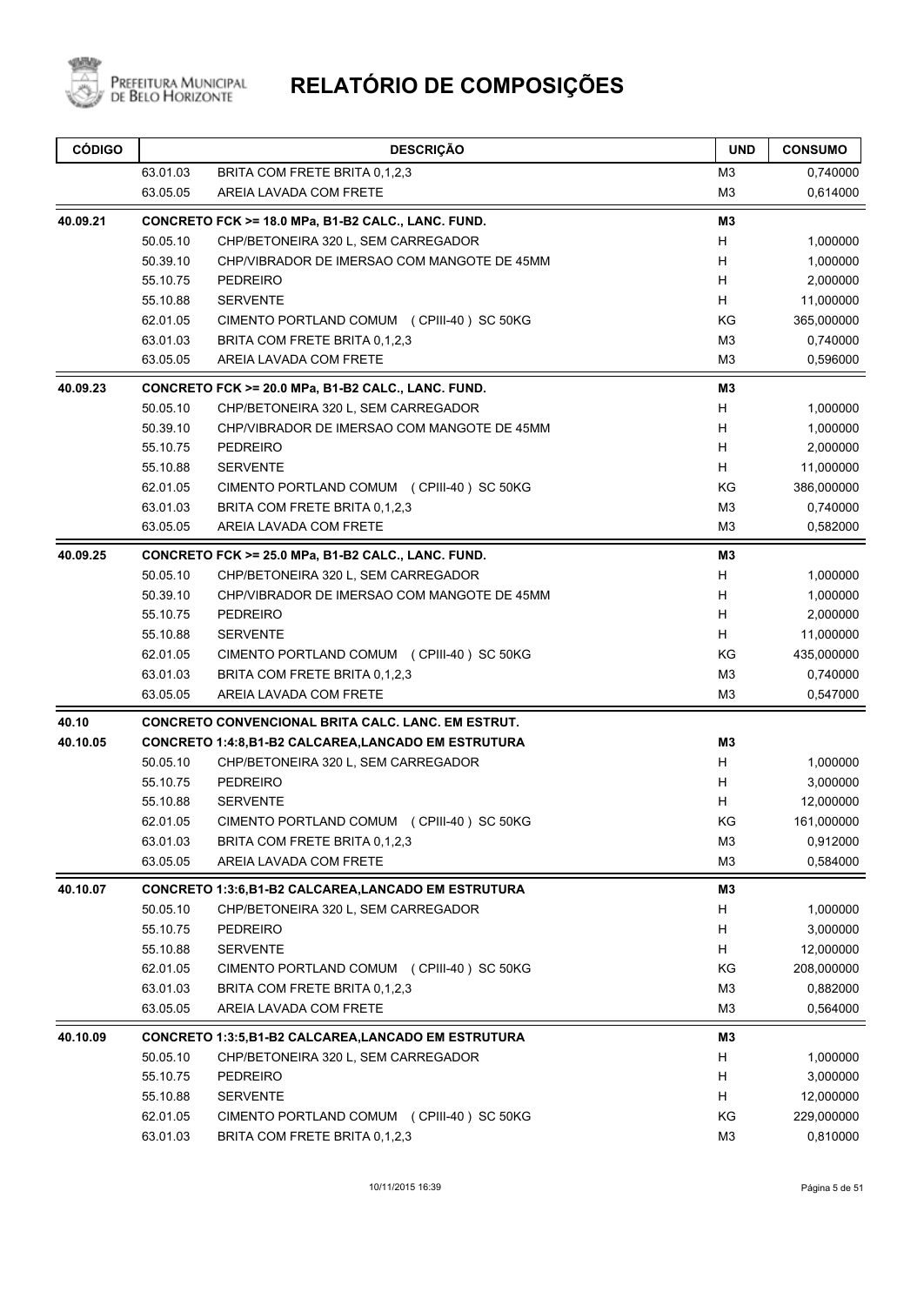

| 63.05.05<br>AREIA LAVADA COM FRETE                             |                |            |
|----------------------------------------------------------------|----------------|------------|
|                                                                | M <sub>3</sub> | 0,662000   |
| 40.10.14<br>CONCRETO FCK >= 9.0 MPa, B1-B2 CALC., LANC. ESTR.  | M3             |            |
| 50.05.10<br>CHP/BETONEIRA 320 L, SEM CARREGADOR                | H              | 1,000000   |
| 55.10.75<br><b>PEDREIRO</b>                                    | H              | 3,000000   |
| 55.10.88<br><b>SERVENTE</b>                                    | H              | 12,000000  |
| 62.01.05<br>CIMENTO PORTLAND COMUM (CPIII-40) SC 50KG          | KG             | 243,000000 |
| 63.01.03<br>BRITA COM FRETE BRITA 0,1,2,3                      | M <sub>3</sub> | 0,882000   |
| 63.05.05<br>AREIA LAVADA COM FRETE                             | M <sub>3</sub> | 0,632000   |
| 40.10.17<br>CONCRETO FCK >= 13.5 MPa, B1-B2 CALC., LANC. ESTR. | MЗ             |            |
| 50.05.10<br>CHP/BETONEIRA 320 L, SEM CARREGADOR                | H              | 1,000000   |
| 50.39.10<br>CHP/VIBRADOR DE IMERSAO COM MANGOTE DE 45MM        | H              | 1,000000   |
| 55.10.75<br><b>PEDREIRO</b>                                    | H              | 3,000000   |
| 55.10.88<br><b>SERVENTE</b>                                    | H              | 12,000000  |
| 62.01.05<br>CIMENTO PORTLAND COMUM (CPIII-40) SC 50KG          | KG             | 314,000000 |
| 63.01.03<br>BRITA COM FRETE BRITA 0,1,2,3                      | M <sub>3</sub> | 0,740000   |
| 63.05.05<br>AREIA LAVADA COM FRETE                             | M <sub>3</sub> | 0,632000   |
| 40.10.19<br>CONCRETO FCK >= 15.0 MPa, B1-B2 CALC., LANC. ESTR. | MЗ             |            |
| 50.05.10<br>CHP/BETONEIRA 320 L, SEM CARREGADOR                | H              | 1,000000   |
| 50.39.10<br>CHP/VIBRADOR DE IMERSAO COM MANGOTE DE 45MM        | H              | 1,000000   |
| 55.10.75<br><b>PEDREIRO</b>                                    | H              | 3,000000   |
| 55.10.88<br><b>SERVENTE</b>                                    | H              | 12,000000  |
| 62.01.05<br>CIMENTO PORTLAND COMUM (CPIII-40) SC 50KG          | KG             | 340,000000 |
| 63.01.03<br>BRITA COM FRETE BRITA 0,1,2,3                      | M <sub>3</sub> | 0,740000   |
| 63.05.05<br>AREIA LAVADA COM FRETE                             | M <sub>3</sub> | 0,614000   |
| 40.10.21<br>CONCRETO FCK >= 18.0 MPa, B1-B2 CALC., LANC. ESTR. | MЗ             |            |
| 50.05.10<br>CHP/BETONEIRA 320 L, SEM CARREGADOR                | H              | 1,000000   |
| 50.39.10<br>CHP/VIBRADOR DE IMERSAO COM MANGOTE DE 45MM        | H              | 1,000000   |
| 55.10.75<br><b>PEDREIRO</b>                                    | H              | 3,000000   |
| 55.10.88<br><b>SERVENTE</b>                                    | H              | 12,000000  |
| 62.01.05<br>CIMENTO PORTLAND COMUM (CPIII-40) SC 50KG          | KG             | 365,000000 |
| 63.01.03<br>BRITA COM FRETE BRITA 0,1,2,3                      | M <sub>3</sub> | 0,740000   |
| 63.05.05<br>AREIA LAVADA COM FRETE                             | M <sub>3</sub> | 0,596000   |
| CONCRETO FCK >= 20.0 MPa, B1-B2 CALC., LANC. ESTR.<br>40.10.23 | M3             |            |
| 50.05.10<br>CHP/BETONEIRA 320 L, SEM CARREGADOR                | H              | 1,000000   |
| 50.39.10<br>CHP/VIBRADOR DE IMERSAO COM MANGOTE DE 45MM        | H              | 1,000000   |
| 55.10.75<br><b>PEDREIRO</b>                                    | H              | 3,000000   |
| 55.10.88<br><b>SERVENTE</b>                                    | H              | 12,000000  |
| 62.01.05<br>CIMENTO PORTLAND COMUM (CPIII-40) SC 50KG          | KG             | 386,000000 |
| 63.01.03<br>BRITA COM FRETE BRITA 0,1,2,3                      | M <sub>3</sub> | 0,740000   |
| 63.05.05<br>AREIA LAVADA COM FRETE                             | M3             | 0,582000   |
| 40.10.25<br>CONCRETO FCK >= 25.0 MPa, B1-B2 CALC., LANC. ESTR. | M3             |            |
| 50.05.10<br>CHP/BETONEIRA 320 L, SEM CARREGADOR                | H              | 1,000000   |
| 50.39.10<br>CHP/VIBRADOR DE IMERSAO COM MANGOTE DE 45MM        | H              | 1,000000   |
| 55.10.75<br><b>PEDREIRO</b>                                    | H              | 3,000000   |
| 55.10.88<br><b>SERVENTE</b>                                    | Н              | 12,000000  |
| 62.01.05<br>CIMENTO PORTLAND COMUM (CPIII-40) SC 50KG          | ΚG             | 435,000000 |
| 63.01.03<br>BRITA COM FRETE BRITA 0,1,2,3                      | M <sub>3</sub> | 0,740000   |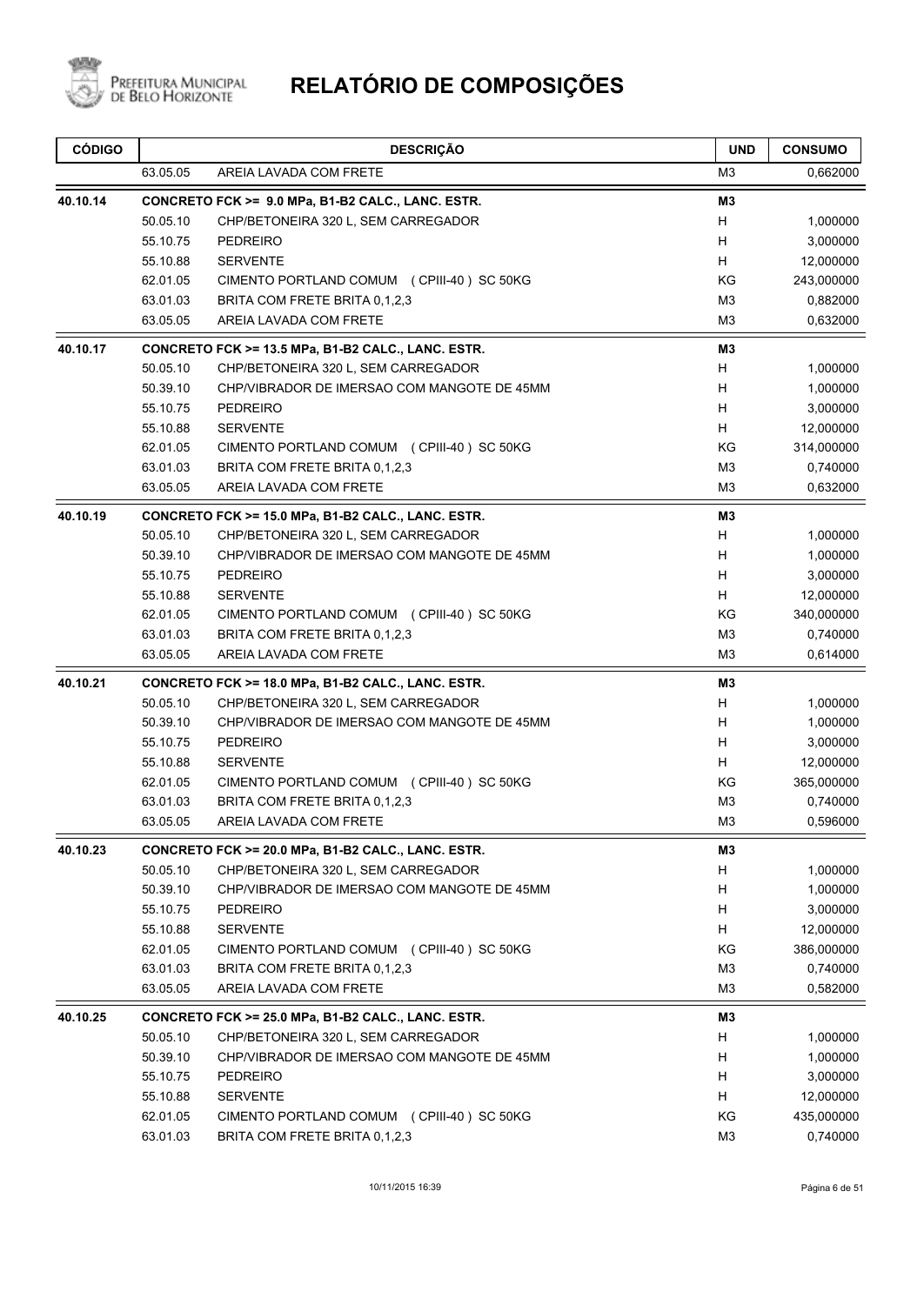

| <b>CÓDIGO</b> |          | <b>DESCRIÇÃO</b>                                        | <b>UND</b>     | <b>CONSUMO</b> |
|---------------|----------|---------------------------------------------------------|----------------|----------------|
|               | 63.05.05 | AREIA LAVADA COM FRETE                                  | M <sub>3</sub> | 0,547000       |
| 40.12         |          | <b>CONCRETO CONVENCIONAL BRITA 1 CALCAREA - PREPARO</b> |                |                |
| 40.12.05      |          | CONCRETO 1:4:8, B1 CALCAREA - PREPARO                   | M <sub>3</sub> |                |
|               | 50.05.10 | CHP/BETONEIRA 320 L, SEM CARREGADOR                     | H              | 1,000000       |
|               | 55.10.88 | <b>SERVENTE</b>                                         | H              | 6,000000       |
|               | 62.01.05 | CIMENTO PORTLAND COMUM (CPIII-40) SC 50KG               | ΚG             | 161,000000     |
|               | 63.01.03 | BRITA COM FRETE BRITA 0,1,2,3                           | M <sub>3</sub> | 0,912000       |
|               | 63.05.05 | AREIA LAVADA COM FRETE                                  | M <sub>3</sub> | 0,584000       |
| 40.12.07      |          | <b>CONCRETO 1:3:6, B1 CALCAREA - PREPARO</b>            | M <sub>3</sub> |                |
|               | 50.05.10 | CHP/BETONEIRA 320 L, SEM CARREGADOR                     | H              | 1,000000       |
|               | 55.10.88 | <b>SERVENTE</b>                                         | H              | 6,000000       |
|               | 62.01.05 | CIMENTO PORTLAND COMUM (CPIII-40) SC 50KG               | ΚG             | 208,000000     |
|               | 63.01.03 | BRITA COM FRETE BRITA 0,1,2,3                           | M3             | 0,882000       |
|               | 63.05.05 | AREIA LAVADA COM FRETE                                  | M <sub>3</sub> | 0,564000       |
| 40.12.09      |          | CONCRETO 1:3:5, B1 CALCAREA - PREPARO                   | M <sub>3</sub> |                |
|               | 50.05.10 | CHP/BETONEIRA 320 L, SEM CARREGADOR                     | H              | 1,000000       |
|               | 55.10.88 | <b>SERVENTE</b>                                         | H              | 6,000000       |
|               | 62.01.05 | CIMENTO PORTLAND COMUM (CPIII-40) SC 50KG               | ΚG             | 229,000000     |
|               | 63.01.03 | BRITA COM FRETE BRITA 0,1,2,3                           | M <sub>3</sub> | 0,810000       |
|               | 63.05.05 | AREIA LAVADA COM FRETE                                  | M <sub>3</sub> | 0,662000       |
| 40.12.14      |          | CONCRETO FCK >= 9.0 MPa, B1 CALCAREA - PREPARO          | M3             |                |
|               | 50.05.10 | CHP/BETONEIRA 320 L, SEM CARREGADOR                     | Н              | 1,000000       |
|               | 55.10.88 | <b>SERVENTE</b>                                         | H              | 6,000000       |
|               | 62.01.05 | CIMENTO PORTLAND COMUM (CPIII-40) SC 50KG               | ΚG             | 243,000000     |
|               | 63.01.03 | BRITA COM FRETE BRITA 0,1,2,3                           | M <sub>3</sub> | 0,882000       |
|               | 63.05.05 | AREIA LAVADA COM FRETE                                  | M <sub>3</sub> | 0,632000       |
| 40.12.17      |          | CONCRETO FCK >= 13.5 MPa, B1 CALCAREA - PREPARO         | M <sub>3</sub> |                |
|               | 50.05.10 | CHP/BETONEIRA 320 L, SEM CARREGADOR                     | H              | 1,000000       |
|               | 55.10.88 | <b>SERVENTE</b>                                         | H              | 6,000000       |
|               | 62.01.05 | CIMENTO PORTLAND COMUM (CPIII-40) SC 50KG               | ΚG             | 314,000000     |
|               | 63.01.03 | BRITA COM FRETE BRITA 0,1,2,3                           | M <sub>3</sub> | 0,740000       |
|               | 63.05.05 | AREIA LAVADA COM FRETE                                  | M3             | 0,632000       |
| 40.12.19      |          | CONCRETO FCK >= 15.0 MPa, B1 CALCAREA - PREPARO         | M3             |                |
|               | 50.05.10 | CHP/BETONEIRA 320 L, SEM CARREGADOR                     | H              | 1,000000       |
|               | 55.10.88 | <b>SERVENTE</b>                                         | Н              | 6,000000       |
|               | 62.01.05 | CIMENTO PORTLAND COMUM (CPIII-40) SC 50KG               | ΚG             | 340,000000     |
|               | 63.01.03 | BRITA COM FRETE BRITA 0,1,2,3                           | M <sub>3</sub> | 0,740000       |
|               | 63.05.05 | AREIA LAVADA COM FRETE                                  | M <sub>3</sub> | 0,614000       |
| 40.12.21      |          | CONCRETO FCK >= 18.0 MPa, B1 CALCAREA - PREPARO         | M3             |                |
|               | 50.05.10 | CHP/BETONEIRA 320 L, SEM CARREGADOR                     | H              | 1,000000       |
|               | 55.10.88 | <b>SERVENTE</b>                                         | Н              | 6,000000       |
|               | 62.01.05 | CIMENTO PORTLAND COMUM (CPIII-40) SC 50KG               | ΚG             | 365,000000     |
|               | 63.01.03 | BRITA COM FRETE BRITA 0,1,2,3                           | M <sub>3</sub> | 0,740000       |
|               | 63.05.05 | AREIA LAVADA COM FRETE                                  | M <sub>3</sub> | 0,596000       |
| 40.12.23      |          | CONCRETO FCK >= 20.0 MPa, B1 CALCAREA - PREPARO         | M3             |                |
|               | 50.05.10 | CHP/BETONEIRA 320 L, SEM CARREGADOR                     | н              | 1,000000       |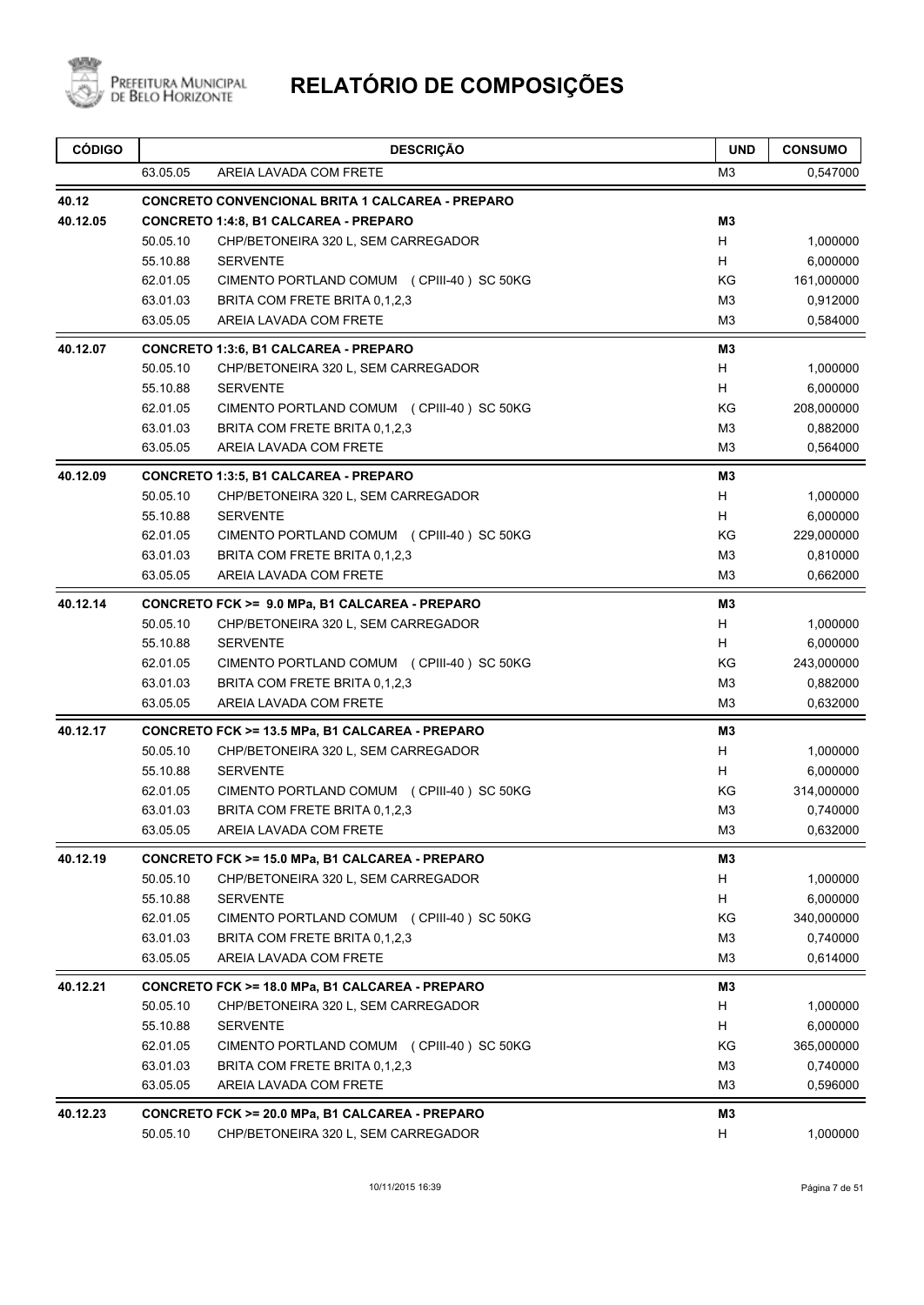

| <b>CÓDIGO</b> |          | <b>DESCRIÇÃO</b>                                        | <b>UND</b>     | <b>CONSUMO</b> |
|---------------|----------|---------------------------------------------------------|----------------|----------------|
|               | 55.10.88 | <b>SERVENTE</b>                                         | Н              | 6,000000       |
|               | 62.01.05 | CIMENTO PORTLAND COMUM (CPIII-40) SC 50KG               | KG             | 386,000000     |
|               | 63.01.03 | BRITA COM FRETE BRITA 0,1,2,3                           | M <sub>3</sub> | 0,740000       |
|               | 63.05.05 | AREIA LAVADA COM FRETE                                  | M3             | 0,582000       |
| 40.12.25      |          | CONCRETO FCK >= 25.0 MPa, B1 CALCAREA - PREPARO         | M3             |                |
|               | 50.05.10 | CHP/BETONEIRA 320 L, SEM CARREGADOR                     | Н              | 1,000000       |
|               | 55.10.88 | <b>SERVENTE</b>                                         | H              | 6,000000       |
|               | 62.01.05 | CIMENTO PORTLAND COMUM (CPIII-40) SC 50KG               | KG             | 435,000000     |
|               | 63.01.03 | BRITA COM FRETE BRITA 0,1,2,3                           | M <sub>3</sub> | 0,740000       |
|               | 63.05.05 | AREIA LAVADA COM FRETE                                  | M <sub>3</sub> | 0,547000       |
| 40.13         |          | CONCRETO CONVENCIONAL B1 CALC.,LANCADO EM FUNDACAO      |                |                |
| 40.13.05      |          | CONCRETO 1:4:8, B1 CALCAREA, LANCADO EM FUNDACAO        | M3             |                |
|               | 50.05.10 | CHP/BETONEIRA 320 L, SEM CARREGADOR                     | H              | 1,000000       |
|               | 55.10.75 | <b>PEDREIRO</b>                                         | н              | 2,000000       |
|               | 55.10.88 | <b>SERVENTE</b>                                         | H              | 11,000000      |
|               | 62.01.05 | CIMENTO PORTLAND COMUM (CPIII-40) SC 50KG               | KG             | 161,000000     |
|               | 63.01.03 | BRITA COM FRETE BRITA 0.1.2.3                           | M <sub>3</sub> | 0,912000       |
|               | 63.05.05 | AREIA LAVADA COM FRETE                                  | M <sub>3</sub> | 0,584000       |
| 40.13.07      |          | <b>CONCRETO 1:3:6, B1 CALCAREA, LANCADO EM FUNDACAO</b> | MЗ             |                |
|               | 50.05.10 | CHP/BETONEIRA 320 L, SEM CARREGADOR                     | H              | 1,000000       |
|               | 55.10.75 | <b>PEDREIRO</b>                                         | H              | 2,000000       |
|               | 55.10.88 | <b>SERVENTE</b>                                         | H.             | 11,000000      |
|               | 62.01.05 | CIMENTO PORTLAND COMUM (CPIII-40) SC 50KG               | ΚG             | 208,000000     |
|               | 63.01.03 | BRITA COM FRETE BRITA 0,1,2,3                           | M3             | 0,882000       |
|               | 63.05.05 | AREIA LAVADA COM FRETE                                  | M <sub>3</sub> | 0,564000       |
| 40.13.09      |          | <b>CONCRETO 1:3:5, B1 CALCAREA, LANCADO EM FUNDACAO</b> | M3             |                |
|               | 50.05.10 | CHP/BETONEIRA 320 L, SEM CARREGADOR                     | H              | 1,000000       |
|               | 55.10.75 | <b>PEDREIRO</b>                                         | H              | 2,000000       |
|               | 55.10.88 | <b>SERVENTE</b>                                         | H              | 11,000000      |
|               | 62.01.05 | CIMENTO PORTLAND COMUM (CPIII-40) SC 50KG               | ΚG             | 229,000000     |
|               | 63.01.03 | BRITA COM FRETE BRITA 0,1,2,3                           | M <sub>3</sub> | 0,810000       |
|               | 63.05.05 | AREIA LAVADA COM FRETE                                  | M3             | 0,662000       |
| 40.13.14      |          | CONCRETO FCK >= 9.0 MPa, B1 CALC., LANC. FUNDACAO       | M3             |                |
|               | 50.05.10 | CHP/BETONEIRA 320 L, SEM CARREGADOR                     | н              | 1,000000       |
|               | 55.10.75 | PEDREIRO                                                | н              | 2,000000       |
|               | 55.10.88 | <b>SERVENTE</b>                                         | H              | 11,000000      |
|               | 62.01.05 | CIMENTO PORTLAND COMUM (CPIII-40) SC 50KG               | ΚG             | 243,000000     |
|               | 63.01.03 | BRITA COM FRETE BRITA 0,1,2,3                           | M <sub>3</sub> | 0,882000       |
|               | 63.05.05 | AREIA LAVADA COM FRETE                                  | M <sub>3</sub> | 0,632000       |
| 40.13.17      |          | CONCRETO FCK >= 13.5 MPa, B1 CALC., LANC. FUNDACAO      | M3             |                |
|               | 50.05.10 | CHP/BETONEIRA 320 L, SEM CARREGADOR                     | н              | 1,000000       |
|               | 50.39.10 | CHP/VIBRADOR DE IMERSAO COM MANGOTE DE 45MM             | н              | 1,000000       |
|               | 55.10.75 | <b>PEDREIRO</b>                                         | н              | 2,000000       |
|               | 55.10.88 | <b>SERVENTE</b>                                         | н              | 11,000000      |
|               | 62.01.05 | CIMENTO PORTLAND COMUM (CPIII-40) SC 50KG               | ΚG             | 314,000000     |
|               | 63.01.03 | BRITA COM FRETE BRITA 0,1,2,3                           | M <sub>3</sub> | 0,740000       |
|               | 63.05.05 | AREIA LAVADA COM FRETE                                  | M <sub>3</sub> | 0,632000       |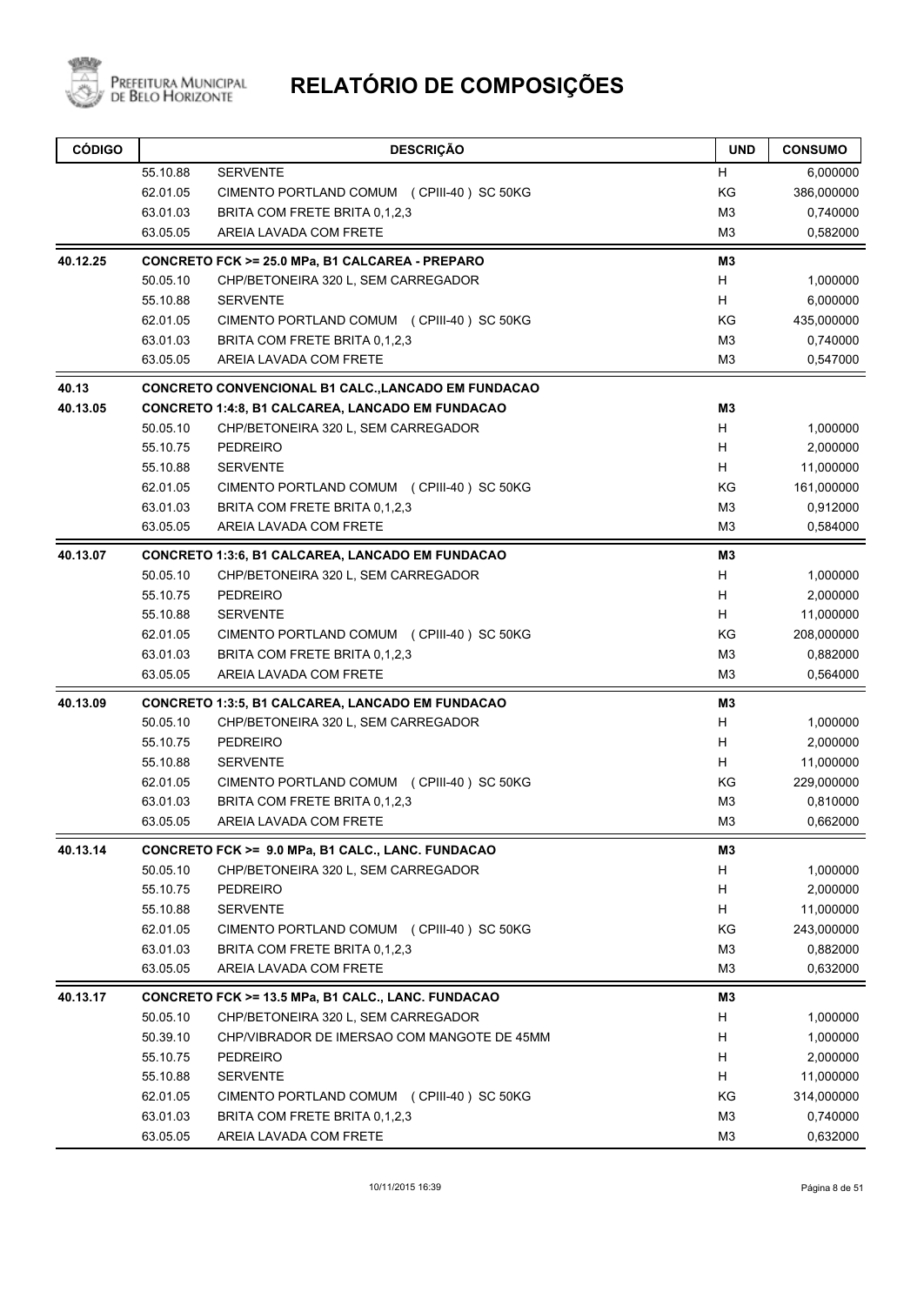

| <b>CÓDIGO</b>     |          | <b>DESCRIÇÃO</b>                                                                                                | <b>UND</b>     | <b>CONSUMO</b> |
|-------------------|----------|-----------------------------------------------------------------------------------------------------------------|----------------|----------------|
| 40.13.19          |          | CONCRETO FCK >= 15.0 MPa, B1 CALC., LANC. FUNDACAO                                                              | M <sub>3</sub> |                |
|                   | 50.05.10 | CHP/BETONEIRA 320 L, SEM CARREGADOR                                                                             | H              | 1,000000       |
|                   | 50.39.10 | CHP/VIBRADOR DE IMERSAO COM MANGOTE DE 45MM                                                                     | H              | 1,000000       |
|                   | 55.10.75 | <b>PEDREIRO</b>                                                                                                 | H              | 2,000000       |
|                   | 55.10.88 | <b>SERVENTE</b>                                                                                                 | H              | 11,000000      |
|                   | 62.01.05 | CIMENTO PORTLAND COMUM (CPIII-40) SC 50KG                                                                       | ΚG             | 340,000000     |
|                   | 63.01.03 | BRITA COM FRETE BRITA 0,1,2,3                                                                                   | M <sub>3</sub> | 0,740000       |
|                   | 63.05.05 | AREIA LAVADA COM FRETE                                                                                          | M <sub>3</sub> | 0,614000       |
| 40.13.21          |          | CONCRETO FCK >= 18.0 MPa, B1 CALC., LANC. FUNDACAO                                                              | M <sub>3</sub> |                |
|                   | 50.05.10 | CHP/BETONEIRA 320 L, SEM CARREGADOR                                                                             | H              | 1,000000       |
|                   | 50.39.10 | CHP/VIBRADOR DE IMERSAO COM MANGOTE DE 45MM                                                                     | H              | 1,000000       |
|                   | 55.10.75 | <b>PEDREIRO</b>                                                                                                 | H              | 2,000000       |
|                   | 55.10.88 | <b>SERVENTE</b>                                                                                                 | H              | 11,000000      |
|                   | 62.01.05 | CIMENTO PORTLAND COMUM (CPIII-40) SC 50KG                                                                       | KG             | 365,000000     |
|                   | 63.01.03 | BRITA COM FRETE BRITA 0,1,2,3                                                                                   | M3             | 0,740000       |
|                   | 63.05.05 | AREIA LAVADA COM FRETE                                                                                          | M <sub>3</sub> | 0,596000       |
| 40.13.23          |          | CONCRETO FCK >= 20.0 MPa, B1 CALC., LANC. FUNDACAO                                                              | M3             |                |
|                   | 50.05.10 | CHP/BETONEIRA 320 L, SEM CARREGADOR                                                                             | H              | 1,000000       |
|                   | 50.39.10 | CHP/VIBRADOR DE IMERSAO COM MANGOTE DE 45MM                                                                     | H              | 1,000000       |
|                   | 55.10.75 | <b>PEDREIRO</b>                                                                                                 | H              | 2,000000       |
|                   | 55.10.88 | <b>SERVENTE</b>                                                                                                 | H              | 11,000000      |
|                   | 62.01.05 | CIMENTO PORTLAND COMUM (CPIII-40) SC 50KG                                                                       | KG             | 386,000000     |
|                   | 63.01.03 | BRITA COM FRETE BRITA 0,1,2,3                                                                                   | M <sub>3</sub> | 0,740000       |
|                   | 63.05.05 | AREIA LAVADA COM FRETE                                                                                          | M <sub>3</sub> | 0,582000       |
| 40.13.25          |          | CONCRETO FCK >= 25.0 MPa, B1 CALC., LANC. FUNDACAO                                                              | MЗ             |                |
|                   | 50.05.10 | CHP/BETONEIRA 320 L, SEM CARREGADOR                                                                             | H              | 1,000000       |
|                   | 50.39.10 | CHP/VIBRADOR DE IMERSAO COM MANGOTE DE 45MM                                                                     | H              | 1,000000       |
|                   | 55.10.75 | <b>PEDREIRO</b>                                                                                                 | H              | 2,000000       |
|                   | 55.10.88 | <b>SERVENTE</b>                                                                                                 | H              | 11,000000      |
|                   | 62.01.05 | CIMENTO PORTLAND COMUM (CPIII-40) SC 50KG                                                                       | KG             | 435,000000     |
|                   | 63.01.03 | BRITA COM FRETE BRITA 0,1,2,3                                                                                   | M <sub>3</sub> | 0,740000       |
|                   | 63.05.05 | AREIA LAVADA COM FRETE                                                                                          | M3             | 0,547000       |
|                   |          |                                                                                                                 |                |                |
| 40.14<br>40.14.05 |          | CONCRETO CONVENCIONAL B1 CALC, LANCADO EM ESTRUTURA<br><b>CONCRETO 1:4:8, B1 CALCAREA, LANCADO EM ESTRUTURA</b> | M3             |                |
|                   |          |                                                                                                                 | H              |                |
|                   | 50.05.10 | CHP/BETONEIRA 320 L, SEM CARREGADOR                                                                             |                | 1,000000       |
|                   | 55.10.75 | <b>PEDREIRO</b>                                                                                                 | H              | 3,000000       |
|                   | 55.10.88 | <b>SERVENTE</b>                                                                                                 | H              | 13,000000      |
|                   | 62.01.05 | CIMENTO PORTLAND COMUM (CPIII-40) SC 50KG                                                                       | KG             | 161,000000     |
|                   | 63.01.03 | BRITA COM FRETE BRITA 0,1,2,3                                                                                   | M <sub>3</sub> | 0,912000       |
|                   | 63.05.05 | AREIA LAVADA COM FRETE                                                                                          | M <sub>3</sub> | 0,584000       |
| 40.14.07          |          | <b>CONCRETO 1:3:6, B1 CALCAREA, LANCADO EM ESTRUTURA</b>                                                        | M3             |                |
|                   | 50.05.10 | CHP/BETONEIRA 320 L, SEM CARREGADOR                                                                             | H              | 1,000000       |
|                   | 55.10.75 | <b>PEDREIRO</b>                                                                                                 | H              | 3,000000       |
|                   | 55.10.88 | <b>SERVENTE</b>                                                                                                 | H              | 13,000000      |
|                   | 62.01.05 | CIMENTO PORTLAND COMUM (CPIII-40) SC 50KG                                                                       | KG             | 208,000000     |
|                   | 63.01.03 | BRITA COM FRETE BRITA 0,1,2,3                                                                                   | M <sub>3</sub> | 0,882000       |
|                   | 63.05.05 | AREIA LAVADA COM FRETE                                                                                          | M <sub>3</sub> | 0,564000       |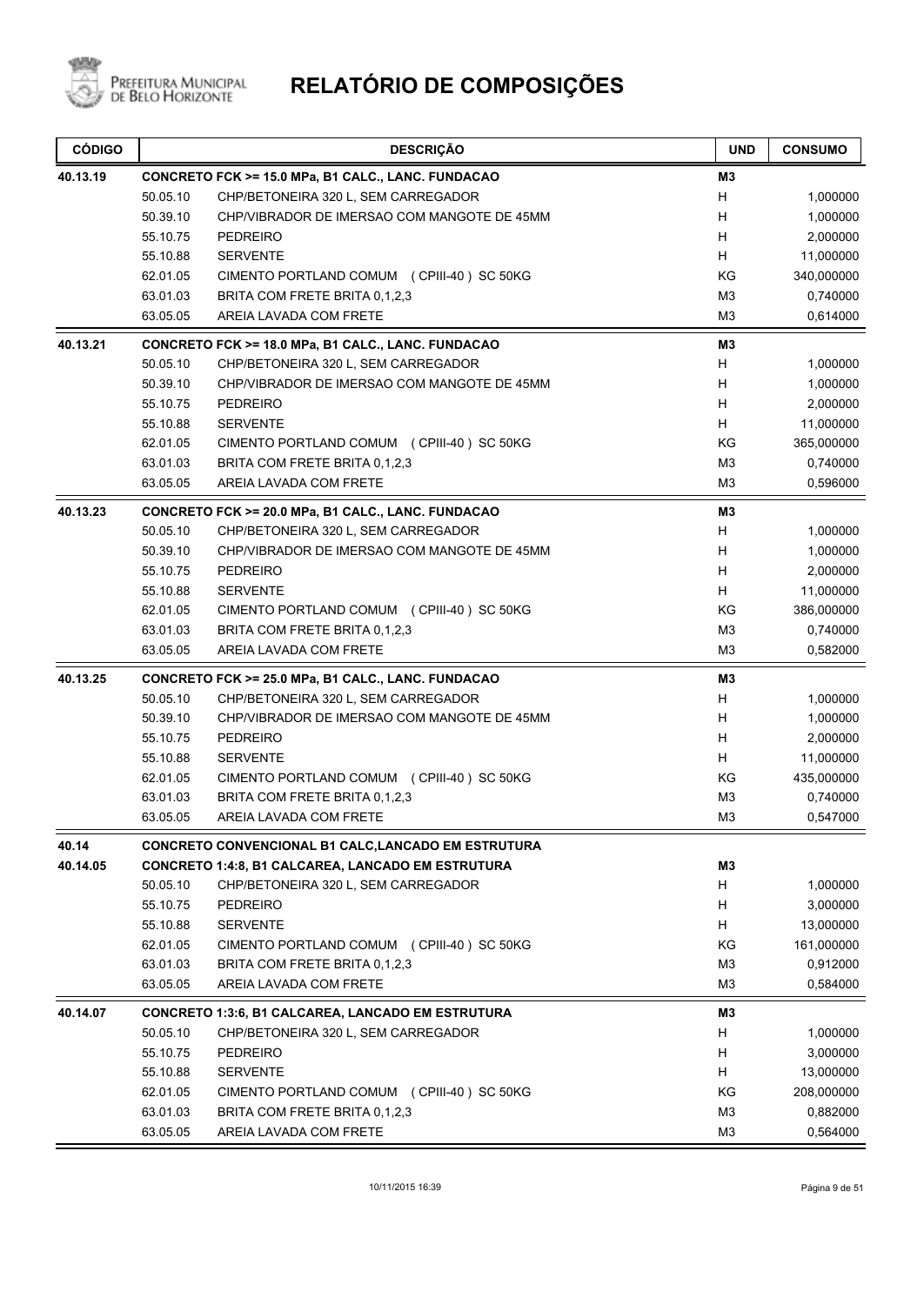

| 40.14.09<br><b>CONCRETO 1:3:5, B1 CALCAREA, LANCADO EM ESTRUTURA</b><br>M3<br>50.05.10<br>CHP/BETONEIRA 320 L, SEM CARREGADOR<br>H<br>1,000000<br>55.10.75<br><b>PEDREIRO</b><br>3,000000<br>н<br><b>SERVENTE</b><br>H<br>13,000000<br>55.10.88<br>62.01.05<br>ΚG<br>229,000000<br>CIMENTO PORTLAND COMUM (CPIII-40) SC 50KG<br>63.01.03<br>BRITA COM FRETE BRITA 0,1,2,3<br>M3<br>0,810000<br>AREIA LAVADA COM FRETE<br>M <sub>3</sub><br>63.05.05<br>0,662000<br>40.14.14<br>CONCRETO FCK >= 9.0 MPa, B1 CALC., LANC. ESTRUTURA<br>M3<br>50.05.10<br>CHP/BETONEIRA 320 L, SEM CARREGADOR<br>H<br>1,000000<br>55.10.75<br><b>PEDREIRO</b><br>H<br>3,000000<br><b>SERVENTE</b><br>55.10.88<br>H<br>13,000000<br>KG<br>243,000000<br>62.01.05<br>CIMENTO PORTLAND COMUM (CPIII-40) SC 50KG<br>M <sub>3</sub><br>63.01.03<br>BRITA COM FRETE BRITA 0,1,2,3<br>0,882000<br>63.05.05<br>AREIA LAVADA COM FRETE<br>M3<br>0,632000<br>M <sub>3</sub><br>40.14.17<br>CONCRETO FCK >= 13.5 MPa, B1 CALC., LANC. ESTRUTURA<br>CHP/BETONEIRA 320 L, SEM CARREGADOR<br>H<br>1,000000<br>50.05.10<br>Н<br>50.39.10<br>CHP/VIBRADOR DE IMERSAO COM MANGOTE DE 45MM<br>1,000000<br>H<br>55.10.75<br><b>PEDREIRO</b><br>3,000000<br>55.10.88<br><b>SERVENTE</b><br>H<br>13,000000<br>314,000000<br>62.01.05<br>CIMENTO PORTLAND COMUM (CPIII-40) SC 50KG<br>ΚG<br>BRITA COM FRETE BRITA 0,1,2,3<br>M <sub>3</sub><br>63.01.03<br>0,740000<br>63.05.05<br>AREIA LAVADA COM FRETE<br>M <sub>3</sub><br>0,632000<br>M <sub>3</sub><br>40.14.19<br>CONCRETO FCK >= 15.0 MPa, B1 CALC., LANC. ESTRUTURA<br>50.05.10<br>CHP/BETONEIRA 320 L, SEM CARREGADOR<br>н<br>1,000000<br>Н<br>50.39.10<br>CHP/VIBRADOR DE IMERSAO COM MANGOTE DE 45MM<br>1,000000<br>H<br>55.10.75<br><b>PEDREIRO</b><br>3,000000<br>55.10.88<br><b>SERVENTE</b><br>H.<br>12,000000<br>62.01.05<br>CIMENTO PORTLAND COMUM (CPIII-40) SC 50KG<br>ΚG<br>340,000000<br>BRITA COM FRETE BRITA 0,1,2,3<br>M <sub>3</sub><br>0,740000<br>63.01.03<br>AREIA LAVADA COM FRETE<br>M <sub>3</sub><br>63.05.05<br>0,614000<br>40.14.21<br>CONCRETO FCK >= 18.0 MPa, B1 CALC., LANC. ESTRUTURA<br>M3<br>H<br>50.05.10<br>CHP/BETONEIRA 320 L, SEM CARREGADOR<br>1,000000<br>50.39.10<br>CHP/VIBRADOR DE IMERSAO COM MANGOTE DE 45MM<br>H<br>1,000000<br>55.10.75<br>Н<br>3,000000<br><b>PEDREIRO</b><br>55.10.88<br><b>SERVENTE</b><br>H<br>13,000000<br>KG<br>62.01.05<br>CIMENTO PORTLAND COMUM (CPIII-40) SC 50KG<br>365,000000<br>63.01.03<br>BRITA COM FRETE BRITA 0,1,2,3<br>M <sub>3</sub><br>0,740000<br>M <sub>3</sub><br>63.05.05<br>AREIA LAVADA COM FRETE<br>0,596000<br>40.14.23<br>CONCRETO FCK >= 20.0 MPa, B1 CALC., LANC. ESTRUTURA<br>M3<br>50.05.10<br>CHP/BETONEIRA 320 L, SEM CARREGADOR<br>H<br>1,000000<br>50.39.10<br>CHP/VIBRADOR DE IMERSAO COM MANGOTE DE 45MM<br>H<br>1,000000<br>Н<br>55.10.75<br><b>PEDREIRO</b><br>3,000000<br>H<br>55.10.88<br><b>SERVENTE</b><br>13,000000<br>62.01.05<br>CIMENTO PORTLAND COMUM (CPIII-40) SC 50KG<br>KG<br>386,000000<br>63.01.03<br>BRITA COM FRETE BRITA 0,1,2,3<br>M <sub>3</sub><br>0,740000<br>63.05.05<br>AREIA LAVADA COM FRETE<br>M <sub>3</sub><br>0,582000<br>40.14.25<br>CONCRETO FCK >= 25.0 MPa, B1 CALC., LANC. ESTRUTURA<br>MЗ | <b>CÓDIGO</b> | <b>DESCRIÇÃO</b> | <b>UND</b> | <b>CONSUMO</b> |
|--------------------------------------------------------------------------------------------------------------------------------------------------------------------------------------------------------------------------------------------------------------------------------------------------------------------------------------------------------------------------------------------------------------------------------------------------------------------------------------------------------------------------------------------------------------------------------------------------------------------------------------------------------------------------------------------------------------------------------------------------------------------------------------------------------------------------------------------------------------------------------------------------------------------------------------------------------------------------------------------------------------------------------------------------------------------------------------------------------------------------------------------------------------------------------------------------------------------------------------------------------------------------------------------------------------------------------------------------------------------------------------------------------------------------------------------------------------------------------------------------------------------------------------------------------------------------------------------------------------------------------------------------------------------------------------------------------------------------------------------------------------------------------------------------------------------------------------------------------------------------------------------------------------------------------------------------------------------------------------------------------------------------------------------------------------------------------------------------------------------------------------------------------------------------------------------------------------------------------------------------------------------------------------------------------------------------------------------------------------------------------------------------------------------------------------------------------------------------------------------------------------------------------------------------------------------------------------------------------------------------------------------------------------------------------------------------------------------------------------------------------------------------------------------------------------------------------------------------------------------------------------------------------------------------------------------------------------------------------------------------------------------------------------------------------------------------------------------------------------------------------------------------------------------------------------------------------------------------------------------------------|---------------|------------------|------------|----------------|
|                                                                                                                                                                                                                                                                                                                                                                                                                                                                                                                                                                                                                                                                                                                                                                                                                                                                                                                                                                                                                                                                                                                                                                                                                                                                                                                                                                                                                                                                                                                                                                                                                                                                                                                                                                                                                                                                                                                                                                                                                                                                                                                                                                                                                                                                                                                                                                                                                                                                                                                                                                                                                                                                                                                                                                                                                                                                                                                                                                                                                                                                                                                                                                                                                                                        |               |                  |            |                |
|                                                                                                                                                                                                                                                                                                                                                                                                                                                                                                                                                                                                                                                                                                                                                                                                                                                                                                                                                                                                                                                                                                                                                                                                                                                                                                                                                                                                                                                                                                                                                                                                                                                                                                                                                                                                                                                                                                                                                                                                                                                                                                                                                                                                                                                                                                                                                                                                                                                                                                                                                                                                                                                                                                                                                                                                                                                                                                                                                                                                                                                                                                                                                                                                                                                        |               |                  |            |                |
|                                                                                                                                                                                                                                                                                                                                                                                                                                                                                                                                                                                                                                                                                                                                                                                                                                                                                                                                                                                                                                                                                                                                                                                                                                                                                                                                                                                                                                                                                                                                                                                                                                                                                                                                                                                                                                                                                                                                                                                                                                                                                                                                                                                                                                                                                                                                                                                                                                                                                                                                                                                                                                                                                                                                                                                                                                                                                                                                                                                                                                                                                                                                                                                                                                                        |               |                  |            |                |
|                                                                                                                                                                                                                                                                                                                                                                                                                                                                                                                                                                                                                                                                                                                                                                                                                                                                                                                                                                                                                                                                                                                                                                                                                                                                                                                                                                                                                                                                                                                                                                                                                                                                                                                                                                                                                                                                                                                                                                                                                                                                                                                                                                                                                                                                                                                                                                                                                                                                                                                                                                                                                                                                                                                                                                                                                                                                                                                                                                                                                                                                                                                                                                                                                                                        |               |                  |            |                |
|                                                                                                                                                                                                                                                                                                                                                                                                                                                                                                                                                                                                                                                                                                                                                                                                                                                                                                                                                                                                                                                                                                                                                                                                                                                                                                                                                                                                                                                                                                                                                                                                                                                                                                                                                                                                                                                                                                                                                                                                                                                                                                                                                                                                                                                                                                                                                                                                                                                                                                                                                                                                                                                                                                                                                                                                                                                                                                                                                                                                                                                                                                                                                                                                                                                        |               |                  |            |                |
|                                                                                                                                                                                                                                                                                                                                                                                                                                                                                                                                                                                                                                                                                                                                                                                                                                                                                                                                                                                                                                                                                                                                                                                                                                                                                                                                                                                                                                                                                                                                                                                                                                                                                                                                                                                                                                                                                                                                                                                                                                                                                                                                                                                                                                                                                                                                                                                                                                                                                                                                                                                                                                                                                                                                                                                                                                                                                                                                                                                                                                                                                                                                                                                                                                                        |               |                  |            |                |
|                                                                                                                                                                                                                                                                                                                                                                                                                                                                                                                                                                                                                                                                                                                                                                                                                                                                                                                                                                                                                                                                                                                                                                                                                                                                                                                                                                                                                                                                                                                                                                                                                                                                                                                                                                                                                                                                                                                                                                                                                                                                                                                                                                                                                                                                                                                                                                                                                                                                                                                                                                                                                                                                                                                                                                                                                                                                                                                                                                                                                                                                                                                                                                                                                                                        |               |                  |            |                |
|                                                                                                                                                                                                                                                                                                                                                                                                                                                                                                                                                                                                                                                                                                                                                                                                                                                                                                                                                                                                                                                                                                                                                                                                                                                                                                                                                                                                                                                                                                                                                                                                                                                                                                                                                                                                                                                                                                                                                                                                                                                                                                                                                                                                                                                                                                                                                                                                                                                                                                                                                                                                                                                                                                                                                                                                                                                                                                                                                                                                                                                                                                                                                                                                                                                        |               |                  |            |                |
|                                                                                                                                                                                                                                                                                                                                                                                                                                                                                                                                                                                                                                                                                                                                                                                                                                                                                                                                                                                                                                                                                                                                                                                                                                                                                                                                                                                                                                                                                                                                                                                                                                                                                                                                                                                                                                                                                                                                                                                                                                                                                                                                                                                                                                                                                                                                                                                                                                                                                                                                                                                                                                                                                                                                                                                                                                                                                                                                                                                                                                                                                                                                                                                                                                                        |               |                  |            |                |
|                                                                                                                                                                                                                                                                                                                                                                                                                                                                                                                                                                                                                                                                                                                                                                                                                                                                                                                                                                                                                                                                                                                                                                                                                                                                                                                                                                                                                                                                                                                                                                                                                                                                                                                                                                                                                                                                                                                                                                                                                                                                                                                                                                                                                                                                                                                                                                                                                                                                                                                                                                                                                                                                                                                                                                                                                                                                                                                                                                                                                                                                                                                                                                                                                                                        |               |                  |            |                |
|                                                                                                                                                                                                                                                                                                                                                                                                                                                                                                                                                                                                                                                                                                                                                                                                                                                                                                                                                                                                                                                                                                                                                                                                                                                                                                                                                                                                                                                                                                                                                                                                                                                                                                                                                                                                                                                                                                                                                                                                                                                                                                                                                                                                                                                                                                                                                                                                                                                                                                                                                                                                                                                                                                                                                                                                                                                                                                                                                                                                                                                                                                                                                                                                                                                        |               |                  |            |                |
|                                                                                                                                                                                                                                                                                                                                                                                                                                                                                                                                                                                                                                                                                                                                                                                                                                                                                                                                                                                                                                                                                                                                                                                                                                                                                                                                                                                                                                                                                                                                                                                                                                                                                                                                                                                                                                                                                                                                                                                                                                                                                                                                                                                                                                                                                                                                                                                                                                                                                                                                                                                                                                                                                                                                                                                                                                                                                                                                                                                                                                                                                                                                                                                                                                                        |               |                  |            |                |
|                                                                                                                                                                                                                                                                                                                                                                                                                                                                                                                                                                                                                                                                                                                                                                                                                                                                                                                                                                                                                                                                                                                                                                                                                                                                                                                                                                                                                                                                                                                                                                                                                                                                                                                                                                                                                                                                                                                                                                                                                                                                                                                                                                                                                                                                                                                                                                                                                                                                                                                                                                                                                                                                                                                                                                                                                                                                                                                                                                                                                                                                                                                                                                                                                                                        |               |                  |            |                |
|                                                                                                                                                                                                                                                                                                                                                                                                                                                                                                                                                                                                                                                                                                                                                                                                                                                                                                                                                                                                                                                                                                                                                                                                                                                                                                                                                                                                                                                                                                                                                                                                                                                                                                                                                                                                                                                                                                                                                                                                                                                                                                                                                                                                                                                                                                                                                                                                                                                                                                                                                                                                                                                                                                                                                                                                                                                                                                                                                                                                                                                                                                                                                                                                                                                        |               |                  |            |                |
|                                                                                                                                                                                                                                                                                                                                                                                                                                                                                                                                                                                                                                                                                                                                                                                                                                                                                                                                                                                                                                                                                                                                                                                                                                                                                                                                                                                                                                                                                                                                                                                                                                                                                                                                                                                                                                                                                                                                                                                                                                                                                                                                                                                                                                                                                                                                                                                                                                                                                                                                                                                                                                                                                                                                                                                                                                                                                                                                                                                                                                                                                                                                                                                                                                                        |               |                  |            |                |
|                                                                                                                                                                                                                                                                                                                                                                                                                                                                                                                                                                                                                                                                                                                                                                                                                                                                                                                                                                                                                                                                                                                                                                                                                                                                                                                                                                                                                                                                                                                                                                                                                                                                                                                                                                                                                                                                                                                                                                                                                                                                                                                                                                                                                                                                                                                                                                                                                                                                                                                                                                                                                                                                                                                                                                                                                                                                                                                                                                                                                                                                                                                                                                                                                                                        |               |                  |            |                |
|                                                                                                                                                                                                                                                                                                                                                                                                                                                                                                                                                                                                                                                                                                                                                                                                                                                                                                                                                                                                                                                                                                                                                                                                                                                                                                                                                                                                                                                                                                                                                                                                                                                                                                                                                                                                                                                                                                                                                                                                                                                                                                                                                                                                                                                                                                                                                                                                                                                                                                                                                                                                                                                                                                                                                                                                                                                                                                                                                                                                                                                                                                                                                                                                                                                        |               |                  |            |                |
|                                                                                                                                                                                                                                                                                                                                                                                                                                                                                                                                                                                                                                                                                                                                                                                                                                                                                                                                                                                                                                                                                                                                                                                                                                                                                                                                                                                                                                                                                                                                                                                                                                                                                                                                                                                                                                                                                                                                                                                                                                                                                                                                                                                                                                                                                                                                                                                                                                                                                                                                                                                                                                                                                                                                                                                                                                                                                                                                                                                                                                                                                                                                                                                                                                                        |               |                  |            |                |
|                                                                                                                                                                                                                                                                                                                                                                                                                                                                                                                                                                                                                                                                                                                                                                                                                                                                                                                                                                                                                                                                                                                                                                                                                                                                                                                                                                                                                                                                                                                                                                                                                                                                                                                                                                                                                                                                                                                                                                                                                                                                                                                                                                                                                                                                                                                                                                                                                                                                                                                                                                                                                                                                                                                                                                                                                                                                                                                                                                                                                                                                                                                                                                                                                                                        |               |                  |            |                |
|                                                                                                                                                                                                                                                                                                                                                                                                                                                                                                                                                                                                                                                                                                                                                                                                                                                                                                                                                                                                                                                                                                                                                                                                                                                                                                                                                                                                                                                                                                                                                                                                                                                                                                                                                                                                                                                                                                                                                                                                                                                                                                                                                                                                                                                                                                                                                                                                                                                                                                                                                                                                                                                                                                                                                                                                                                                                                                                                                                                                                                                                                                                                                                                                                                                        |               |                  |            |                |
|                                                                                                                                                                                                                                                                                                                                                                                                                                                                                                                                                                                                                                                                                                                                                                                                                                                                                                                                                                                                                                                                                                                                                                                                                                                                                                                                                                                                                                                                                                                                                                                                                                                                                                                                                                                                                                                                                                                                                                                                                                                                                                                                                                                                                                                                                                                                                                                                                                                                                                                                                                                                                                                                                                                                                                                                                                                                                                                                                                                                                                                                                                                                                                                                                                                        |               |                  |            |                |
|                                                                                                                                                                                                                                                                                                                                                                                                                                                                                                                                                                                                                                                                                                                                                                                                                                                                                                                                                                                                                                                                                                                                                                                                                                                                                                                                                                                                                                                                                                                                                                                                                                                                                                                                                                                                                                                                                                                                                                                                                                                                                                                                                                                                                                                                                                                                                                                                                                                                                                                                                                                                                                                                                                                                                                                                                                                                                                                                                                                                                                                                                                                                                                                                                                                        |               |                  |            |                |
|                                                                                                                                                                                                                                                                                                                                                                                                                                                                                                                                                                                                                                                                                                                                                                                                                                                                                                                                                                                                                                                                                                                                                                                                                                                                                                                                                                                                                                                                                                                                                                                                                                                                                                                                                                                                                                                                                                                                                                                                                                                                                                                                                                                                                                                                                                                                                                                                                                                                                                                                                                                                                                                                                                                                                                                                                                                                                                                                                                                                                                                                                                                                                                                                                                                        |               |                  |            |                |
|                                                                                                                                                                                                                                                                                                                                                                                                                                                                                                                                                                                                                                                                                                                                                                                                                                                                                                                                                                                                                                                                                                                                                                                                                                                                                                                                                                                                                                                                                                                                                                                                                                                                                                                                                                                                                                                                                                                                                                                                                                                                                                                                                                                                                                                                                                                                                                                                                                                                                                                                                                                                                                                                                                                                                                                                                                                                                                                                                                                                                                                                                                                                                                                                                                                        |               |                  |            |                |
|                                                                                                                                                                                                                                                                                                                                                                                                                                                                                                                                                                                                                                                                                                                                                                                                                                                                                                                                                                                                                                                                                                                                                                                                                                                                                                                                                                                                                                                                                                                                                                                                                                                                                                                                                                                                                                                                                                                                                                                                                                                                                                                                                                                                                                                                                                                                                                                                                                                                                                                                                                                                                                                                                                                                                                                                                                                                                                                                                                                                                                                                                                                                                                                                                                                        |               |                  |            |                |
|                                                                                                                                                                                                                                                                                                                                                                                                                                                                                                                                                                                                                                                                                                                                                                                                                                                                                                                                                                                                                                                                                                                                                                                                                                                                                                                                                                                                                                                                                                                                                                                                                                                                                                                                                                                                                                                                                                                                                                                                                                                                                                                                                                                                                                                                                                                                                                                                                                                                                                                                                                                                                                                                                                                                                                                                                                                                                                                                                                                                                                                                                                                                                                                                                                                        |               |                  |            |                |
|                                                                                                                                                                                                                                                                                                                                                                                                                                                                                                                                                                                                                                                                                                                                                                                                                                                                                                                                                                                                                                                                                                                                                                                                                                                                                                                                                                                                                                                                                                                                                                                                                                                                                                                                                                                                                                                                                                                                                                                                                                                                                                                                                                                                                                                                                                                                                                                                                                                                                                                                                                                                                                                                                                                                                                                                                                                                                                                                                                                                                                                                                                                                                                                                                                                        |               |                  |            |                |
|                                                                                                                                                                                                                                                                                                                                                                                                                                                                                                                                                                                                                                                                                                                                                                                                                                                                                                                                                                                                                                                                                                                                                                                                                                                                                                                                                                                                                                                                                                                                                                                                                                                                                                                                                                                                                                                                                                                                                                                                                                                                                                                                                                                                                                                                                                                                                                                                                                                                                                                                                                                                                                                                                                                                                                                                                                                                                                                                                                                                                                                                                                                                                                                                                                                        |               |                  |            |                |
|                                                                                                                                                                                                                                                                                                                                                                                                                                                                                                                                                                                                                                                                                                                                                                                                                                                                                                                                                                                                                                                                                                                                                                                                                                                                                                                                                                                                                                                                                                                                                                                                                                                                                                                                                                                                                                                                                                                                                                                                                                                                                                                                                                                                                                                                                                                                                                                                                                                                                                                                                                                                                                                                                                                                                                                                                                                                                                                                                                                                                                                                                                                                                                                                                                                        |               |                  |            |                |
|                                                                                                                                                                                                                                                                                                                                                                                                                                                                                                                                                                                                                                                                                                                                                                                                                                                                                                                                                                                                                                                                                                                                                                                                                                                                                                                                                                                                                                                                                                                                                                                                                                                                                                                                                                                                                                                                                                                                                                                                                                                                                                                                                                                                                                                                                                                                                                                                                                                                                                                                                                                                                                                                                                                                                                                                                                                                                                                                                                                                                                                                                                                                                                                                                                                        |               |                  |            |                |
|                                                                                                                                                                                                                                                                                                                                                                                                                                                                                                                                                                                                                                                                                                                                                                                                                                                                                                                                                                                                                                                                                                                                                                                                                                                                                                                                                                                                                                                                                                                                                                                                                                                                                                                                                                                                                                                                                                                                                                                                                                                                                                                                                                                                                                                                                                                                                                                                                                                                                                                                                                                                                                                                                                                                                                                                                                                                                                                                                                                                                                                                                                                                                                                                                                                        |               |                  |            |                |
|                                                                                                                                                                                                                                                                                                                                                                                                                                                                                                                                                                                                                                                                                                                                                                                                                                                                                                                                                                                                                                                                                                                                                                                                                                                                                                                                                                                                                                                                                                                                                                                                                                                                                                                                                                                                                                                                                                                                                                                                                                                                                                                                                                                                                                                                                                                                                                                                                                                                                                                                                                                                                                                                                                                                                                                                                                                                                                                                                                                                                                                                                                                                                                                                                                                        |               |                  |            |                |
|                                                                                                                                                                                                                                                                                                                                                                                                                                                                                                                                                                                                                                                                                                                                                                                                                                                                                                                                                                                                                                                                                                                                                                                                                                                                                                                                                                                                                                                                                                                                                                                                                                                                                                                                                                                                                                                                                                                                                                                                                                                                                                                                                                                                                                                                                                                                                                                                                                                                                                                                                                                                                                                                                                                                                                                                                                                                                                                                                                                                                                                                                                                                                                                                                                                        |               |                  |            |                |
|                                                                                                                                                                                                                                                                                                                                                                                                                                                                                                                                                                                                                                                                                                                                                                                                                                                                                                                                                                                                                                                                                                                                                                                                                                                                                                                                                                                                                                                                                                                                                                                                                                                                                                                                                                                                                                                                                                                                                                                                                                                                                                                                                                                                                                                                                                                                                                                                                                                                                                                                                                                                                                                                                                                                                                                                                                                                                                                                                                                                                                                                                                                                                                                                                                                        |               |                  |            |                |
|                                                                                                                                                                                                                                                                                                                                                                                                                                                                                                                                                                                                                                                                                                                                                                                                                                                                                                                                                                                                                                                                                                                                                                                                                                                                                                                                                                                                                                                                                                                                                                                                                                                                                                                                                                                                                                                                                                                                                                                                                                                                                                                                                                                                                                                                                                                                                                                                                                                                                                                                                                                                                                                                                                                                                                                                                                                                                                                                                                                                                                                                                                                                                                                                                                                        |               |                  |            |                |
|                                                                                                                                                                                                                                                                                                                                                                                                                                                                                                                                                                                                                                                                                                                                                                                                                                                                                                                                                                                                                                                                                                                                                                                                                                                                                                                                                                                                                                                                                                                                                                                                                                                                                                                                                                                                                                                                                                                                                                                                                                                                                                                                                                                                                                                                                                                                                                                                                                                                                                                                                                                                                                                                                                                                                                                                                                                                                                                                                                                                                                                                                                                                                                                                                                                        |               |                  |            |                |
|                                                                                                                                                                                                                                                                                                                                                                                                                                                                                                                                                                                                                                                                                                                                                                                                                                                                                                                                                                                                                                                                                                                                                                                                                                                                                                                                                                                                                                                                                                                                                                                                                                                                                                                                                                                                                                                                                                                                                                                                                                                                                                                                                                                                                                                                                                                                                                                                                                                                                                                                                                                                                                                                                                                                                                                                                                                                                                                                                                                                                                                                                                                                                                                                                                                        |               |                  |            |                |
|                                                                                                                                                                                                                                                                                                                                                                                                                                                                                                                                                                                                                                                                                                                                                                                                                                                                                                                                                                                                                                                                                                                                                                                                                                                                                                                                                                                                                                                                                                                                                                                                                                                                                                                                                                                                                                                                                                                                                                                                                                                                                                                                                                                                                                                                                                                                                                                                                                                                                                                                                                                                                                                                                                                                                                                                                                                                                                                                                                                                                                                                                                                                                                                                                                                        |               |                  |            |                |
|                                                                                                                                                                                                                                                                                                                                                                                                                                                                                                                                                                                                                                                                                                                                                                                                                                                                                                                                                                                                                                                                                                                                                                                                                                                                                                                                                                                                                                                                                                                                                                                                                                                                                                                                                                                                                                                                                                                                                                                                                                                                                                                                                                                                                                                                                                                                                                                                                                                                                                                                                                                                                                                                                                                                                                                                                                                                                                                                                                                                                                                                                                                                                                                                                                                        |               |                  |            |                |
|                                                                                                                                                                                                                                                                                                                                                                                                                                                                                                                                                                                                                                                                                                                                                                                                                                                                                                                                                                                                                                                                                                                                                                                                                                                                                                                                                                                                                                                                                                                                                                                                                                                                                                                                                                                                                                                                                                                                                                                                                                                                                                                                                                                                                                                                                                                                                                                                                                                                                                                                                                                                                                                                                                                                                                                                                                                                                                                                                                                                                                                                                                                                                                                                                                                        |               |                  |            |                |
|                                                                                                                                                                                                                                                                                                                                                                                                                                                                                                                                                                                                                                                                                                                                                                                                                                                                                                                                                                                                                                                                                                                                                                                                                                                                                                                                                                                                                                                                                                                                                                                                                                                                                                                                                                                                                                                                                                                                                                                                                                                                                                                                                                                                                                                                                                                                                                                                                                                                                                                                                                                                                                                                                                                                                                                                                                                                                                                                                                                                                                                                                                                                                                                                                                                        |               |                  |            |                |
|                                                                                                                                                                                                                                                                                                                                                                                                                                                                                                                                                                                                                                                                                                                                                                                                                                                                                                                                                                                                                                                                                                                                                                                                                                                                                                                                                                                                                                                                                                                                                                                                                                                                                                                                                                                                                                                                                                                                                                                                                                                                                                                                                                                                                                                                                                                                                                                                                                                                                                                                                                                                                                                                                                                                                                                                                                                                                                                                                                                                                                                                                                                                                                                                                                                        |               |                  |            |                |
|                                                                                                                                                                                                                                                                                                                                                                                                                                                                                                                                                                                                                                                                                                                                                                                                                                                                                                                                                                                                                                                                                                                                                                                                                                                                                                                                                                                                                                                                                                                                                                                                                                                                                                                                                                                                                                                                                                                                                                                                                                                                                                                                                                                                                                                                                                                                                                                                                                                                                                                                                                                                                                                                                                                                                                                                                                                                                                                                                                                                                                                                                                                                                                                                                                                        |               |                  |            |                |
|                                                                                                                                                                                                                                                                                                                                                                                                                                                                                                                                                                                                                                                                                                                                                                                                                                                                                                                                                                                                                                                                                                                                                                                                                                                                                                                                                                                                                                                                                                                                                                                                                                                                                                                                                                                                                                                                                                                                                                                                                                                                                                                                                                                                                                                                                                                                                                                                                                                                                                                                                                                                                                                                                                                                                                                                                                                                                                                                                                                                                                                                                                                                                                                                                                                        |               |                  |            |                |
|                                                                                                                                                                                                                                                                                                                                                                                                                                                                                                                                                                                                                                                                                                                                                                                                                                                                                                                                                                                                                                                                                                                                                                                                                                                                                                                                                                                                                                                                                                                                                                                                                                                                                                                                                                                                                                                                                                                                                                                                                                                                                                                                                                                                                                                                                                                                                                                                                                                                                                                                                                                                                                                                                                                                                                                                                                                                                                                                                                                                                                                                                                                                                                                                                                                        |               |                  |            |                |
|                                                                                                                                                                                                                                                                                                                                                                                                                                                                                                                                                                                                                                                                                                                                                                                                                                                                                                                                                                                                                                                                                                                                                                                                                                                                                                                                                                                                                                                                                                                                                                                                                                                                                                                                                                                                                                                                                                                                                                                                                                                                                                                                                                                                                                                                                                                                                                                                                                                                                                                                                                                                                                                                                                                                                                                                                                                                                                                                                                                                                                                                                                                                                                                                                                                        |               |                  |            |                |
|                                                                                                                                                                                                                                                                                                                                                                                                                                                                                                                                                                                                                                                                                                                                                                                                                                                                                                                                                                                                                                                                                                                                                                                                                                                                                                                                                                                                                                                                                                                                                                                                                                                                                                                                                                                                                                                                                                                                                                                                                                                                                                                                                                                                                                                                                                                                                                                                                                                                                                                                                                                                                                                                                                                                                                                                                                                                                                                                                                                                                                                                                                                                                                                                                                                        |               |                  |            |                |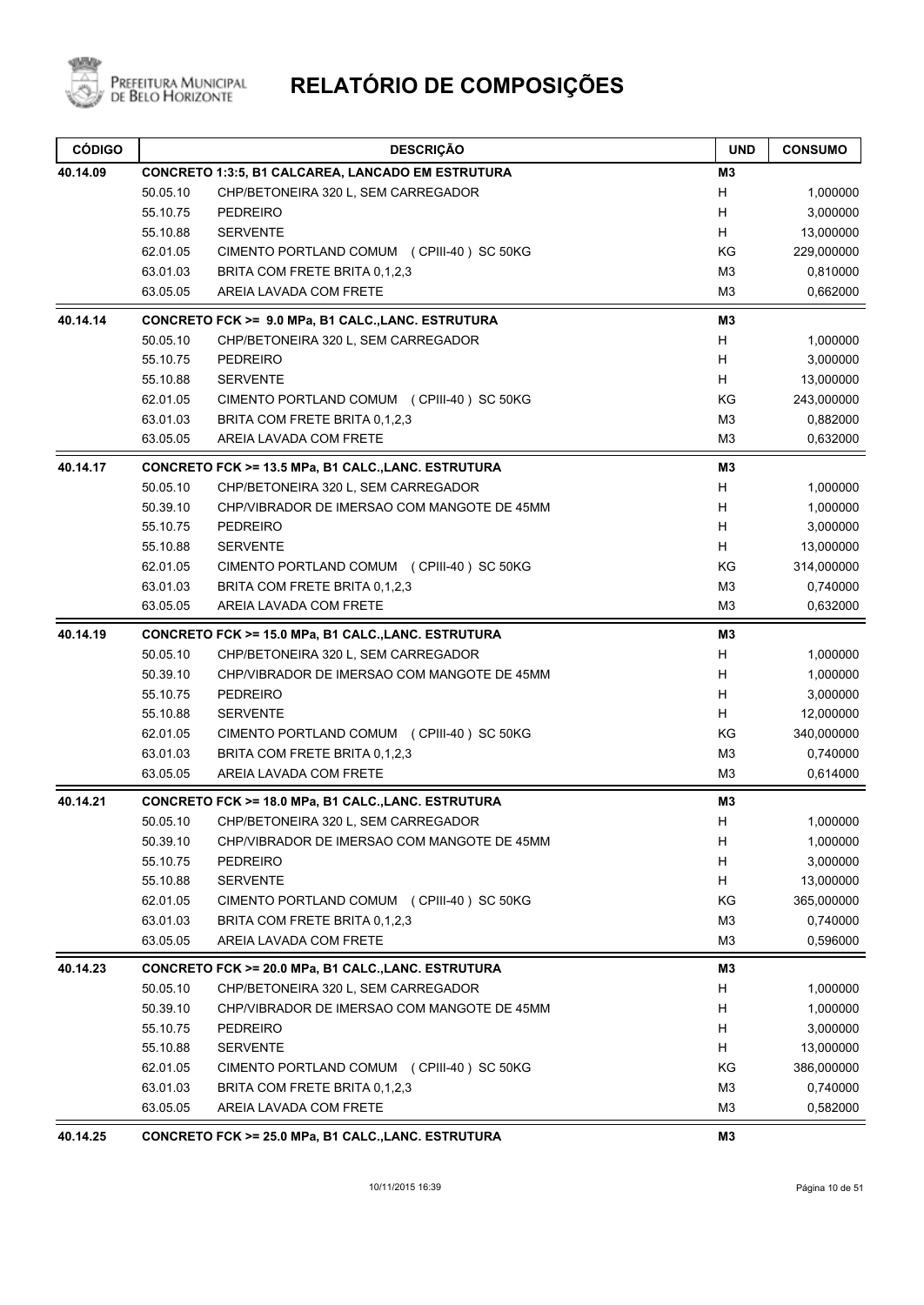

| <b>CÓDIGO</b> |          | <b>DESCRIÇÃO</b>                                          | <b>UND</b>     | <b>CONSUMO</b> |
|---------------|----------|-----------------------------------------------------------|----------------|----------------|
|               | 50.05.10 | CHP/BETONEIRA 320 L, SEM CARREGADOR                       | н              | 1,000000       |
|               | 50.39.10 | CHP/VIBRADOR DE IMERSAO COM MANGOTE DE 45MM               | H              | 1,000000       |
|               | 55.10.75 | <b>PEDREIRO</b>                                           | H              | 3,000000       |
|               | 55.10.88 | <b>SERVENTE</b>                                           | H              | 13,000000      |
|               | 62.01.05 | CIMENTO PORTLAND COMUM (CPIII-40) SC 50KG                 | KG             | 435,000000     |
|               | 63.01.03 | BRITA COM FRETE BRITA 0,1,2,3                             | M <sub>3</sub> | 0,740000       |
|               | 63.05.05 | AREIA LAVADA COM FRETE                                    | M3             | 0,547000       |
| 40.17         |          | <b>CONCRETO USINADO, BRITA CALC., LANCADO EM FUNDACAO</b> |                |                |
| 40.17.28      |          | CONCRETO USIN. FCK>=13.5 MPa,B1-B2 CALC.LANC.FUND.        | <b>M3</b>      |                |
|               | 50.39.10 | CHP/VIBRADOR DE IMERSAO COM MANGOTE DE 45MM               | H              | 1,000000       |
|               | 55.10.75 | <b>PEDREIRO</b>                                           | H              | 2,000000       |
|               | 55.10.88 | <b>SERVENTE</b>                                           | H              | 4,000000       |
|               | 89.06.23 | CONCRETO CONCR. FCK>=13,5 MPA - B1,B2 CALC - FORN.        | M3             | 1,020000       |
| 40.17.29      |          | CONCRETO USIN. FCK>=15.0 MPa,B1-B2 CALC.LANC.FUND.        | M <sub>3</sub> |                |
|               | 50.39.10 | CHP/VIBRADOR DE IMERSAO COM MANGOTE DE 45MM               | H              | 1,000000       |
|               | 55.10.75 | <b>PEDREIRO</b>                                           | H              | 2,000000       |
|               | 55.10.88 | <b>SERVENTE</b>                                           | H              | 4,000000       |
|               | 89.06.24 | CONCRETO CONCR. FCK>=15,0 MPA - B1,B2 CALC - FORN.        | M3             | 1,020000       |
| 40.17.31      |          | CONCRETO USIN. FCK>=18.0 MPa,B1-B2 CALC.LANC.FUND.        | M3             |                |
|               | 50.39.10 | CHP/VIBRADOR DE IMERSAO COM MANGOTE DE 45MM               | H              | 1,000000       |
|               | 55.10.75 | <b>PEDREIRO</b>                                           | H              | 2,000000       |
|               | 55.10.88 | <b>SERVENTE</b>                                           | H              | 4,000000       |
|               | 89.06.26 | CONCRETO CONCR. FCK>=18,0 MPA - B1,B2 CALC - FORN.        | M3             | 1,020000       |
| 40.17.32      |          | CONCRETO USIN. FCK>=20.0 MPa,B1-B2 CALC.LANC.FUND.        | M <sub>3</sub> |                |
|               | 50.39.10 | CHP/VIBRADOR DE IMERSAO COM MANGOTE DE 45MM               | H              | 1,000000       |
|               | 55.10.75 | <b>PEDREIRO</b>                                           | H              | 2,000000       |
|               | 55.10.88 | <b>SERVENTE</b>                                           | H              | 4,000000       |
|               | 89.06.27 | CONCRETO CONCR. FCK>=20,0 MPA - B1,B2 CALC - FORN.        | M3             | 1,020000       |
| 40.17.33      |          | CONCRETO USIN. FCK>=25.0 MPa,B1-B2 CALC.LANC.FUND.        | M3             |                |
|               | 50.39.10 | CHP/VIBRADOR DE IMERSAO COM MANGOTE DE 45MM               | H              | 1,000000       |
|               | 55.10.75 | <b>PEDREIRO</b>                                           | н              | 2,000000       |
|               | 55.10.88 | <b>SERVENTE</b>                                           | H              | 4,000000       |
|               | 89.06.28 | CONCRETO CONCR. FCK>=25.0 MPA - B1,B2 CALC - FORN.        | M3             | 1,020000       |
| 40.17.35      |          | CONCRETO USIN. FCK>=30.0 MPa,B1-B2 CALC.LANC.FUND.        | M3             |                |
|               | 50.39.10 | CHP/VIBRADOR DE IMERSAO COM MANGOTE DE 45MM               | H              | 1,000000       |
|               | 55.10.75 | PEDREIRO                                                  | H              | 2,000000       |
|               | 55.10.88 | <b>SERVENTE</b>                                           | H              | 4,000000       |
|               | 89.06.30 | CONCRETO CONCR. FCK>=30,0 MPA - B1,B2 CALC - FORN.        | M3             | 1,020000       |
| 40.17.45      |          | CONCRETO USIN.BOMB. FCK>=13.5 MPa, CALC.LANC.FUND.        | M3             |                |
|               | 50.39.10 | CHP/VIBRADOR DE IMERSAO COM MANGOTE DE 45MM               | H              | 0,500000       |
|               | 55.10.75 | <b>PEDREIRO</b>                                           | H              | 0,400000       |
|               | 55.10.88 | <b>SERVENTE</b>                                           | H              | 1,300000       |
|               | 89.05.01 | TAXA DE BOMBEAMENTO DE CONCRETO                           | M <sub>3</sub> | 1,000000       |
|               | 89.07.08 | CONCRETO CONCR.BOMBEAVEL FCK>=13,5MPA CALC.- FORN.        | M3             | 1,020000       |
| 40.17.46      |          | CONCRETO USIN.BOMB. FCK>=15.0 MPa, CALC.LANC.FUND.        | М3             |                |
|               | 50.39.10 | CHP/VIBRADOR DE IMERSAO COM MANGOTE DE 45MM               | H              | 0,500000       |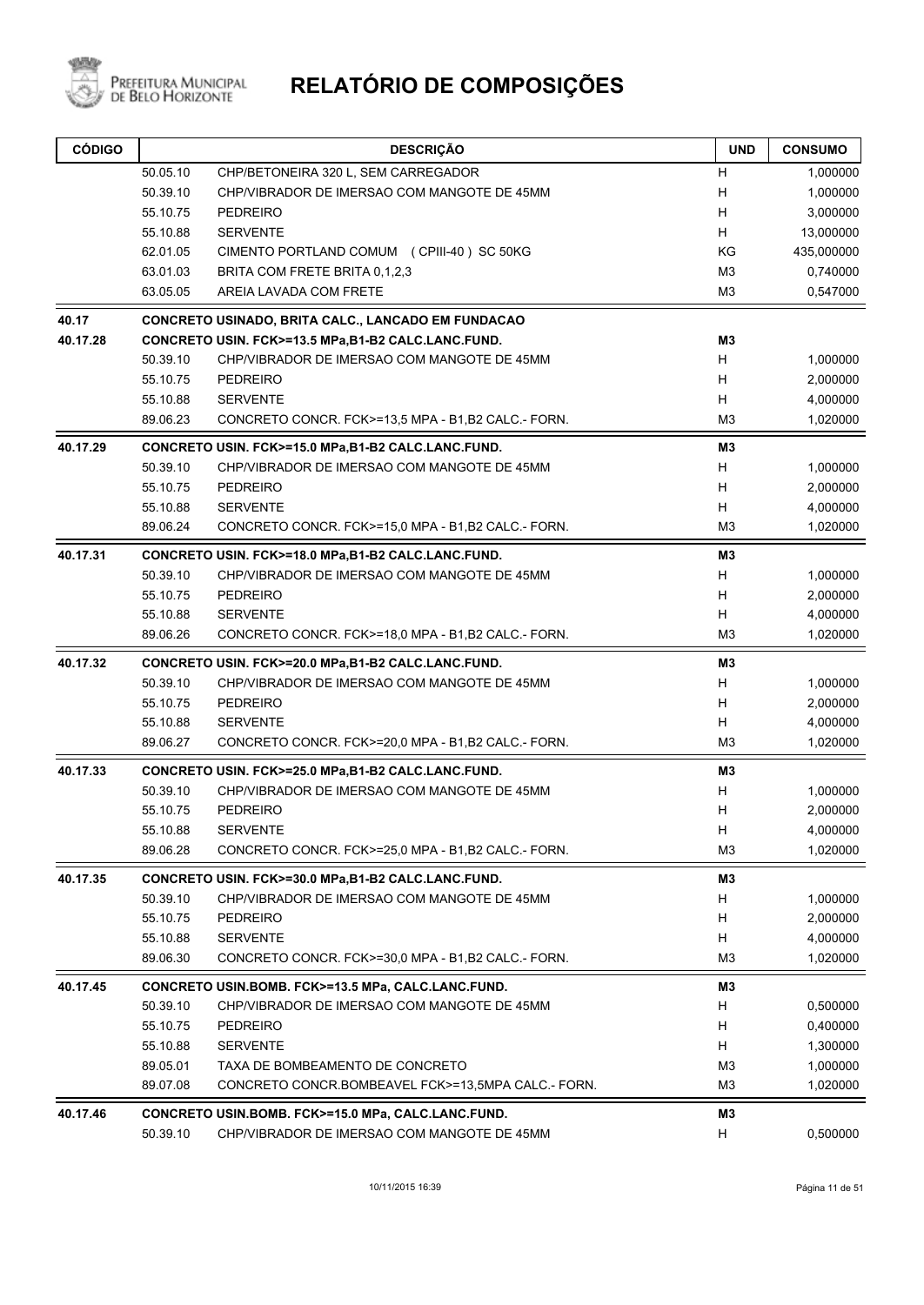

| <b>CÓDIGO</b> |                      | <b>DESCRIÇÃO</b>                                                       | <b>UND</b>          | <b>CONSUMO</b>       |
|---------------|----------------------|------------------------------------------------------------------------|---------------------|----------------------|
|               | 55.10.75             | <b>PEDREIRO</b>                                                        | н                   | 0,400000             |
|               | 55.10.88             | <b>SERVENTE</b>                                                        | н                   | 1,300000             |
|               | 89.05.01             | TAXA DE BOMBEAMENTO DE CONCRETO                                        | M <sub>3</sub>      | 1,000000             |
|               | 89.07.09             | CONCRETO CONCR.BOMBEAVEL FCK>=15,0MPA CALC.- FORN.                     | M <sub>3</sub>      | 1,020000             |
| 40.17.48      |                      | CONCRETO USIN.BOMB. FCK>=18.0 MPa, CALC.LANC.FUND.                     | MЗ                  |                      |
|               | 50.39.10             | CHP/VIBRADOR DE IMERSAO COM MANGOTE DE 45MM                            | H                   | 0,500000             |
|               | 55.10.75             | <b>PEDREIRO</b>                                                        | H                   | 0,400000             |
|               | 55.10.88             | <b>SERVENTE</b>                                                        | H                   | 1,300000             |
|               | 89.05.01             | TAXA DE BOMBEAMENTO DE CONCRETO                                        | M <sub>3</sub>      | 1,000000             |
|               | 89.07.11             | CONCRETO CONCR.BOMBEAVEL FCK>=18,0MPA CALC.- FORN.                     | M3                  | 1,020000             |
| 40.17.49      |                      | CONCRETO USIN.BOMB. FCK>=20.0 MPa, CALC.LANC.FUND.                     | MЗ                  |                      |
|               | 50.39.10             | CHP/VIBRADOR DE IMERSAO COM MANGOTE DE 45MM                            | H                   | 0,500000             |
|               | 55.10.75             | <b>PEDREIRO</b>                                                        | H                   | 0,400000             |
|               | 55.10.88             | <b>SERVENTE</b>                                                        | H                   | 1,300000             |
|               | 89.05.01             | TAXA DE BOMBEAMENTO DE CONCRETO                                        | M3                  | 1,000000             |
|               | 89.07.12             | CONCRETO CONCR.BOMBEAVEL FCK>=20,0MPA CALC.- FORN.                     | M <sub>3</sub>      | 1,020000             |
| 40.17.50      |                      | CONCRETO USIN.BOMB. FCK>=25.0 MPa, CALC.LANC.FUND.                     | MЗ                  |                      |
|               | 50.39.10             | CHP/VIBRADOR DE IMERSAO COM MANGOTE DE 45MM                            | H                   | 0,500000             |
|               | 55.10.75             | <b>PEDREIRO</b>                                                        | H                   | 0,400000             |
|               | 55.10.88             | <b>SERVENTE</b>                                                        | H                   | 1,300000             |
|               | 89.05.01             | TAXA DE BOMBEAMENTO DE CONCRETO                                        | M3                  | 1,000000             |
|               | 89.07.13             | CONCRETO CONCR.BOMBEAVEL FCK>=25,0MPA CALC.- FORN.                     | M <sub>3</sub>      | 1,020000             |
| 40.17.52      |                      | CONCRETO USIN.BOMB. FCK>=30.0 MPa, CALC.LANC.FUND.                     | MЗ                  |                      |
|               | 50.39.10             | CHP/VIBRADOR DE IMERSAO COM MANGOTE DE 45MM                            | H                   | 0,500000             |
|               | 55.10.75             | <b>PEDREIRO</b>                                                        | H                   | 0,400000             |
|               | 55.10.88             | <b>SERVENTE</b>                                                        | H                   | 1,300000             |
|               | 89.05.01             | TAXA DE BOMBEAMENTO DE CONCRETO                                        | M <sub>3</sub>      | 1,000000             |
|               | 89.07.15             | CONCRETO CONCR.BOMBEAVEL FCK>=30,0MPA CALC.- FORN.                     | MЗ                  | 1,020000             |
| 40.18         |                      | CONCRETO USINADO, BRITA CALC., LANCADO EM ESTRUTURA                    |                     |                      |
| 40.18.32      |                      | CONCRETO USIN. FCK>=20.0 MPa,B1-B2 CALC.LANC.ESTR.                     | M3                  |                      |
|               | 50.39.10             | CHP/VIBRADOR DE IMERSAO COM MANGOTE DE 45MM                            | н                   | 1,000000             |
|               | 55.10.75             | PEDREIRO                                                               | Н                   | 3,000000             |
|               | 55.10.88             | <b>SERVENTE</b>                                                        | Н<br>M <sub>3</sub> | 5,000000             |
|               | 89.06.27             | CONCRETO CONCR. FCK>=20,0 MPA - B1,B2 CALC - FORN.                     |                     | 1,020000             |
| 40.18.33      |                      | CONCRETO USIN. FCK>=25.0 MPa,B1-B2 CALC.LANC.ESTR.                     | MЗ                  |                      |
|               | 50.39.10             | CHP/VIBRADOR DE IMERSAO COM MANGOTE DE 45MM                            | H                   | 1,000000             |
|               | 55.10.75             | <b>PEDREIRO</b>                                                        | H                   | 3,000000             |
|               | 55.10.88<br>89.06.28 | <b>SERVENTE</b><br>CONCRETO CONCR. FCK>=25.0 MPA - B1, B2 CALC - FORN. | H<br>M <sub>3</sub> | 5,000000<br>1,020000 |
|               |                      |                                                                        |                     |                      |
| 40.18.35      |                      | CONCRETO USIN. FCK>=30.0 MPa,B1-B2 CALC.LANC.ESTR.                     | M3                  |                      |
|               | 50.39.10             | CHP/VIBRADOR DE IMERSAO COM MANGOTE DE 45MM                            | H                   | 1,000000             |
|               | 55.10.75             | <b>PEDREIRO</b>                                                        | H                   | 3,000000             |
|               | 55.10.88             | <b>SERVENTE</b>                                                        | H                   | 5,000000             |
|               | 89.06.30             | CONCRETO CONCR. FCK>=30,0 MPA - B1,B2 CALC - FORN.                     | M <sub>3</sub>      | 1,020000             |
| 40.18.45      |                      | CONCRETO USIN.BOMB. FCK>=13.5 MPa, CALC.LANC.ESTR.                     | MЗ                  |                      |
|               | 50.39.10             | CHP/VIBRADOR DE IMERSAO COM MANGOTE DE 45MM                            | H                   | 0,500000             |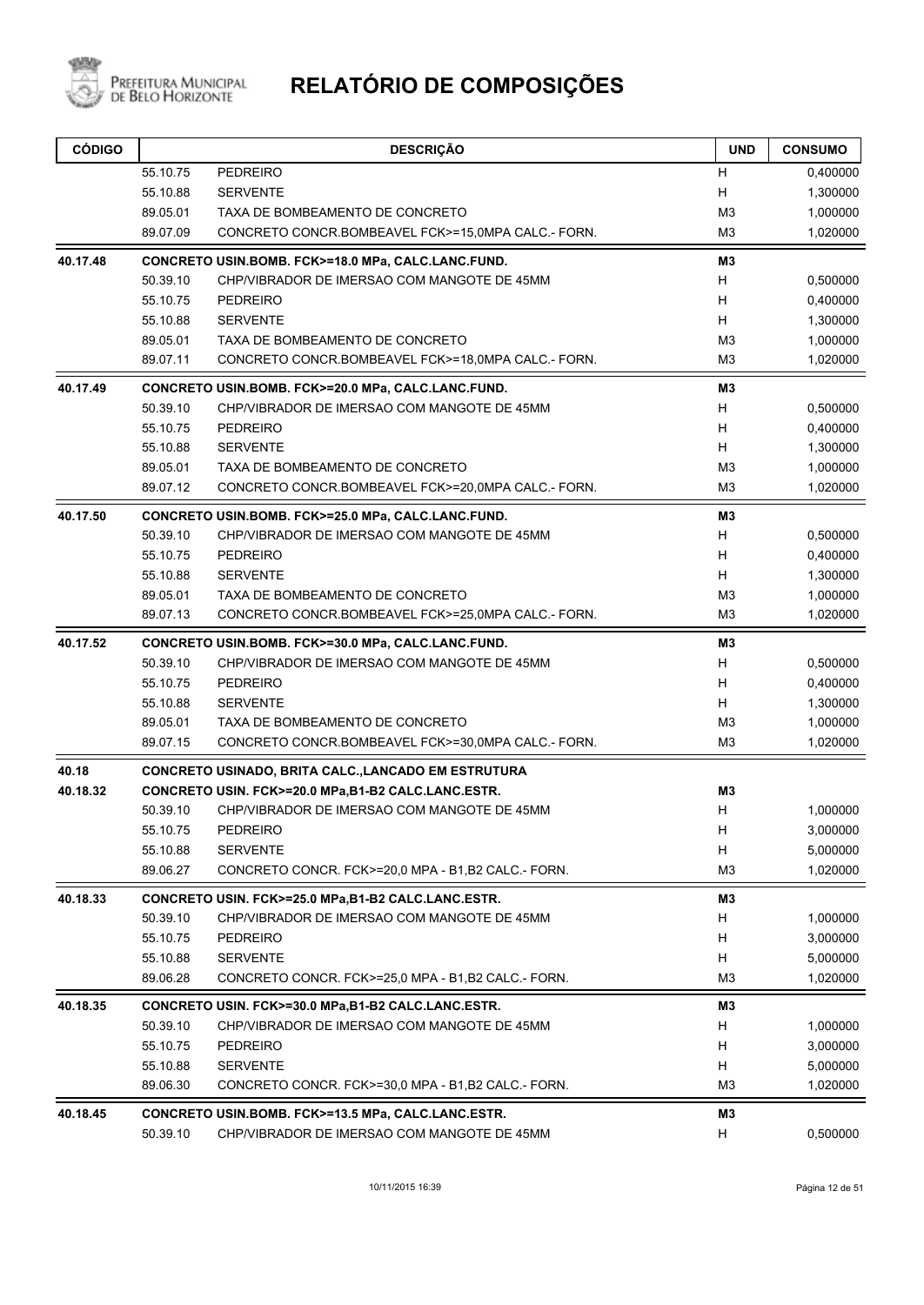

| <b>CÓDIGO</b> |          | <b>DESCRIÇÃO</b>                                   | <b>UND</b>     | <b>CONSUMO</b> |
|---------------|----------|----------------------------------------------------|----------------|----------------|
|               | 55.10.75 | <b>PEDREIRO</b>                                    | н              | 0,400000       |
|               | 55.10.88 | <b>SERVENTE</b>                                    | н              | 1,300000       |
|               | 89.05.01 | TAXA DE BOMBEAMENTO DE CONCRETO                    | M <sub>3</sub> | 1,000000       |
|               | 89.07.08 | CONCRETO CONCR.BOMBEAVEL FCK>=13,5MPA CALC.- FORN. | M <sub>3</sub> | 1,020000       |
| 40.18.46      |          | CONCRETO USIN.BOMB. FCK>=15.0 MPa, CALC.LANC.ESTR. | MЗ             |                |
|               | 50.39.10 | CHP/VIBRADOR DE IMERSAO COM MANGOTE DE 45MM        | н              | 0,500000       |
|               | 55.10.75 | <b>PEDREIRO</b>                                    | H              | 0,400000       |
|               | 55.10.88 | <b>SERVENTE</b>                                    | н              | 1,300000       |
|               | 89.05.01 | TAXA DE BOMBEAMENTO DE CONCRETO                    | M <sub>3</sub> | 1,000000       |
|               | 89.07.09 | CONCRETO CONCR.BOMBEAVEL FCK>=15,0MPA CALC.- FORN. | M3             | 1,020000       |
| 40.18.48      |          | CONCRETO USIN.BOMB. FCK>=18.0 MPa, CALC.LANC.ESTR. | M3             |                |
|               | 50.39.10 | CHP/VIBRADOR DE IMERSAO COM MANGOTE DE 45MM        | H              | 0,500000       |
|               | 55.10.75 | <b>PEDREIRO</b>                                    | H              | 0,400000       |
|               | 55.10.88 | <b>SERVENTE</b>                                    | H              | 1,300000       |
|               | 89.05.01 | TAXA DE BOMBEAMENTO DE CONCRETO                    | M <sub>3</sub> | 1,000000       |
|               | 89.07.11 | CONCRETO CONCR.BOMBEAVEL FCK>=18,0MPA CALC.- FORN. | M <sub>3</sub> | 1,020000       |
| 40.18.49      |          | CONCRETO USIN.BOMB. FCK>=20.0 MPa, CALC.LANC.ESTR. | M3             |                |
|               | 50.39.10 | CHP/VIBRADOR DE IMERSAO COM MANGOTE DE 45MM        | H              | 0,500000       |
|               | 55.10.75 | <b>PEDREIRO</b>                                    | H              | 0,400000       |
|               | 55.10.88 | <b>SERVENTE</b>                                    | н              | 1,300000       |
|               | 89.05.01 | TAXA DE BOMBEAMENTO DE CONCRETO                    | M <sub>3</sub> | 1,000000       |
|               | 89.07.12 | CONCRETO CONCR.BOMBEAVEL FCK>=20,0MPA CALC.- FORN. | M <sub>3</sub> | 1,020000       |
| 40.18.50      |          | CONCRETO USIN.BOMB. FCK>=25.0 MPa, CALC.LANC.ESTR. | MЗ             |                |
|               | 50.39.10 | CHP/VIBRADOR DE IMERSAO COM MANGOTE DE 45MM        | H              | 0,500000       |
|               | 55.10.75 | <b>PEDREIRO</b>                                    | Н              | 0,400000       |
|               | 55.10.88 | <b>SERVENTE</b>                                    | H              | 1,300000       |
|               | 89.05.01 | TAXA DE BOMBEAMENTO DE CONCRETO                    | M <sub>3</sub> | 1,000000       |
|               | 89.07.13 | CONCRETO CONCR.BOMBEAVEL FCK>=25,0MPA CALC.- FORN. | M <sub>3</sub> | 1,020000       |
| 40.18.52      |          | CONCRETO USIN.BOMB. FCK>=30.0 MPa, CALC.LANC.ESTR. | M3             |                |
|               | 50.39.10 | CHP/VIBRADOR DE IMERSAO COM MANGOTE DE 45MM        | н              | 0,500000       |
|               | 55.10.75 | <b>PEDREIRO</b>                                    | н              | 0,400000       |
|               | 55.10.88 | <b>SERVENTE</b>                                    | Н              | 1,300000       |
|               | 89.05.01 | TAXA DE BOMBEAMENTO DE CONCRETO                    | M3             | 1,000000       |
|               | 89.07.15 | CONCRETO CONCR.BOMBEAVEL FCK>=30,0MPA CALC.- FORN. | M <sub>3</sub> | 1,020000       |
| 40.19         |          | CONCRETO ESTRUTURAL, FORN. APLICACAO E ADENSAMENTO |                |                |
| 40.19.01      |          | FCK>=25 MPA, USINADO                               | M3             |                |
|               | 50.39.10 | CHP/VIBRADOR DE IMERSAO COM MANGOTE DE 45MM        | H.             | 1,000000       |
|               | 55.10.75 | PEDREIRO                                           | H              | 2,000000       |
|               | 55.10.88 | <b>SERVENTE</b>                                    | H              | 4,000000       |
|               | 89.06.28 | CONCRETO CONCR. FCK>=25,0 MPA - B1,B2 CALC - FORN. | M3             | 1,000000       |
| 40.20         |          | <b>FORMA E ESCORAMENTO</b>                         |                |                |
| 40.20.05      |          | FORMA DE TABUA DE PINHO DE 3a. TIPO B (3 APROV.)   | M2             |                |
|               | 55.10.50 | <b>CARPINTEIRO</b>                                 | H.             | 1,250000       |
|               | 55.10.88 | <b>SERVENTE</b>                                    | H.             | 1,250000       |
|               | 71.01.05 | TABUA PARA FORMA DE CONCRETO L=25 CM               | M2             | 0,200000       |
|               | 71.01.07 | TABUA DE PINUS EXP = 1" L=25 CM                    | M <sub>2</sub> | 0,370000       |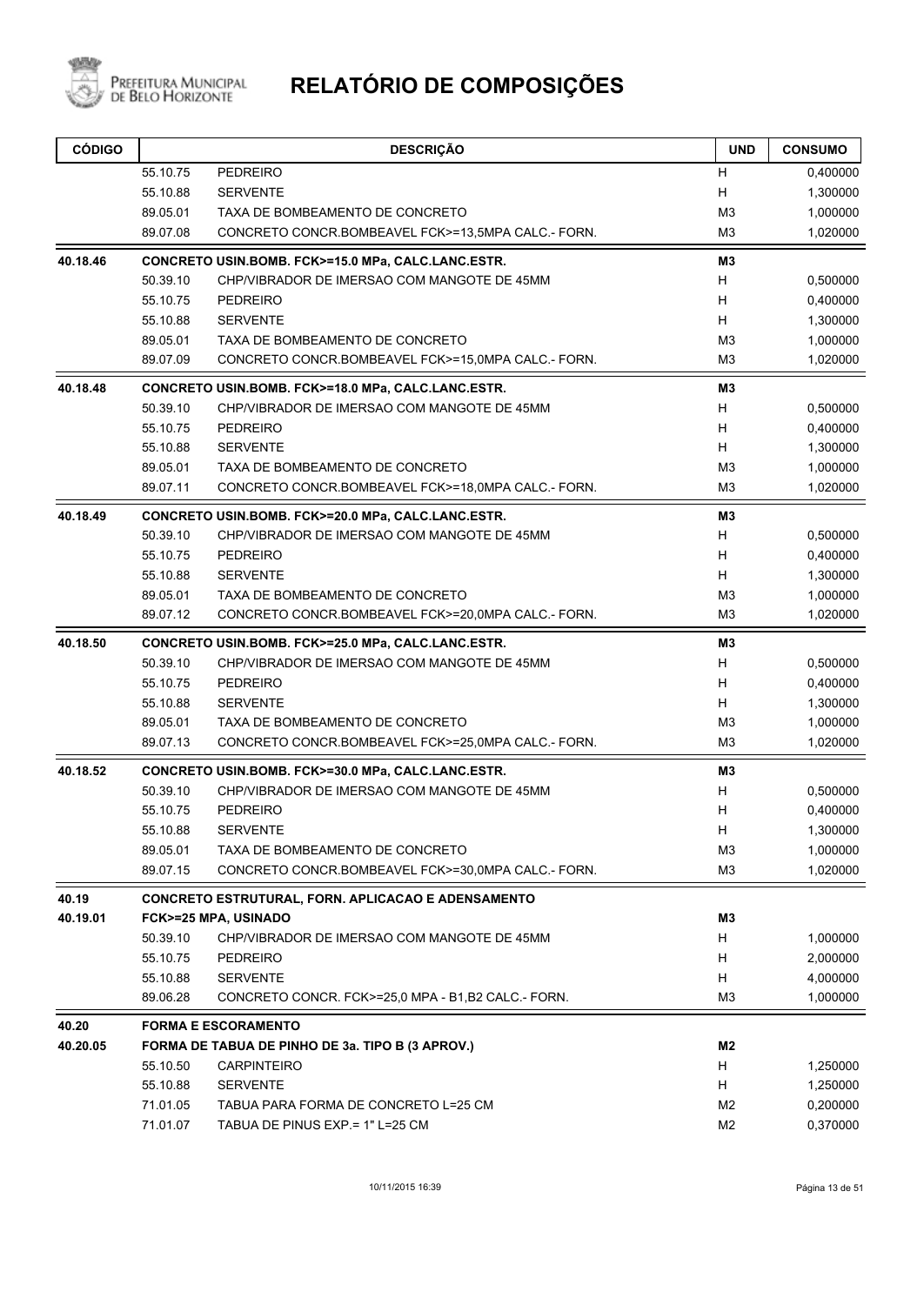

| <b>CÓDIGO</b> |          | <b>DESCRIÇÃO</b>                                   | <b>UND</b>     | <b>CONSUMO</b> |
|---------------|----------|----------------------------------------------------|----------------|----------------|
|               | 71.04.08 | PECA DE MADEIRA DE PINUS 5,5X5,5 CM                | М              | 1,200000       |
|               | 77.05.51 | PREGO 18x30                                        | KG             | 0,200000       |
| 40.20.07      |          | FORMA DE TABUA DE PINHO DE 3a. TIPO C (5 APROV.)   | M <sub>2</sub> |                |
|               | 55.10.50 | <b>CARPINTEIRO</b>                                 | H              | 1,300000       |
|               | 55.10.88 | <b>SERVENTE</b>                                    | H              | 1,250000       |
|               | 71.01.05 | TABUA PARA FORMA DE CONCRETO L=25 CM               | M <sub>2</sub> | 0,200000       |
|               | 71.01.07 | TABUA DE PINUS EXP = 1" L=25 CM                    | M <sub>2</sub> | 0,260000       |
|               | 71.04.08 | PECA DE MADEIRA DE PINUS 5,5X5,5 CM                | м              | 0,120000       |
|               | 77.05.51 | PREGO 18x30                                        | KG             | 0,200000       |
| 40.20.11      |          | FORMA DE TABUA DE PINHO DE 3a. TIPO E (P/ BERCO)   | M <sub>2</sub> |                |
|               | 55.10.50 | <b>CARPINTEIRO</b>                                 | H              | 0,470000       |
|               | 55.10.88 | <b>SERVENTE</b>                                    | H              | 0,450000       |
|               | 71.01.07 | TABUA DE PINUS EXP = 1" L=25 CM                    | M <sub>2</sub> | 0,242000       |
|               | 71.04.08 | PECA DE MADEIRA DE PINUS 5,5X5,5 CM                | М              | 0,840000       |
|               | 77.05.51 | PREGO 18x30                                        | KG             | 0,100000       |
| 40.20.15      |          | FORMA DE COMPENSADO RESINADO E=12MM TIPO B (3 APR) | M2             |                |
|               | 55.10.50 | <b>CARPINTEIRO</b>                                 | н              | 1,250000       |
|               | 55.10.88 | <b>SERVENTE</b>                                    | H              | 1,500000       |
|               | 71.01.05 | TABUA PARA FORMA DE CONCRETO L=25 CM               | M <sub>2</sub> | 0,060000       |
|               | 71.04.08 | PECA DE MADEIRA DE PINUS 5,5X5,5 CM                | м              | 0,850000       |
|               | 71.14.08 | CHAPA COMPENSADA RESINADA E= 12MM COLA FENOLICA    | M <sub>2</sub> | 0,374000       |
|               | 71.30.04 | MADEIRA ROLICA D= 6 A 10 CM COMPRIMENTO 6 METROS   | М              | 0,612000       |
|               | 77.05.51 | <b>PREGO 18x30</b>                                 | KG             | 0,200000       |
| 40.20.17      |          | FORMA DE COMPENSADO RESINADO E=12MM TIPO C (5 APR) | M <sub>2</sub> |                |
|               | 55.10.50 | <b>CARPINTEIRO</b>                                 | H              | 1,250000       |
|               | 55.10.88 | <b>SERVENTE</b>                                    | H              | 1,600000       |
|               | 71.01.05 | TABUA PARA FORMA DE CONCRETO L=25 CM               | M <sub>2</sub> | 0,060000       |
|               | 71.04.08 | PECA DE MADEIRA DE PINUS 5,5X5,5 CM                | M              | 0,500000       |
|               | 71.14.08 | CHAPA COMPENSADA RESINADA E= 12MM COLA FENOLICA    | M <sub>2</sub> | 0,220000       |
|               | 71.30.04 | MADEIRA ROLICA D= 6 A 10 CM COMPRIMENTO 6 METROS   | М              | 0,360000       |
|               | 77.05.51 | PREGO 18x30                                        | KG             | 0,200000       |
| 40.20.25      |          | FORMA DE COMPENSADO RESINADO E=20MM TIPO E (5 APR) | M <sub>2</sub> |                |
|               | 55.10.50 | <b>CARPINTEIRO</b>                                 | H.             | 1,250000       |
|               | 55.10.88 | <b>SERVENTE</b>                                    | Н              | 1,700000       |
|               | 71.01.05 | TABUA PARA FORMA DE CONCRETO L=25 CM               | M <sub>2</sub> | 0,060000       |
|               | 71.04.08 | PECA DE MADEIRA DE PINUS 5,5X5,5 CM                | M              | 0,500000       |
|               | 71.14.14 | CHAPA COMPENSADA RESINADA E= 19MM COLA FENOLICA    | M <sub>2</sub> | 0,220000       |
|               | 71.30.04 | MADEIRA ROLICA D= 6 A 10 CM COMPRIMENTO 6 METROS   | М              | 0,360000       |
|               | 77.05.51 | PREGO 18x30                                        | ΚG             | 0,200000       |
| 40.20.27      |          | FORMA DE COMPENSADO RESINADO E=20MM TIPO F (7 APR) | M2             |                |
|               | 55.10.50 | <b>CARPINTEIRO</b>                                 | H              | 1,250000       |
|               | 55.10.88 | <b>SERVENTE</b>                                    | H              | 1,700000       |
|               | 71.01.05 | TABUA PARA FORMA DE CONCRETO L=25 CM               | M <sub>2</sub> | 0,060000       |
|               | 71.04.08 | PECA DE MADEIRA DE PINUS 5,5X5,5 CM                | м              | 0,500000       |
|               | 71.14.14 | CHAPA COMPENSADA RESINADA E= 19MM COLA FENOLICA    | M <sub>2</sub> | 0,157300       |
|               | 71.30.04 | MADEIRA ROLICA D= 6 A 10 CM COMPRIMENTO 6 METROS   | М              | 0,360000       |
|               | 77.05.51 | PREGO 18x30                                        | KG             | 0,200000       |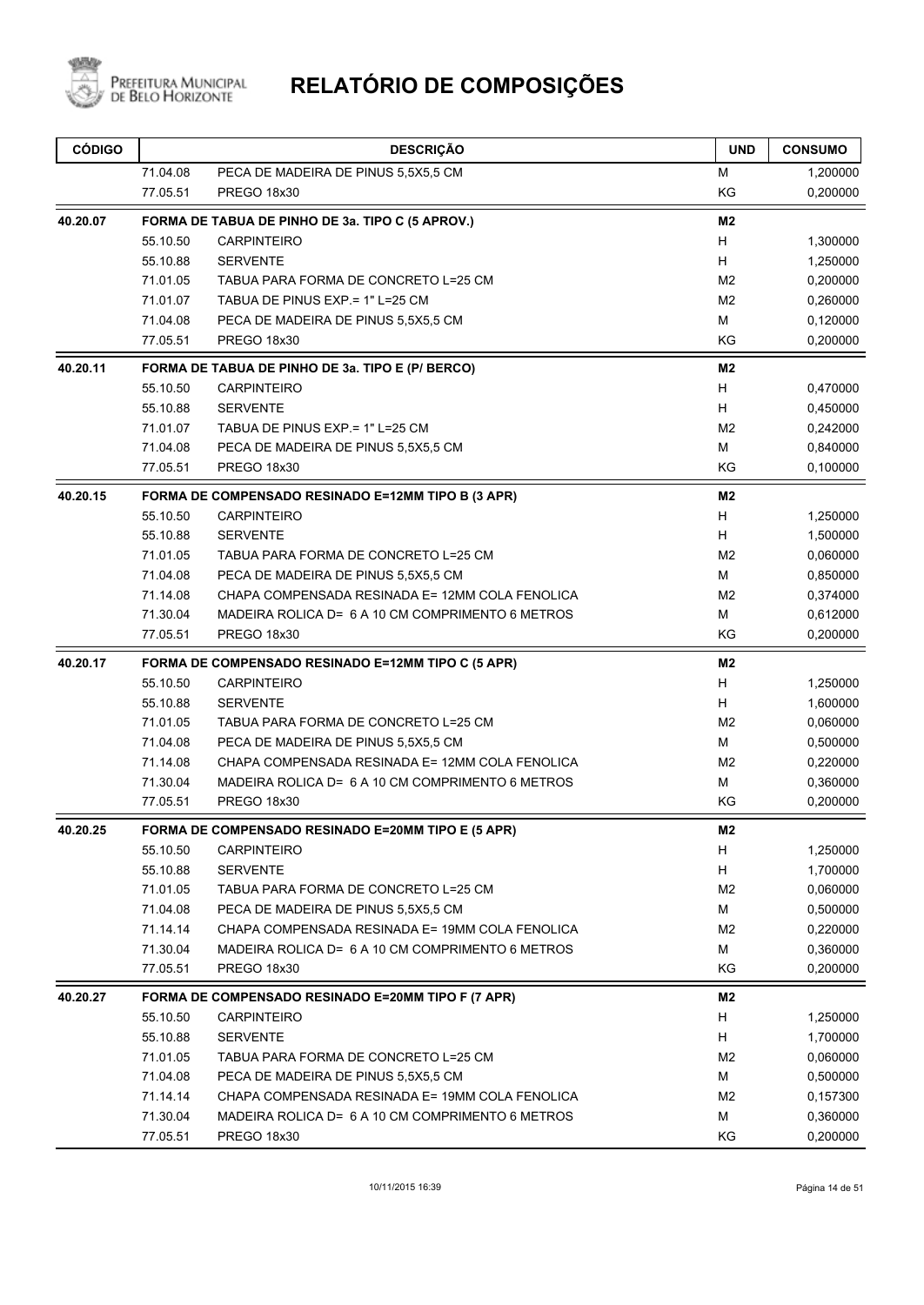

| <b>CÓDIGO</b> |          | <b>DESCRIÇÃO</b>                                          | <b>UND</b>     | <b>CONSUMO</b> |
|---------------|----------|-----------------------------------------------------------|----------------|----------------|
| 40.20.80      |          | <b>ESCORAMENTO DESCONTINUO TIPO A (MADEIRA 6 A 10CM)</b>  | M <sub>2</sub> |                |
|               | 55.10.50 | <b>CARPINTEIRO</b>                                        | H              | 0,142860       |
|               | 55.10.88 | <b>SERVENTE</b>                                           | H              | 0,142860       |
|               | 71.02.20 | PRANCHAO DE PARAJU                                        | M <sub>3</sub> | 0,001600       |
|               | 71.04.08 | PECA DE MADEIRA DE PINUS 5,5X5,5 CM                       | M              | 0,040000       |
|               | 71.30.04 | MADEIRA ROLICA D= 6 A 10 CM COMPRIMENTO 6 METROS          | М              | 0,024000       |
|               | 77.05.51 | <b>PREGO 18x30</b>                                        | KG             | 0,030000       |
| 40.20.81      |          | <b>ESCORAMENTO DESCONTINUIO TIPO B-MADEIRA 11 A 15CM</b>  | M <sub>2</sub> |                |
|               | 55.10.50 | <b>CARPINTEIRO</b>                                        | H              | 0,333330       |
|               | 55.10.88 | <b>SERVENTE</b>                                           | H              | 0,333330       |
|               | 71.02.20 | PRANCHAO DE PARAJU                                        | M <sub>3</sub> | 0,003840       |
|               | 71.04.08 | PECA DE MADEIRA DE PINUS 5,5X5,5 CM                       | M              | 0,030000       |
|               | 71.30.06 | MADEIRA ROLICA D= 11 A 15 CM COMPRIMENTO 6 METROS         | м              | 0,024000       |
|               | 77.05.51 | PREGO 18x30                                               | KG             | 0,100000       |
| 40.20.82      |          | <b>ESCORAMENTO CONTINUO TIPO A</b>                        | M <sub>2</sub> |                |
|               | 55.10.50 | <b>CARPINTEIRO</b>                                        | Н              | 1,000000       |
|               | 55.10.88 | <b>SERVENTE</b>                                           | H              | 1,000000       |
|               | 71.02.20 | PRANCHAO DE PARAJU                                        | M <sub>3</sub> | 0,011430       |
|               | 71.04.08 | PECA DE MADEIRA DE PINUS 5,5X5,5 CM                       | М              | 0,040000       |
|               | 71.30.06 | MADEIRA ROLICA D= 11 A 15 CM COMPRIMENTO 6 METROS         | M              | 0,029000       |
|               | 77.05.51 | PREGO 18x30                                               | KG             | 0,100000       |
| 40.20.83      |          | <b>ESCORAMENTO CONTINUO TIPO B</b>                        | M2             |                |
|               | 50.04.10 | CHP/BATE ESTACA MAGAN 850 PM, 44 HP                       | H              | 0,117650       |
|               | 50.27.16 | CHP/ GUINDASTE MADAL MD-10A                               | H              | 0,094120       |
|               | 50.27.17 | CHI/ GUINDASTE MADAL MD-10A                               | H              | 0,023530       |
|               | 50.31.10 | CHP/GRUPO DE SOLDAGEM BAMBOZZI 375-A                      | H              | 0,058820       |
|               | 50.31.11 | CHI/GRUPO DE SOLDAGEM BAMBOZZI 375-A                      | H              | 0,058820       |
|               | 55.10.50 | <b>CARPINTEIRO</b>                                        | H              | 1,176470       |
|               | 55.10.88 | <b>SERVENTE</b>                                           | H              | 1,882350       |
|               | 55.10.90 | SOLDADOR                                                  | H              | 0,235290       |
|               | 66.35.10 | PERFIL I-8"                                               | ΚG             | 2,263640       |
|               | 71.02.20 | PRANCHAO DE PARAJU                                        | M <sub>3</sub> | 0,004460       |
|               | 77.50.35 | ELETRODO DE VARA OK-4804 OU EQUIVALENTE - 2,5MM           | KG             | 0,100000       |
| 40.20.84      |          | <b>ESCORAMENTO CONTINUO TIPO C-1-ESTACA PRANCHA BZ300</b> | M2             |                |
|               | 50.04.10 | CHP/BATE ESTACA MAGAN 850 PM, 44 HP                       | H              | 0,143680       |
|               | 50.27.16 | CHP/ GUINDASTE MADAL MD-10A                               | H              | 0,107760       |
|               | 50.31.10 | CHP/GRUPO DE SOLDAGEM BAMBOZZI 375-A                      | H              | 0,058820       |
|               | 50.31.11 | CHI/GRUPO DE SOLDAGEM BAMBOZZI 375-A                      | H              | 0,058820       |
|               | 55.10.88 | <b>SERVENTE</b>                                           | H              | 0,588240       |
|               | 55.10.90 | <b>SOLDADOR</b>                                           | H              | 0,117650       |
|               | 66.30.10 | ESTACA PRANCHA BZ 300B C/ FRETE OU EQUIVALENTE            | KG             | 9,072000       |
|               | 66.35.10 | PERFIL I-8"                                               | KG             | 0,800000       |
|               | 77.50.35 | ELETRODO DE VARA OK-4804 OU EQUIVALENTE - 2,5MM           | KG             | 0,050000       |
| 40.20.85      |          | <b>ESCORAMENTO CONTINUO TIPO C-2-ESTACA PRANCHA NA-9C</b> | M2             |                |
|               | 50.04.10 | CHP/BATE ESTACA MAGAN 850 PM, 44 HP                       | H              | 0,181790       |
|               | 50.27.16 | CHP/ GUINDASTE MADAL MD-10A                               | H              | 0,107760       |
|               | 50.31.10 | CHP/GRUPO DE SOLDAGEM BAMBOZZI 375-A                      | H              | 0,058820       |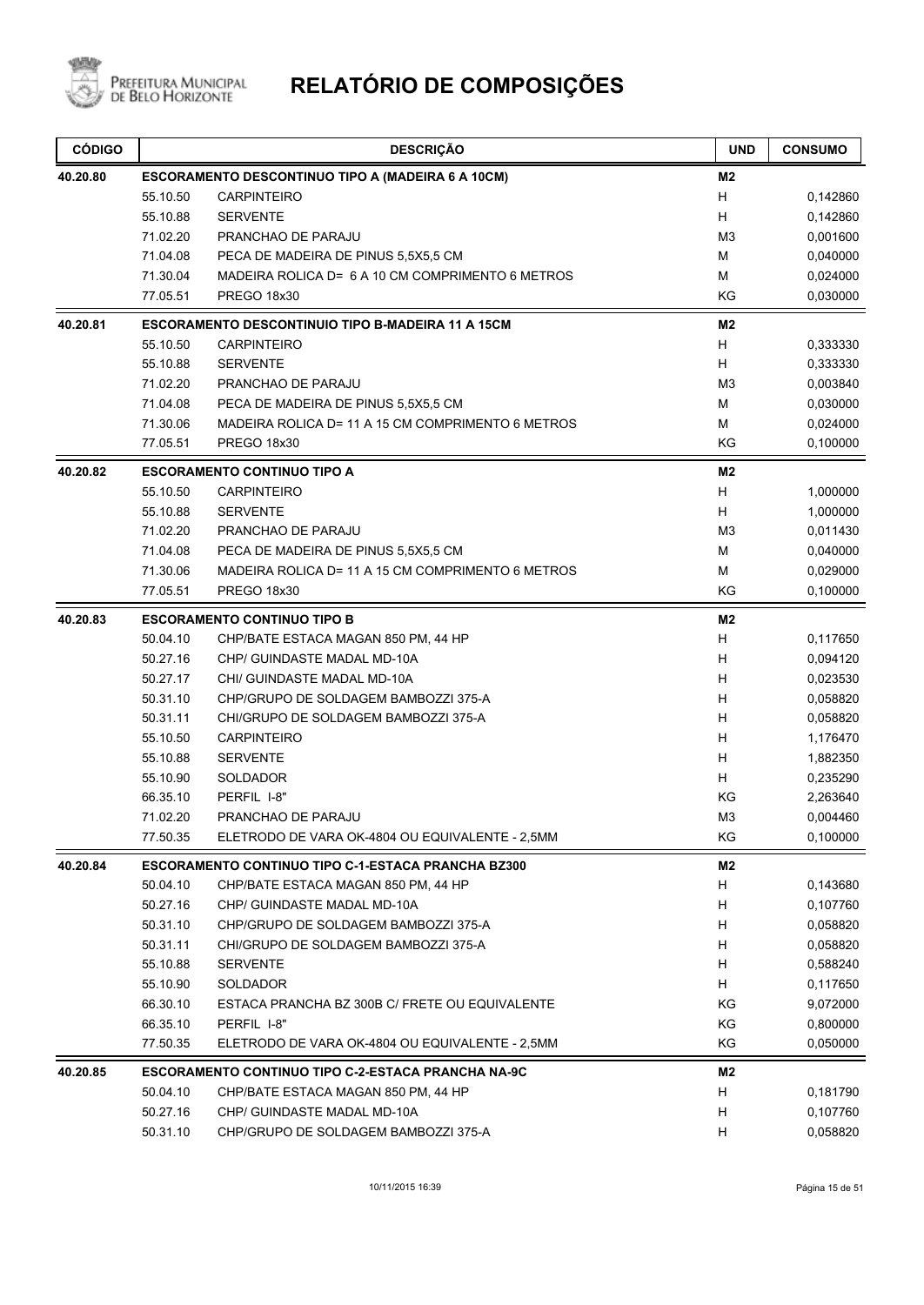

| <b>CÓDIGO</b> |            | <b>DESCRIÇÃO</b>                                            | <b>UND</b>     | <b>CONSUMO</b> |
|---------------|------------|-------------------------------------------------------------|----------------|----------------|
|               | 50.31.11   | CHI/GRUPO DE SOLDAGEM BAMBOZZI 375-A                        | н              | 0,058820       |
|               | 55.10.88   | <b>SERVENTE</b>                                             | Н              | 0,588240       |
|               | 55.10.90   | <b>SOLDADOR</b>                                             | н              | 0,117650       |
|               | 66.30.05   | ESTACA PRANCHA NA-9C E=4.75MM PRETA C/ FRETE OU EQUIVALENTE | KG             | 5,880000       |
|               | 66.35.10   | PERFIL I-8"                                                 | KG             | 0,800000       |
|               | 77.50.35   | ELETRODO DE VARA OK-4804 OU EQUIVALENTE - 2,5MM             | KG             | 0,050000       |
| 40.22         | <b>ACO</b> |                                                             |                |                |
| 40.22.05      |            | <b>ACO CA-25 - DEGRAUS</b>                                  | ΚG             |                |
|               | 55.10.35   | <b>ARMADOR</b>                                              | Н              | 0,100000       |
|               | 55.10.88   | <b>SERVENTE</b>                                             | H              | 0,100000       |
|               | 60.05.09   | ACO CA-25 12.5 MM                                           | KG             | 1,100000       |
| 40.22.10      |            | ACO CA-50, D<= 12.7MM - CORTE, DOBRAMENTO, COLOCACAO        | KG             |                |
|               | 55.10.35   | <b>ARMADOR</b>                                              | H              | 0,100000       |
|               | 55.10.88   | <b>SERVENTE</b>                                             | H              | 0,100000       |
|               | 60.05.29   | ACO CA-50 10.0 MM                                           | KG             | 1,100000       |
|               | 60.35.44   | ARAME RECOZIDO BWG 18 (PG-7)                                | KG             | 0,020000       |
| 40.22.12      |            | ACO CA-50, D > 12.7MM - CORTE, DOBRAMENTO, COLOCACAO        | KG             |                |
|               | 55.10.35   | <b>ARMADOR</b>                                              | H              | 0,100000       |
|               | 55.10.88   | <b>SERVENTE</b>                                             | H              | 0,100000       |
|               | 60.05.31   | ACO CA-50 16.0 MM                                           | KG             | 1,100000       |
|               | 60.35.44   | ARAME RECOZIDO BWG 18 (PG-7)                                | KG             | 0,020000       |
| 40.22.20      |            | ACO CA-60 - CORTE, DOBRAMENTO E COLOCACAO                   | KG             |                |
|               | 55.10.35   | <b>ARMADOR</b>                                              | H              | 0,100000       |
|               | 55.10.88   | <b>SERVENTE</b>                                             | н              | 0,100000       |
|               | 60.05.50   | ACO CA-60 5.0 MM                                            | KG             | 1,100000       |
|               | 60.35.44   | ARAME RECOZIDO BWG 18 (PG-7)                                | KG             | 0,020000       |
| 40.22.30      |            | ACO CA-50 E CA-60 - CORTE, DOBRAMENTO E COLOCACAO           | ΚG             |                |
|               | 55.10.35   | <b>ARMADOR</b>                                              | H              | 0,100000       |
|               | 55.10.88   | <b>SERVENTE</b>                                             | H              | 0,100000       |
|               | 60.05.29   | ACO CA-50 10.0 MM                                           | KG             | 0,880000       |
|               | 60.05.50   | ACO CA-60 5.0 MM                                            | ΚG             | 0,220000       |
|               | 60.35.44   | ARAME RECOZIDO BWG 18 (PG-7)                                | ΚG             | 0,020000       |
| 40.24         |            | ARGAMASSA DE CIMENTO E AREIA - PREPARO                      |                |                |
| 40.24.11      |            | <b>ARGAMASSA DE CIMENTO E AREIA 1:1</b>                     | M3             |                |
|               | 50.05.10   | CHP/BETONEIRA 320 L, SEM CARREGADOR                         | H              | 1,000000       |
|               | 55.10.88   | <b>SERVENTE</b>                                             | H.             | 6,000000       |
|               | 62.01.05   | CIMENTO PORTLAND COMUM (CPIII-40) SC 50KG                   | ΚG             | 925,000000     |
|               | 63.05.05   | AREIA LAVADA COM FRETE                                      | M <sub>3</sub> | 1,050000       |
| 40.24.13      |            | <b>ARGAMASSA DE CIMENTO E AREIA 1:2</b>                     | M3             |                |
|               | 50.05.10   | CHP/BETONEIRA 320 L, SEM CARREGADOR                         | H              | 1,000000       |
|               | 55.10.88   | <b>SERVENTE</b>                                             | Н              | 6,000000       |
|               | 62.01.05   | CIMENTO PORTLAND COMUM (CPIII-40) SC 50KG                   | ΚG             | 645,000000     |
|               | 63.05.05   | AREIA LAVADA COM FRETE                                      | M3             | 1,050000       |
| 40.24.15      |            | <b>ARGAMASSA DE CIMENTO E AREIA 1:3</b>                     | MЗ             |                |
|               | 50.05.10   | CHP/BETONEIRA 320 L, SEM CARREGADOR                         | н              | 1,000000       |
|               | 55.10.88   | <b>SERVENTE</b>                                             | H.             | 6,000000       |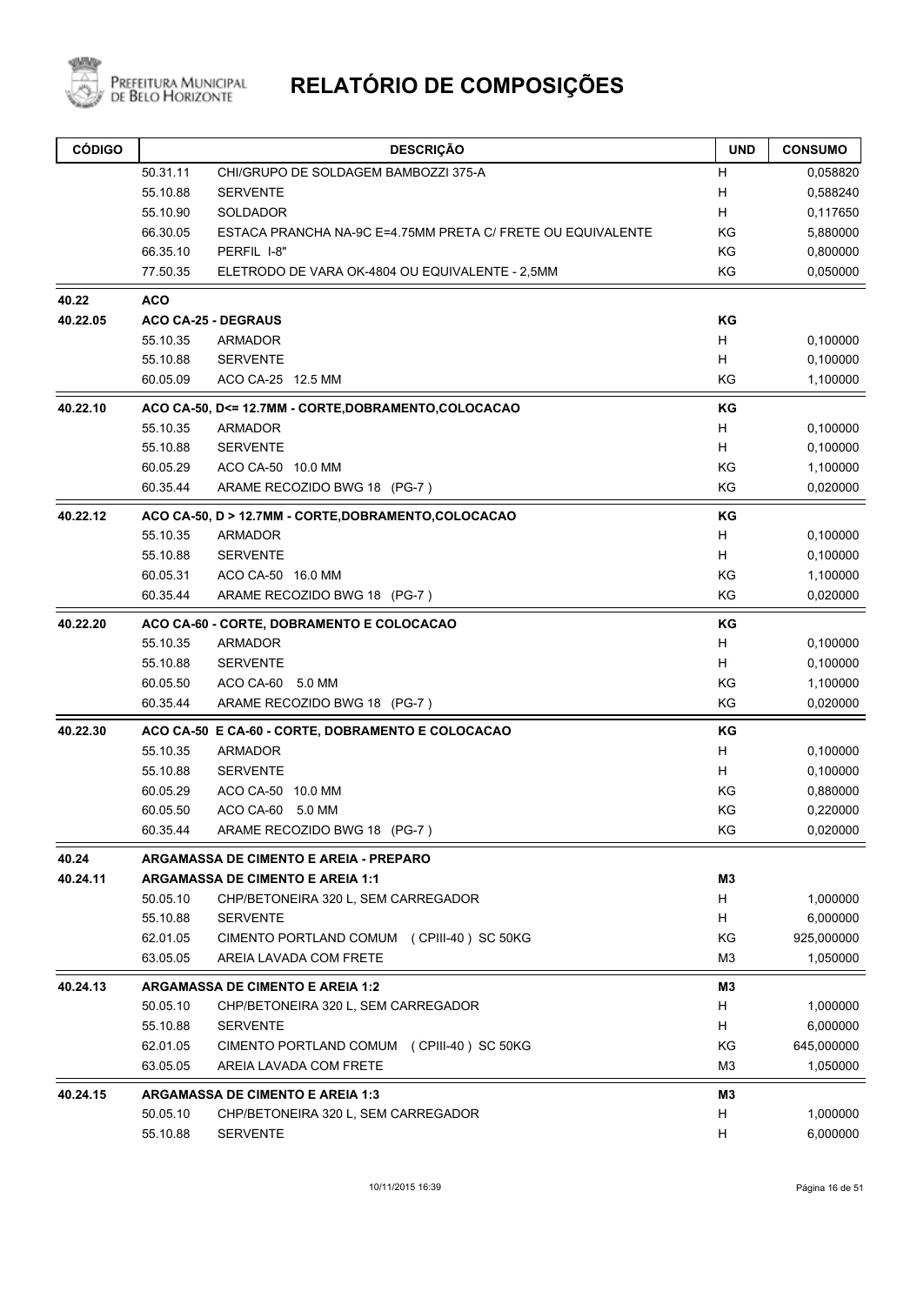

| <b>CÓDIGO</b> |                  | <b>DESCRIÇÃO</b>                                   | <b>UND</b>     | <b>CONSUMO</b> |
|---------------|------------------|----------------------------------------------------|----------------|----------------|
|               | 62.01.05         | CIMENTO PORTLAND COMUM (CPIII-40) SC 50KG          | KG             | 450,000000     |
|               | 63.05.05         | AREIA LAVADA COM FRETE                             | M <sub>3</sub> | 1,050000       |
| 40.24.17      |                  | <b>ARGAMASSA DE CIMENTO E AREIA 1:4</b>            | M3             |                |
|               | 50.05.10         | CHP/BETONEIRA 320 L, SEM CARREGADOR                | H              | 1,000000       |
|               | 55.10.88         | <b>SERVENTE</b>                                    | H              | 6,000000       |
|               | 62.01.05         | CIMENTO PORTLAND COMUM (CPIII-40) SC 50KG          | ΚG             | 350,000000     |
|               | 63.05.05         | AREIA LAVADA COM FRETE                             | M3             | 1,150000       |
| 40.24.19      |                  | <b>ARGAMASSA DE CIMENTO E AREIA 1:5</b>            | M <sub>3</sub> |                |
|               | 50.05.10         | CHP/BETONEIRA 320 L, SEM CARREGADOR                | H              | 1,000000       |
|               | 55.10.88         | <b>SERVENTE</b>                                    | H              | 6,000000       |
|               | 62.01.05         | CIMENTO PORTLAND COMUM (CPIII-40) SC 50KG          | ΚG             | 280,000000     |
|               | 63.05.05         | AREIA LAVADA COM FRETE                             | M <sub>3</sub> | 1,200000       |
| 40.24.21      |                  | <b>ARGAMASSA DE CIMENTO E AREIA 1:6</b>            | M3             |                |
|               | 50.05.10         | CHP/BETONEIRA 320 L, SEM CARREGADOR                | Н              | 1,000000       |
|               | 55.10.88         | <b>SERVENTE</b>                                    | H              | 6,000000       |
|               | 62.01.05         | CIMENTO PORTLAND COMUM (CPIII-40) SC 50KG          | KG             | 240,000000     |
|               | 63.05.05         | AREIA LAVADA COM FRETE                             | M <sub>3</sub> | 1,200000       |
| 40.24.23      |                  | <b>ARGAMASSA DE CIMENTO E AREIA 1:7</b>            | M <sub>3</sub> |                |
|               | 50.05.10         | CHP/BETONEIRA 320 L, SEM CARREGADOR                | H              | 1,000000       |
|               | 55.10.88         | <b>SERVENTE</b>                                    | H              | 5,000000       |
|               | 62.01.05         | CIMENTO PORTLAND COMUM (CPIII-40) SC 50KG          | KG             | 215,000000     |
|               | 63.05.05         | AREIA LAVADA COM FRETE                             | M <sub>3</sub> | 1,200000       |
| 40.24.25      |                  | <b>ARGAMASSA DE CIMENTO E AREIA 1:8</b>            | M3             |                |
|               | 50.05.10         | CHP/BETONEIRA 320 L, SEM CARREGADOR                | H              | 1,000000       |
|               | 55.10.88         | <b>SERVENTE</b>                                    | H              | 5,000000       |
|               | 62.01.05         | CIMENTO PORTLAND COMUM (CPIII-40) SC 50KG          | ΚG             | 176,000000     |
|               | 63.05.05         | AREIA LAVADA COM FRETE                             | M <sub>3</sub> | 1,200000       |
| 40.26         |                  | ARGAMASSA DE CIMENTO, AREIA E PEDRISCO - PREPARO   |                |                |
| 40.26.05      |                  | ARGAMASSA DE CIMENTO, AREIA E PEDRISCO 1:2:2       | M3             |                |
|               | 50.05.10         | CHP/BETONEIRA 320 L, SEM CARREGADOR                | н              | 1,000000       |
|               | 55.10.88         | <b>SERVENTE</b>                                    | н              | 6,000000       |
|               | 62.01.05         | CIMENTO PORTLAND COMUM (CPIII-40) SC 50KG          | ΚG             | 360,000000     |
|               | 63.02.06         | PEDRISCO CALCAREO COM FRETE                        | M3             | 0,760000       |
|               | 63.05.05         | AREIA LAVADA COM FRETE                             | M <sub>3</sub> | 0,760000       |
| 40.30         | <b>ALVENARIA</b> |                                                    |                |                |
| 40.30.05      |                  | ALVENARIA TIJOLO MACICO REQ., E = 5CM, A REVESTIR  | M2             |                |
|               | 40.24.23         | ARGAMASSA DE CIMENTO E AREIA 1:7                   | M <sub>3</sub> | 0,010500       |
|               | 55.10.75         | <b>PEDREIRO</b>                                    | H              | 0,900000       |
|               | 55.10.88         | <b>SERVENTE</b>                                    | н              | 0,900000       |
|               | 79.02.05         | TIJOLO CERAM. MACICO REQUEIMADO 20X10X5CM C/FRETE  | UN             | 43,050000      |
| 40.30.06      |                  | ALVENARIA TIJOLO MACICO REQ., E = 10CM, A REVESTIR | M2             |                |
|               | 40.24.23         | ARGAMASSA DE CIMENTO E AREIA 1:7                   | M <sub>3</sub> | 0,030000       |
|               | 55.10.75         | PEDREIRO                                           | H              | 1,600000       |
|               | 55.10.88         | <b>SERVENTE</b>                                    | Н              | 1,600000       |
|               | 79.02.05         | TIJOLO CERAM. MACICO REQUEIMADO 20X10X5CM C/FRETE  | UN             | 75,600000      |
| 40.30.07      |                  | ALVENARIA TIJOLO MACICO REQ., E = 20CM, A REVESTIR | M <sub>2</sub> |                |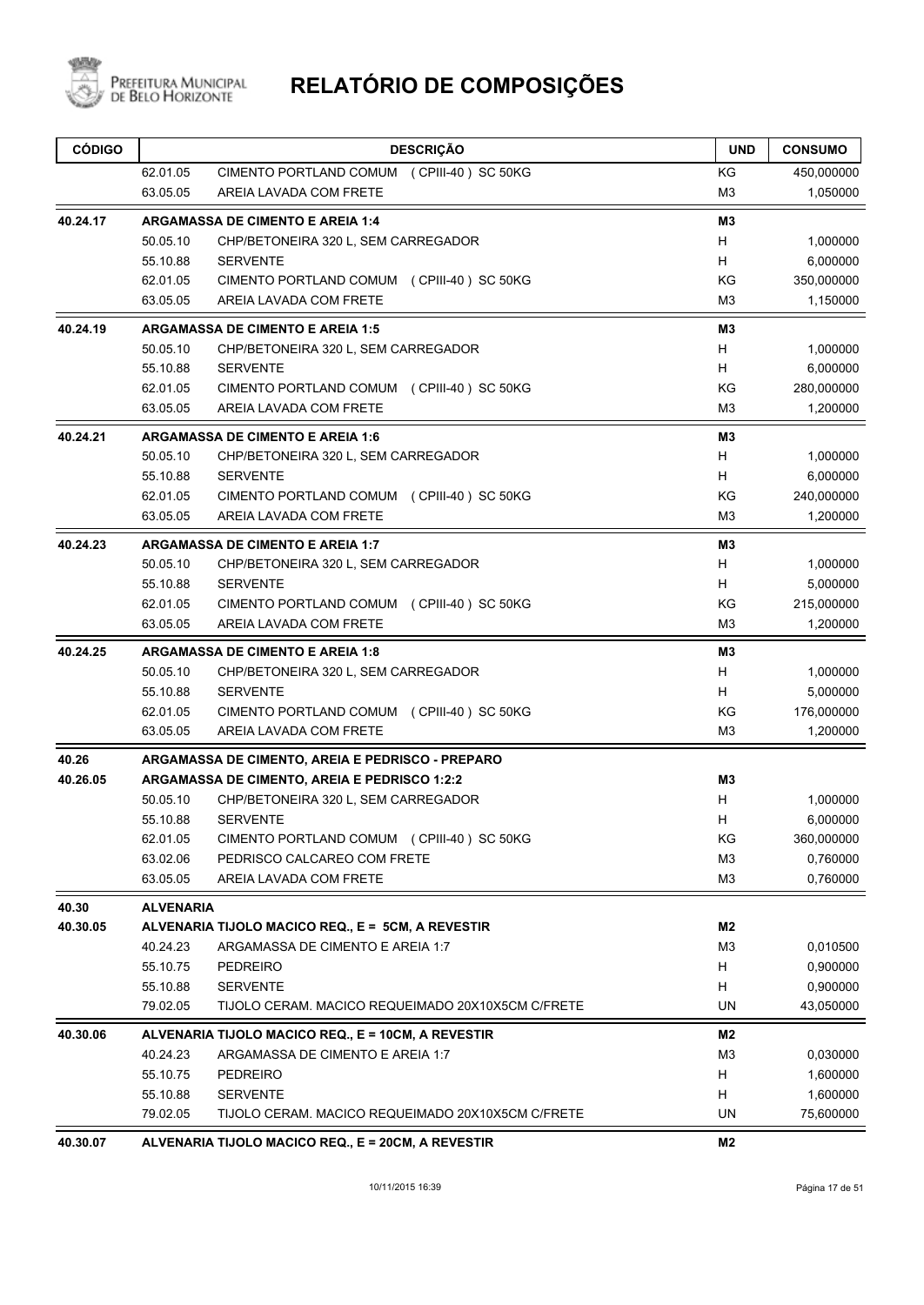

| <b>CÓDIGO</b> |                      | <b>DESCRIÇÃO</b>                                                                  | <b>UND</b>           | <b>CONSUMO</b>       |
|---------------|----------------------|-----------------------------------------------------------------------------------|----------------------|----------------------|
|               | 40.24.23             | ARGAMASSA DE CIMENTO E AREIA 1:7                                                  | M <sub>3</sub>       | 0,060900             |
|               | 55.10.75             | <b>PEDREIRO</b>                                                                   | Н                    | 2,500000             |
|               | 55.10.88             | <b>SERVENTE</b>                                                                   | H                    | 2,500000             |
|               | 79.02.05             | TIJOLO CERAM. MACICO REQUEIMADO 20X10X5CM C/FRETE                                 | <b>UN</b>            | 151,200000           |
| 40.30.10      |                      | ALVENARIA TIJOLO MACICO REQ., E = 5CM, APARENTE                                   | M2                   |                      |
|               | 40.24.23             | ARGAMASSA DE CIMENTO E AREIA 1:7                                                  | M <sub>3</sub>       | 0,010500             |
|               | 55.10.75             | <b>PEDREIRO</b>                                                                   | H                    | 1,000000             |
|               | 55.10.88             | <b>SERVENTE</b>                                                                   | H                    | 1,000000             |
|               | 79.02.05             | TIJOLO CERAM. MACICO REQUEIMADO 20X10X5CM C/FRETE                                 | UN                   | 43,050000            |
| 40.30.11      |                      | ALVENARIA TIJOLO MACICO REQ., E = 10CM, APARENTE                                  | M2                   |                      |
|               | 40.24.23             | ARGAMASSA DE CIMENTO E AREIA 1:7                                                  | M <sub>3</sub>       | 0,030000             |
|               | 55.10.75             | <b>PEDREIRO</b>                                                                   | H                    | 1,800000             |
|               | 55.10.88             | <b>SERVENTE</b>                                                                   | H                    | 1,800000             |
|               | 79.02.05             | TIJOLO CERAM. MACICO REQUEIMADO 20X10X5CM C/FRETE                                 | UN                   | 75,600000            |
| 40.30.12      |                      | ALVENARIA TIJOLO MACICO REQ., E = 20CM, APARENTE                                  | M <sub>2</sub>       |                      |
|               | 40.24.23             | ARGAMASSA DE CIMENTO E AREIA 1:7                                                  | M <sub>3</sub>       | 0,060900             |
|               | 55.10.75             | <b>PEDREIRO</b>                                                                   | H                    | 2,750000             |
|               | 55.10.88<br>79.02.05 | <b>SERVENTE</b><br>TIJOLO CERAM. MACICO REQUEIMADO 20X10X5CM C/FRETE              | H<br>UN              | 2,750000             |
|               |                      |                                                                                   |                      | 151,200000           |
| 40.30.20      | 40.24.23             | ALVENARIA TIJOLO FURADO, E = 10CM, A REVESTIR<br>ARGAMASSA DE CIMENTO E AREIA 1:7 | M2<br>M <sub>3</sub> |                      |
|               | 55.10.75             | <b>PEDREIRO</b>                                                                   | H                    | 0,012000<br>0,800000 |
|               | 55.10.88             | <b>SERVENTE</b>                                                                   | H.                   | 0,800000             |
|               | 79.02.12             | TIJOLO CERAMICO FURADO 8 FUROS 29X19X9CM C/FRETE                                  | UN                   | 15,500000            |
| 40.30.21      |                      | ALVENARIA TIJOLO FURADO, E = 15CM, A REVESTIR                                     | M <sub>2</sub>       |                      |
|               | 40.24.23             | ARGAMASSA DE CIMENTO E AREIA 1:7                                                  | M <sub>3</sub>       | 0,018000             |
|               | 55.10.75             | <b>PEDREIRO</b>                                                                   | H                    | 1,000000             |
|               | 55.10.88             | <b>SERVENTE</b>                                                                   | н                    | 1,000000             |
|               | 79.02.08             | TIJOLO CERAMICO FURADO 9 FUROS 29X19X14CM C/FRETE                                 | UN                   | 15,510000            |
| 40.30.22      |                      | ALVENARIA TIJOLO FURADO, E = 20CM, A REVESTIR                                     | M2                   |                      |
|               | 40.24.23             | ARGAMASSA DE CIMENTO E AREIA 1:7                                                  | M <sub>3</sub>       | 0,036000             |
|               | 55.10.75             | PEDREIRO                                                                          | H                    | 1,000000             |
|               | 55.10.88             | <b>SERVENTE</b>                                                                   | Н                    | 1,000000             |
|               | 79.02.12             | TIJOLO CERAMICO FURADO 8 FUROS 29X19X9CM C/FRETE                                  | UN                   | 29,000000            |
| 40.30.30      |                      | ALVENARIA BLOCO DE CONCRETO, E = 10CM, A REVESTIR                                 | M2                   |                      |
|               | 40.24.23             | ARGAMASSA DE CIMENTO E AREIA 1:7                                                  | M <sub>3</sub>       | 0,008400             |
|               | 55.10.75             | <b>PEDREIRO</b>                                                                   | H                    | 0,600000             |
|               | 55.10.88             | <b>SERVENTE</b>                                                                   | H                    | 0,600000             |
|               | 79.10.06             | BLOCO DE CONCRETO 09X19X39 CM C/ FRETE VAZADO                                     | <b>UN</b>            | 13,125000            |
| 40.30.31      |                      | ALVENARIA BLOCO DE CONCRETO, E = 15CM, A REVESTIR                                 | M2                   |                      |
|               | 40.24.23             | ARGAMASSA DE CIMENTO E AREIA 1:7                                                  | M <sub>3</sub>       | 0,009450             |
|               | 55.10.75             | <b>PEDREIRO</b>                                                                   | H                    | 0,650000             |
|               | 55.10.88             | <b>SERVENTE</b>                                                                   | Н                    | 0,650000             |
|               | 79.10.07             | BLOCO DE CONCRETO 14X19X39 CM C/ FRETE VAZADO                                     | UN                   | 13,125000            |
| 40.30.32      |                      | ALVENARIA BLOCO DE CONCRETO, E = 20CM, A REVESTIR                                 | M2                   |                      |
|               | 40.24.23             | ARGAMASSA DE CIMENTO E AREIA 1:7                                                  | M <sub>3</sub>       | 0,010500             |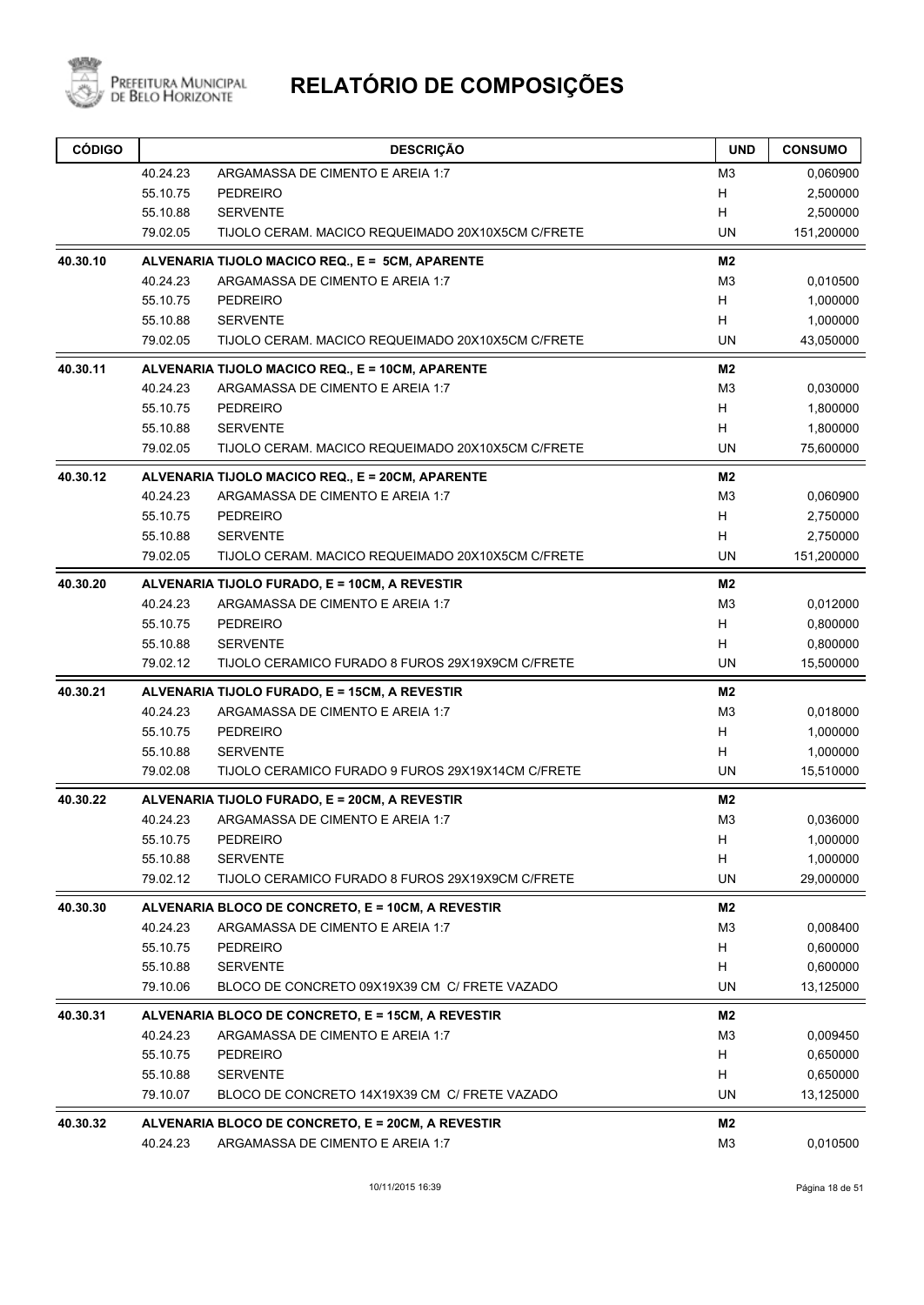

Prefeitura Municipal<br>de Belo Horizonte

| <b>CÓDIGO</b> |                      | <b>DESCRIÇÃO</b>                                         | <b>UND</b>     | <b>CONSUMO</b> |
|---------------|----------------------|----------------------------------------------------------|----------------|----------------|
|               | 55.10.75             | <b>PEDREIRO</b>                                          | н              | 0,700000       |
|               | 55.10.88             | <b>SERVENTE</b>                                          | н              | 0,700000       |
|               | 79.10.08             | BLOCO DE CONCRETO 19X19X39 CM C/ FRETE VAZADO            | UN             | 13,125000      |
| 40.30.35      |                      | ALVENARIA BLOCO DE CONCRETO, E = 10CM, APARENTE          | M <sub>2</sub> |                |
|               | 40.24.23             | ARGAMASSA DE CIMENTO E AREIA 1:7                         | M3             | 0,008400       |
|               | 55.10.75             | <b>PEDREIRO</b>                                          | H              | 0,720000       |
|               | 55.10.88             | <b>SERVENTE</b>                                          | H              | 0,720000       |
|               | 79.10.06             | BLOCO DE CONCRETO 09X19X39 CM C/ FRETE VAZADO            | <b>UN</b>      | 13,125000      |
| 40.30.36      |                      | ALVENARIA BLOCO DE CONCRETO, E = 15CM, APARENTE          | M2             |                |
|               | 40.24.23             | ARGAMASSA DE CIMENTO E AREIA 1:7                         | M <sub>3</sub> | 0,009450       |
|               | 55.10.75             | <b>PEDREIRO</b>                                          | H              | 0,800000       |
|               | 55.10.88             | <b>SERVENTE</b>                                          | н              | 0,800000       |
|               | 79.10.07             | BLOCO DE CONCRETO 14X19X39 CM C/ FRETE VAZADO            | <b>UN</b>      | 13,125000      |
| 40.30.37      |                      | ALVENARIA BLOCO DE CONCRETO, E = 20CM, APARENTE          | M2             |                |
|               | 40.24.23             | ARGAMASSA DE CIMENTO E AREIA 1:7                         | M <sub>3</sub> | 0,010500       |
|               | 55.10.75             | <b>PEDREIRO</b>                                          | H              | 0,850000       |
|               | 55.10.88             | <b>SERVENTE</b>                                          | H              | 0,850000       |
|               | 79.10.08             | BLOCO DE CONCRETO 19X19X39 CM C/ FRETE VAZADO            | UN             | 13,125000      |
| 40.31         | <b>REVESTIMENTOS</b> |                                                          |                |                |
| 40.31.01      |                      | <b>REVESTIMENTO EM MARMORITE P/ BANCA/TANQUE</b>         | M2             |                |
|               | 40.04.01             | MAO DE OBRA PARA FUNDICAO DE BANCADA DE MARMORITE        | M <sub>2</sub> | 1,000000       |
|               | 62.01.05             | CIMENTO PORTLAND COMUM (CPIII-40) SC 50KG                | ΚG             | 1,000000       |
|               | 82.23.12             | <b>GRANITINA MISTA No.1</b>                              | KG             | 20,000000      |
| 40.31.02      |                      | <b>CHAPISCO COM ARGAMASSA 1:3, A COLHER</b>              | M2             |                |
|               | 40.24.15             | ARGAMASSA DE CIMENTO E AREIA 1:3                         | M <sub>3</sub> | 0,005000       |
|               | 55.10.75             | <b>PEDREIRO</b>                                          | H              | 0,100000       |
|               | 55.10.88             | <b>SERVENTE</b>                                          | н              | 0,170000       |
| 40.31.03      |                      | <b>CHAPISCO COM ARGAMASSA 1:3, A PENEIRA</b>             | M2             |                |
|               | 40.24.15             | ARGAMASSA DE CIMENTO E AREIA 1:3                         | M <sub>3</sub> | 0,007000       |
|               | 55.10.75             | <b>PEDREIRO</b>                                          | н              | 0,200000       |
|               | 55.10.88             | <b>SERVENTE</b>                                          | н              | 0,200000       |
| 40.31.04      |                      | <b>CHAPISCO C/ ARG.DE CIMENTO, AREIA, PEDRISCO 1:2:2</b> | M2             |                |
|               | 40.26.05             | ARGAMASSA DE CIMENTO, AREIA E PEDRISCO 1:2:2             | M <sub>3</sub> | 0,007000       |
|               | 55.10.75             | <b>PEDREIRO</b>                                          | н              | 0,200000       |
|               | 55.10.88             | <b>SERVENTE</b>                                          | н              | 0,200000       |
| 40.31.05      |                      | <b>EMBOCO COM ARGAMASSA 1:7</b>                          | M <sub>2</sub> |                |
|               | 40.24.23             | ARGAMASSA DE CIMENTO E AREIA 1:7                         | M <sub>3</sub> | 0,015000       |
|               | 55.10.75             | <b>PEDREIRO</b>                                          | H              | 0,510000       |
|               | 55.10.88             | <b>SERVENTE</b>                                          | H              | 0,510000       |
| 40.31.06      |                      | <b>REBOCO PAULISTA COM ARGAMASSA 1:7</b>                 | M2             |                |
|               | 40.24.23             | ARGAMASSA DE CIMENTO E AREIA 1:7                         | M <sub>3</sub> | 0,022000       |
|               | 55.10.75             | <b>PEDREIRO</b>                                          | н              | 0,640000       |
|               | 55.10.88             | <b>SERVENTE</b>                                          | н              | 0,640000       |
| 40.31.07      |                      | <b>REBOCO PAULISTA COM ARGAMASSA 1:4</b>                 | M2             |                |
|               | 40.24.17             | ARGAMASSA DE CIMENTO E AREIA 1:4                         | M <sub>3</sub> | 0,022000       |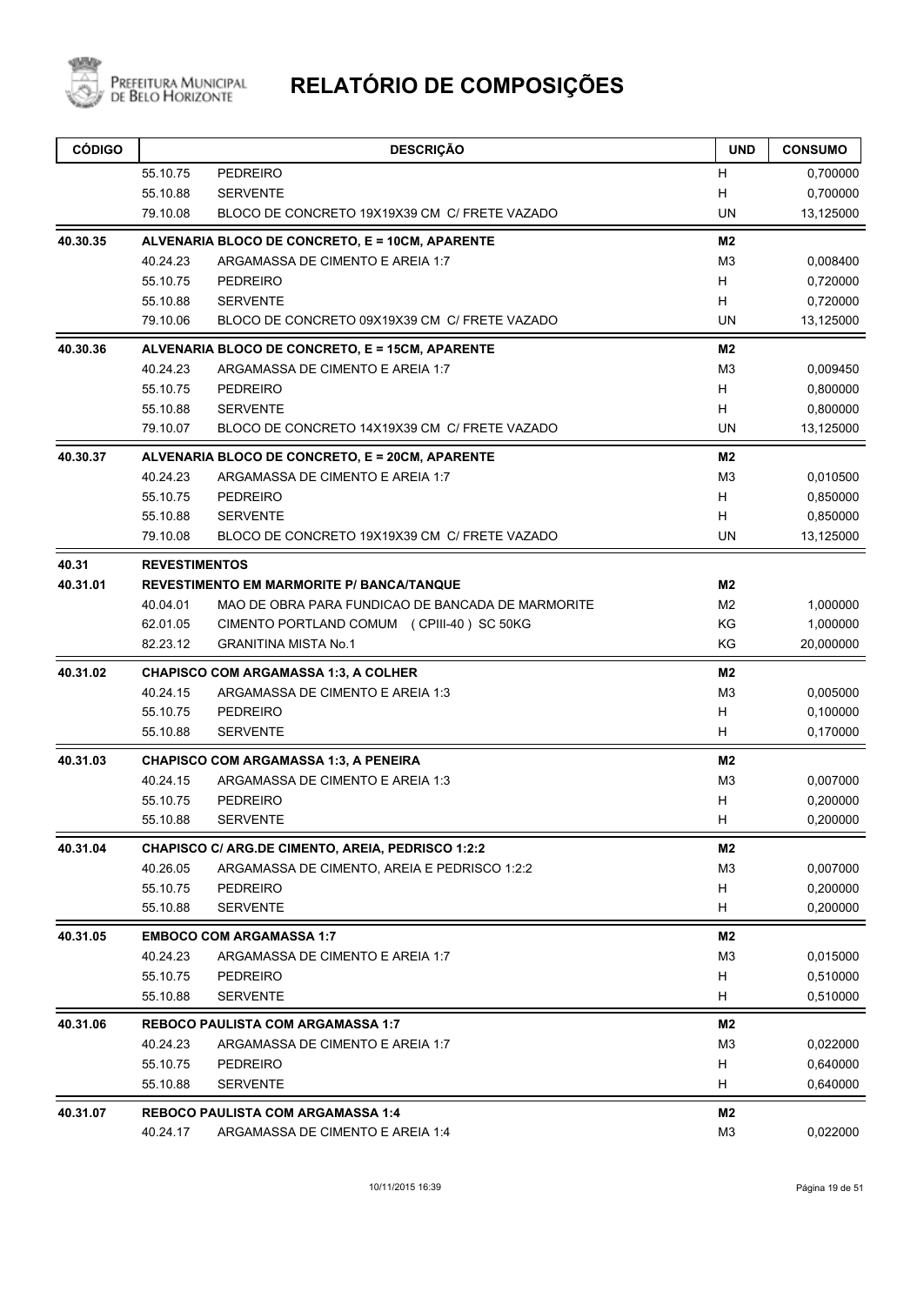

| <b>CÓDIGO</b> | <b>DESCRIÇÃO</b>                                                                           | <b>UND</b>     | <b>CONSUMO</b> |
|---------------|--------------------------------------------------------------------------------------------|----------------|----------------|
|               | 55.10.75<br>PEDREIRO                                                                       | н              | 0,640000       |
|               | 55.10.88<br><b>SERVENTE</b>                                                                | H              | 0,640000       |
| 40.31.08      | EM AZULEJO BRANCO 15X15 CM, EXTRA                                                          | M2             |                |
|               | 55.10.77<br>PEDREIRO DE ACABAMENTO                                                         | H              | 0,900000       |
|               | 55.10.88<br><b>SERVENTE</b>                                                                | H.             | 0,500000       |
|               | 62.03.10<br>ARGAMASSA DE ASSENTAMENTO INTERNO - AC I                                       | KG             | 5,500000       |
|               | 62.03.22<br>REJUNTE FLEXIVEL EXTERNO - TIPO II                                             | ΚG             | 0,200000       |
|               | 82.70.05<br>AZULEJO BRANCO 15X15 CM, CECRISA EXTRA OU EQUIVALENTE                          | M2             | 1,050000       |
| 40.32         | <b>MOVIMENTO DE TERRA</b>                                                                  |                |                |
| 40.32.05      | <b>ESCAVACAO MANUAL H &lt;= 1.5M M</b>                                                     | M <sub>3</sub> |                |
|               | 55.10.88<br><b>SERVENTE</b>                                                                | H              | 3,000000       |
| 40.32.07      | ESCAVACAO MANUAL 1,5 < H <= 3,0 M                                                          | M3             |                |
|               | <b>SERVENTE</b><br>55.10.88                                                                | H              | 4,000000       |
| 40.32.09      | <b>ESCAVACAO MANUAL H &gt; 3,0 M</b>                                                       | M <sub>3</sub> |                |
|               | 55.10.88<br><b>SERVENTE</b>                                                                | H              | 5,000000       |
| 40.32.10      | ESCAV. MECANICA DE VALAS C/ DESC. LATERAL H<=1,5M                                          | M3             |                |
|               | 50.20.18<br>CHP/ESCAVADEIRA KOMATSU PC 150 SE - 103 HP                                     | H              | 0,022220       |
|               | 50.20.19<br>CHI/ESCAVADEIRA KOMATSU PC 150 SE - 103 HP                                     | H              | 0,005560       |
|               | <b>SERVENTE</b><br>55.10.88                                                                | H              | 0,027780       |
| 40.32.11      | ESCAV.MECANICA DE VALAS DESC. LATERAL 1,5M <h<=3,0m< td=""><td>M3</td><td></td></h<=3,0m<> | M3             |                |
|               | 50.20.18<br>CHP/ESCAVADEIRA KOMATSU PC 150 SE - 103 HP                                     | H              | 0,028170       |
|               | 50.20.19<br>CHI/ESCAVADEIRA KOMATSU PC 150 SE - 103 HP                                     | н              | 0,007040       |
|               | <b>SERVENTE</b><br>55.10.88                                                                | H              | 0,035210       |
| 40.32.12      | ESCAV.MECANICA DE VALAS DESC. LATERAL 3,0M <h<=5,0m< td=""><td>M3</td><td></td></h<=5,0m<> | M3             |                |
|               | 50.20.18<br>CHP/ESCAVADEIRA KOMATSU PC 150 SE - 103 HP                                     | H              | 0,032920       |
|               | 50.20.19<br>CHI/ESCAVADEIRA KOMATSU PC 150 SE - 103 HP                                     | H              | 0,008230       |
|               | 55.10.88<br><b>SERVENTE</b>                                                                | H              | 0,041150       |
| 40.32.13      | ESCAV. MECANICA DE VALAS C/ DESC. LATERAL H>=5,0M                                          | M <sub>3</sub> |                |
|               | 50.20.18<br>CHP/ESCAVADEIRA KOMATSU PC 150 SE - 103 HP                                     | H              | 0,035240       |
|               | 50.20.19<br>CHI/ESCAVADEIRA KOMATSU PC 150 SE - 103 HP                                     | н              | 0,008810       |
|               | 55.10.88<br><b>SERVENTE</b>                                                                | H              | 0,044050       |
| 40.32.15      | ESCAV.MECANICA DE VALAS C/ DESC.S/CAMINHAO H<=1,5M                                         | M <sub>3</sub> |                |
|               | CHP/ESCAVADEIRA KOMATSU PC 150 SE - 103 HP<br>50.20.18                                     | H              | 0,027680       |
|               | 50.20.19<br>CHI/ESCAVADEIRA KOMATSU PC 150 SE - 103 HP                                     | H              | 0,006920       |
|               | 55.10.88<br><b>SERVENTE</b>                                                                | H              | 0,034600       |
| 40.32.16      | ESCAV.MECANICA DE VALAS DESC.S/CAMINHAO 1,5M <h<=3m< td=""><td>M3</td><td></td></h<=3m<>   | M3             |                |
|               | 50.20.18<br>CHP/ESCAVADEIRA KOMATSU PC 150 SE - 103 HP                                     | H              | 0,034480       |
|               | 50.20.19<br>CHI/ESCAVADEIRA KOMATSU PC 150 SE - 103 HP                                     | H              | 0,008620       |
|               | 55.10.88<br><b>SERVENTE</b>                                                                | H              | 0,043100       |
| 40.32.17      | ESCAV.MECANICA DE VALAS DESC.S/CAMINHAO 3,0M <h<=5m< td=""><td>M3</td><td></td></h<=5m<>   | M3             |                |
|               | 50.20.18<br>CHP/ESCAVADEIRA KOMATSU PC 150 SE - 103 HP                                     | H              | 0,041240       |
|               | 50.20.19<br>CHI/ESCAVADEIRA KOMATSU PC 150 SE - 103 HP                                     | H              | 0,010310       |
|               | <b>SERVENTE</b><br>55.10.88                                                                | H              | 0,051550       |
| 40.32.18      | ESCAV. MECANICA DE VALAS DESC.S/ CAMINHAO H>=5,0M                                          | M <sub>3</sub> |                |

10/11/2015 16:39 Página 20 de 51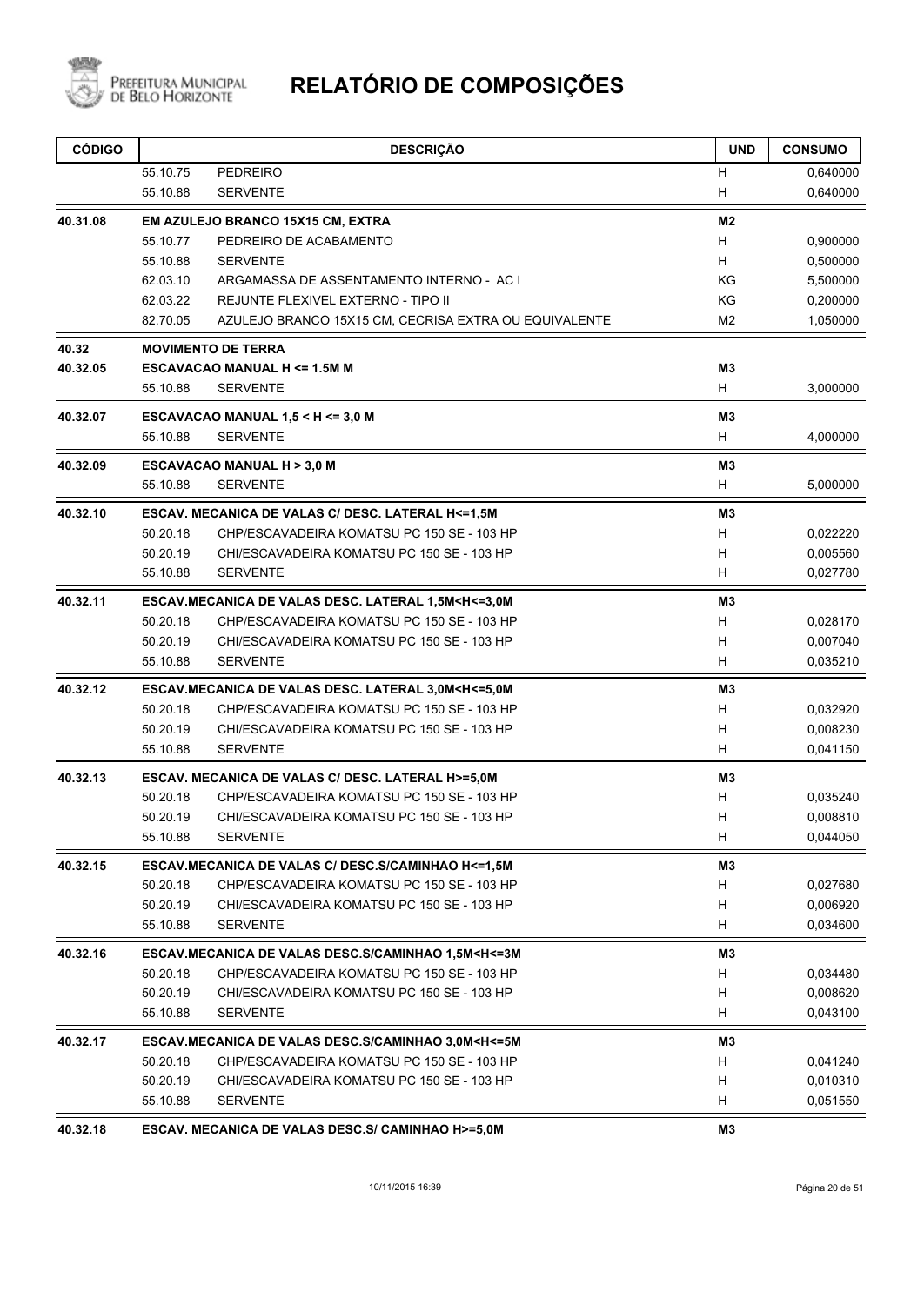

| <b>CÓDIGO</b> |          | <b>DESCRIÇÃO</b>                                   | <b>UND</b>     | <b>CONSUMO</b> |
|---------------|----------|----------------------------------------------------|----------------|----------------|
|               | 50.20.18 | CHP/ESCAVADEIRA KOMATSU PC 150 SE - 103 HP         | н              | 0,043480       |
|               | 50.20.19 | CHI/ESCAVADEIRA KOMATSU PC 150 SE - 103 HP         | н              | 0,010870       |
|               | 55.10.88 | <b>SERVENTE</b>                                    | H              | 0,054350       |
| 40.32.20      |          | ESCAVAÇÃO MECANICA EM SOLO MOLE C/ DESC. CAMINHÃO  | M <sub>3</sub> |                |
|               | 50.20.50 | CHP/DRAGA DE ARRASTE 140 HP-BUCYRUS 22B            | н              | 0,036360       |
|               | 55.10.88 | <b>SERVENTE</b>                                    | н              | 0,036360       |
| 40.32.22      |          | REGULARIZACAO E COMPACTACAO MANUAL DE TERRENO      | M2             |                |
|               | 55.10.88 | <b>SERVENTE</b>                                    | Н              | 0,330000       |
| 40.32.23      |          | REGULARIZAÇÃO E COMPACT.TERRENO C/PLACA VIBRATORIA | M <sub>2</sub> |                |
|               | 50.13.74 | CHP/COMPACTADOR DE PLACA CLARIDON CS-30 9HP DIESEL | н              | 0,040000       |
|               | 50.13.75 | CHI/COMPACTADOR DE PLACA CLARIDON CS-30 9HP DIESEL | н              | 0,010000       |
|               | 55.10.88 | <b>SERVENTE</b>                                    | н              | 0,250000       |
| 40.32.30      |          | <b>REATERRO MANUAL DE VALAS</b>                    | MЗ             |                |
|               | 55.10.88 | <b>SERVENTE</b>                                    | н              | 3,000000       |
| 40.32.31      |          | <b>REATERRO COMPACTADO C/ PLACA VIBRATORIA</b>     | M <sub>3</sub> |                |
|               | 50.13.74 | CHP/COMPACTADOR DE PLACA CLARIDON CS-30 9HP DIESEL | н              | 0,200000       |
|               | 50.13.75 | CHI/COMPACTADOR DE PLACA CLARIDON CS-30 9HP DIESEL | н              | 0,050000       |
|               | 55.10.88 | <b>SERVENTE</b>                                    | н              | 1,200000       |
| 40.32.32      |          | REATERRO COMPACTADO COM ROLO VIBRATORIO            | M3             |                |
|               | 50.10.50 | CHP/CAMINHAO TANQUE FORD 1317 WE TRUCADO, 10000    | H              | 0,008570       |
|               | 50.10.51 | CHI/CAMINHAO TANQUE FORD 1317 WE TRUCADO, 10000 L  | н              | 0,000950       |
|               | 50.13.44 | CHP/ROLO VIBRATORIO DYNAPAC CA-15 LISO             | н              | 0,004760       |
|               | 50.13.46 | CHP/ROLO VIBRATORIO DYNAPAC CA-15 PE DE CARNEIRO   | H              | 0,004760       |
|               | 50.25.08 | CHP/GRADE DE DISCO TATU 20-24                      | H              | 0,003330       |
|               | 50.25.09 | CHI/GRADE DE DISCO TATU 20-24                      | H              | 0,001430       |
|               | 50.32.08 | CHP/MOTONIVELADORA 120 H - 140 HP.                 | H              | 0,003810       |
|               | 50.32.09 | CHI/MOTONIVELADORA 120 H - 140 HP                  | н              | 0,000950       |
|               | 50.36.66 | CHP/TRATOR DE PNEUS 7630-TR NEW HOLLAND 103CV(4X4) | н              | 0,003330       |
|               | 50.36.67 | CHI/TRATOR DE PNEUS 7630-TR NEW HOLLAND 103CV(4X4) | н              | 0,001430       |
|               | 55.10.88 | <b>SERVENTE</b>                                    | H              | 0,019050       |
| 40.32.40      |          | <b>CARGA MANUAL SOBRE CAMINHOES</b>                | M <sub>3</sub> |                |
|               | 50.10.09 | CHI/CAMINHAO BASCULANTE FORD 1317 WE               | н              | 0,160000       |
|               | 55.10.88 | <b>SERVENTE</b>                                    | н              | 1,000000       |
| 40.32.41      |          | <b>CARGA MECANICA SOBRE CAMINHOES</b>              | MЗ             |                |
|               | 50.11.28 | CHP/CARREGADEIRA CASE W 20E (2,25M3-1,72M3) -118HP | н              | 0,012500       |
|               | 55.10.88 | <b>SERVENTE</b>                                    | H              | 0,012500       |
| 40.33         |          | <b>CONCRETO DE REGULARIZACAO</b>                   |                |                |
| 40.33.01      |          | TRACO 1;3;6, FORNEC.E LANCAMENTO SOBRE ENROCAMENTO | M3             |                |
|               | 50.05.10 | CHP/BETONEIRA 320 L, SEM CARREGADOR                | H              | 1,000000       |
|               | 55.10.75 | <b>PEDREIRO</b>                                    | н              | 3,000000       |
|               | 55.10.88 | <b>SERVENTE</b>                                    | H              | 12,000000      |
|               | 62.01.05 | CIMENTO PORTLAND COMUM (CPIII-40) SC 50KG          | ΚG             | 208,000000     |
|               | 63.01.03 | BRITA COM FRETE BRITA 0,1,2,3                      | M <sub>3</sub> | 0,882000       |
|               | 63.05.05 | AREIA LAVADA COM FRETE                             | M <sub>3</sub> | 0,564000       |

**40.34 TRANSPORTE**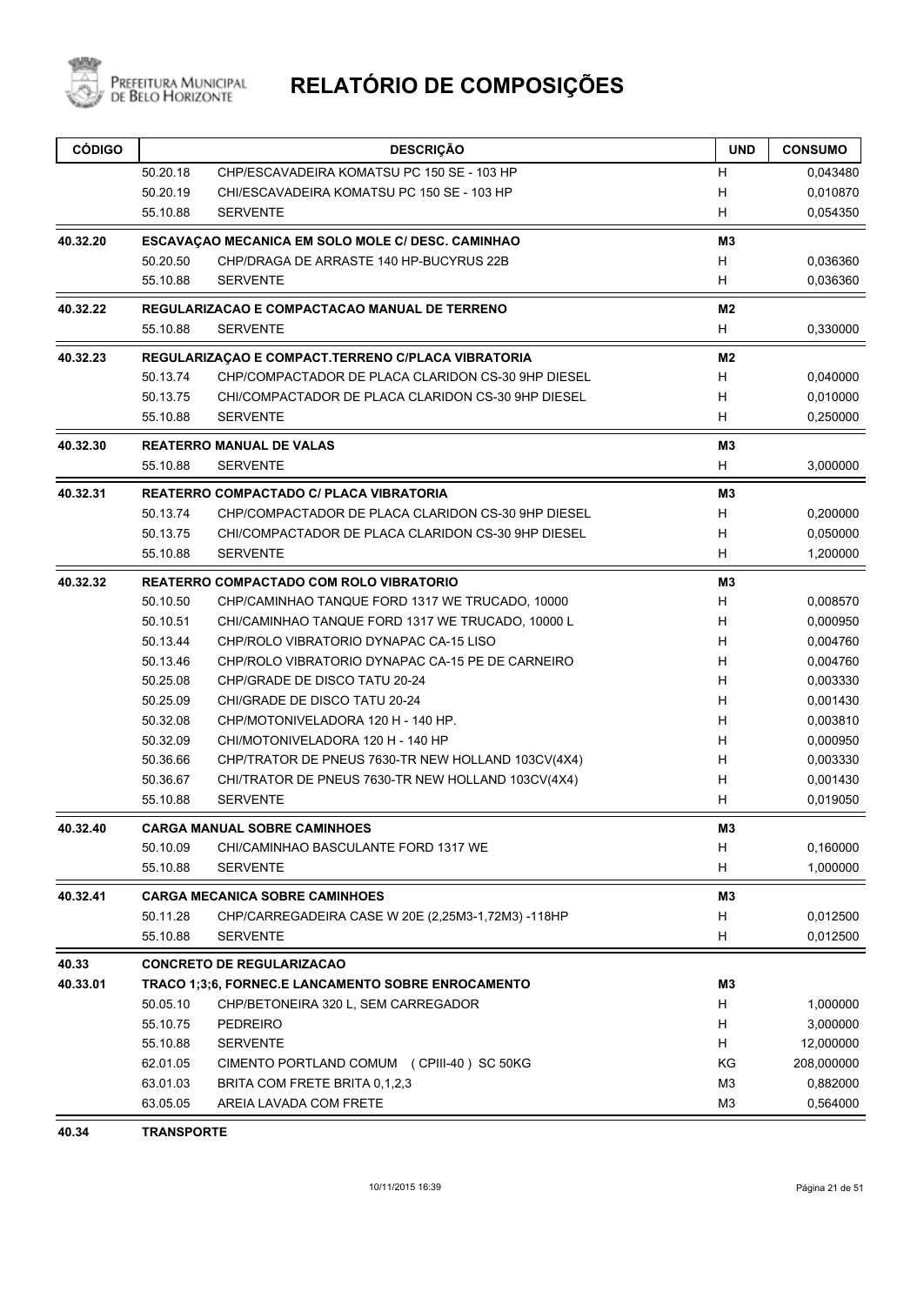

| <b>CÓDIGO</b> |          | <b>DESCRIÇÃO</b>                                   | <b>UND</b>     | <b>CONSUMO</b> |
|---------------|----------|----------------------------------------------------|----------------|----------------|
| 40.34.01      |          | <b>TRANSPORTE DMT &lt;= 10KM</b>                   | <b>TxKM</b>    |                |
|               | 50.10.12 | CHP/CAMINHAO BASCULANTE FORD 1517 WF               | H              | 0,008380       |
|               | 50.10.13 | CHI/CAMINHAO BASCULANTE FORD 1517 WF               | н              | 0,000730       |
|               | 55.10.88 | <b>SERVENTE</b>                                    | H              | 0,002280       |
| 40.34.02      |          | <b>TRANSPORTE DMT &gt; 10 KM</b>                   | <b>TxKM</b>    |                |
|               | 50.10.12 | CHP/CAMINHAO BASCULANTE FORD 1517 WF               | H              | 0,006050       |
|               | 50.10.13 | CHI/CAMINHAO BASCULANTE FORD 1517 WF               | H              | 0,000320       |
|               | 55.10.88 | <b>SERVENTE</b>                                    | H              | 0,001590       |
| 40.37         |          | <b>CONCRETO ASFALTICO</b>                          |                |                |
| 40.37.10      |          | CBUQ FAIXA C CAP-50/70 PREPARO, EXCLUS. TRANSPORTE | T              |                |
|               | 50.11.28 | CHP/CARREGADEIRA CASE W 20E (2,25M3-1,72M3) -118HP | H              | 0,018750       |
|               | 50.11.29 | CHI/CARREGADEIRA CASE W 20E (2,25M3-1,72M3) -118HP | н              | 0,012500       |
|               | 50.37.06 | CHP/USINA DE ASFALTO CAP40/60 UA2 MF 40E C/PURIFIC | н              | 0,031250       |
|               | 50.37.08 | CHP/TANCAGEM (4X20M3 + CALDEIRA + 5/10/20M3)       | H              | 0,031250       |
|               | 50.37.10 | CHP/EQUIPAMENTOS PARA LABORATORIO DE ASFALTO       | н              | 0,031250       |
|               | 50.37.12 | CHP/BALANCA RODOV. HIBRIDA 60T-IP65-18X30M         | н              | 0,031250       |
|               | 55.05.48 | OPERADOR DE CALDEIRA                               | H              | 0,049690       |
|               | 55.05.71 | OPERADOR DE USINA                                  | H              | 0,038440       |
|               | 55.10.04 | AGENTE DE ADMINISTRACAO                            | H              | 0,038440       |
|               | 55.10.32 | ENCARREGADO DE USINA DE ASFALTO                    | н              | 0,038440       |
|               | 55.10.62 | LABORATORISTA/BALANCEIRO                           | Н              | 0,038440       |
|               | 55.10.66 | <b>MACARIQUEIRO</b>                                | H              | 0,038440       |
|               | 55.10.83 | <b>RONDA</b>                                       | H              | 0,069380       |
|               | 55.10.88 | <b>SERVENTE</b>                                    | H              | 0,076880       |
|               | 63.01.03 | BRITA COM FRETE BRITA 0,1,2,3                      | M <sub>3</sub> | 0,328000       |
|               | 63.02.04 | PO DE CALCAREO COM FRETE                           | M <sub>3</sub> | 0,219000       |
|               | 63.05.05 | AREIA LAVADA COM FRETE                             | M <sub>3</sub> | 0,179000       |
|               | 68.01.30 | <b>OLEO DIESEL</b>                                 | Г              | 2,000000       |
|               | 68.01.65 | <b>OLEO COMBUSTIVEL A1</b>                         | L              | 8,000000       |
|               | 68.07.06 | ASFALTO CAP 50/70                                  | T              | 0,055000       |
| 40.37.11      |          | <b>CONFECCAO DE CBUQ EXCLUSIVE MATERIAL</b>        | T              |                |
|               | 50.11.28 | CHP/CARREGADEIRA CASE W 20E (2,25M3-1,72M3) -118HP | н              | 0,018750       |
|               | 50.11.29 | CHI/CARREGADEIRA CASE W 20E (2,25M3-1,72M3) -118HP | н              | 0,012500       |
|               | 50.37.06 | CHP/USINA DE ASFALTO CAP40/60 UA2 MF 40E C/PURIFIC | н              | 0,031250       |
|               | 50.37.08 | CHP/TANCAGEM (4X20M3 + CALDEIRA + 5/10/20M3)       | н              | 0,031250       |
|               | 50.37.10 | CHP/EQUIPAMENTOS PARA LABORATORIO DE ASFALTO       | н              | 0,031250       |
|               | 50.37.12 | CHP/BALANCA RODOV. HIBRIDA 60T-IP65-18X30M         | н              | 0,031250       |
|               | 55.05.48 | OPERADOR DE CALDEIRA                               | н              | 0,049690       |
|               | 55.05.71 | OPERADOR DE USINA                                  | H              | 0,038440       |
|               | 55.10.04 | AGENTE DE ADMINISTRACAO                            | н              | 0,038440       |
|               | 55.10.32 | ENCARREGADO DE USINA DE ASFALTO                    | н              | 0,038440       |
|               | 55.10.62 | LABORATORISTA/BALANCEIRO                           | н              | 0,038440       |
|               | 55.10.66 | <b>MACARIQUEIRO</b>                                | H              | 0,038440       |
|               | 55.10.83 | <b>RONDA</b>                                       | н              | 0,069380       |
|               | 55.10.88 | <b>SERVENTE</b>                                    | H              | 0,076880       |
|               | 68.01.30 | OLEO DIESEL                                        | L              | 2,000000       |
|               | 68.01.65 | OLEO COMBUSTIVEL A1                                | L              | 8,000000       |
|               |          | BBEBARO EVOL                                       |                |                |

**40.37.15 PRE-MISTURADO A FRIO RL-1C- PREPARO, EXCL. TRANSP. T**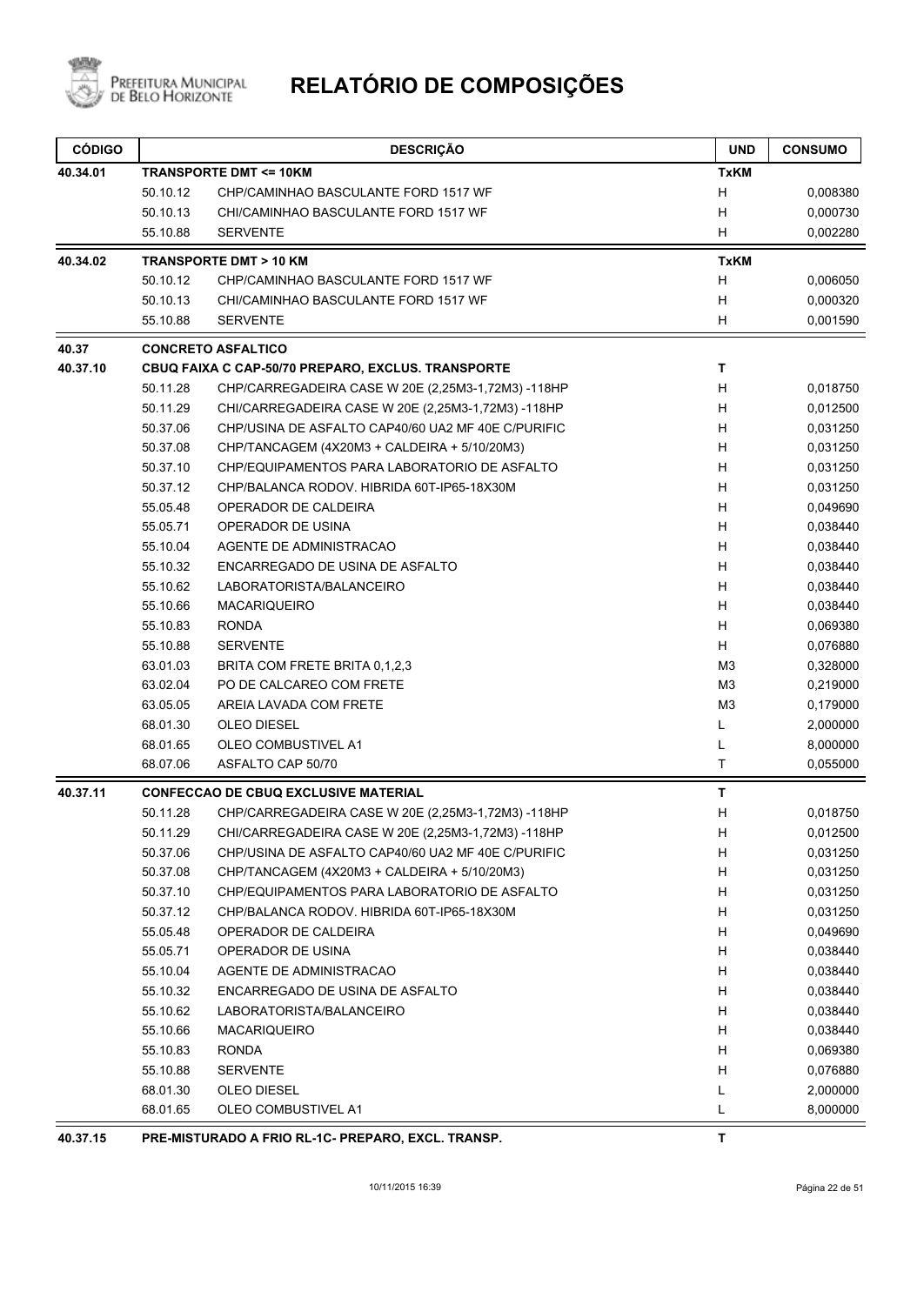

Prefeitura Municipal<br>de Belo Horizonte

| 50.11.28<br>CHP/CARREGADEIRA CASE W 20E (2,25M3-1,72M3) -118HP<br>н<br>0,015630<br>50.11.29<br>н<br>0,015630<br>CHI/CARREGADEIRA CASE W 20E (2,25M3-1,72M3) -118HP<br>50.37.22<br>CHP/USINA DE ASFALTO A FRIO 40T PMF-33 EE CAP40/60<br>н<br>0,025000<br>50.37.23<br>CHI/USINA DE ASFALTO A FRIO 40T PMF-33 EE CAP40/60<br>н<br>0,006250<br>H<br>55.10.88<br><b>SERVENTE</b><br>0,187500<br>M <sub>3</sub><br>0,610000<br>63.01.03<br>BRITA COM FRETE BRITA 0,1,2,3<br>63.02.04<br>PO DE CALCAREO COM FRETE<br>M <sub>3</sub><br>0,060000<br>68.01.65<br>OLEO COMBUSTIVEL A1<br>L<br>8,000000<br>T<br>68.09.14<br>EMULSAO ASFALTICA RL-1C<br>0,038100<br>40.39<br><b>TRABALHOS LACUSTRES</b><br>40.39.01<br>ROCAMENTO E TRANSP.<20M-VEGETACAO MARGINAL A LAGOA<br>M2<br>H<br>50.21.01<br>0,020000<br>CHP-ROCADEIRA ECHO MODELO SRM-3550<br>H<br>55.10.10<br>AUXILIAR BOMBEIRO/ELETRICISTA<br>0,180000<br>DISCO PARA ROCADEIRA 80 DENTES<br>UN<br>83.04.01<br>0,002500<br>M3<br>40.39.05<br><b>CARGA MANUAL DE VEGETACAO SOBRE CAMINHAO</b><br>50.10.09<br>CHI/CAMINHAO BASCULANTE FORD 1317 WE<br>H<br>0,250000<br>H<br>55.10.10<br><b>AUXILIAR BOMBEIRO/ELETRICISTA</b><br>0,500000<br>40.39.06<br><b>DESCARGA E ESPALHAMENTO DE BOTA FORA</b><br>M3<br>CHP/CAMINHAO BASCULANTE FORD 1317 WE<br>н<br>50.10.08<br>0,050000<br>0,004000<br>50.36.10<br>CHP/TRATOR DE ESTEIRA D6M C/ LAMINA 140 HP<br>н<br><b>TRANSPORTE DMT &lt;= 5KM</b><br>VG<br>40.39.07<br>H<br>50.10.08<br>CHP/CAMINHAO BASCULANTE FORD 1317 WE<br>0,330000<br>VG<br>40.39.08<br><b>TRANSPORTE 5KM&lt; DMT&lt;=10KM</b><br>H<br>CHP/CAMINHAO BASCULANTE FORD 1317 WE<br>50.10.08<br>0,670000<br>VG<br>40.39.09<br>TRANSPORTE 10KM <dmt<=15km<br>H<br/>50.10.08<br/>CHP/CAMINHAO BASCULANTE FORD 1317 WE<br/>1,000000<br/>VG<br/>40.39.10<br/>TRANSPORTE 15KM<dmt<=20km<br>50.10.08<br/>CHP/CAMINHAO BASCULANTE FORD 1317 WE<br/>н<br/>1,330000<br/>40.40<br/>FORNECIMENTO E LANCAMENTO DE MATERIAL DRENANTE<br/>40.40.01<br/>AREIA (COM ADENSAMENTO HIDRAULICO)<br/>M3<br/>0,068000<br/>50.10.36<br/>H<br/>CHP/CAMINHAO TANQUE FORD 1317 WE, 6.000L<br/>55.10.88<br/><b>SERVENTE</b><br/>H<br/>1,500000<br/>M<sub>3</sub><br/>63.04.02<br/>AREIA/CASCALHO PARA DRENO<br/>40.41<br/><b>MANTA DRENANTE GEOTEXTIL</b><br/>40.41.01<br/>MANTA GEOTEXTIL - 300G/M2 - RES. TRACAO &gt;= 16KN/M<br/>M2<br/>55.10.75<br/><b>PEDREIRO</b><br/>H<br/>0,033330<br/>55.10.88<br/><b>SERVENTE</b><br/>H<br/>61.20.07<br/>MANTA GEOTEXTIL RESIST.TRAÇÃO 16 KN/M (300 G/M2)<br/>M<sub>2</sub><br/>40.42<br/><b>DRENO BARBACAN</b><br/>40.42.01<br/><math>D = 50</math>MM<br/>UN<br/>55.10.75<br/>H<br/>0,200000<br/>PEDREIRO<br/><b>UN</b><br/>73.24.51<br/>TUBO PVC ESGOTO D= 50MM X 6M PLASTUBOS<br/>0,083340<br/>40.60<br/>SERVICOS AUXILIARES - BARRACAO DE OBRA<br/>40.60.35<br/>INSTALACAO HIDRAULICA - ESCRITORIO EMPREITEIRA<br/>М<br/>AUXILIAR BOMBEIRO/ELETRICISTA<br/>H<br/>16,000000<br/>55.10.10</dmt<=20km<br></dmt<=15km<br> | <b>CÓDIGO</b> | <b>DESCRIÇÃO</b> | <b>UND</b> | <b>CONSUMO</b> |
|--------------------------------------------------------------------------------------------------------------------------------------------------------------------------------------------------------------------------------------------------------------------------------------------------------------------------------------------------------------------------------------------------------------------------------------------------------------------------------------------------------------------------------------------------------------------------------------------------------------------------------------------------------------------------------------------------------------------------------------------------------------------------------------------------------------------------------------------------------------------------------------------------------------------------------------------------------------------------------------------------------------------------------------------------------------------------------------------------------------------------------------------------------------------------------------------------------------------------------------------------------------------------------------------------------------------------------------------------------------------------------------------------------------------------------------------------------------------------------------------------------------------------------------------------------------------------------------------------------------------------------------------------------------------------------------------------------------------------------------------------------------------------------------------------------------------------------------------------------------------------------------------------------------------------------------------------------------------------------------------------------------------------------------------------------------------------------------------------------------------------------------------------------------------------------------------------------------------------------------------------------------------------------------------------------------------------------------------------------------------------------------------------------------------------------------------------------------------------------------------------------------------------------------------------------------------------------------------------------------------------------------------------------------------------------------------------------------------------------------------------------------------------------------------------------------------------------------------------------------------------------------------------------------------------------------------------------------------------------------------------|---------------|------------------|------------|----------------|
|                                                                                                                                                                                                                                                                                                                                                                                                                                                                                                                                                                                                                                                                                                                                                                                                                                                                                                                                                                                                                                                                                                                                                                                                                                                                                                                                                                                                                                                                                                                                                                                                                                                                                                                                                                                                                                                                                                                                                                                                                                                                                                                                                                                                                                                                                                                                                                                                                                                                                                                                                                                                                                                                                                                                                                                                                                                                                                                                                                                                  |               |                  |            |                |
|                                                                                                                                                                                                                                                                                                                                                                                                                                                                                                                                                                                                                                                                                                                                                                                                                                                                                                                                                                                                                                                                                                                                                                                                                                                                                                                                                                                                                                                                                                                                                                                                                                                                                                                                                                                                                                                                                                                                                                                                                                                                                                                                                                                                                                                                                                                                                                                                                                                                                                                                                                                                                                                                                                                                                                                                                                                                                                                                                                                                  |               |                  |            |                |
|                                                                                                                                                                                                                                                                                                                                                                                                                                                                                                                                                                                                                                                                                                                                                                                                                                                                                                                                                                                                                                                                                                                                                                                                                                                                                                                                                                                                                                                                                                                                                                                                                                                                                                                                                                                                                                                                                                                                                                                                                                                                                                                                                                                                                                                                                                                                                                                                                                                                                                                                                                                                                                                                                                                                                                                                                                                                                                                                                                                                  |               |                  |            |                |
|                                                                                                                                                                                                                                                                                                                                                                                                                                                                                                                                                                                                                                                                                                                                                                                                                                                                                                                                                                                                                                                                                                                                                                                                                                                                                                                                                                                                                                                                                                                                                                                                                                                                                                                                                                                                                                                                                                                                                                                                                                                                                                                                                                                                                                                                                                                                                                                                                                                                                                                                                                                                                                                                                                                                                                                                                                                                                                                                                                                                  |               |                  |            |                |
|                                                                                                                                                                                                                                                                                                                                                                                                                                                                                                                                                                                                                                                                                                                                                                                                                                                                                                                                                                                                                                                                                                                                                                                                                                                                                                                                                                                                                                                                                                                                                                                                                                                                                                                                                                                                                                                                                                                                                                                                                                                                                                                                                                                                                                                                                                                                                                                                                                                                                                                                                                                                                                                                                                                                                                                                                                                                                                                                                                                                  |               |                  |            |                |
|                                                                                                                                                                                                                                                                                                                                                                                                                                                                                                                                                                                                                                                                                                                                                                                                                                                                                                                                                                                                                                                                                                                                                                                                                                                                                                                                                                                                                                                                                                                                                                                                                                                                                                                                                                                                                                                                                                                                                                                                                                                                                                                                                                                                                                                                                                                                                                                                                                                                                                                                                                                                                                                                                                                                                                                                                                                                                                                                                                                                  |               |                  |            |                |
|                                                                                                                                                                                                                                                                                                                                                                                                                                                                                                                                                                                                                                                                                                                                                                                                                                                                                                                                                                                                                                                                                                                                                                                                                                                                                                                                                                                                                                                                                                                                                                                                                                                                                                                                                                                                                                                                                                                                                                                                                                                                                                                                                                                                                                                                                                                                                                                                                                                                                                                                                                                                                                                                                                                                                                                                                                                                                                                                                                                                  |               |                  |            |                |
|                                                                                                                                                                                                                                                                                                                                                                                                                                                                                                                                                                                                                                                                                                                                                                                                                                                                                                                                                                                                                                                                                                                                                                                                                                                                                                                                                                                                                                                                                                                                                                                                                                                                                                                                                                                                                                                                                                                                                                                                                                                                                                                                                                                                                                                                                                                                                                                                                                                                                                                                                                                                                                                                                                                                                                                                                                                                                                                                                                                                  |               |                  |            |                |
|                                                                                                                                                                                                                                                                                                                                                                                                                                                                                                                                                                                                                                                                                                                                                                                                                                                                                                                                                                                                                                                                                                                                                                                                                                                                                                                                                                                                                                                                                                                                                                                                                                                                                                                                                                                                                                                                                                                                                                                                                                                                                                                                                                                                                                                                                                                                                                                                                                                                                                                                                                                                                                                                                                                                                                                                                                                                                                                                                                                                  |               |                  |            |                |
|                                                                                                                                                                                                                                                                                                                                                                                                                                                                                                                                                                                                                                                                                                                                                                                                                                                                                                                                                                                                                                                                                                                                                                                                                                                                                                                                                                                                                                                                                                                                                                                                                                                                                                                                                                                                                                                                                                                                                                                                                                                                                                                                                                                                                                                                                                                                                                                                                                                                                                                                                                                                                                                                                                                                                                                                                                                                                                                                                                                                  |               |                  |            |                |
|                                                                                                                                                                                                                                                                                                                                                                                                                                                                                                                                                                                                                                                                                                                                                                                                                                                                                                                                                                                                                                                                                                                                                                                                                                                                                                                                                                                                                                                                                                                                                                                                                                                                                                                                                                                                                                                                                                                                                                                                                                                                                                                                                                                                                                                                                                                                                                                                                                                                                                                                                                                                                                                                                                                                                                                                                                                                                                                                                                                                  |               |                  |            |                |
|                                                                                                                                                                                                                                                                                                                                                                                                                                                                                                                                                                                                                                                                                                                                                                                                                                                                                                                                                                                                                                                                                                                                                                                                                                                                                                                                                                                                                                                                                                                                                                                                                                                                                                                                                                                                                                                                                                                                                                                                                                                                                                                                                                                                                                                                                                                                                                                                                                                                                                                                                                                                                                                                                                                                                                                                                                                                                                                                                                                                  |               |                  |            |                |
|                                                                                                                                                                                                                                                                                                                                                                                                                                                                                                                                                                                                                                                                                                                                                                                                                                                                                                                                                                                                                                                                                                                                                                                                                                                                                                                                                                                                                                                                                                                                                                                                                                                                                                                                                                                                                                                                                                                                                                                                                                                                                                                                                                                                                                                                                                                                                                                                                                                                                                                                                                                                                                                                                                                                                                                                                                                                                                                                                                                                  |               |                  |            |                |
|                                                                                                                                                                                                                                                                                                                                                                                                                                                                                                                                                                                                                                                                                                                                                                                                                                                                                                                                                                                                                                                                                                                                                                                                                                                                                                                                                                                                                                                                                                                                                                                                                                                                                                                                                                                                                                                                                                                                                                                                                                                                                                                                                                                                                                                                                                                                                                                                                                                                                                                                                                                                                                                                                                                                                                                                                                                                                                                                                                                                  |               |                  |            |                |
|                                                                                                                                                                                                                                                                                                                                                                                                                                                                                                                                                                                                                                                                                                                                                                                                                                                                                                                                                                                                                                                                                                                                                                                                                                                                                                                                                                                                                                                                                                                                                                                                                                                                                                                                                                                                                                                                                                                                                                                                                                                                                                                                                                                                                                                                                                                                                                                                                                                                                                                                                                                                                                                                                                                                                                                                                                                                                                                                                                                                  |               |                  |            |                |
|                                                                                                                                                                                                                                                                                                                                                                                                                                                                                                                                                                                                                                                                                                                                                                                                                                                                                                                                                                                                                                                                                                                                                                                                                                                                                                                                                                                                                                                                                                                                                                                                                                                                                                                                                                                                                                                                                                                                                                                                                                                                                                                                                                                                                                                                                                                                                                                                                                                                                                                                                                                                                                                                                                                                                                                                                                                                                                                                                                                                  |               |                  |            |                |
|                                                                                                                                                                                                                                                                                                                                                                                                                                                                                                                                                                                                                                                                                                                                                                                                                                                                                                                                                                                                                                                                                                                                                                                                                                                                                                                                                                                                                                                                                                                                                                                                                                                                                                                                                                                                                                                                                                                                                                                                                                                                                                                                                                                                                                                                                                                                                                                                                                                                                                                                                                                                                                                                                                                                                                                                                                                                                                                                                                                                  |               |                  |            |                |
|                                                                                                                                                                                                                                                                                                                                                                                                                                                                                                                                                                                                                                                                                                                                                                                                                                                                                                                                                                                                                                                                                                                                                                                                                                                                                                                                                                                                                                                                                                                                                                                                                                                                                                                                                                                                                                                                                                                                                                                                                                                                                                                                                                                                                                                                                                                                                                                                                                                                                                                                                                                                                                                                                                                                                                                                                                                                                                                                                                                                  |               |                  |            |                |
|                                                                                                                                                                                                                                                                                                                                                                                                                                                                                                                                                                                                                                                                                                                                                                                                                                                                                                                                                                                                                                                                                                                                                                                                                                                                                                                                                                                                                                                                                                                                                                                                                                                                                                                                                                                                                                                                                                                                                                                                                                                                                                                                                                                                                                                                                                                                                                                                                                                                                                                                                                                                                                                                                                                                                                                                                                                                                                                                                                                                  |               |                  |            |                |
|                                                                                                                                                                                                                                                                                                                                                                                                                                                                                                                                                                                                                                                                                                                                                                                                                                                                                                                                                                                                                                                                                                                                                                                                                                                                                                                                                                                                                                                                                                                                                                                                                                                                                                                                                                                                                                                                                                                                                                                                                                                                                                                                                                                                                                                                                                                                                                                                                                                                                                                                                                                                                                                                                                                                                                                                                                                                                                                                                                                                  |               |                  |            |                |
|                                                                                                                                                                                                                                                                                                                                                                                                                                                                                                                                                                                                                                                                                                                                                                                                                                                                                                                                                                                                                                                                                                                                                                                                                                                                                                                                                                                                                                                                                                                                                                                                                                                                                                                                                                                                                                                                                                                                                                                                                                                                                                                                                                                                                                                                                                                                                                                                                                                                                                                                                                                                                                                                                                                                                                                                                                                                                                                                                                                                  |               |                  |            |                |
|                                                                                                                                                                                                                                                                                                                                                                                                                                                                                                                                                                                                                                                                                                                                                                                                                                                                                                                                                                                                                                                                                                                                                                                                                                                                                                                                                                                                                                                                                                                                                                                                                                                                                                                                                                                                                                                                                                                                                                                                                                                                                                                                                                                                                                                                                                                                                                                                                                                                                                                                                                                                                                                                                                                                                                                                                                                                                                                                                                                                  |               |                  |            |                |
|                                                                                                                                                                                                                                                                                                                                                                                                                                                                                                                                                                                                                                                                                                                                                                                                                                                                                                                                                                                                                                                                                                                                                                                                                                                                                                                                                                                                                                                                                                                                                                                                                                                                                                                                                                                                                                                                                                                                                                                                                                                                                                                                                                                                                                                                                                                                                                                                                                                                                                                                                                                                                                                                                                                                                                                                                                                                                                                                                                                                  |               |                  |            |                |
|                                                                                                                                                                                                                                                                                                                                                                                                                                                                                                                                                                                                                                                                                                                                                                                                                                                                                                                                                                                                                                                                                                                                                                                                                                                                                                                                                                                                                                                                                                                                                                                                                                                                                                                                                                                                                                                                                                                                                                                                                                                                                                                                                                                                                                                                                                                                                                                                                                                                                                                                                                                                                                                                                                                                                                                                                                                                                                                                                                                                  |               |                  |            |                |
|                                                                                                                                                                                                                                                                                                                                                                                                                                                                                                                                                                                                                                                                                                                                                                                                                                                                                                                                                                                                                                                                                                                                                                                                                                                                                                                                                                                                                                                                                                                                                                                                                                                                                                                                                                                                                                                                                                                                                                                                                                                                                                                                                                                                                                                                                                                                                                                                                                                                                                                                                                                                                                                                                                                                                                                                                                                                                                                                                                                                  |               |                  |            |                |
|                                                                                                                                                                                                                                                                                                                                                                                                                                                                                                                                                                                                                                                                                                                                                                                                                                                                                                                                                                                                                                                                                                                                                                                                                                                                                                                                                                                                                                                                                                                                                                                                                                                                                                                                                                                                                                                                                                                                                                                                                                                                                                                                                                                                                                                                                                                                                                                                                                                                                                                                                                                                                                                                                                                                                                                                                                                                                                                                                                                                  |               |                  |            |                |
|                                                                                                                                                                                                                                                                                                                                                                                                                                                                                                                                                                                                                                                                                                                                                                                                                                                                                                                                                                                                                                                                                                                                                                                                                                                                                                                                                                                                                                                                                                                                                                                                                                                                                                                                                                                                                                                                                                                                                                                                                                                                                                                                                                                                                                                                                                                                                                                                                                                                                                                                                                                                                                                                                                                                                                                                                                                                                                                                                                                                  |               |                  |            |                |
|                                                                                                                                                                                                                                                                                                                                                                                                                                                                                                                                                                                                                                                                                                                                                                                                                                                                                                                                                                                                                                                                                                                                                                                                                                                                                                                                                                                                                                                                                                                                                                                                                                                                                                                                                                                                                                                                                                                                                                                                                                                                                                                                                                                                                                                                                                                                                                                                                                                                                                                                                                                                                                                                                                                                                                                                                                                                                                                                                                                                  |               |                  |            |                |
|                                                                                                                                                                                                                                                                                                                                                                                                                                                                                                                                                                                                                                                                                                                                                                                                                                                                                                                                                                                                                                                                                                                                                                                                                                                                                                                                                                                                                                                                                                                                                                                                                                                                                                                                                                                                                                                                                                                                                                                                                                                                                                                                                                                                                                                                                                                                                                                                                                                                                                                                                                                                                                                                                                                                                                                                                                                                                                                                                                                                  |               |                  |            |                |
|                                                                                                                                                                                                                                                                                                                                                                                                                                                                                                                                                                                                                                                                                                                                                                                                                                                                                                                                                                                                                                                                                                                                                                                                                                                                                                                                                                                                                                                                                                                                                                                                                                                                                                                                                                                                                                                                                                                                                                                                                                                                                                                                                                                                                                                                                                                                                                                                                                                                                                                                                                                                                                                                                                                                                                                                                                                                                                                                                                                                  |               |                  |            |                |
|                                                                                                                                                                                                                                                                                                                                                                                                                                                                                                                                                                                                                                                                                                                                                                                                                                                                                                                                                                                                                                                                                                                                                                                                                                                                                                                                                                                                                                                                                                                                                                                                                                                                                                                                                                                                                                                                                                                                                                                                                                                                                                                                                                                                                                                                                                                                                                                                                                                                                                                                                                                                                                                                                                                                                                                                                                                                                                                                                                                                  |               |                  |            |                |
|                                                                                                                                                                                                                                                                                                                                                                                                                                                                                                                                                                                                                                                                                                                                                                                                                                                                                                                                                                                                                                                                                                                                                                                                                                                                                                                                                                                                                                                                                                                                                                                                                                                                                                                                                                                                                                                                                                                                                                                                                                                                                                                                                                                                                                                                                                                                                                                                                                                                                                                                                                                                                                                                                                                                                                                                                                                                                                                                                                                                  |               |                  |            |                |
|                                                                                                                                                                                                                                                                                                                                                                                                                                                                                                                                                                                                                                                                                                                                                                                                                                                                                                                                                                                                                                                                                                                                                                                                                                                                                                                                                                                                                                                                                                                                                                                                                                                                                                                                                                                                                                                                                                                                                                                                                                                                                                                                                                                                                                                                                                                                                                                                                                                                                                                                                                                                                                                                                                                                                                                                                                                                                                                                                                                                  |               |                  |            | 1,100000       |
|                                                                                                                                                                                                                                                                                                                                                                                                                                                                                                                                                                                                                                                                                                                                                                                                                                                                                                                                                                                                                                                                                                                                                                                                                                                                                                                                                                                                                                                                                                                                                                                                                                                                                                                                                                                                                                                                                                                                                                                                                                                                                                                                                                                                                                                                                                                                                                                                                                                                                                                                                                                                                                                                                                                                                                                                                                                                                                                                                                                                  |               |                  |            |                |
|                                                                                                                                                                                                                                                                                                                                                                                                                                                                                                                                                                                                                                                                                                                                                                                                                                                                                                                                                                                                                                                                                                                                                                                                                                                                                                                                                                                                                                                                                                                                                                                                                                                                                                                                                                                                                                                                                                                                                                                                                                                                                                                                                                                                                                                                                                                                                                                                                                                                                                                                                                                                                                                                                                                                                                                                                                                                                                                                                                                                  |               |                  |            |                |
|                                                                                                                                                                                                                                                                                                                                                                                                                                                                                                                                                                                                                                                                                                                                                                                                                                                                                                                                                                                                                                                                                                                                                                                                                                                                                                                                                                                                                                                                                                                                                                                                                                                                                                                                                                                                                                                                                                                                                                                                                                                                                                                                                                                                                                                                                                                                                                                                                                                                                                                                                                                                                                                                                                                                                                                                                                                                                                                                                                                                  |               |                  |            |                |
|                                                                                                                                                                                                                                                                                                                                                                                                                                                                                                                                                                                                                                                                                                                                                                                                                                                                                                                                                                                                                                                                                                                                                                                                                                                                                                                                                                                                                                                                                                                                                                                                                                                                                                                                                                                                                                                                                                                                                                                                                                                                                                                                                                                                                                                                                                                                                                                                                                                                                                                                                                                                                                                                                                                                                                                                                                                                                                                                                                                                  |               |                  |            | 0,033330       |
|                                                                                                                                                                                                                                                                                                                                                                                                                                                                                                                                                                                                                                                                                                                                                                                                                                                                                                                                                                                                                                                                                                                                                                                                                                                                                                                                                                                                                                                                                                                                                                                                                                                                                                                                                                                                                                                                                                                                                                                                                                                                                                                                                                                                                                                                                                                                                                                                                                                                                                                                                                                                                                                                                                                                                                                                                                                                                                                                                                                                  |               |                  |            | 1,000000       |
|                                                                                                                                                                                                                                                                                                                                                                                                                                                                                                                                                                                                                                                                                                                                                                                                                                                                                                                                                                                                                                                                                                                                                                                                                                                                                                                                                                                                                                                                                                                                                                                                                                                                                                                                                                                                                                                                                                                                                                                                                                                                                                                                                                                                                                                                                                                                                                                                                                                                                                                                                                                                                                                                                                                                                                                                                                                                                                                                                                                                  |               |                  |            |                |
|                                                                                                                                                                                                                                                                                                                                                                                                                                                                                                                                                                                                                                                                                                                                                                                                                                                                                                                                                                                                                                                                                                                                                                                                                                                                                                                                                                                                                                                                                                                                                                                                                                                                                                                                                                                                                                                                                                                                                                                                                                                                                                                                                                                                                                                                                                                                                                                                                                                                                                                                                                                                                                                                                                                                                                                                                                                                                                                                                                                                  |               |                  |            |                |
|                                                                                                                                                                                                                                                                                                                                                                                                                                                                                                                                                                                                                                                                                                                                                                                                                                                                                                                                                                                                                                                                                                                                                                                                                                                                                                                                                                                                                                                                                                                                                                                                                                                                                                                                                                                                                                                                                                                                                                                                                                                                                                                                                                                                                                                                                                                                                                                                                                                                                                                                                                                                                                                                                                                                                                                                                                                                                                                                                                                                  |               |                  |            |                |
|                                                                                                                                                                                                                                                                                                                                                                                                                                                                                                                                                                                                                                                                                                                                                                                                                                                                                                                                                                                                                                                                                                                                                                                                                                                                                                                                                                                                                                                                                                                                                                                                                                                                                                                                                                                                                                                                                                                                                                                                                                                                                                                                                                                                                                                                                                                                                                                                                                                                                                                                                                                                                                                                                                                                                                                                                                                                                                                                                                                                  |               |                  |            |                |
|                                                                                                                                                                                                                                                                                                                                                                                                                                                                                                                                                                                                                                                                                                                                                                                                                                                                                                                                                                                                                                                                                                                                                                                                                                                                                                                                                                                                                                                                                                                                                                                                                                                                                                                                                                                                                                                                                                                                                                                                                                                                                                                                                                                                                                                                                                                                                                                                                                                                                                                                                                                                                                                                                                                                                                                                                                                                                                                                                                                                  |               |                  |            |                |
|                                                                                                                                                                                                                                                                                                                                                                                                                                                                                                                                                                                                                                                                                                                                                                                                                                                                                                                                                                                                                                                                                                                                                                                                                                                                                                                                                                                                                                                                                                                                                                                                                                                                                                                                                                                                                                                                                                                                                                                                                                                                                                                                                                                                                                                                                                                                                                                                                                                                                                                                                                                                                                                                                                                                                                                                                                                                                                                                                                                                  |               |                  |            |                |
|                                                                                                                                                                                                                                                                                                                                                                                                                                                                                                                                                                                                                                                                                                                                                                                                                                                                                                                                                                                                                                                                                                                                                                                                                                                                                                                                                                                                                                                                                                                                                                                                                                                                                                                                                                                                                                                                                                                                                                                                                                                                                                                                                                                                                                                                                                                                                                                                                                                                                                                                                                                                                                                                                                                                                                                                                                                                                                                                                                                                  |               |                  |            |                |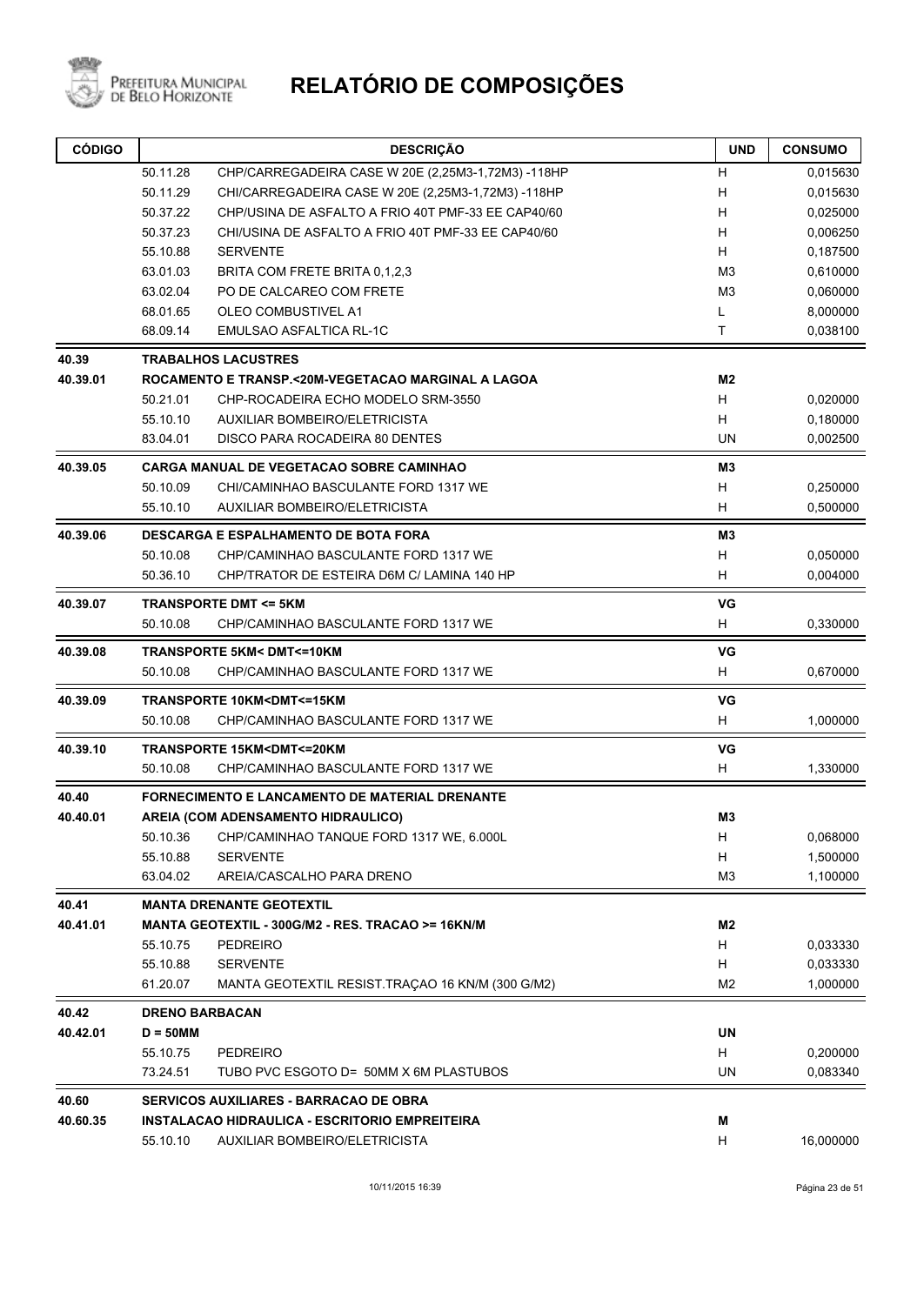

| <b>CÓDIGO</b> |          | <b>DESCRIÇÃO</b>                                                  | <b>UND</b> | <b>CONSUMO</b> |
|---------------|----------|-------------------------------------------------------------------|------------|----------------|
|               | 55.10.39 | <b>BOMBEIRO</b>                                                   | н          | 16,000000      |
|               | 73.02.01 | TUBO PVC AGUA SOLDA CLASSE 15 D= 20MM (1/2")                      | М          | 10,000000      |
|               | 73.24.02 | TUBO PVC ESGOTO RIGIDO PB VIROLA 50MM x6M                         | UN         | 0,500000       |
|               | 73.24.04 | TUBO PVC ESGOTO RIGIDO PB VIROLA 100MM x6M                        | <b>UN</b>  | 2,166660       |
|               | 73.24.25 | TUBO PVC ESGOTO RIGIDO PB SOLDA D=40MM x6M                        | UN         | 0,666660       |
|               | 73.33.02 | CAIXA D'AGUA DE POLIETILENO COM TAMPA 310 L                       | <b>UN</b>  | 0,330000       |
|               | 73.41.40 | ENGATE NO.3 C= 30CM, (CIPLA 305 OU EQUIVALENTE) PVC               | <b>UN</b>  | 0,333300       |
|               | 73.41.81 | BOLSA DE LIGACAO 340 D= 1 1/2", CIPLA OU EQUIVALENTE              | UN         | 0,333300       |
|               | 73.46.01 | REGISTRO DE GAVETA BRUTO 1510-B 1/2" FABRIMAR OU EQUIVALENTE      | UN         | 0,666700       |
|               | 73.51.41 | TORNEIRA BOIA PARA CX. D'AGUA 3/4", PLENA OU EQUIVALENTE          | <b>UN</b>  | 0,333330       |
|               | 73.51.52 | TORNEIRA PARA LAVATORIO REF.1194-AS 1/2" FABRIMAR OU EQUIVALENTE  | UN         | 0,333300       |
|               | 73.52.74 | VALVULA PVC PARA LAVATORIO SEM UNHO No.11                         | <b>UN</b>  | 0,333300       |
|               | 73.57.01 | CX.SIF.PVC C/ GRELHA QUAD/RED. BRANCA 150x150x50MM                | UN         | 1,000000       |
|               | 73.57.50 | CAIXA DE DESCARGA EXTERNA ALTA CIFLEX 6L CIPLA OU EQUIVALENTE     | UN         | 0,333300       |
|               | 73.65.05 | LAVATORIO BRANCO PEQUENO L915 LINHA RAVENA DECA OU EQUIVALENTE    | UN         | 0,333330       |
|               | 73.66.01 | VASO SANITARIO CONVENC.BRANCA, AZALEA CELITE / EQUIVALENTE.       | UN         | 0,333300       |
|               | 77.10.90 | PARAFUSO CASTELO C/BUCHA N.8 E ARRUELA                            | UN         | 1,333330       |
| 40.60.37      |          | INSTALACAO ELETRICA - ESCR.EMPR/DEPOSITO/VESTIARIO                | M          |                |
|               | 55.10.10 | AUXILIAR BOMBEIRO/ELETRICISTA                                     | н          | 8,000000       |
|               | 55.10.55 | <b>ELETRICISTA</b>                                                | H          | 8,000000       |
|               | 74.01.01 | ELETRODUTO PVC RIGIDO ROSCA 1/2"                                  | М          | 6,666700       |
|               | 74.08.04 | CAIXA ESMALTADA 2x4" CHAPA 20<br>P.THOMEU OU EQUIVALENTE          | UN         | 1,666700       |
|               | 74.09.23 | QDC C/ BARRAMENTO 100A, 16 POSICOES - PADRAO DIN                  | UN         | 0,330000       |
|               | 74.10.23 | DISJUNTOR MONOPOLAR 5KA 20A 220V PRETO PADRAO NEMA                | UN         | 0,330000       |
|               | 74.10.33 | DISJUNTOR TRIPOLAR 10KA 70A 220V PRETO PADRAO NEMA                | UN         | 0,330000       |
|               | 74.14.04 | FIO CONDUTOR ANTIFLAN 1,5 MM2                                     | M          | 20,000000      |
|               | 74.24.05 | INTERRUPTOR SIMPLES10A/250V R.1000 S/PLCA SILENTOQ OU EQUIVALENTE | UN         | 0,666700       |
|               | 74.24.51 | TOMADA UNIV 2P+T 15A/250V REF.54333 S/PLACA SILENT OU EQUIVALENTE | <b>UN</b>  | 1,000000       |
|               | 74.25.01 | PLACA TERMOPL. P/ CX.2x4" R.8501 PIAL OU EQUIVALENTE              | UN         | 0,666700       |
|               | 74.35.03 | RECEPTACULO DE PORCELANA ROSCA E-27 LORENZETTI OU EQUIVALENTE     | UN         | 1,000000       |
|               | 74.37.04 | LAMPADA LED 7W SOQUETE ROSCA                                      | UN         | 1,000000       |
| 40.60.40      |          | <b>INSTALACAO HIDRAULICA - VESTIARIO</b>                          | M          |                |
|               | 55.10.10 | AUXILIAR BOMBEIRO/ELETRICISTA                                     | н          | 24,000000      |
|               | 55.10.39 | <b>BOMBEIRO</b>                                                   | H          | 24,000000      |
|               | 73.02.01 | TUBO PVC AGUA SOLDA CLASSE 15 D= 20MM (1/2")                      | M          | 5,300000       |
|               | 73.02.02 | TUBO PVC AGUA SOLDA CLASSE 15 D= 25MM (3/4)"                      | M          | 10,300000      |
|               | 73.02.03 | TUBO PVC AGUA SOLDA CLASSE 15 D= 32MM (1")                        | М          | 4,300000       |
|               | 73.24.04 | TUBO PVC ESGOTO RIGIDO PB VIROLA 100MM x6M                        | UN         | 3,500000       |
|               | 73.24.25 | TUBO PVC ESGOTO RIGIDO PB SOLDA D=40MM x6M                        | UN         | 1,666660       |
|               | 73.33.04 | CAIXA D'AGUA DE POLIETILENO COM TAMPA 1000 L                      | UN         | 0,330000       |
|               | 73.40.02 | BRACO P/CHUVEIRO 1/2" X 0,40M 1781 PERFLEX CROMADO OU EQUIVALENTE | UN         | 1,333300       |
|               | 73.40.29 | CHUVEIRO MAX DUCHA LORENZETI OU EQUIVALENTE                       | UN         | 1,333300       |
|               | 73.41.40 | ENGATE NO.3 C= 30CM, (CIPLA 305 OU EQUIVALENTE) PVC               | UN         | 0,666700       |
|               | 73.41.81 | BOLSA DE LIGACAO 340 D= 1 1/2", CIPLA OU EQUIVALENTE              | UN         | 1,000000       |
|               | 73.45.11 | REG.PRESSAO C/ACABAM. REF.C-1416 DL D=1/2"FABRIMAR OU EQUIVALENTE | UN         | 1,333300       |
|               | 73.46.02 | REGISTRO DE GAVETA BRUTO 1510-B 3/4" FABRIMAR OU EQUIVALENTE      | UN         | 0,333300       |
|               | 73.46.03 | REGISTRO DE GAVETA BRUTO 1510-B 1" FABRIMAR OU EQUIVALENTE        | UN         | 0,333300       |
|               | 73.51.23 | TORNEIRA DE BOIA 1350 D= 3/4" DECA OU EQUIVALENTE                 | UN         | 0,333300       |
|               | 73.51.52 | TORNEIRA PARA LAVATORIO REF.1194-AS 1/2" FABRIMAR OU EQUIVALENTE  | UN         | 0,666700       |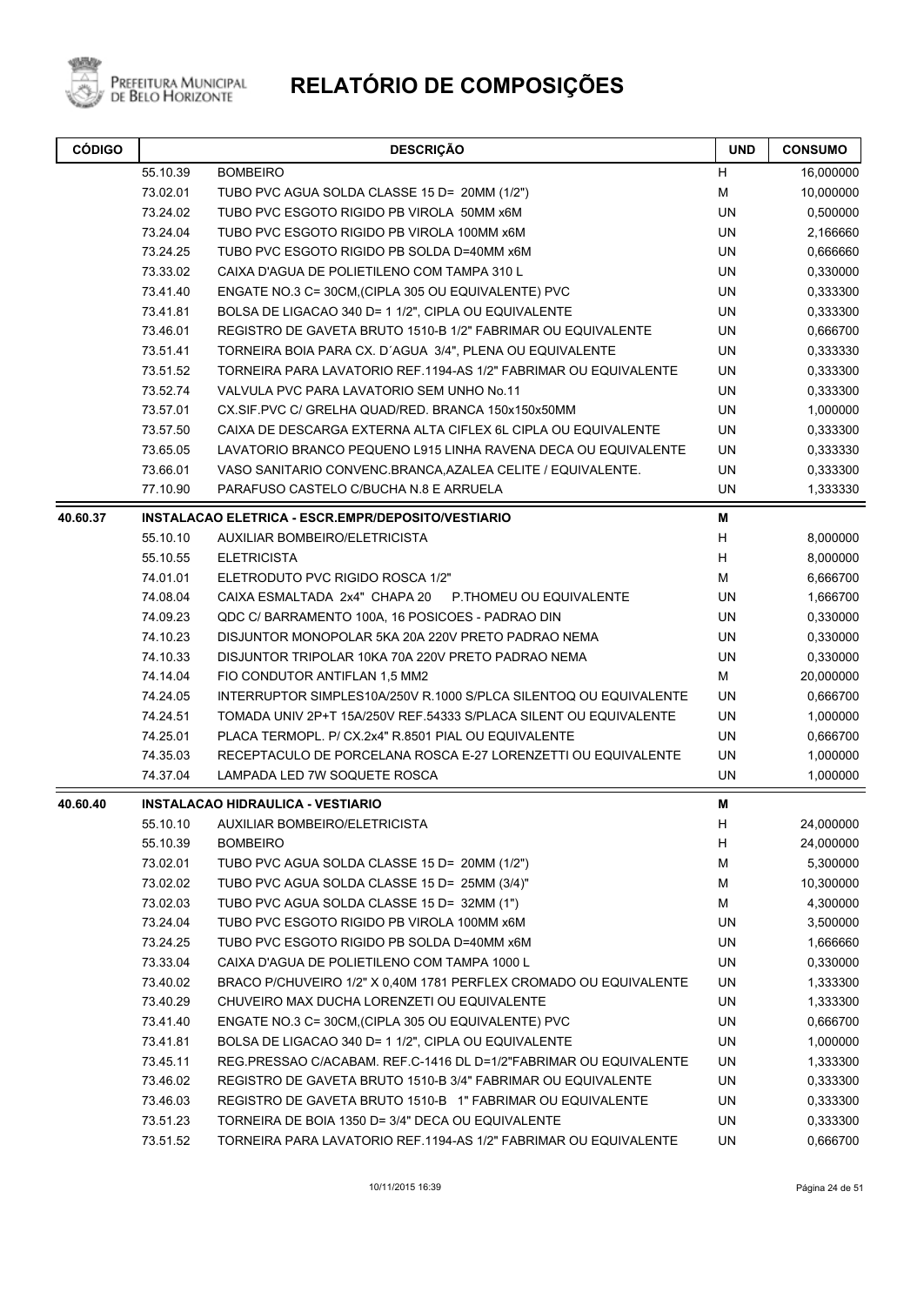

Prefeitura Municipal<br>de Belo Horizonte

| <b>CÓDIGO</b> |          | <b>DESCRIÇÃO</b>                                                  |           | <b>CONSUMO</b> |
|---------------|----------|-------------------------------------------------------------------|-----------|----------------|
|               | 73.52.74 | VALVULA PVC PARA LAVATORIO SEM UNHO No.11                         | <b>UN</b> | 0,666700       |
|               | 73.57.01 | CX.SIF.PVC C/ GRELHA QUAD/RED. BRANCA 150x150x50MM                | UN        | 1,000000       |
|               | 73.57.21 | RALO SECO PVC SAIDA SOLDAVEL 100x40 MM                            | UN        | 1,000000       |
|               | 73.57.50 | CAIXA DE DESCARGA EXTERNA ALTA CIFLEX 6L CIPLA OU EQUIVALENTE     | UN        | 1,000000       |
|               | 73.65.05 | LAVATORIO BRANCO PEQUENO L915 LINHA RAVENA DECA OU EQUIVALENTE    | UN        | 0,666700       |
|               | 73.66.01 | VASO SANITARIO CONVENC.BRANCA, AZALEA CELITE / EQUIVALENTE.       | UN        | 1,000000       |
|               | 77.10.90 | PARAFUSO CASTELO C/BUCHA N.8 E ARRUELA                            | UN        | 4,000000       |
| 40.60.50      |          | <b>INSTALAÇÃO ELETRICA - ESCRITORIO TIPO I</b>                    | <b>UN</b> |                |
|               | 55.10.10 | AUXILIAR BOMBEIRO/ELETRICISTA                                     | H         | 5,000000       |
|               | 55.10.55 | <b>ELETRICISTA</b>                                                | Н         | 5,000000       |
|               | 74.01.01 | ELETRODUTO PVC RIGIDO ROSCA 1/2"                                  | М         | 1,960000       |
|               | 74.09.23 | QDC C/ BARRAMENTO 100A, 16 POSICOES - PADRAO DIN                  | UN        | 0,500000       |
|               | 74.10.33 | DISJUNTOR TRIPOLAR 10KA 70A 220V PRETO PADRAO NEMA                | <b>UN</b> | 0,330000       |
|               | 74.14.05 | FIO CONDUTOR ANTIFLAN 2,5 MM2                                     | м         | 32,800000      |
|               | 74.17.54 | CONDULETE PVC UNIVERSAL 1/2" OU 3/4 TIGRE / EQUIVALENTE           | UN        | 1,400000       |
|               | 74.17.64 | TAMPA CEGA P/ CONDULETE DE PVC 3/4" TIGRE/EQUIVALENTE             | UN        | 0,200000       |
|               | 74.17.66 | TAMPA 1MOD. P/ CONDULETE 3/4" 94,5X50MM TIGRE/EQUIVALENTE.        | UN        | 0,600000       |
|               | 74.24.05 | INTERRUPTOR SIMPLES10A/250V R.1000 S/PLCA SILENTOQ OU EQUIVALENTE | <b>UN</b> | 0,600000       |
|               | 74.24.33 | TOMADA 2P+T 20A/250V REF.54328 S/ PLACA SILENTOQUE OU EQUIVALENTE | UN        | 0,200000       |
|               | 74.24.51 | TOMADA UNIV 2P+T 15A/250V REF.54333 S/PLACA SILENT OU EQUIVALENTE | UN        | 0,800000       |
|               | 74.24.57 | TOMADA TELEBRAS 4 POLOS EMBUTIR R.5003 S/PLAC SIL. OU EQUIVALENTE | UN        | 0,200000       |
|               | 74.25.01 | PLACA TERMOPL. P/ CX.2x4" R.8501 PIAL OU EQUIVALENTE              | UN        | 0,200000       |
|               | 74.31.27 | LUMINARIA SOBREPOR 2X32W C/ SOQUETE REF.3540 ITAIM OU EQUIVALENTE | UN        | 0,100000       |
|               | 74.35.03 | RECEPTACULO DE PORCELANA ROSCA E-27 LORENZETTI OU EQUIVALENTE     | <b>UN</b> | 0,400000       |
|               | 74.36.11 | REATOR AFP PARTIDA RAPIDA 2X32W/BIV. REF.EZA OSRAM OU EQUIVALENTE | UN        | 0,500000       |
|               | 74.37.04 | LAMPADA LED 7W SOQUETE ROSCA                                      | UN        | 2,000000       |
|               | 74.38.05 | LAMPADA FLUORESCENTE TUBULAR 32W                                  | <b>UN</b> | 2,000000       |
| 40.60.51      |          | <b>INSTALAÇAO ELETRICA - ESCRITORIO TIPO II</b>                   | UN        |                |
|               | 55.10.10 | <b>AUXILIAR BOMBEIRO/ELETRICISTA</b>                              | H         | 6,000000       |
|               | 55.10.55 | <b>ELETRICISTA</b>                                                | Н         | 6,000000       |
|               | 74.01.01 | ELETRODUTO PVC RIGIDO ROSCA 1/2"                                  | М         | 2,600000       |
|               | 74.10.23 | DISJUNTOR MONOPOLAR 5KA 20A 220V PRETO PADRAO NEMA                | UN        | 0,330000       |
|               | 74.14.05 | FIO CONDUTOR ANTIFLAN 2.5 MM2                                     | М         | 38,880000      |
|               | 74.17.54 | CONDULETE PVC UNIVERSAL 1/2" OU 3/4 TIGRE / EQUIVALENTE           | UN        | 1,400000       |
|               | 74.17.64 | TAMPA CEGA P/ CONDULETE DE PVC 3/4" TIGRE/EQUIVALENTE             | UN        | 0,200000       |
|               | 74.17.66 | TAMPA 1MOD. P/ CONDULETE 3/4" 94,5X50MM TIGRE/EQUIVALENTE.        | UN        | 0,600000       |
|               | 74.24.05 | INTERRUPTOR SIMPLES10A/250V R.1000 S/PLCA SILENTOQ OU EQUIVALENTE | UN        | 0,600000       |
|               | 74.24.33 | TOMADA 2P+T 20A/250V REF.54328 S/ PLACA SILENTOQUE OU EQUIVALENTE | UN        | 0,400000       |
|               | 74.24.51 | TOMADA UNIV 2P+T 15A/250V REF.54333 S/PLACA SILENT OU EQUIVALENTE | UN        | 0,600000       |
|               | 74.24.57 | TOMADA TELEBRAS 4 POLOS EMBUTIR R.5003 S/PLAC SIL. OU EQUIVALENTE | UN        | 0,200000       |
|               | 74.25.01 | PLACA TERMOPL. P/ CX.2x4" R.8501 PIAL OU EQUIVALENTE              | <b>UN</b> | 0,400000       |
|               | 74.31.27 | LUMINARIA SOBREPOR 2X32W C/ SOQUETE REF.3540 ITAIM OU EQUIVALENTE | <b>UN</b> | 0,200000       |
|               | 74.35.03 | RECEPTACULO DE PORCELANA ROSCA E-27 LORENZETTI OU EQUIVALENTE     | UN        | 0,400000       |
|               | 74.36.11 | REATOR AFP PARTIDA RAPIDA 2X32W/BIV. REF.EZA OSRAM OU EQUIVALENTE | UN        | 1,000000       |
|               | 74.37.04 | LAMPADA LED 7W SOQUETE ROSCA                                      | UN        | 2,000000       |
|               | 74.38.05 | LAMPADA FLUORESCENTE TUBULAR 32W                                  | UN        | 4,000000       |
| 40.60.52      |          | <b>INSTALAÇÃO ELETRICA - VESTIARIO TIPO I</b>                     | UN        |                |
|               | 55.10.10 | AUXILIAR BOMBEIRO/ELETRICISTA                                     | H         | 4,000000       |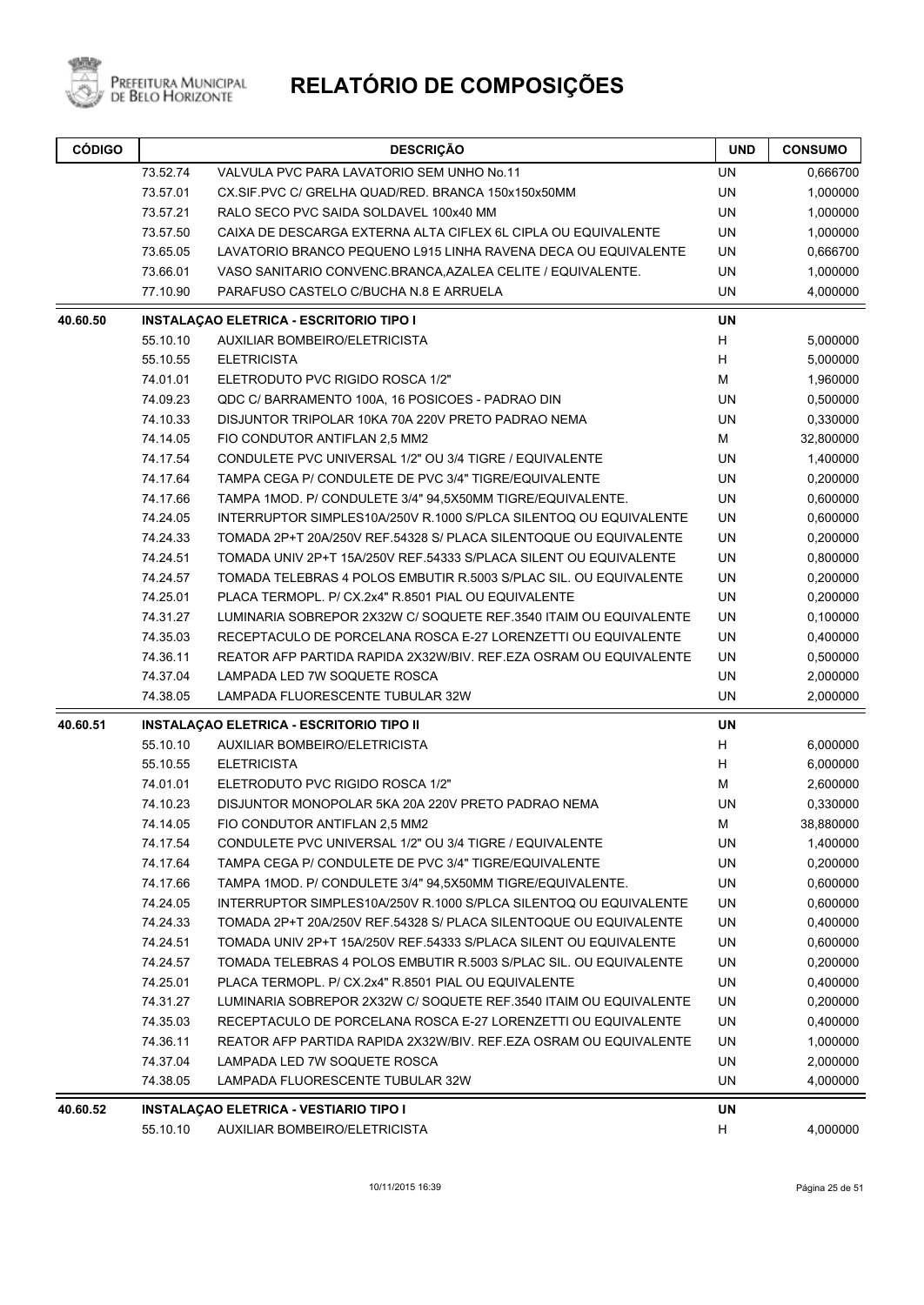

Prefeitura Municipal<br>de Belo Horizonte

| <b>CÓDIGO</b> |          | <b>DESCRIÇÃO</b>                                                  | <b>UND</b> | <b>CONSUMO</b> |
|---------------|----------|-------------------------------------------------------------------|------------|----------------|
|               | 55.10.55 | <b>ELETRICISTA</b>                                                | H          | 4,000000       |
|               | 74.01.01 | ELETRODUTO PVC RIGIDO ROSCA 1/2"                                  | M          | 0,400000       |
|               | 74.10.23 | DISJUNTOR MONOPOLAR 5KA 20A 220V PRETO PADRAO NEMA                | <b>UN</b>  | 0,330000       |
| 74.14.05      |          | FIO CONDUTOR ANTIFLAN 2,5 MM2                                     | M          | 14,240000      |
|               | 74.17.54 | CONDULETE PVC UNIVERSAL 1/2" OU 3/4 TIGRE / EQUIVALENTE           | <b>UN</b>  | 0,280000       |
|               | 74.17.66 | TAMPA 1MOD. P/ CONDULETE 3/4" 94,5X50MM TIGRE/EQUIVALENTE.        | UN         | 0,200000       |
|               | 74.24.16 | CONJ. INTER SIMP. + TOMADA REF.54337 S/PLACA PIAL OU EQUIVALENTE  | <b>UN</b>  | 0,200000       |
|               | 74.31.25 | LUMINARIA SOBREPOR 2X16W C/SOQUETE REF.3540 ITAIM OU EQUIVALENTE  | UN         | 0,200000       |
|               | 74.36.14 | REATOR AFP PARTIDA RAPIDA 2X16W/BIV. REF.EZA OSRAM OU EQUIVALENTE | UN         | 1,000000       |
|               | 74.38.03 | LAMPADA FLUORESCENTE TUBULAR 16W                                  | UN         | 4,000000       |
| 40.60.53      |          | <b>INSTALAÇAO ELETRICA - VESTIARIO TIPO II</b>                    | <b>UN</b>  |                |
|               | 55.10.10 | <b>AUXILIAR BOMBEIRO/ELETRICISTA</b>                              | н          | 4,000000       |
|               | 55.10.55 | <b>ELETRICISTA</b>                                                | Н          | 4,000000       |
|               | 74.01.01 | ELETRODUTO PVC RIGIDO ROSCA 1/2"                                  | M          | 0,400000       |
|               | 74.10.23 | DISJUNTOR MONOPOLAR 5KA 20A 220V PRETO PADRAO NEMA                | <b>UN</b>  | 0,330000       |
|               | 74.14.05 | FIO CONDUTOR ANTIFLAN 2,5 MM2                                     | M          | 21,280000      |
|               | 74.17.54 | CONDULETE PVC UNIVERSAL 1/2" OU 3/4 TIGRE / EQUIVALENTE           | <b>UN</b>  | 0,280000       |
|               | 74.17.64 | TAMPA CEGA P/ CONDULETE DE PVC 3/4" TIGRE/EQUIVALENTE             | UN         | 0,200000       |
|               | 74.17.66 | TAMPA 1MOD. P/ CONDULETE 3/4" 94,5X50MM TIGRE/EQUIVALENTE.        | <b>UN</b>  | 0,200000       |
|               | 74.24.16 | CONJ. INTER SIMP. + TOMADA REF.54337 S/PLACA PIAL OU EQUIVALENTE  | <b>UN</b>  | 0,200000       |
|               | 74.31.25 | LUMINARIA SOBREPOR 2X16W C/SOQUETE REF.3540 ITAIM OU EQUIVALENTE  | <b>UN</b>  | 0,500000       |
|               | 74.36.14 | REATOR AFP PARTIDA RAPIDA 2X16W/BIV. REF.EZA OSRAM OU EQUIVALENTE | UN         | 2,500000       |
|               | 74.38.03 | LAMPADA FLUORESCENTE TUBULAR 16W                                  | <b>UN</b>  | 10,000000      |
| 40.60.54      |          | <b>INSTALAÇÃO ELETRICA - VESTIARIO TIPO III</b>                   | <b>UN</b>  |                |
|               | 55.10.10 | <b>AUXILIAR BOMBEIRO/ELETRICISTA</b>                              | н          | 4,500000       |
|               | 55.10.55 | <b>ELETRICISTA</b>                                                | H          | 4,500000       |
|               | 74.01.01 | ELETRODUTO PVC RIGIDO ROSCA 1/2"                                  | М          | 0,800000       |
|               | 74.10.23 | DISJUNTOR MONOPOLAR 5KA 20A 220V PRETO PADRAO NEMA                | UN         | 0,330000       |
|               | 74.14.04 | FIO CONDUTOR ANTIFLAN 1,5 MM2                                     | M          | 34,880000      |
|               | 74.17.54 | CONDULETE PVC UNIVERSAL 1/2" OU 3/4 TIGRE / EQUIVALENTE           | UN         | 0,280000       |
|               | 74.17.66 | TAMPA 1MOD. P/ CONDULETE 3/4" 94,5X50MM TIGRE/EQUIVALENTE.        | UN         | 0,200000       |
|               | 74.24.50 | TOMADA UNIV. 2P 10A/250V R.54328 S/PLACA SILENTOQ OU EQUIVALENTE  | UN         | 0,200000       |
|               | 74.31.25 | LUMINARIA SOBREPOR 2X16W C/SOQUETE REF.3540 ITAIM OU EQUIVALENTE  | UN         | 0,800000       |
|               | 74.36.14 | REATOR AFP PARTIDA RAPIDA 2X16W/BIV. REF.EZA OSRAM OU EQUIVALENTE | UN         | 4,000000       |
|               | 74.38.03 | LAMPADA FLUORESCENTE TUBULAR 16W                                  | UN         | 16,000000      |
| 40.60.55      |          | <b>INSTALAÇA0 ELETRICA - DEPOSITO TIPO I</b>                      | UN         |                |
|               | 55.10.10 | <b>AUXILIAR BOMBEIRO/ELETRICISTA</b>                              | н          | 3,000000       |
|               | 55.10.55 | <b>ELETRICISTA</b>                                                | H          | 3,000000       |
|               | 74.01.01 | ELETRODUTO PVC RIGIDO ROSCA 1/2"                                  | M          | 1,200000       |
|               | 74.10.23 | DISJUNTOR MONOPOLAR 5KA 20A 220V PRETO PADRAO NEMA                | UN         | 0,330000       |
|               | 74.14.05 | FIO CONDUTOR ANTIFLAN 2,5 MM2                                     | М          | 8,000000       |
|               | 74.17.54 | CONDULETE PVC UNIVERSAL 1/2" OU 3/4 TIGRE / EQUIVALENTE           | UN         | 0,420000       |
|               | 74.17.66 | TAMPA 1MOD. P/ CONDULETE 3/4" 94,5X50MM TIGRE/EQUIVALENTE.        | UN         | 0,200000       |
|               | 74.24.05 | INTERRUPTOR SIMPLES10A/250V R.1000 S/PLCA SILENTOQ OU EQUIVALENTE | UN         | 0,200000       |
|               | 74.24.51 | TOMADA UNIV 2P+T 15A/250V REF.54333 S/PLACA SILENT OU EQUIVALENTE | UN         | 0,200000       |
|               | 74.24.57 | TOMADA TELEBRAS 4 POLOS EMBUTIR R.5003 S/PLAC SIL. OU EQUIVALENTE | UN         | 0,200000       |
|               | 74.31.27 | LUMINARIA SOBREPOR 2X32W C/ SOQUETE REF.3540 ITAIM OU EQUIVALENTE | UN         | 0,200000       |
|               | 74.36.11 | REATOR AFP PARTIDA RAPIDA 2X32W/BIV. REF.EZA OSRAM OU EQUIVALENTE | UN         | 0,500000       |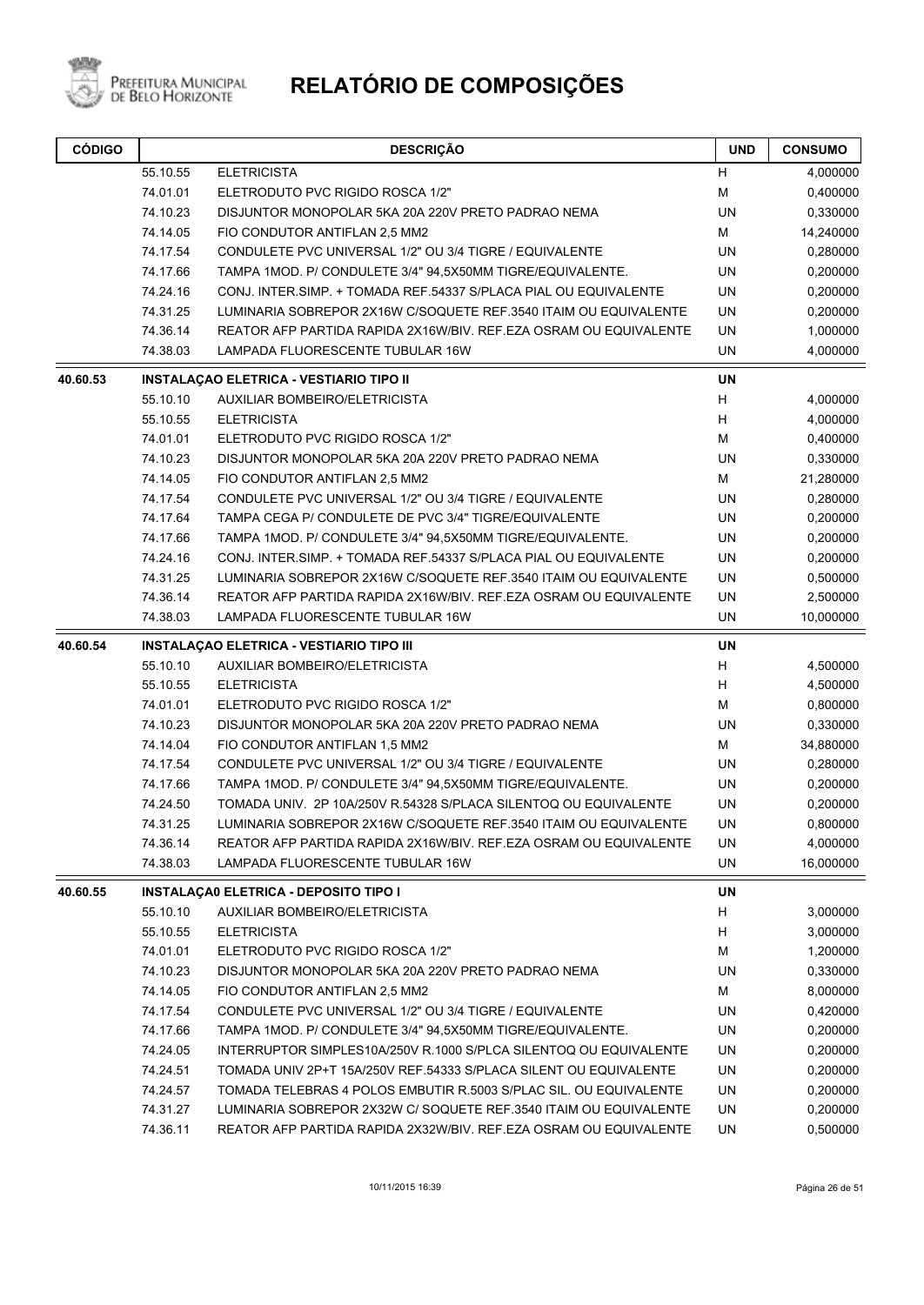

| <b>CÓDIGO</b> | <b>DESCRIÇÃO</b> |                                                                   | <b>UND</b> | <b>CONSUMO</b> |
|---------------|------------------|-------------------------------------------------------------------|------------|----------------|
|               | 74.38.05         | LAMPADA FLUORESCENTE TUBULAR 32W                                  | <b>UN</b>  | 2,000000       |
| 40.60.56      |                  | <b>INSTALAÇAO ELETRICA - DEPOSITO TIPO II</b>                     | UN         |                |
|               | 55.10.10         | AUXILIAR BOMBEIRO/ELETRICISTA                                     | H          | 4,000000       |
|               | 55.10.55         | <b>ELETRICISTA</b>                                                | н          | 4,000000       |
|               | 74.01.01         | ELETRODUTO PVC RIGIDO ROSCA 1/2"                                  | М          | 1,200000       |
|               | 74.10.23         | DISJUNTOR MONOPOLAR 5KA 20A 220V PRETO PADRAO NEMA                | UN         | 0,330000       |
|               | 74.14.05         | FIO CONDUTOR ANTIFLAN 2,5 MM2                                     | М          | 12,000000      |
|               | 74.17.54         | CONDULETE PVC UNIVERSAL 1/2" OU 3/4 TIGRE / EQUIVALENTE           | UN         | 0,420000       |
|               | 74.17.66         | TAMPA 1MOD. P/ CONDULETE 3/4" 94,5X50MM TIGRE/EQUIVALENTE.        | UN         | 0,200000       |
|               | 74.24.05         | INTERRUPTOR SIMPLES10A/250V R.1000 S/PLCA SILENTOQ OU EQUIVALENTE | UN         | 0,200000       |
|               | 74.24.51         | TOMADA UNIV 2P+T 15A/250V REF.54333 S/PLACA SILENT OU EQUIVALENTE | <b>UN</b>  | 0,200000       |
|               | 74.24.57         | TOMADA TELEBRAS 4 POLOS EMBUTIR R.5003 S/PLAC SIL. OU EQUIVALENTE | <b>UN</b>  | 0,200000       |
|               | 74.31.27         | LUMINARIA SOBREPOR 2X32W C/ SOQUETE REF.3540 ITAIM OU EQUIVALENTE | UN         | 0,200000       |
|               | 74.36.11         | REATOR AFP PARTIDA RAPIDA 2X32W/BIV. REF.EZA OSRAM OU EQUIVALENTE | UN         | 1,000000       |
|               | 74.38.05         | LAMPADA FLUORESCENTE TUBULAR 32W                                  | UN         | 2,000000       |
| 40.60.57      |                  | <b>INSTALAÇAO ELETRICA - DEPOSITO TIPO III</b>                    | <b>UN</b>  |                |
|               | 55.10.10         | AUXILIAR BOMBEIRO/ELETRICISTA                                     | Н          | 5,000000       |
|               | 55.10.55         | <b>ELETRICISTA</b>                                                | Н          | 5,000000       |
|               | 74.01.01         | ELETRODUTO PVC RIGIDO ROSCA 1/2"                                  | М          | 1,200000       |
|               | 74.10.23         | DISJUNTOR MONOPOLAR 5KA 20A 220V PRETO PADRAO NEMA                | UN         | 0,330000       |
|               | 74.14.05         | FIO CONDUTOR ANTIFLAN 2,5 MM2                                     | M          | 16,000000      |
|               | 74.17.54         | CONDULETE PVC UNIVERSAL 1/2" OU 3/4 TIGRE / EQUIVALENTE           | UN         | 0,420000       |
|               | 74.17.66         | TAMPA 1MOD. P/ CONDULETE 3/4" 94,5X50MM TIGRE/EQUIVALENTE.        | UN         | 0,200000       |
|               | 74.24.05         | INTERRUPTOR SIMPLES10A/250V R.1000 S/PLCA SILENTOQ OU EQUIVALENTE | UN         | 0,200000       |
|               | 74.24.51         | TOMADA UNIV 2P+T 15A/250V REF.54333 S/PLACA SILENT OU EQUIVALENTE | <b>UN</b>  | 0,200000       |
|               | 74.24.57         | TOMADA TELEBRAS 4 POLOS EMBUTIR R.5003 S/PLAC SIL. OU EQUIVALENTE | UN         | 0,200000       |
|               | 74.31.25         | LUMINARIA SOBREPOR 2X16W C/SOQUETE REF.3540 ITAIM OU EQUIVALENTE  | UN         | 0,300000       |
|               | 74.36.14         | REATOR AFP PARTIDA RAPIDA 2X16W/BIV. REF.EZA OSRAM OU EQUIVALENTE | UN         | 1,500000       |
|               | 74.38.03         | LAMPADA FLUORESCENTE TUBULAR 16W                                  | <b>UN</b>  | 6,000000       |
| 40.60.58      |                  | <b>INSTALAÇÃO ELETRICA - SANITARIO TIPO I</b>                     | UN         |                |
|               | 55.10.10         | AUXILIAR BOMBEIRO/ELETRICISTA                                     | Н          | 4,000000       |
|               | 55.10.55         | <b>ELETRICISTA</b>                                                | н          | 4,000000       |
|               | 74.01.01         | ELETRODUTO PVC RIGIDO ROSCA 1/2"                                  | М          | 1,400000       |
|               | 74.10.23         | DISJUNTOR MONOPOLAR 5KA 20A 220V PRETO PADRAO NEMA                | UN         | 0,330000       |
|               | 74.10.28         | DISJUNTOR BIPOLAR 10KA 50A 220V PRETO PADRAO NEMA                 | UN         | 0,330000       |
|               | 74.14.05         | FIO CONDUTOR ANTIFLAN 2,5 MM2                                     | M          | 12,560000      |
|               | 74.14.06         | FIO CONDUTOR ANTIFLAN 4,0 MM2                                     | M          | 4,800000       |
|               | 74.14.08         | FIO CONDUTOR ANTIFLAN 10,0 MM2                                    | M          | 2,000000       |
|               | 74.17.54         | CONDULETE PVC UNIVERSAL 1/2" OU 3/4 TIGRE / EQUIVALENTE           | UN         | 0,980000       |
|               | 74.17.66         | TAMPA 1MOD. P/ CONDULETE 3/4" 94,5X50MM TIGRE/EQUIVALENTE.        | UN         | 0,200000       |
|               | 74.24.16         | CONJ. INTER SIMP. + TOMADA REF 54337 S/PLACA PIAL OU EQUIVALENTE  | UN         | 0,200000       |
|               | 74.28.03         | CONECTOR PARA CABO 6MM                                            | UN         | 2,000000       |
|               | 74.31.25         | LUMINARIA SOBREPOR 2X16W C/SOQUETE REF.3540 ITAIM OU EQUIVALENTE  | UN         | 0,100000       |
|               | 74.36.14         | REATOR AFP PARTIDA RAPIDA 2X16W/BIV. REF.EZA OSRAM OU EQUIVALENTE | UN         | 0,500000       |
|               | 74.38.03         | LAMPADA FLUORESCENTE TUBULAR 16W                                  | UN         | 2,000000       |
|               | 74.44.35         | HASTE ATERRAMENTO ZINCADO 25X25X2500MM P.CEMIG                    | UN         | 0,140000       |
| 40.60.59      |                  | <b>INSTALAÇÃO ELETRICA - SANITARIO TIPO II</b>                    | UN         |                |
|               | 55.10.10         | AUXILIAR BOMBEIRO/ELETRICISTA                                     | H          | 5,000000       |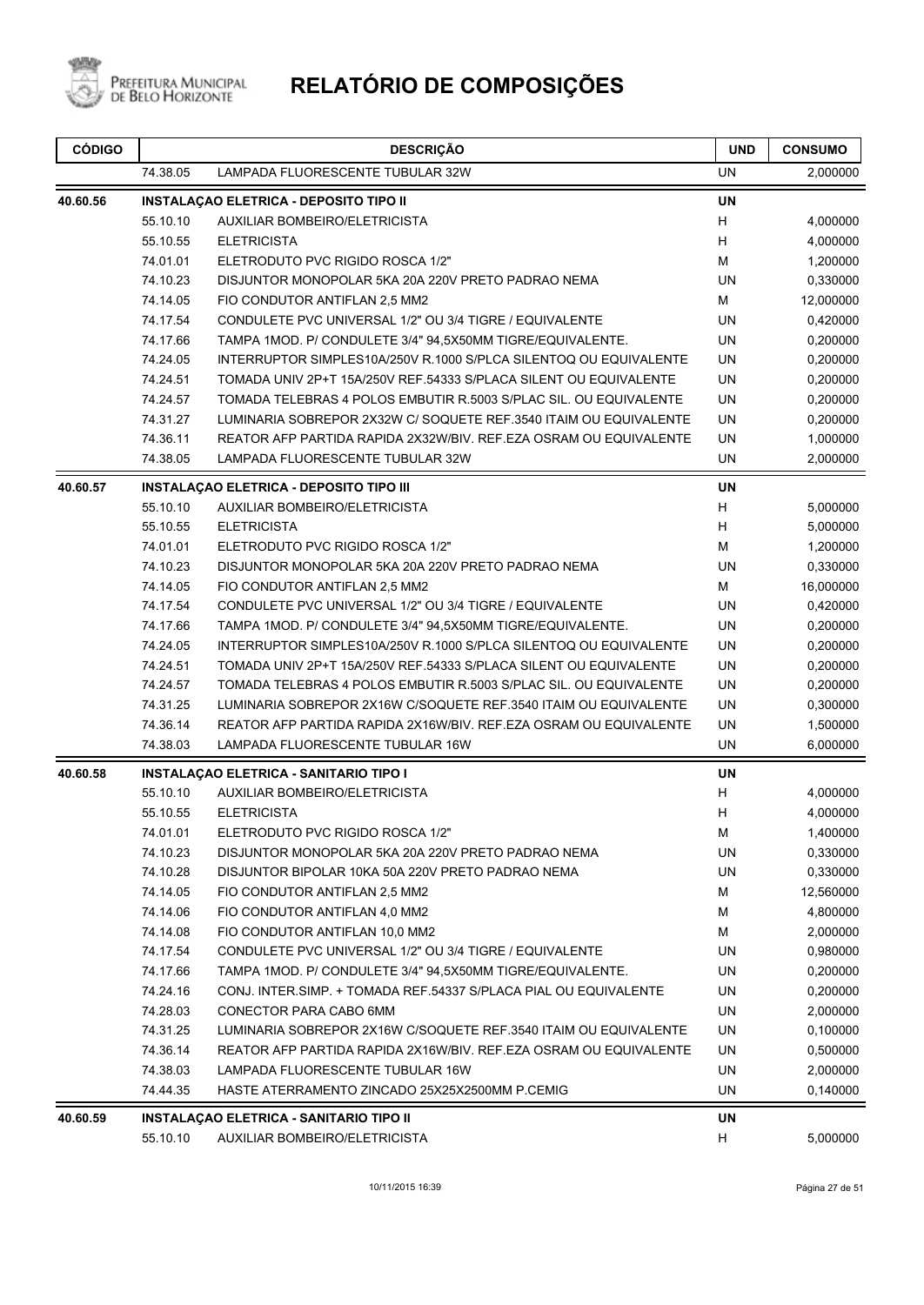

| <b>CÓDIGO</b> |                      | <b>DESCRIÇÃO</b>                                                                   | <b>UND</b> | <b>CONSUMO</b>       |
|---------------|----------------------|------------------------------------------------------------------------------------|------------|----------------------|
|               | 55.10.55             | <b>ELETRICISTA</b>                                                                 | H          | 5,000000             |
|               | 74.01.01             | ELETRODUTO PVC RIGIDO ROSCA 1/2"                                                   | M          | 2,000000             |
|               | 74.10.23             | DISJUNTOR MONOPOLAR 5KA 20A 220V PRETO PADRAO NEMA                                 | UN         | 0,330000             |
|               | 74.10.28             | DISJUNTOR BIPOLAR 10KA 50A 220V PRETO PADRAO NEMA                                  | <b>UN</b>  | 0,330000             |
|               | 74.14.05             | FIO CONDUTOR ANTIFLAN 2,5 MM2                                                      | м          | 11,520000            |
|               | 74.14.06             | FIO CONDUTOR ANTIFLAN 4,0 MM2                                                      | M          | 7,200000             |
|               | 74.16.42             | CABO 1 COND. 1X16,0MM2, ISOLAMENTO 1KV                                             | M          | 2,250000             |
|               | 74.17.54             | CONDULETE PVC UNIVERSAL 1/2" OU 3/4 TIGRE / EQUIVALENTE                            | <b>UN</b>  | 0,140000             |
|               | 74.17.66             | TAMPA 1MOD. P/ CONDULETE 3/4" 94,5X50MM TIGRE/EQUIVALENTE.                         | UN         | 0,200000             |
|               | 74.24.16             | CONJ. INTER SIMP. + TOMADA REF 54337 S/PLACA PIAL OU EQUIVALENTE                   | UN         | 0,200000             |
|               | 74.28.03             | CONECTOR PARA CABO 6MM                                                             | UN         | 0,800000             |
|               | 74.31.25             | LUMINARIA SOBREPOR 2X16W C/SOQUETE REF.3540 ITAIM OU EQUIVALENTE                   | <b>UN</b>  | 0,200000             |
|               | 74.36.14             | REATOR AFP PARTIDA RAPIDA 2X16W/BIV. REF.EZA OSRAM OU EQUIVALENTE                  | UN         | 1,000000             |
|               | 74.38.03             | LAMPADA FLUORESCENTE TUBULAR 16W                                                   | UN         | 4,000000             |
|               | 74.44.35             | HASTE ATERRAMENTO ZINCADO 25X25X2500MM P.CEMIG                                     | <b>UN</b>  | 0,140000             |
| 40.60.60      |                      | <b>INSTALAÇÃO ELETRICA - SANITARIO TIPO III</b>                                    | <b>UN</b>  |                      |
|               | 55.10.10             | AUXILIAR BOMBEIRO/ELETRICISTA                                                      | H          | 8,000000             |
|               | 55.10.55             | <b>ELETRICISTA</b>                                                                 | H          | 8,000000             |
|               | 74.01.01             | ELETRODUTO PVC RIGIDO ROSCA 1/2"                                                   | м          | 2,600000             |
|               | 74.10.23             | DISJUNTOR MONOPOLAR 5KA 20A 220V PRETO PADRAO NEMA                                 | UN         | 0,330000             |
|               | 74.10.28             | DISJUNTOR BIPOLAR 10KA 50A 220V PRETO PADRAO NEMA                                  | UN         | 0,330000             |
|               | 74.14.05             | FIO CONDUTOR ANTIFLAN 2,5 MM2                                                      | М          | 13,120000            |
|               | 74.14.06             | FIO CONDUTOR ANTIFLAN 4,0 MM2                                                      | M          | 9,600000             |
|               | 74.16.43             | CABO 1 COND. 1X25,0MM2, ISOLAMENTO 1KV                                             | М          | 3,250000             |
|               | 74.17.54             | CONDULETE PVC UNIVERSAL 1/2" OU 3/4 TIGRE / EQUIVALENTE                            | UN         | 0,140000             |
|               | 74.17.66             | TAMPA 1MOD. P/ CONDULETE 3/4" 94,5X50MM TIGRE/EQUIVALENTE.                         | UN         | 0,200000             |
|               | 74.24.16             | CONJ. INTER SIMP. + TOMADA REF 54337 S/PLACA PIAL OU EQUIVALENTE                   | UN         | 0,200000             |
|               | 74.28.03             | CONECTOR PARA CABO 6MM                                                             | <b>UN</b>  | 1,200000             |
|               | 74.31.25             | LUMINARIA SOBREPOR 2X16W C/SOQUETE REF.3540 ITAIM OU EQUIVALENTE                   | UN         | 0,200000             |
|               | 74.36.14             | REATOR AFP PARTIDA RAPIDA 2X16W/BIV. REF.EZA OSRAM OU EQUIVALENTE                  | UN         | 1,000000             |
|               | 74.38.03<br>74.44.35 | LAMPADA FLUORESCENTE TUBULAR 16W<br>HASTE ATERRAMENTO ZINCADO 25X25X2500MM P.CEMIG | UN<br>UN   | 4,000000<br>0,140000 |
| 40.60.61      |                      | <b>INSTALAÇÃO ELETRICA - REFEITORIO TIPO I</b>                                     | UN         |                      |
|               | 55.10.10             | AUXILIAR BOMBEIRO/ELETRICISTA                                                      | H          | 3,000000             |
|               | 55.10.55             | <b>ELETRICISTA</b>                                                                 | H          | 3,000000             |
|               | 74.01.01             | ELETRODUTO PVC RIGIDO ROSCA 1/2"                                                   | M          | 1,200000             |
|               | 74.10.23             | DISJUNTOR MONOPOLAR 5KA 20A 220V PRETO PADRAO NEMA                                 | UN         | 0,330000             |
|               | 74.10.28             | DISJUNTOR BIPOLAR 10KA 50A 220V PRETO PADRAO NEMA                                  | UN         | 0,330000             |
|               | 74.14.05             | FIO CONDUTOR ANTIFLAN 2,5 MM2                                                      | м          | 6,800000             |
|               | 74.14.06             | FIO CONDUTOR ANTIFLAN 4,0 MM2                                                      | M          | 5,280000             |
|               | 74.14.08             | FIO CONDUTOR ANTIFLAN 10,0 MM2                                                     | M          | 2,400000             |
|               | 74.17.54             | CONDULETE PVC UNIVERSAL 1/2" OU 3/4 TIGRE / EQUIVALENTE                            | UN         | 0,420000             |
|               | 74.17.66             | TAMPA 1MOD. P/ CONDULETE 3/4" 94,5X50MM TIGRE/EQUIVALENTE.                         | UN         | 0,200000             |
|               | 74.24.05             | INTERRUPTOR SIMPLES10A/250V R.1000 S/PLCA SILENTOQ OU EQUIVALENTE                  | UN         | 0,200000             |
|               | 74.24.33             | TOMADA 2P+T 20A/250V REF.54328 S/ PLACA SILENTOQUE OU EQUIVALENTE                  | UN         | 0,200000             |
|               | 74.24.51             | TOMADA UNIV 2P+T 15A/250V REF.54333 S/PLACA SILENT OU EQUIVALENTE                  | UN         | 0,200000             |
|               | 74.25.01             | PLACA TERMOPL. P/ CX.2x4" R.8501 PIAL OU EQUIVALENTE                               | UN         | 0,200000             |
|               | 74.28.03             | CONECTOR PARA CABO 6MM                                                             | UN         | 0,200000             |
|               | 74.31.27             | LUMINARIA SOBREPOR 2X32W C/ SOQUETE REF.3540 ITAIM OU EQUIVALENTE                  | UN         | 0,100000             |
|               |                      |                                                                                    |            |                      |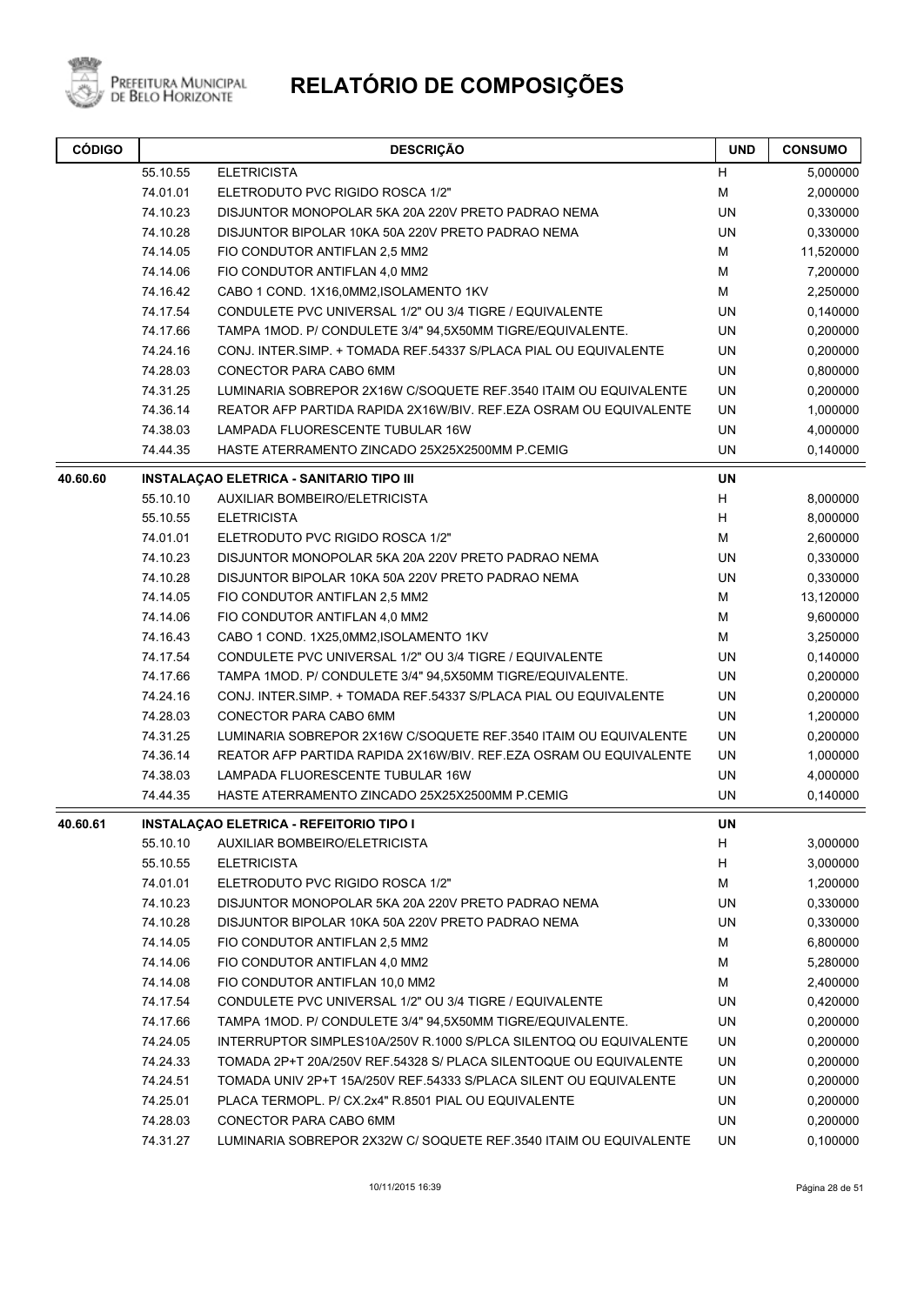

| <b>CÓDIGO</b> |                                                | <b>DESCRIÇÃO</b>                                                  | <b>UND</b> | <b>CONSUMO</b> |
|---------------|------------------------------------------------|-------------------------------------------------------------------|------------|----------------|
|               | 74.36.11                                       | REATOR AFP PARTIDA RAPIDA 2X32W/BIV. REF.EZA OSRAM OU EQUIVALENTE | UN         | 0,500000       |
|               | 74.38.05                                       | LAMPADA FLUORESCENTE TUBULAR 32W                                  | <b>UN</b>  | 2,000000       |
|               | 74.44.35                                       | HASTE ATERRAMENTO ZINCADO 25X25X2500MM P.CEMIG                    | UN         | 0,140000       |
| 40.60.62      |                                                | <b>INSTALAÇAO ELETRICA - REFEITORIO TIPO II</b>                   | <b>UN</b>  |                |
|               | 55.10.10                                       | AUXILIAR BOMBEIRO/ELETRICISTA                                     | H          | 4,000000       |
|               | 55.10.55                                       | <b>ELETRICISTA</b>                                                | H          | 4,000000       |
|               | 74.01.01                                       | ELETRODUTO PVC RIGIDO ROSCA 1/2"                                  | M          | 1,200000       |
|               | 74.10.23                                       | DISJUNTOR MONOPOLAR 5KA 20A 220V PRETO PADRAO NEMA                | UN         | 0,330000       |
|               | 74.10.28                                       | DISJUNTOR BIPOLAR 10KA 50A 220V PRETO PADRAO NEMA                 | UN         | 0,330000       |
|               | 74.14.05                                       | FIO CONDUTOR ANTIFLAN 2,5 MM2                                     | M          | 13,600000      |
|               | 74.14.06                                       | FIO CONDUTOR ANTIFLAN 4,0 MM2                                     | M          | 8,800000       |
|               | 74.14.08                                       | FIO CONDUTOR ANTIFLAN 10,0 MM2                                    | М          | 2,400000       |
|               | 74.17.54                                       | CONDULETE PVC UNIVERSAL 1/2" OU 3/4 TIGRE / EQUIVALENTE           | UN         | 0,420000       |
|               | 74.17.66                                       | TAMPA 1MOD. P/ CONDULETE 3/4" 94,5X50MM TIGRE/EQUIVALENTE.        | UN         | 0,200000       |
|               | 74.24.05                                       | INTERRUPTOR SIMPLES10A/250V R.1000 S/PLCA SILENTOQ OU EQUIVALENTE | UN         | 0,200000       |
|               | 74.24.33                                       | TOMADA 2P+T 20A/250V REF.54328 S/ PLACA SILENTOQUE OU EQUIVALENTE | UN         | 0,200000       |
|               | 74.24.51                                       | TOMADA UNIV 2P+T 15A/250V REF.54333 S/PLACA SILENT OU EQUIVALENTE | UN         | 0,200000       |
|               | 74.25.01                                       | PLACA TERMOPL. P/ CX.2x4" R.8501 PIAL OU EQUIVALENTE              | UN         | 0,200000       |
|               | 74.31.27                                       | LUMINARIA SOBREPOR 2X32W C/ SOQUETE REF.3540 ITAIM OU EQUIVALENTE | UN         | 0,200000       |
|               | 74.36.11                                       | REATOR AFP PARTIDA RAPIDA 2X32W/BIV. REF.EZA OSRAM OU EQUIVALENTE | UN         | 1,000000       |
|               | 74.38.05                                       | <b>LAMPADA FLUORESCENTE TUBULAR 32W</b>                           | UN         | 4,000000       |
|               | 74.44.35                                       | HASTE ATERRAMENTO ZINCADO 25X25X2500MM P.CEMIG                    | UN         | 0,140000       |
| 40.60.70      | INSTALAÇÃO HIDRAULICA - ESCRITORIO TIPO I E II |                                                                   | <b>UN</b>  |                |
|               | 55.10.10                                       | AUXILIAR BOMBEIRO/ELETRICISTA                                     | H          | 12,560000      |
|               | 55.10.39                                       | <b>BOMBEIRO</b>                                                   | Н          | 12,552000      |
|               | 73.02.01                                       | TUBO PVC AGUA SOLDA CLASSE 15 D= 20MM (1/2")                      | м          | 0,572000       |
|               | 73.05.52                                       | ADAP. PVC ROSCA E FLANGE PARA CX. D'AGUA 3/4"                     | UN         | 0,200000       |
|               | 73.24.02                                       | TUBO PVC ESGOTO RIGIDO PB VIROLA 50MM x6M                         | UN         | 0,160000       |
|               | 73.24.04                                       | TUBO PVC ESGOTO RIGIDO PB VIROLA 100MM x6M                        | UN         | 0,400000       |
|               | 73.24.25                                       | TUBO PVC ESGOTO RIGIDO PB SOLDA D=40MM x6M                        | UN         | 0,240000       |
|               | 73.27.02                                       | ANEL DE VEDACAO P/ESGOTO PRIMARIO D=50MM T.BRANCO                 | UN         | 0,160000       |
|               | 73.27.04                                       | ANEL DE VEDACAO P/ESGOTO PRIMARIO D=100MM T.BRANCO                | UN         | 0,400000       |
|               | 73.33.02                                       | CAIXA D'AGUA DE POLIETILENO COM TAMPA 310 L                       | <b>UN</b>  | 0,050000       |
|               | 73.41.03                                       | LIGACAO FLEXIVEL 1/2"X0,40M 4607-40 MXF FABRIMAR OU EQUIVALENTE   | UN         | 0,400000       |
|               | 73.41.64                                       | TUBO P/ CX. CIFLEX C3 No.20, LONGO, 1 1/2" CIPLA OU EQUIVALENTE   | UN         | 0,330000       |
|               | 73.41.71                                       | TUBO LIGAÇÃO AGUA-VASO METAL CROM. C /SOBRECANOPLA                | UN         | 0,330000       |
|               | 73.41.81                                       | BOLSA DE LIGACAO 340 D= 1 1/2", CIPLA OU EQUIVALENTE              | UN         | 0,330000       |
|               | 73.45.11                                       | REG.PRESSAO C/ACABAM. REF.C-1416 DL D=1/2"FABRIMAR OU EQUIVALENTE | UN         | 1,000000       |
|               | 73.51.41                                       | TORNEIRA BOIA PARA CX. D'AGUA 3/4", PLENA OU EQUIVALENTE          | UN         | 0,330000       |
|               | 73.51.52                                       | TORNEIRA PARA LAVATORIO REF.1194-AS 1/2" FABRIMAR OU EQUIVALENTE  | UN         | 0,200000       |
|               | 73.52.74                                       | VALVULA PVC PARA LAVATORIO SEM UNHO No.11                         | UN         | 0,330000       |
|               | 73.57.11                                       | CX.SIF.PVC C/ GRELHA REDONDA BRANCA 100X100X50 MM                 | UN         | 1,000000       |
|               | 73.57.50                                       | CAIXA DE DESCARGA EXTERNA ALTA CIFLEX 6L CIPLA OU EQUIVALENTE     | UN         | 0,200000       |
|               | 73.65.05                                       | LAVATORIO BRANCO PEQUENO L915 LINHA RAVENA DECA OU EQUIVALENTE    | UN         | 0,100000       |
|               | 73.66.01                                       | VASO SANITARIO CONVENC.BRANCA, AZALEA CELITE / EQUIVALENTE.       | UN         | 0,200000       |
|               | 73.80.12                                       | FITA VEDA ROSCA 1/2" ROLO 50 M                                    | UN         | 0,029800       |
|               | 73.80.20                                       | ADESIVO PARA TUBOS DE PVC                                         | L          | 0,008500       |
|               | 73.80.21                                       | SOLUÇAO LIMPADORA                                                 | L          | 0,000520       |
|               | 77.10.90                                       | PARAFUSO CASTELO C/BUCHA N.8 E ARRUELA                            | UN         | 1,000000       |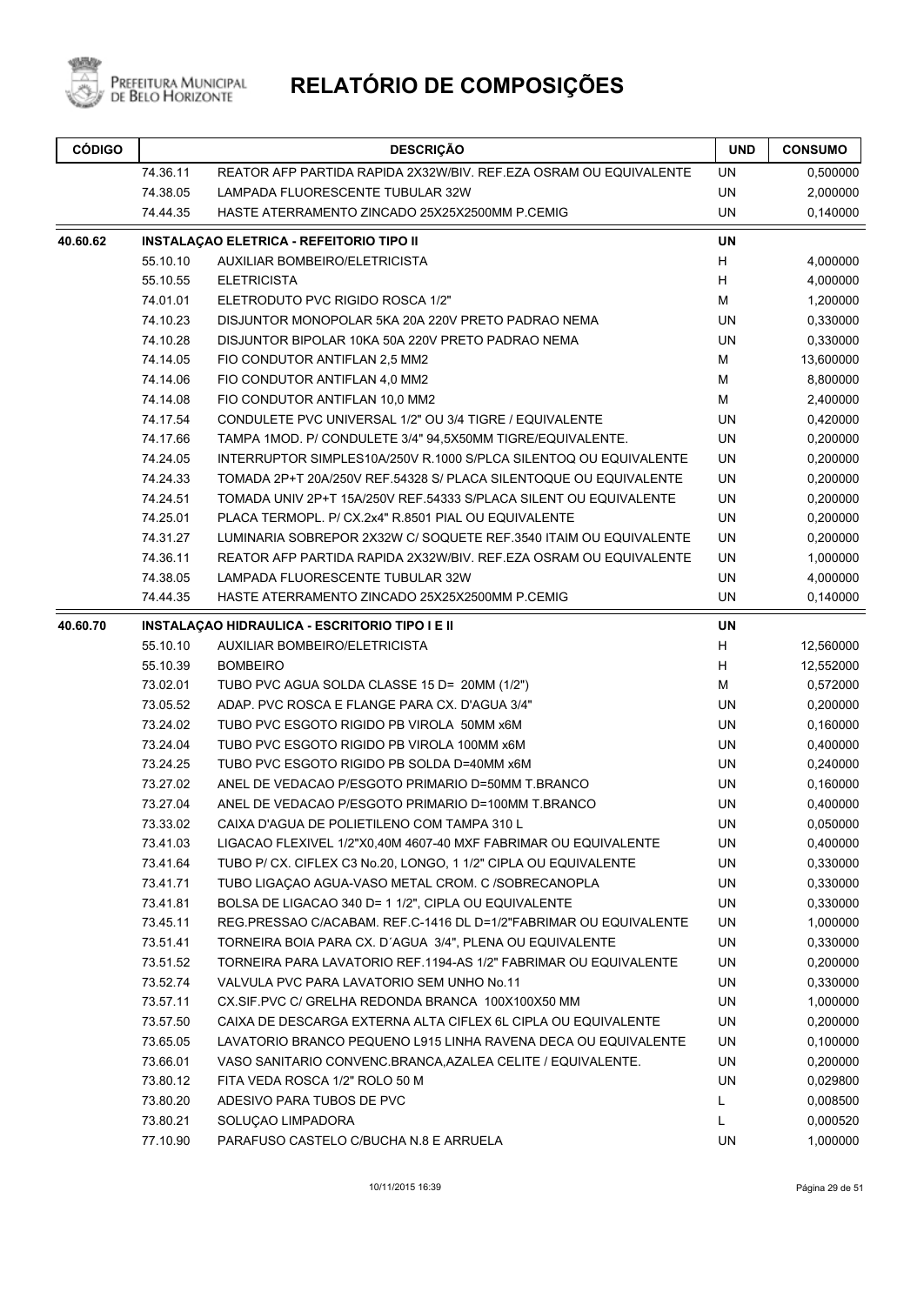

| <b>CÓDIGO</b> | <b>DESCRIÇÃO</b> |                                                                   | <b>UND</b>     | <b>CONSUMO</b> |
|---------------|------------------|-------------------------------------------------------------------|----------------|----------------|
| 40.60.71      |                  | INSTALAÇÃO HIDRAULICA - SANITARIO TIPO I                          | <b>UN</b>      |                |
|               | 50.05.10         | CHP/BETONEIRA 320 L, SEM CARREGADOR                               | Н              | 0,039120       |
|               | 55.10.10         | AUXILIAR BOMBEIRO/ELETRICISTA                                     | н              | 15,575000      |
|               | 55.10.39         | <b>BOMBEIRO</b>                                                   | н              | 15,550000      |
|               | 55.10.75         | <b>PEDREIRO</b>                                                   | H              | 1,684400       |
|               | 55.10.88         | <b>SERVENTE</b>                                                   | Н              | 1,880000       |
|               | 62.01.05         | CIMENTO PORTLAND COMUM (CPIII-40) SC 50KG                         | KG             | 8,410800       |
|               | 63.05.05         | AREIA LAVADA COM FRETE                                            | M <sub>3</sub> | 0,046940       |
|               | 73.02.01         | TUBO PVC AGUA SOLDA CLASSE 15 D= 20MM (1/2")                      | M              | 0,792000       |
|               | 73.02.02         | TUBO PVC AGUA SOLDA CLASSE 15 D= 25MM (3/4)"                      | M              | 0,660000       |
|               | 73.24.02         | TUBO PVC ESGOTO RIGIDO PB VIROLA 50MM x6M                         | <b>UN</b>      | 0,500000       |
|               | 73.24.04         | TUBO PVC ESGOTO RIGIDO PB VIROLA 100MM x6M                        | <b>UN</b>      | 0,400000       |
|               | 73.24.25         | TUBO PVC ESGOTO RIGIDO PB SOLDA D=40MM x6M                        | <b>UN</b>      | 0,520000       |
|               | 73.27.02         | ANEL DE VEDACAO P/ESGOTO PRIMARIO D=50MM T.BRANCO                 | <b>UN</b>      | 0,500000       |
|               | 73.27.04         | ANEL DE VEDACAO P/ESGOTO PRIMARIO D=100MM T.BRANCO                | <b>UN</b>      | 0,400000       |
|               | 73.33.02         | CAIXA D'AGUA DE POLIETILENO COM TAMPA 310 L                       | <b>UN</b>      | 0,050000       |
|               | 73.33.03         | CAIXA D'AGUA DE POLIETILENO COM TAMPA 500 L                       | <b>UN</b>      | 0,050000       |
|               | 73.40.29         | CHUVEIRO MAX DUCHA LORENZETI OU EQUIVALENTE                       | UN             | 1,600000       |
|               | 73.41.03         | LIGACAO FLEXIVEL 1/2"X0,40M 4607-40 MXF FABRIMAR OU EQUIVALENTE   | UN             | 0,400000       |
|               | 73.41.64         | TUBO P/ CX. CIFLEX C3 No.20, LONGO, 1 1/2" CIPLA OU EQUIVALENTE   | UN             | 0,200000       |
|               | 73.41.71         | TUBO LIGAÇÃO AGUA-VASO METAL CROM. C /SOBRECANOPLA                | <b>UN</b>      | 0,330000       |
|               | 73.41.81         | BOLSA DE LIGACAO 340 D= 1 1/2", CIPLA OU EQUIVALENTE              | <b>UN</b>      | 0,330000       |
|               | 73.45.11         | REG.PRESSAO C/ACABAM. REF.C-1416 DL D=1/2"FABRIMAR OU EQUIVALENTE | <b>UN</b>      | 1,000000       |
|               | 73.51.41         | TORNEIRA BOIA PARA CX. D'AGUA 3/4", PLENA OU EQUIVALENTE          | UN             | 0,200000       |
|               | 73.51.52         | TORNEIRA PARA LAVATORIO REF.1194-AS 1/2" FABRIMAR OU EQUIVALENTE  | UN             | 0,200000       |
|               | 73.52.74         | VALVULA PVC PARA LAVATORIO SEM UNHO No.11                         | UN             | 0,330000       |
|               | 73.57.11         | CX.SIF.PVC C/ GRELHA REDONDA BRANCA 100X100X50 MM                 | <b>UN</b>      | 1,000000       |
|               | 73.57.50         | CAIXA DE DESCARGA EXTERNA ALTA CIFLEX 6L CIPLA OU EQUIVALENTE     | UN             | 0,200000       |
|               | 73.65.05         | LAVATORIO BRANCO PEQUENO L915 LINHA RAVENA DECA OU EQUIVALENTE    | <b>UN</b>      | 0,100000       |
|               | 73.66.01         | VASO SANITARIO CONVENC.BRANCA, AZALEA CELITE / EQUIVALENTE.       | <b>UN</b>      | 0,200000       |
|               | 73.80.12         | FITA VEDA ROSCA 1/2" ROLO 50 M                                    | <b>UN</b>      | 0,024200       |
|               | 73.80.20         | ADESIVO PARA TUBOS DE PVC                                         | Г              | 0,018900       |
|               | 73.80.21         | SOLUÇAO LIMPADORA                                                 | L              | 0,001320       |
|               | 77.10.90         | PARAFUSO CASTELO C/BUCHA N.8 E ARRUELA                            | UN             | 2,000000       |
|               | 79.02.12         | TIJOLO CERAMICO FURADO 8 FUROS 29X19X9CM C/FRETE                  | UN             | 12,600000      |
| 40.60.72      |                  | INSTALAÇAO HIDROSANITARIA TIPO II                                 | UN             |                |
|               | 50.05.10         | CHP/BETONEIRA 320 L, SEM CARREGADOR                               | н              | 0,078240       |
|               | 55.10.10         | <b>AUXILIAR BOMBEIRO/ELETRICISTA</b>                              | н              | 24,497000      |
|               | 55.10.39         | <b>BOMBEIRO</b>                                                   | H              | 24,467000      |
|               | 55.10.75         | <b>PEDREIRO</b>                                                   | н              | 3,368800       |
|               | 55.10.88         | <b>SERVENTE</b>                                                   | н              | 3,760000       |
|               | 62.01.05         | CIMENTO PORTLAND COMUM (CPIII-40) SC 50KG                         | KG             | 16,821600      |
|               | 63.05.05         | AREIA LAVADA COM FRETE                                            | M <sub>3</sub> | 0,093890       |
|               | 73.02.01         | TUBO PVC AGUA SOLDA CLASSE 15 D= 20MM (1/2")                      | M              | 1,804000       |
|               | 73.02.02         | TUBO PVC AGUA SOLDA CLASSE 15 D= 25MM (3/4)"                      | М              | 1,980000       |
|               | 73.05.53         | ADAP. PVC ROSCA E FLANGE PARA CX. D'AGUA 1"                       | UN             | 0,200000       |
|               | 73.24.02         | TUBO PVC ESGOTO RIGIDO PB VIROLA 50MM x6M                         | UN             | 0,600000       |
|               | 73.24.04         | TUBO PVC ESGOTO RIGIDO PB VIROLA 100MM x6M                        | UN             | 0,500000       |
|               | 73.24.25         | TUBO PVC ESGOTO RIGIDO PB SOLDA D=40MM x6M                        | UN             | 0,560000       |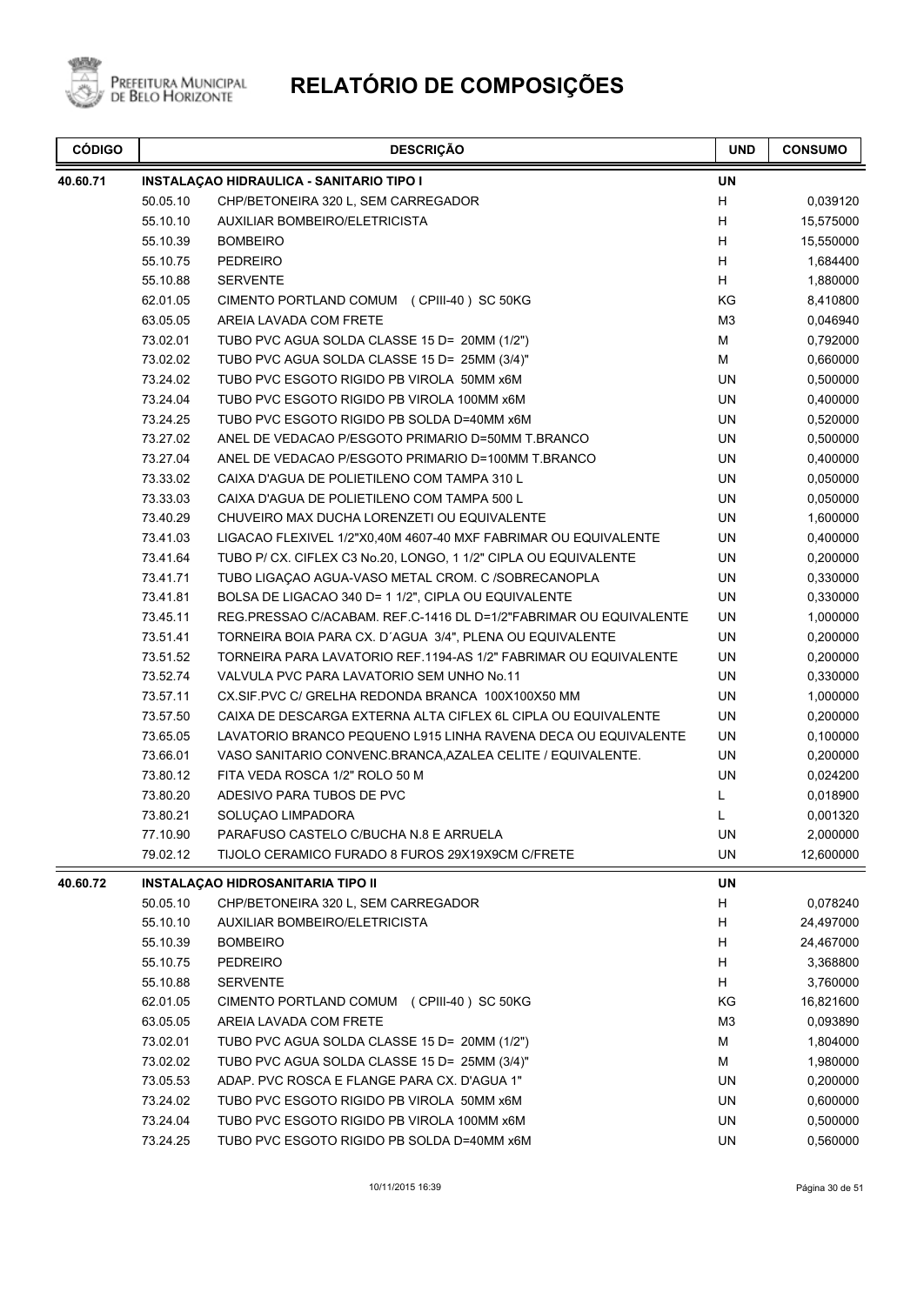

Prefeitura Municipal<br>de Belo Horizonte

| <b>CÓDIGO</b> | <b>DESCRIÇÃO</b> |                                                                   | <b>UND</b>     | <b>CONSUMO</b> |
|---------------|------------------|-------------------------------------------------------------------|----------------|----------------|
|               | 73.27.02         | ANEL DE VEDACAO P/ESGOTO PRIMARIO D=50MM T.BRANCO                 | <b>UN</b>      | 0,600000       |
|               | 73.27.04         | ANEL DE VEDACAO P/ESGOTO PRIMARIO D=100MM T.BRANCO                | <b>UN</b>      | 0,500000       |
|               | 73.33.04         | CAIXA D'AGUA DE POLIETILENO COM TAMPA 1000 L                      | UN             | 0,100000       |
|               | 73.40.29         | CHUVEIRO MAX DUCHA LORENZETI OU EQUIVALENTE                       | <b>UN</b>      | 3,200000       |
|               | 73.41.03         | LIGACAO FLEXIVEL 1/2"X0,40M 4607-40 MXF FABRIMAR OU EQUIVALENTE   | <b>UN</b>      | 0,800000       |
|               | 73.41.64         | TUBO P/ CX. CIFLEX C3 No.20, LONGO, 1 1/2" CIPLA OU EQUIVALENTE   | <b>UN</b>      | 0,400000       |
|               | 73.41.71         | TUBO LIGAÇÃO AGUA-VASO METAL CROM. C /SOBRECANOPLA                | UN             | 0,660000       |
|               | 73.41.81         | BOLSA DE LIGACAO 340 D= 1 1/2", CIPLA OU EQUIVALENTE              | <b>UN</b>      | 0,660000       |
|               | 73.45.11         | REG.PRESSAO C/ACABAM. REF.C-1416 DL D=1/2"FABRIMAR OU EQUIVALENTE | UN             | 1,000000       |
|               | 73.51.41         | TORNEIRA BOIA PARA CX. D'AGUA 3/4", PLENA OU EQUIVALENTE          | <b>UN</b>      | 0,330000       |
|               | 73.51.52         | TORNEIRA PARA LAVATORIO REF.1194-AS 1/2" FABRIMAR OU EQUIVALENTE  | UN             | 0,400000       |
|               | 73.52.74         | VALVULA PVC PARA LAVATORIO SEM UNHO No.11                         | <b>UN</b>      | 0,660000       |
|               | 73.57.11         | CX.SIF.PVC C/ GRELHA REDONDA BRANCA 100X100X50 MM                 | <b>UN</b>      | 1,000000       |
|               | 73.57.50         | CAIXA DE DESCARGA EXTERNA ALTA CIFLEX 6L CIPLA OU EQUIVALENTE     | <b>UN</b>      | 0,400000       |
|               | 73.65.05         | LAVATORIO BRANCO PEQUENO L915 LINHA RAVENA DECA OU EQUIVALENTE    | UN             | 0,200000       |
|               | 73.66.01         | VASO SANITARIO CONVENC.BRANCA, AZALEA CELITE / EQUIVALENTE.       | UN             | 0,400000       |
|               | 73.80.12         | FITA VEDA ROSCA 1/2" ROLO 50 M                                    | UN             | 0,042000       |
|               | 73.80.20         | ADESIVO PARA TUBOS DE PVC                                         | L              | 0,025400       |
|               | 73.80.21         | SOLUCAO LIMPADORA                                                 | L              | 0,003440       |
|               | 77.10.90         | PARAFUSO CASTELO C/BUCHA N.8 E ARRUELA                            | UN             | 4,000000       |
|               | 79.02.12         | TIJOLO CERAMICO FURADO 8 FUROS 29X19X9CM C/FRETE                  | UN             | 25,200000      |
| 40.60.73      |                  | INSTALAÇÃO HIDROSANITARIA - SANITARIO TIPO III                    | UN             |                |
|               | 50.05.10         | CHP/BETONEIRA 320 L, SEM CARREGADOR                               | H              | 0,335060       |
|               | 55.10.10         | AUXILIAR BOMBEIRO/ELETRICISTA                                     | H              | 29,730000      |
|               | 55.10.39         | <b>BOMBEIRO</b>                                                   | H              | 29,695000      |
|               | 55.10.50         | <b>CARPINTEIRO</b>                                                | H              | 0,950000       |
|               | 55.10.75         | <b>PEDREIRO</b>                                                   | H              | 13,820700      |
|               | 55.10.88         | <b>SERVENTE</b>                                                   | H              | 17,122040      |
|               | 62.01.05         | CIMENTO PORTLAND COMUM (CPIII-40) SC 50KG                         | ΚG             | 85,257700      |
|               | 63.01.03         | BRITA COM FRETE BRITA 0,1,2,3                                     | M <sub>3</sub> | 0,004230       |
|               | 63.05.05         | AREIA LAVADA COM FRETE                                            | M <sub>3</sub> | 0,393870       |
|               | 71.01.05         | TABUA PARA FORMA DE CONCRETO L=25 CM                              | M2             | 0,045600       |
|               | 71.04.08         | PECA DE MADEIRA DE PINUS 5,5X5,5 CM                               | М              | 0,380000       |
|               | 71.14.14         | CHAPA COMPENSADA RESINADA E= 19MM COLA FENOLICA                   | M2             | 0,117040       |
|               | 71.30.04         | MADEIRA ROLICA D= 6 A 10 CM COMPRIMENTO 6 METROS                  | M              | 0,273600       |
|               | 73.02.01         | TUBO PVC AGUA SOLDA CLASSE 15 D= 20MM (1/2")                      | M              | 2,640000       |
|               | 73.02.02         | TUBO PVC AGUA SOLDA CLASSE 15 D= 25MM (3/4)"                      | M              | 2,200000       |
|               | 73.05.53         | ADAP. PVC ROSCA E FLANGE PARA CX. D'AGUA 1"                       | UN             | 1,000000       |
|               | 73.24.02         | TUBO PVC ESGOTO RIGIDO PB VIROLA 50MM x6M                         | UN             | 0,700000       |
|               | 73.24.04         | TUBO PVC ESGOTO RIGIDO PB VIROLA 100MM x6M                        | UN             | 0,900000       |
|               | 73.24.25         | TUBO PVC ESGOTO RIGIDO PB SOLDA D=40MM x6M                        | UN             | 0,400000       |
|               | 73.27.02         | ANEL DE VEDACAO P/ESGOTO PRIMARIO D=50MM T.BRANCO                 | UN             | 0,700000       |
|               | 73.27.04         | ANEL DE VEDACAO P/ESGOTO PRIMARIO D=100MM T.BRANCO                | UN             | 0,900000       |
|               | 73.33.03         | CAIXA D'AGUA DE POLIETILENO COM TAMPA 500 L                       | UN             | 0,050000       |
|               | 73.33.04         | CAIXA D'AGUA DE POLIETILENO COM TAMPA 1000 L                      | UN             | 0,150000       |
|               | 73.40.29         | CHUVEIRO MAX DUCHA LORENZETI OU EQUIVALENTE                       | UN             | 1,980000       |
|               | 73.41.03         | LIGACAO FLEXIVEL 1/2"X0,40M 4607-40 MXF FABRIMAR OU EQUIVALENTE   | UN             | 1,000000       |
|               | 73.41.64         | TUBO P/ CX. CIFLEX C3 No.20, LONGO, 1 1/2" CIPLA OU EQUIVALENTE   | UN             | 0,600000       |
|               | 73.41.71         | TUBO LIGAÇÃO AGUA-VASO METAL CROM. C /SOBRECANOPLA                | UN             | 0,990000       |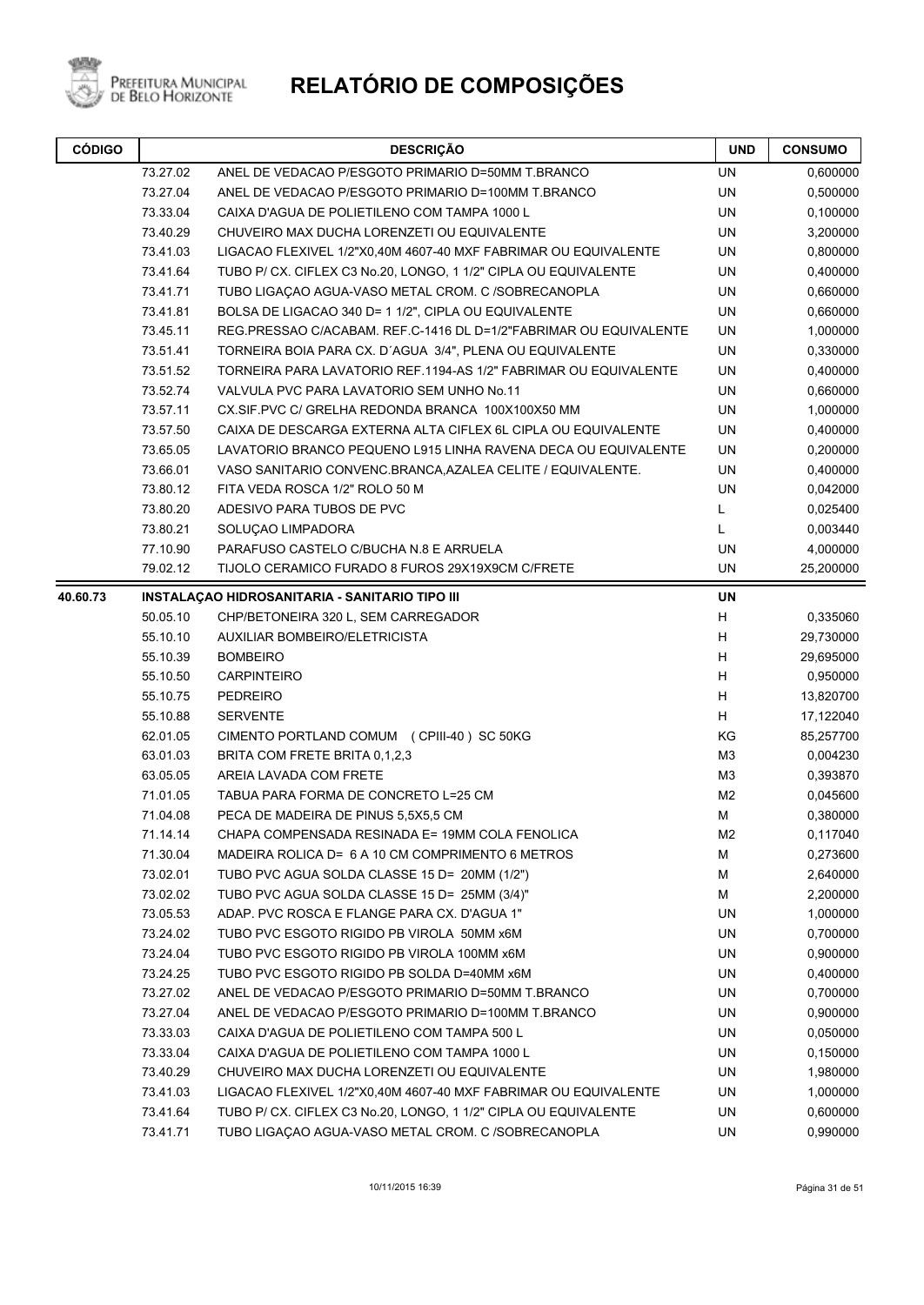

Prefeitura Municipal<br>de Belo Horizonte

| <b>CÓDIGO</b> |                                                              | <b>DESCRIÇÃO</b>                                                  |                | <b>CONSUMO</b> |
|---------------|--------------------------------------------------------------|-------------------------------------------------------------------|----------------|----------------|
|               | 73.41.81                                                     | BOLSA DE LIGACAO 340 D= 1 1/2", CIPLA OU EQUIVALENTE              | UN             | 0,990000       |
|               | 73.45.11                                                     | REG.PRESSAO C/ACABAM. REF.C-1416 DL D=1/2"FABRIMAR OU EQUIVALENTE | <b>UN</b>      | 1,000000       |
|               | 73.51.41                                                     | TORNEIRA BOIA PARA CX. D'AGUA 3/4", PLENA OU EQUIVALENTE          | <b>UN</b>      | 0,330000       |
|               | 73.51.52                                                     | TORNEIRA PARA LAVATORIO REF.1194-AS 1/2" FABRIMAR OU EQUIVALENTE  | <b>UN</b>      | 0,200000       |
|               | 73.52.74                                                     | VALVULA PVC PARA LAVATORIO SEM UNHO No.11                         | <b>UN</b>      | 0,660000       |
|               | 73.57.11                                                     | CX.SIF.PVC C/ GRELHA REDONDA BRANCA 100X100X50 MM                 | <b>UN</b>      | 1,000000       |
|               | 73.57.50                                                     | CAIXA DE DESCARGA EXTERNA ALTA CIFLEX 6L CIPLA OU EQUIVALENTE     | <b>UN</b>      | 0,600000       |
|               | 73.65.05                                                     | LAVATORIO BRANCO PEQUENO L915 LINHA RAVENA DECA OU EQUIVALENTE    | UN             | 0,333300       |
|               | 73.66.01                                                     | VASO SANITARIO CONVENC BRANCA, AZALEA CELITE / EQUIVALENTE.       | UN             | 0,600000       |
|               | <b>UN</b><br>73.80.12<br>FITA VEDA ROSCA 1/2" ROLO 50 M      |                                                                   |                |                |
|               | 73.80.20                                                     | ADESIVO PARA TUBOS DE PVC                                         | L.             | 0,023000       |
|               | 73.80.21                                                     | SOLUÇAO LIMPADORA                                                 | L              | 0,004400       |
|               | 77.05.51<br>PREGO 18x30                                      |                                                                   | ΚG             | 0,266000       |
|               | 77.10.90                                                     | PARAFUSO CASTELO C/BUCHA N.8 E ARRUELA                            | UN             | 6,000000       |
|               | 79.02.12<br>TIJOLO CERAMICO FURADO 8 FUROS 29X19X9CM C/FRETE |                                                                   | UN             | 90,248000      |
| 40.60.74      |                                                              | INSTALAÇÃO HIDROSANITARIA - REFEITORIO I E II                     | <b>UN</b>      |                |
|               | 55.10.10                                                     | AUXILIAR BOMBEIRO/ELETRICISTA                                     | H              | 6,178000       |
|               | 55.10.39                                                     | <b>BOMBEIRO</b>                                                   | H              | 6,172000       |
|               | 73.02.01                                                     | TUBO PVC AGUA SOLDA CLASSE 15 D= 20MM (1/2")                      | M              | 0,396000       |
|               | 73.05.52                                                     | ADAP. PVC ROSCA E FLANGE PARA CX. D'AGUA 3/4"                     | <b>UN</b>      | 0,200000       |
|               | 73.24.02                                                     | TUBO PVC ESGOTO RIGIDO PB VIROLA 50MM x6M                         | <b>UN</b>      | 0,120000       |
|               | 73.24.25                                                     | TUBO PVC ESGOTO RIGIDO PB SOLDA D=40MM x6M                        | UN             | 0,180000       |
|               | 73.27.02                                                     | ANEL DE VEDACAO P/ESGOTO PRIMARIO D=50MM T.BRANCO                 | UN             | 0,120000       |
|               | 73.33.02                                                     | CAIXA D'AGUA DE POLIETILENO COM TAMPA 310 L                       | UN             | 0,050000       |
|               | 73.41.03                                                     | LIGACAO FLEXIVEL 1/2"X0,40M 4607-40 MXF FABRIMAR OU EQUIVALENTE   | UN             | 0,200000       |
|               | 73.45.11                                                     | REG.PRESSAO C/ACABAM. REF.C-1416 DL D=1/2"FABRIMAR OU EQUIVALENTE | UN             | 1,000000       |
|               | 73.51.52                                                     | TORNEIRA PARA LAVATORIO REF.1194-AS 1/2" FABRIMAR OU EQUIVALENTE  | <b>UN</b>      | 0,200000       |
|               | 73.52.74                                                     | VALVULA PVC PARA LAVATORIO SEM UNHO No.11                         | <b>UN</b>      | 0,330000       |
|               | 73.65.05                                                     | LAVATORIO BRANCO PEQUENO L915 LINHA RAVENA DECA OU EQUIVALENTE    | <b>UN</b>      | 0,100000       |
|               | 73.80.12                                                     | FITA VEDA ROSCA 1/2" ROLO 50 M                                    | <b>UN</b>      | 0,021000       |
|               | 73.80.20                                                     | ADESIVO PARA TUBOS DE PVC                                         | L.             | 0,006300       |
|               | 73.80.21                                                     | SOLUÇAO LIMPADORA                                                 | L              | 0,000360       |
|               | 77.10.90                                                     | PARAFUSO CASTELO C/BUCHA N.8 E ARRUELA                            | UN             | 2,000000       |
| 40.70         | <b>PINTURA</b>                                               |                                                                   |                |                |
| 40.70.01      |                                                              | CAIAÇÃO LISA SOBRE REBOCO OU CONCRETO                             | M <sub>2</sub> |                |
|               | 55.10.05                                                     | <b>AJUDANTE</b>                                                   | H              | 0,100000       |
|               | 55.10.81                                                     | <b>PINTOR</b>                                                     | Н              | 0,300000       |
|               | 62.04.01                                                     | CAL VIRGEM A GRANEL                                               | ΚG             | 1,000000       |
|               | 75.50.05                                                     | LIXA D AGUA                                                       | UN             | 0,200000       |
|               | 75.60.05                                                     | OLEO DE LINHACA                                                   | L              | 0,020000       |
| 40.70.10      | <b>LATEX SEM MASSA</b>                                       |                                                                   | M2             |                |
|               | 55.10.05                                                     | <b>AJUDANTE</b>                                                   | H              | 0,040000       |
|               | 55.10.81                                                     | <b>PINTOR</b>                                                     | H              | 0,300000       |
|               | 75.01.05                                                     | TINTA LATEX PVA CORAL OU EQUIVALENTE                              | LATA           | 0,012000       |
|               | 75.50.05                                                     | LIXA D AGUA                                                       | UN             | 0,200000       |
| 40.70.20      |                                                              | OLEO SOBRE ESQUADRIA DE MADEIRA                                   | M2             |                |
|               | 55.10.05                                                     | <b>AJUDANTE</b>                                                   | H              | 0,100000       |
|               | 55.10.81                                                     | <b>PINTOR</b>                                                     | Н              | 0,700000       |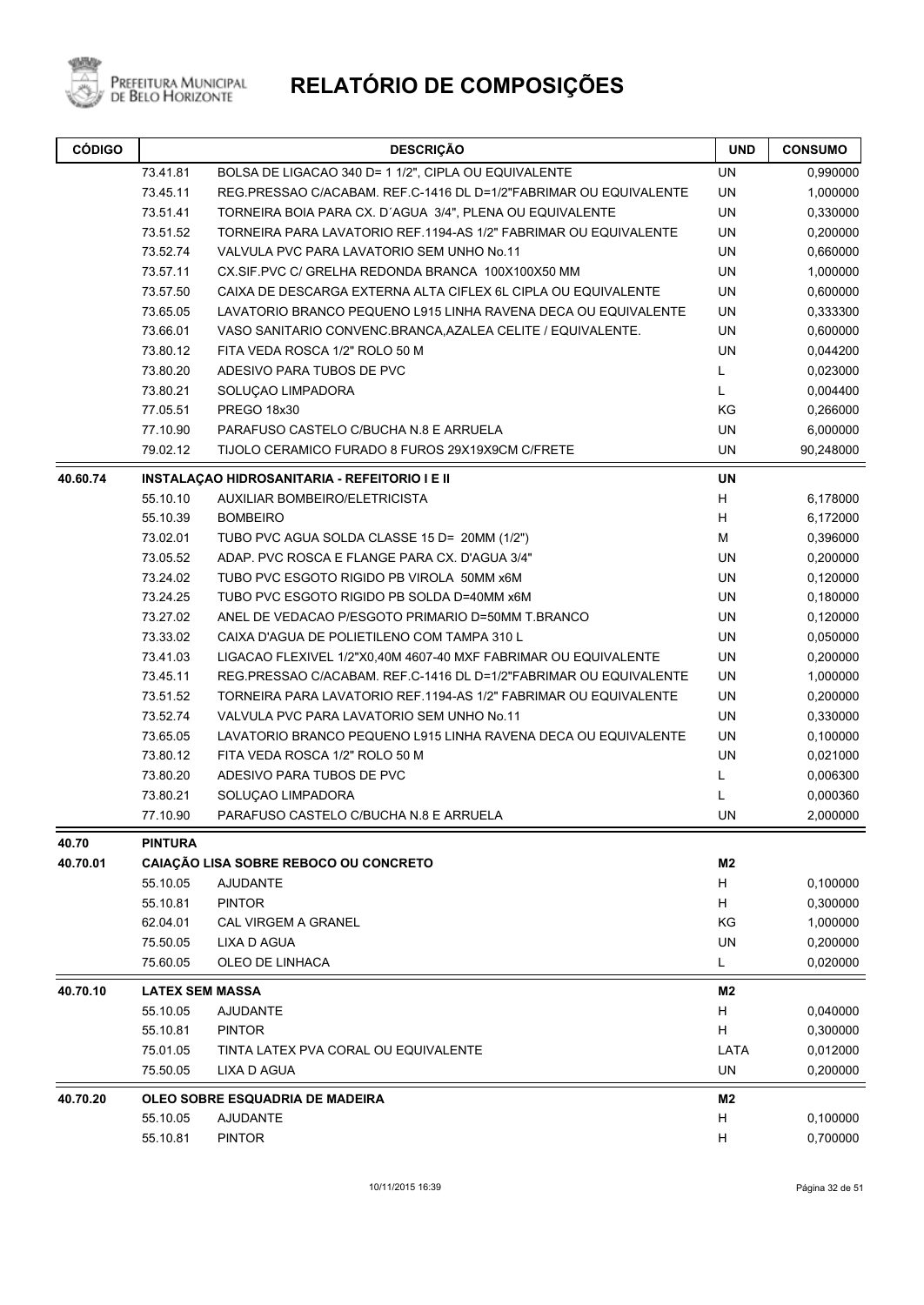

| <b>CÓDIGO</b>     |                      | <b>DESCRIÇÃO</b>                                                         | <b>UND</b>     | <b>CONSUMO</b>       |
|-------------------|----------------------|--------------------------------------------------------------------------|----------------|----------------------|
|                   | 75.05.08             | TINTA A OLEO EUCATEX OU EQUIVALENTE                                      | GL             | 0,056000             |
|                   | 75.25.05             | AGUARRAZ (LATA DE 5 LITROS) OU EQUIVALENTE                               | LATA           | 0,010000             |
|                   | 75.50.20             | LIXA DE MADEIRA                                                          | <b>UN</b>      | 0,200000             |
| 40.70.21          |                      | OLEO S/MASSA SOBRE PEÇAS E FORRO MADEIRA                                 | M <sub>2</sub> |                      |
|                   | 55.10.05             | <b>AJUDANTE</b>                                                          | H              | 0,100000             |
|                   | 55.10.81             | <b>PINTOR</b>                                                            | H              | 0,600000             |
|                   | 75.05.08             | TINTA A OLEO EUCATEX OU EQUIVALENTE                                      | GL             | 0,056000             |
|                   | 75.25.05             | AGUARRAZ (LATA DE 5 LITROS) OU EQUIVALENTE                               | LATA           | 0,010000             |
|                   | 75.50.20             | <b>LIXA DE MADEIRA</b>                                                   | <b>UN</b>      | 0,200000             |
| 40.70.24          |                      | OLEO C/ 1 DEMÃO DE ZARCÃO SOBRE SERRALHERIA                              | M2             |                      |
|                   | 55.10.05             | <b>AJUDANTE</b>                                                          | H              | 0,150000             |
|                   | 55.10.81             | <b>PINTOR</b>                                                            | H              | 0,530000             |
|                   | 75.05.08             | TINTA A OLEO EUCATEX OU EQUIVALENTE                                      | GL             | 0,040000             |
|                   | 75.18.20             | ZARCAO CORAL OU EQUIVALENTE                                              | GL             | 0,017000             |
|                   | 75.25.05             | AGUARRAZ (LATA DE 5 LITROS) OU EQUIVALENTE                               | LATA           | 0,010000             |
|                   | 75.50.05             | <b>LIXA D AGUA</b>                                                       | <b>UN</b>      | 0,200000             |
| 40.70.25          |                      | OLEO C/1 DEMÃO DE ZARCÃO SOBRE PEÇAS METÁLICAS                           | M <sub>2</sub> |                      |
|                   | 55.10.05             | <b>AJUDANTE</b>                                                          | H              | 0,150000             |
|                   | 55.10.81             | <b>PINTOR</b>                                                            | H              | 0,530000             |
|                   | 75.05.08             | TINTA A OLEO EUCATEX OU EQUIVALENTE                                      | GL             | 0,056000             |
|                   | 75.18.20             | ZARCAO CORAL OU EQUIVALENTE                                              | GL             | 0,040000             |
|                   | 75.25.05             | AGUARRAZ (LATA DE 5 LITROS) OU EQUIVALENTE                               | LATA           | 0,017000             |
|                   | 75.50.05             | LIXA D AGUA                                                              | <b>UN</b>      | 0,200000             |
| 40.70.26          |                      | <b>OLEO SOBRE SERRALHERIA</b>                                            | M <sub>2</sub> |                      |
|                   | 55.10.05             | <b>AJUDANTE</b>                                                          | н              | 0,150000             |
|                   | 55.10.81             | <b>PINTOR</b>                                                            | H              | 0,500000             |
|                   | 75.05.08             | TINTA A OLEO EUCATEX OU EQUIVALENTE                                      | GL             | 0,040000             |
|                   | 75.25.05             | AGUARRAZ (LATA DE 5 LITROS) OU EQUIVALENTE                               | LATA           | 0,007000             |
|                   | 75.50.05             | <b>LIXA D AGUA</b>                                                       | <b>UN</b>      | 0,200000             |
| 40.70.27          |                      | OLEO SOBRE PEÇAS E SUPERFICIES METÁLICAS                                 | M2             |                      |
|                   | 55.10.05             | <b>AJUDANTE</b>                                                          | н              | 0,150000             |
|                   | 55.10.81             | <b>PINTOR</b>                                                            | н              | 0,500000             |
|                   | 75.05.08             | TINTA A OLEO EUCATEX OU EQUIVALENTE                                      | GL             | 0,056000             |
|                   | 75.25.05<br>75.50.05 | AGUARRAZ (LATA DE 5 LITROS) OU EQUIVALENTE<br>LIXA D AGUA                | LATA<br>UN     | 0,010000<br>0,200000 |
|                   |                      |                                                                          |                |                      |
| 40.80<br>40.80.30 |                      | <b>SERVICOS AUXILIARES - COPASA</b><br><b>TAMPAO DE FERRO FUNDIDO T5</b> | M              |                      |
|                   | 50.05.10             | CHP/BETONEIRA 320 L, SEM CARREGADOR                                      | н              | 0,002000             |
|                   | 55.10.75             | <b>PEDREIRO</b>                                                          | H              | 0,500000             |
|                   | 55.10.88             | <b>SERVENTE</b>                                                          | н              | 0,662000             |
|                   | 62.01.05             | CIMENTO PORTLAND COMUM (CPIII-40) SC 50KG                                | KG             | 0,900000             |
|                   | 63.05.05             | AREIA LAVADA COM FRETE                                                   | M <sub>3</sub> |                      |
|                   | 80.35.40             | TAMPAO DE FERRO FUNDIDO T5-PADRAO COPASA                                 | UN             | 0,002100<br>1,000000 |
|                   |                      | <b>TAMPAO DE FERRO FUNDIDO T 109</b>                                     | UN             |                      |
| 40.80.35          | 50.05.10             | CHP/BETONEIRA 320 L, SEM CARREGADOR                                      | н              | 0,010000             |
|                   | 55.10.75             | <b>PEDREIRO</b>                                                          | н              | 1,000000             |
|                   |                      |                                                                          |                |                      |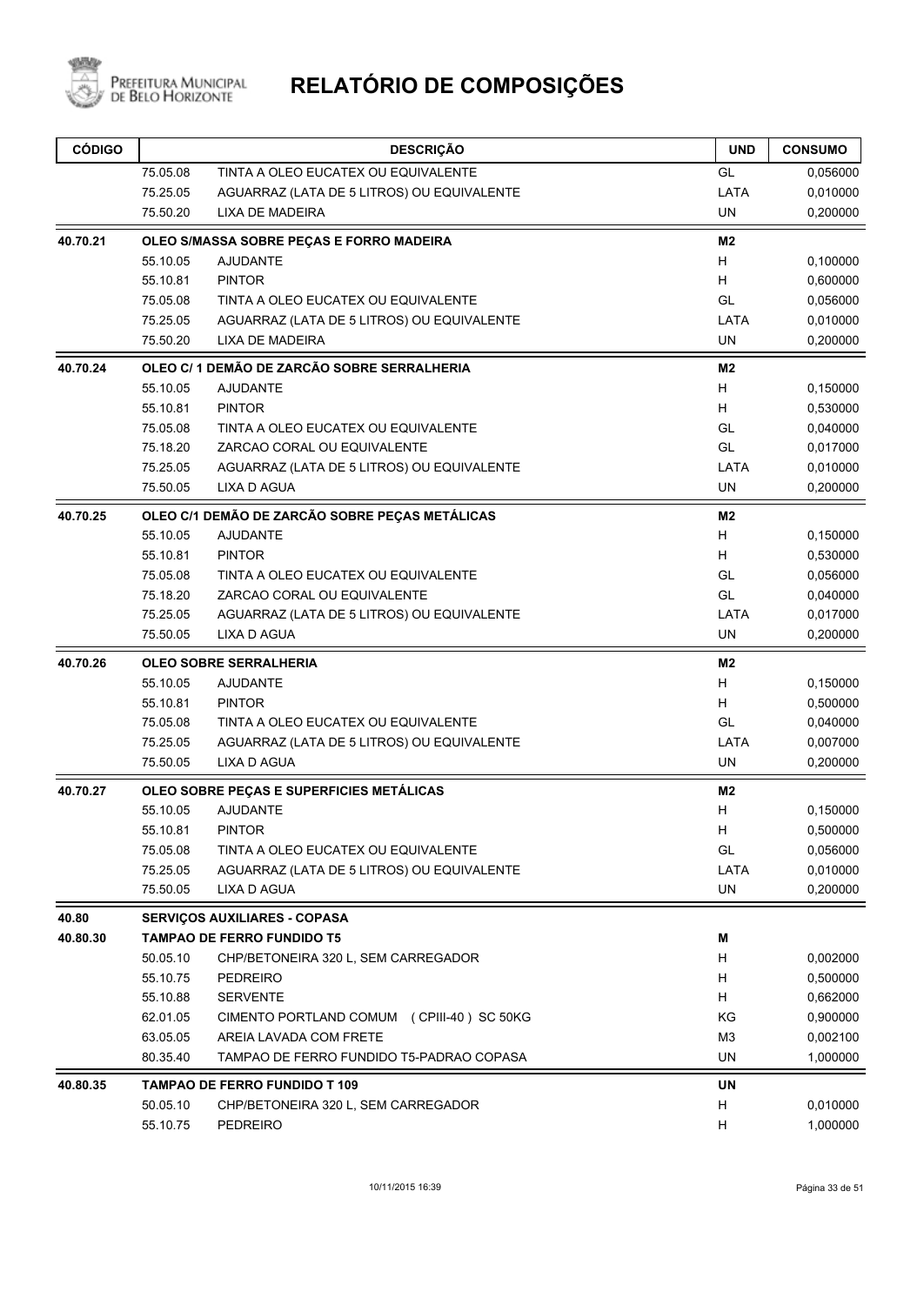

| <b>CÓDIGO</b> |                   | <b>DESCRIÇÃO</b>                                    | <b>UND</b>     | <b>CONSUMO</b> |
|---------------|-------------------|-----------------------------------------------------|----------------|----------------|
|               | 55.10.88          | <b>SERVENTE</b>                                     | н              | 4,310000       |
|               | 62.01.05          | CIMENTO PORTLAND COMUM (CPIII-40) SC 50KG           | KG             | 4,500000       |
|               | 63.05.05          | AREIA LAVADA COM FRETE                              | M <sub>3</sub> | 0,010500       |
|               | 80.35.50          | TAMPAO DE FERRO FUNDIDO T-109-PADRAO COPASA         | UN.            | 1,000000       |
| 40.80.50      |                   | <b>LASTRO DE PEDRA BRITADA</b>                      | M <sub>3</sub> |                |
|               | 55.10.88          | <b>SERVENTE</b>                                     | H              | 2,000000       |
|               | 63.01.03          | BRITA COM FRETE BRITA 0,1,2,3                       | M <sub>3</sub> | 1,050000       |
| 40.80.55      |                   | ESTRUTURA DE ESCORAMENTO TIPO PONTALETEAMENTO       | M2             |                |
|               | 55.10.50          | <b>CARPINTEIRO</b>                                  | H              | 0,060000       |
|               | 55.10.88          | <b>SERVENTE</b>                                     | H              | 0,090000       |
|               | 71.02.20          | PRANCHAO DE PARAJU                                  | M <sub>3</sub> | 0,001170       |
|               | 71.30.06          | MADEIRA ROLICA D= 11 A 15 CM COMPRIMENTO 6 METROS   | М              | 0,047000       |
|               | 77.05.51          | <b>PREGO 18x30</b>                                  | KG             | 0,020000       |
| 40.80.56      |                   | <b>EQUIPE DE ESGOTO PARA REDE E LIGACAO</b>         | н              |                |
|               | 54.50.01          | EQUIPE DE REDE/LIG. ESGOTO COPASA                   | <b>MES</b>     | 0,002730       |
| 40.85         |                   | TUBO CONC.SIMPLES JUNTA ELASTICA, NBR8890 CLASSE ES |                |                |
| 40.85.04      | <b>DN=400 MM</b>  |                                                     | Μ              |                |
|               | 50.20.06          | CHP/RETRO-ESCAVAD. CASE 580 L-(0,77M3) 75HP (4X2)   | н              | 0,110000       |
|               | 55.10.75          | <b>PEDREIRO</b>                                     | H              | 0,110000       |
|               | 55.10.88          | <b>SERVENTE</b>                                     | н              | 0,594000       |
|               | 80.05.04          | TUBO CONCRETO CIMENTO ARI PLUS RS JE ES D=400 MM    | М              | 1,000000       |
|               | 80.90.10          | FRETE PARA ELEMENTOS DE CONCRETO                    | <b>VB</b>      | 0,019000       |
| 40.85.05      | <b>DN=500 MM</b>  |                                                     | M              |                |
|               | 50.20.06          | CHP/RETRO-ESCAVAD. CASE 580 L-(0,77M3) 75HP (4X2)   | н              | 0,130000       |
|               | 55.10.75          | <b>PEDREIRO</b>                                     | н              | 0,130000       |
|               | 55.10.88          | <b>SERVENTE</b>                                     | н              | 0,687000       |
|               | 80.05.05          | TUBO CONCRETO CIMENTO ARI PLUS RS JE ES D=500 MM    | M              | 1,000000       |
|               | 80.90.10          | FRETE PARA ELEMENTOS DE CONCRETO                    | <b>VB</b>      | 0,027000       |
| 40.85.06      | <b>DN=600 MM</b>  |                                                     | Μ              |                |
|               | 50.20.06          | CHP/RETRO-ESCAVAD. CASE 580 L-(0,77M3) 75HP (4X2)   | н              | 0,150000       |
|               | 55.10.75          | <b>PEDREIRO</b>                                     | н              | 0,150000       |
|               | 55.10.88          | <b>SERVENTE</b>                                     | н              | 0,780000       |
|               | 80.05.06          | TUBO CONCRETO CIMENTO ARI PLUS RS JE ES D=600 MM    | M              | 1,000000       |
|               | 80.90.10          | FRETE PARA ELEMENTOS DE CONCRETO                    | VB             | 0,033000       |
| 40.87         |                   | TUBO CONC.ARMADO JUNTA ELASTICA, NBR8890 CLASSE EA2 |                |                |
| 40.87.04      | <b>DN=400 MM</b>  |                                                     | M              |                |
|               | 50.20.06          | CHP/RETRO-ESCAVAD. CASE 580 L-(0,77M3) 75HP (4X2)   | н              | 0,110000       |
|               | 55.10.75          | <b>PEDREIRO</b>                                     | н              | 0,110000       |
|               | 55.10.88          | <b>SERVENTE</b>                                     | н              | 0,594000       |
|               | 80.05.14          | TUBO CONCRETO CIMENTO ARI PLUS RS JE EA-2 D=400 MM  | М              | 1,000000       |
|               | 80.90.10          | FRETE PARA ELEMENTOS DE CONCRETO                    | VB             | 0,019000       |
| 40.87.05      | <b>DN= 500 MM</b> |                                                     | Μ              |                |
|               | 50.20.06          | CHP/RETRO-ESCAVAD. CASE 580 L -(0,77M3) 75HP (4X2)  | н              | 0,130000       |
|               | 55.10.75          | <b>PEDREIRO</b>                                     | н              | 0,130000       |
|               | 55.10.88          | <b>SERVENTE</b>                                     | н              | 0,687000       |
|               | 80.05.15          | TUBO CONCRETO CIMENTO ARI PLUS RS JE EA-2 D=500 MM  | М              | 1,000000       |
|               |                   |                                                     |                |                |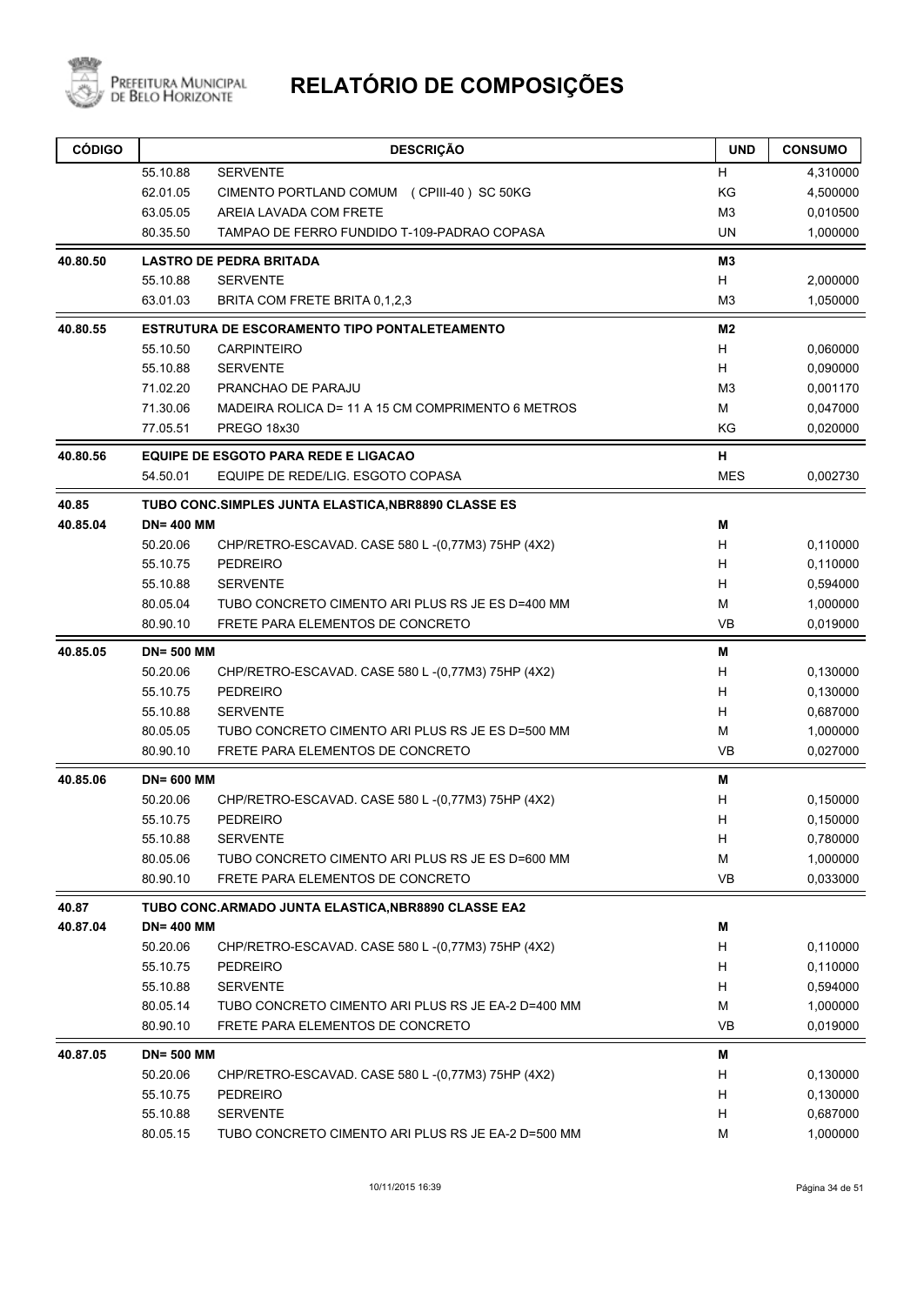

| <b>CÓDIGO</b> |                    | <b>DESCRIÇÃO</b>                                      | <b>UND</b> | <b>CONSUMO</b> |
|---------------|--------------------|-------------------------------------------------------|------------|----------------|
|               | 80.90.10           | FRETE PARA ELEMENTOS DE CONCRETO                      | <b>VB</b>  | 0,027000       |
| 40.87.06      | <b>DN=600 MM</b>   |                                                       | M          |                |
|               | 50.20.06           | CHP/RETRO-ESCAVAD. CASE 580 L -(0,77M3) 75HP (4X2)    | H          | 0.150000       |
|               | 55.10.75           | <b>PEDREIRO</b>                                       | н          | 0,150000       |
|               | 55.10.88           | <b>SERVENTE</b>                                       | н          | 0,780000       |
|               | 80.05.16           | TUBO CONCRETO CIMENTO ARI PLUS RS JE EA-2 D=600 MM    | М          | 1,000000       |
|               | 80.90.10           | FRETE PARA ELEMENTOS DE CONCRETO                      | <b>VB</b>  | 0,033000       |
| 40.87.07      | <b>DN=700 MM</b>   |                                                       | M          |                |
|               | 50.20.18           | CHP/ESCAVADEIRA KOMATSU PC 150 SE - 103 HP            | H          | 0,150000       |
|               | 55.10.75           | <b>PEDREIRO</b>                                       | H          | 0,150000       |
|               | 55.10.88           | <b>SERVENTE</b>                                       | H          | 0,846000       |
|               | 80.05.17           | TUBO CONCRETO CIMENTO ARI PLUS RS JE EA-2 D=700 MM    | м          | 1,000000       |
|               | 80.90.10           | FRETE PARA ELEMENTOS DE CONCRETO                      | <b>VB</b>  | 0,040000       |
| 40.87.08      | <b>DN=800 MM</b>   |                                                       | M          |                |
|               | 50.20.18           | CHP/ESCAVADEIRA KOMATSU PC 150 SE - 103 HP            | H          | 0,170000       |
|               | 55.10.75           | <b>PEDREIRO</b>                                       | H          | 0,170000       |
|               | 55.10.88           | <b>SERVENTE</b>                                       | H          | 0,939000       |
|               | 80.05.18           | TUBO CONCRETO CIMENTO ARI PLUS RS JE EA-2 D=800 MM    | M          | 1,000000       |
|               | 80.90.10           | FRETE PARA ELEMENTOS DE CONCRETO                      | VB         | 0,050000       |
| 40.87.09      | <b>DN=900 MM</b>   |                                                       | М          |                |
|               | 50.20.18           | CHP/ESCAVADEIRA KOMATSU PC 150 SE - 103 HP            | н          | 0,180000       |
|               | 55.10.75           | <b>PEDREIRO</b>                                       | н          | 0,180000       |
|               | 55.10.88           | <b>SERVENTE</b>                                       | H          | 1,101000       |
|               | 80.05.19           | TUBO CONCRETO CIMENTO ARI PLUS RS JE EA-2 D=900 MM    | M          | 1,000000       |
|               | 80.90.10           | FRETE PARA ELEMENTOS DE CONCRETO                      | <b>VB</b>  | 0,067000       |
| 40.87.10      | <b>DN= 1000 MM</b> |                                                       | M          |                |
|               | 50.20.18           | CHP/ESCAVADEIRA KOMATSU PC 150 SE - 103 HP            | H          | 0,200000       |
|               | 55.10.75           | <b>PEDREIRO</b>                                       | H          | 0,200000       |
|               | 55.10.88           | <b>SERVENTE</b>                                       | н          | 1,227000       |
|               | 80.05.20           | TUBO CONCRETO CIMENTO ARI PLUS RS JE EA-2 D=1000MM    | M          | 1,000000       |
|               | 80.90.10           | FRETE PARA ELEMENTOS DE CONCRETO                      | <b>VB</b>  | 0,080000       |
| 40.87.12      | <b>DN=1200 MM</b>  |                                                       | м          |                |
|               | 50.20.18           | CHP/ESCAVADEIRA KOMATSU PC 150 SE - 103 HP            | H          | 0,270000       |
|               | 55.10.75           | <b>PEDREIRO</b>                                       | H          | 0,270000       |
|               | 55.10.88           | <b>SERVENTE</b>                                       | H          | 1,668000       |
|               | 80.05.22           | TUBO CONCRETO CIMENTO ARI PLUS RS JE EA-2 D=1200MM    | м          | 1,000000       |
|               | 80.90.10           | FRETE PARA ELEMENTOS DE CONCRETO                      | VB         | 0,100000       |
| 40.87.15      | <b>DN=1500 MM</b>  |                                                       | Μ          |                |
|               | 50.20.18           | CHP/ESCAVADEIRA KOMATSU PC 150 SE - 103 HP            | H          | 0,380000       |
|               | 55.10.75           | <b>PEDREIRO</b>                                       | H          | 0,380000       |
|               | 55.10.88           | <b>SERVENTE</b>                                       | H          | 2,229000       |
|               | 80.05.25           | TUBO CONCRETO CIMENTO ARI PLUS RS JE EA-2 D=1500MM    | м          | 1,000000       |
|               | 80.90.10           | FRETE PARA ELEMENTOS DE CONCRETO                      | <b>VB</b>  | 0,167000       |
| 47            |                    | <b>SERVICOS AUXILIARES DE MARCENARIA</b>              |            |                |
| 47.01         |                    | <b>PECAS PADRAO ESCOLA</b>                            |            |                |
| 47.01.02      |                    | <b>CAIBRO DE PARAJU APARELHADO NAS 4 FACES 7x4 CM</b> | М          |                |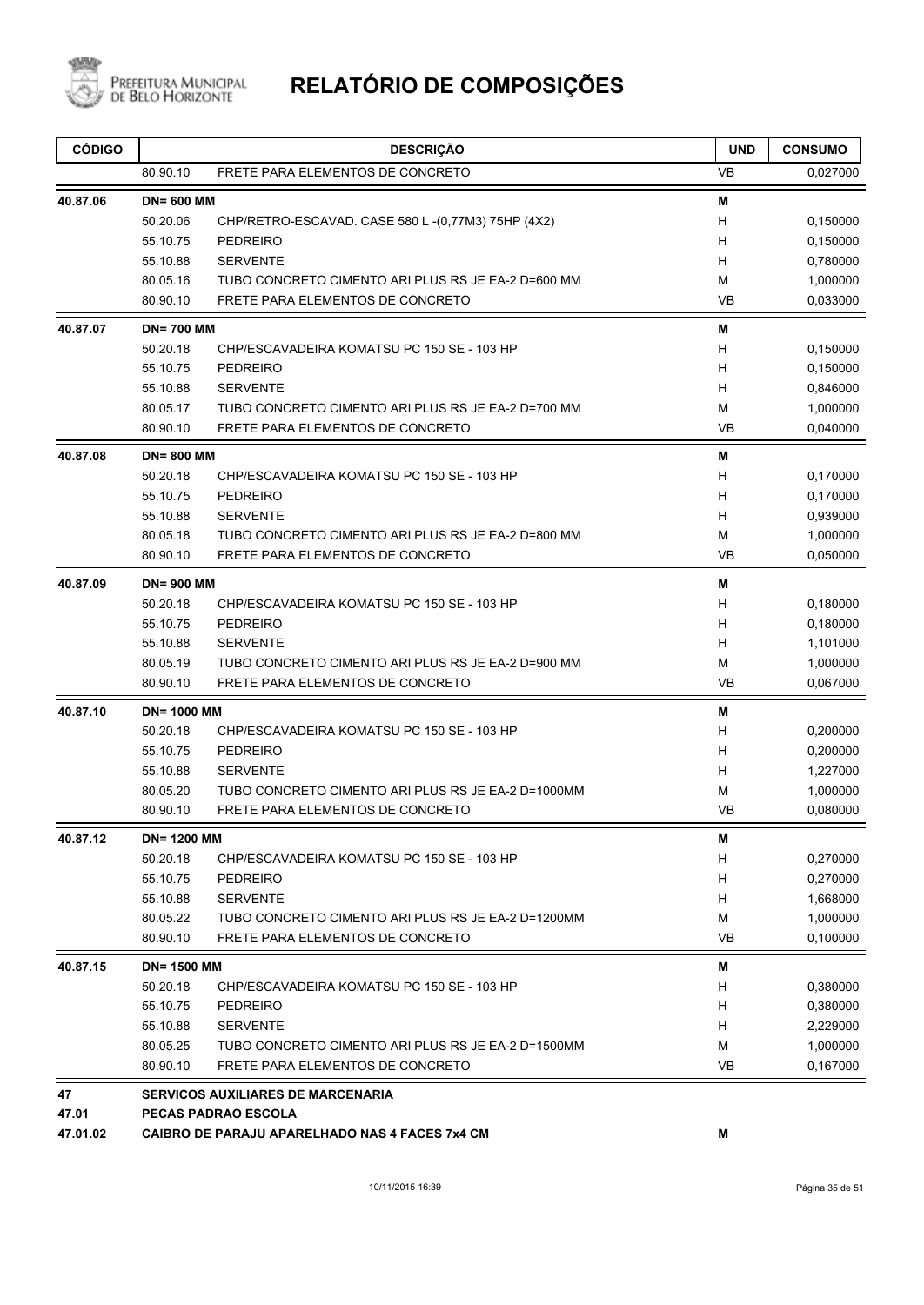

| <b>CÓDIGO</b> |               | <b>DESCRIÇÃO</b>                                                | <b>UND</b>     | <b>CONSUMO</b> |
|---------------|---------------|-----------------------------------------------------------------|----------------|----------------|
|               | 71.04.04      | CAIBRO DE PARAJU BRUTO 5,5X4 CM                                 | м              | 1,030000       |
| 47.01.03      |               | RIPA DE PARAJU APARELHADA NAS 4 FACES 4x1,5 CM                  | Μ              |                |
|               | 71.04.05      | RIPA DE PARAJU BRUTA 4x1,5 CM                                   | M              | 1,080000       |
| 47.02         | <b>PORTA</b>  |                                                                 |                |                |
| 47.02.03      |               | PORTA EM COMPENSADO RESINADO 10MM 80X210CM                      | <b>UN</b>      |                |
|               | 55.10.05      | <b>AJUDANTE</b>                                                 | H              | 0,670000       |
|               | 55.10.50      | <b>CARPINTEIRO</b>                                              | H              | 0,670000       |
|               | 71.04.05      | RIPA DE PARAJU BRUTA 4x1,5 CM                                   | м              | 9,240000       |
|               | 71.14.08      | CHAPA COMPENSADA RESINADA E= 12MM COLA FENOLICA                 | M <sub>2</sub> | 1,680000       |
|               | 77.05.51      | PREGO 18x30                                                     | KG             | 0,080000       |
| 47.03         | <b>MOVEIS</b> |                                                                 |                |                |
| 47.03.01      |               | MAPOTECA P/ PROJETO 1,40X1,10X1,40M E PEÇA 8X8 CM               | <b>UN</b>      |                |
|               | 55.10.05      | <b>AJUDANTE</b>                                                 | H              | 2,000000       |
|               | 55.10.50      | <b>CARPINTEIRO</b>                                              | H              | 2,000000       |
|               | 71.04.08      | PECA DE MADEIRA DE PINUS 5,5X5,5 CM                             | M              | 14,500000      |
|               | 77.05.51      | PREGO 18x30                                                     | ΚG             | 0,120000       |
| 47.03.02      |               | CONJ.MESA (130X60CM) 2 BANCOS(130X40CM) MADEIRIT                | CJ             |                |
|               | 55.10.50      | <b>CARPINTEIRO</b>                                              | H              | 4,000000       |
|               | 55.10.88      | <b>SERVENTE</b>                                                 | H              | 4,000000       |
|               | 71.04.08      | PECA DE MADEIRA DE PINUS 5,5X5,5 CM                             | М              | 25,520000      |
|               | 71.15.03      | CHAPA DE COMPENSADO PLASTIFICADO E= 12MM                        | M <sub>2</sub> | 2,000000       |
|               | 77.05.51      | PREGO 18x30                                                     | KG             | 0,020000       |
| 47.03.03      |               | <b>BANCO 130X40 CM EM MADEIRIT P/ VESTIARIO</b>                 | <b>UN</b>      |                |
|               | 55.10.50      | <b>CARPINTEIRO</b>                                              | H              | 1,500000       |
|               | 55.10.88      | <b>SERVENTE</b>                                                 | H              | 1,500000       |
|               | 71.04.08      | PECA DE MADEIRA DE PINUS 5,5X5,5 CM                             | M              | 4,490000       |
|               | 71.15.03      | CHAPA DE COMPENSADO PLASTIFICADO E= 12MM                        | M <sub>2</sub> | 0,570000       |
|               | 77.05.51      | PREGO 18x30                                                     | KG             | 0,020000       |
| 48            |               | <b>SERVICOS AUXILIARES DE SERRALHERIA</b>                       |                |                |
| 48.05         |               | <b>JANELA DE CORRER</b>                                         |                |                |
| 48.05.07      |               | JANELA DE CORRER DE FERRO 1x1/8", AREA > 1,0 M2                 | Μ              |                |
|               | 55.10.10      | AUXILIAR BOMBEIRO/ELETRICISTA                                   | H              | 3,400000       |
|               | 55.10.86      | SERRALHEIRO                                                     | H              | 8,250000       |
|               | 60.15.15      | FERRO CHATO 1"x1/4"                                             | KG             | 1,015620       |
|               | 60.17.15      | CANTONEIRA DE FERRO 1"x1/8"                                     | KG             | 8,387500       |
|               | 60.19.15      | FERRO TE 3/4"x1/8"                                              | ΚG             | 4,006250       |
|               | 65.80.11      | PUXADOR DE CENTRO DE ZAMAC - IMEBRA No. 2 OU EQUIVALENTE        | UN             | 0,312500       |
|               | 65.82.10      | ALAVANCA DE ARGOLA, FERRO CROMADO - PRENSOL 1624 OU EQUIVALENTE | UN             | 0,625000       |
|               | 65.84.05      | ROLAMENTO TORNEADO DE 1"                                        | UN             | 1,250000       |
|               | 66.06.05      | CHAPA METALICA DOBRADA/TRAPEZOIDAL No.18                        | KG             | 1,506250       |
| 48.32         |               | <b>MARCO DE FERRO CANTONEIRA</b>                                |                |                |
| 48.32.09      |               | MARCO DE FERRO CANTONEIRA 1 1/4x1/8", C = 1.65M                 | CJ             |                |
|               | 60.17.15      | CANTONEIRA DE FERRO 1"x1/8"                                     | KG             | 8,750000       |
| 48.32.12      |               | MARCO DE FERRO CANTONEIRA 1 1/4x1/8", C = 1,80M                 | CJ             |                |
|               | 60.17.15      | CANTONEIRA DE FERRO 1"x1/8"                                     | KG             | 8,177000       |
| 48.32.16      |               | PERFIL CHAPA 18 P/ DIVIS.ARDOSIA D=18CM, H=1,80M                | UN             |                |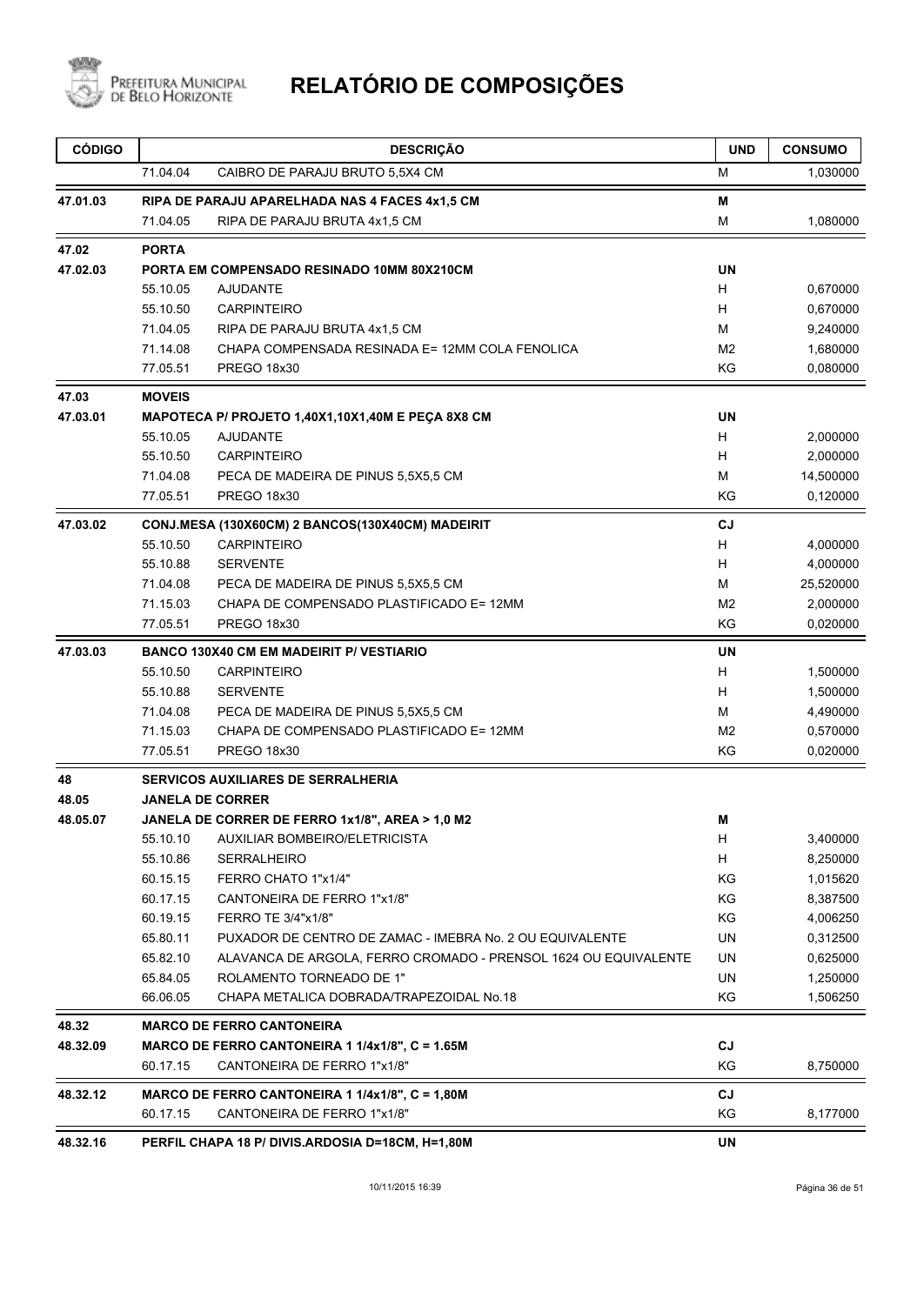

| <b>CÓDIGO</b> |          | <b>DESCRIÇÃO</b>                                         | <b>UND</b> | <b>CONSUMO</b> |
|---------------|----------|----------------------------------------------------------|------------|----------------|
|               | 55.10.10 | AUXILIAR BOMBEIRO/ELETRICISTA                            | н          | 0,500000       |
|               | 55.10.86 | <b>SERRALHEIRO</b>                                       | H          | 0,500000       |
|               | 66.05.05 | CHAPA METALICA LISA No.18                                | KG         | 3,327700       |
|               | 67.20.24 | PARAFUSO C/ ROSCA SOBERBA 4,8 X 75 MM                    | UN         | 8,000000       |
| 48.32.17      |          | PERFIL CHAPA 18 P/ DIVIS. ARDOSIA D=10CM, H=1,80M        | <b>UN</b>  |                |
|               | 55.10.10 | <b>AUXILIAR BOMBEIRO/ELETRICISTA</b>                     | H          | 0,350000       |
|               | 55.10.86 | <b>SERRALHEIRO</b>                                       | H          | 0,350000       |
|               | 66.05.05 | CHAPA METALICA LISA No.18                                | KG         | 1,851100       |
|               | 67.20.24 | PARAFUSO C/ ROSCA SOBERBA 4,8 X 75 MM                    | UN         | 4,000000       |
| 48.42         |          | <b>SERVICOS DIVERSOS</b>                                 |            |                |
| 48.42.02      |          | <b>ESCADA MARINHEIRO FERRO D= 3/4" C/ GUARDA CORPO</b>   | <b>UN</b>  |                |
|               | 50.31.10 | CHP/GRUPO DE SOLDAGEM BAMBOZZI 375-A                     | H          | 4,500000       |
|               | 50.31.11 | CHI/GRUPO DE SOLDAGEM BAMBOZZI 375-A                     | н          | 2,500000       |
|               | 55.10.05 | <b>AJUDANTE</b>                                          | H          | 10,500000      |
|               | 55.10.81 | <b>PINTOR</b>                                            | H          | 3,500000       |
|               | 55.10.86 | <b>SERRALHEIRO</b>                                       | H          | 8,500000       |
|               | 55.10.90 | SOLDADOR                                                 | H          | 7,000000       |
|               | 60.11.16 | FERRO REDONDO 3/4" (19,5MM)                              | ΚG         | 11,648000      |
|               | 60.15.18 | BARRA CHATA 1 1/2" X 1/4"(6,35MMX38,1MM)                 | KG         | 72,800000      |
|               | 75.18.20 | ZARCAO CORAL OU EQUIVALENTE                              | GL         | 0,315000       |
|               | 75.25.05 | AGUARRAZ (LATA DE 5 LITROS) OU EQUIVALENTE               | LATA       | 0,110000       |
|               | 75.50.05 | <b>LIXA D AGUA</b>                                       | <b>UN</b>  | 2,200000       |
|               | 77.50.35 | ELETRODO DE VARA OK-4804 OU EQUIVALENTE - 2,5MM          | KG         | 7,508800       |
| 48.43         |          | <b>GRELHAS E GRADES</b>                                  |            |                |
| 48.43.19      |          | GRELHA DE ACO CA-25 D=1/2" C/5,25CM E L 1 1/4X1/8"       | M          |                |
|               | 55.10.86 | <b>SERRALHEIRO</b>                                       | H          | 2,250000       |
|               | 60.05.09 | ACO CA-25 12.5 MM                                        | ΚG         | 16,480000      |
|               | 60.17.15 | CANTONEIRA DE FERRO 1"x1/8"                              | ΚG         | 5,840000       |
| 48.43.20      |          | <b>GRADE DE FERRO REDONDO P/CAIXA COLETORA 25X25 CM</b>  | <b>UN</b>  |                |
|               | 55.10.10 | <b>AUXILIAR BOMBEIRO/ELETRICISTA</b>                     | H          | 0,890000       |
|               | 55.10.86 | <b>SERRALHEIRO</b>                                       | H          | 1,050000       |
|               | 60.11.15 | FERRO REDONDO MECANICO SAE 1020 D= 1/2"                  | ΚG         | 5,200000       |
|               | 60.17.15 | CANTONEIRA DE FERRO 1"x1/8"                              | ΚG         | 4,040000       |
| 48.43.21      |          | <b>GRELHA DE FERRO REDONDO P/CAIXA COLETORA 30X30 CM</b> | <b>UN</b>  |                |
|               | 55.10.10 | <b>AUXILIAR BOMBEIRO/ELETRICISTA</b>                     | H          | 1,011000       |
|               | 55.10.86 | <b>SERRALHEIRO</b>                                       | H          | 1,150000       |
|               | 60.11.15 | FERRO REDONDO MECANICO SAE 1020 D= 1/2"                  | ΚG         | 7,480000       |
|               | 60.17.15 | CANTONEIRA DE FERRO 1"x1/8"                              | KG         | 4,490000       |
| 48.43.22      |          | <b>GRELHA DE FERRO REDONDO P/CAIXA COLETORA 40X40 CM</b> | UN         |                |
|               | 55.10.10 | <b>AUXILIAR BOMBEIRO/ELETRICISTA</b>                     | H          | 1,330000       |
|               | 55.10.86 | <b>SERRALHEIRO</b>                                       | H          | 1,570000       |
|               | 60.11.15 | FERRO REDONDO MECANICO SAE 1020 D= 1/2"                  | ΚG         | 13,370000      |
|               | 60.17.15 | CANTONEIRA DE FERRO 1"x1/8"                              | ΚG         | 5,730000       |
| 48.43.23      |          | <b>GRELHA DE FERRO REDOMDO P/CAIXA COLETORA 50X50 CM</b> | UN         |                |
|               | 55.10.10 | AUXILIAR BOMBEIRO/ELETRICISTA                            | H          | 1,760000       |
|               | 55.10.86 | <b>SERRALHEIRO</b>                                       | H          | 1,950000       |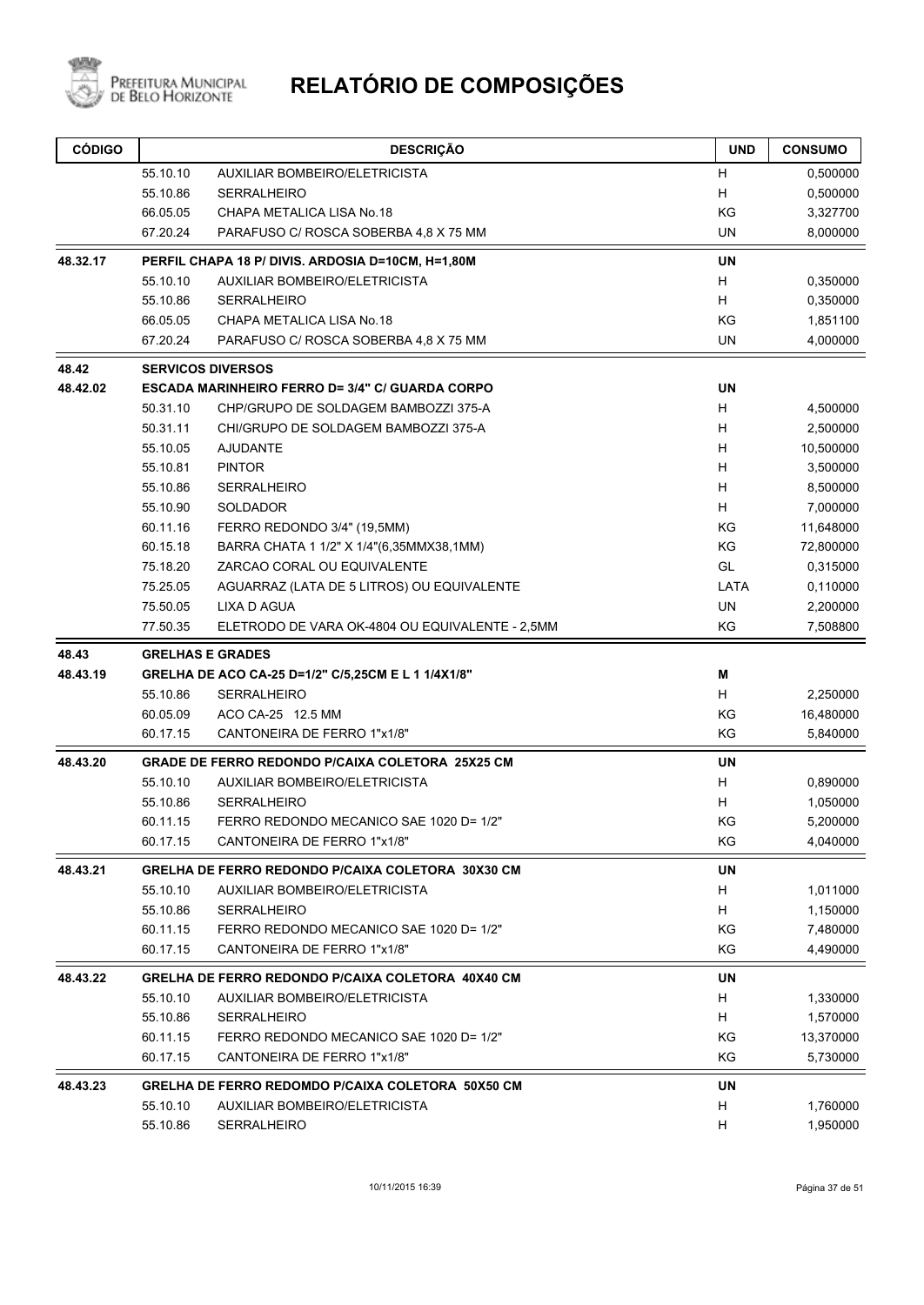

| <b>CÓDIGO</b> |          | <b>DESCRIÇÃO</b>                                          | <b>UND</b> | <b>CONSUMO</b> |
|---------------|----------|-----------------------------------------------------------|------------|----------------|
|               | 60.11.15 | FERRO REDONDO MECANICO SAE 1020 D= 1/2"                   | ΚG         | 20,900000      |
|               | 60.17.15 | CANTONEIRA DE FERRO 1"x1/8"                               | KG         | 6,840000       |
| 48.43.24      |          | <b>GRELHA DE FERRO REDONDO P/CAIXA COLETORA 60X60 CM</b>  | UN         |                |
|               | 55.10.10 | AUXILIAR BOMBEIRO/ELETRICISTA                             | H          | 1,890000       |
|               | 55.10.86 | <b>SERRALHEIRO</b>                                        | H          | 2,110000       |
|               | 60.11.15 | FERRO REDONDO MECANICO SAE 1020 D= 1/2"                   | ΚG         | 26,320000      |
|               | 60.17.15 | CANTONEIRA DE FERRO 1"x1/8"                               | KG         | 7,890000       |
| 48.43.25      |          | GRELHA DE ACO CA-25, D=1/2",C/5,25CM E 3/4",L=32CM        | M          |                |
|               | 55.10.86 | <b>SERRALHEIRO</b>                                        | H          | 2,250000       |
|               | 60.05.09 | ACO CA-25 12.5 MM                                         | ΚG         | 21,610000      |
| 48.43.26      |          | <b>GRELHA DE FERRO REDONDO P/CAIXA COLETORA 70X70 CM</b>  | UN         |                |
|               | 55.10.10 | AUXILIAR BOMBEIRO/ELETRICISTA                             | H          | 2,050000       |
|               | 55.10.86 | <b>SERRALHEIRO</b>                                        | H          | 2,450000       |
|               | 60.11.15 | FERRO REDONDO MECANICO SAE 1020 D= 1/2"                   | ΚG         | 34,780000      |
|               | 60.17.15 | CANTONEIRA DE FERRO 1"x1/8"                               | KG         | 9,070000       |
| 48.43.27      |          | <b>GRELHA DE FERRO REDONDO P/CAIXA COLETORA 80X80 CM</b>  | <b>UN</b>  |                |
|               | 55.10.10 | AUXILIAR BOMBEIRO/ELETRICISTA                             | H          | 2,330000       |
|               | 55.10.86 | <b>SERRALHEIRO</b>                                        | H          | 2,770000       |
|               | 60.11.15 | FERRO REDONDO MECANICO SAE 1020 D= 1/2"                   | ΚG         | 43,990000      |
|               | 60.17.15 | CANTONEIRA DE FERRO 1"x1/8"                               | KG         | 10,150000      |
| 48.43.28      |          | <b>GRELHA DE FERRO REDONDO P/CAIXA COLETORA 90X90 CM</b>  | UN         |                |
|               | 55.10.10 | AUXILIAR BOMBEIRO/ELETRICISTA                             | H          | 2,310000       |
|               | 55.10.86 | <b>SERRALHEIRO</b>                                        | H          | 2,970000       |
|               | 60.11.15 | FERRO REDONDO MECANICO SAE 1020 D= 1/2"                   | ΚG         | 52,360000      |
|               | 60.17.15 | CANTONEIRA DE FERRO 1"x1/8"                               | KG         | 11,410000      |
| 48.43.29      |          | <b>GRELHA FERRO REDONDO P/ CAIXA COLETRORA 100X100 CM</b> | <b>UN</b>  |                |
|               | 55.10.10 | <b>AUXILIAR BOMBEIRO/ELETRICISTA</b>                      | H          | 2,580000       |
|               | 55.10.86 | <b>SERRALHEIRO</b>                                        | H          | 3,170000       |
|               | 60.11.15 | FERRO REDONDO MECANICO SAE 1020 D= 1/2"                   | ΚG         | 61,380000      |
|               | 60.17.15 | CANTONEIRA DE FERRO 1"x1/8"                               | ΚG         | 12,270000      |
| 48.43.40      |          | CONJUNTO QUADRO E GRELHA DE PV DE CANAL, I = 6"           | CJ         |                |
|               | 60.15.15 | FERRO CHATO 1"x1/4"                                       | ΚG         | 204,370000     |
|               | 66.35.08 | PERFIL I-6"                                               | KG         | 356,640000     |
| 48.43.50      |          | GRADE CHAPA 3/4"X1/8" FERRO 1/4"P/ REFLETOR 70X70         | UN         |                |
|               | 55.10.10 | AUXILIAR BOMBEIRO/ELETRICISTA                             | H          | 0,730000       |
|               | 55.10.86 | <b>SERRALHEIRO</b>                                        | H          | 3,220000       |
|               | 60.11.15 | FERRO REDONDO MECANICO SAE 1020 D= 1/2"                   | KG         | 0,340000       |
|               | 60.17.15 | CANTONEIRA DE FERRO 1"x1/8"                               | KG         | 7,260000       |
|               | 60.19.15 | FERRO TE 3/4"x1/8"                                        | KG         | 13,800000      |
|               | 65.78.20 | DOBRADICA DE FERRO CROMADO 3x2 1/2"                       | <b>UN</b>  | 3,780000       |
|               | 65.85.04 | CADEADO PADO, PAPAIZ OU EQUIVALENTE 1"                    | UN         | 1,000000       |
| 48.43.51      |          | GRADE CHAPA 3/4"x1/8", FERRO 1/4" P/REFLETOR 90x90        | UN         |                |
|               | 55.10.10 | AUXILIAR BOMBEIRO/ELETRICISTA                             | H          | 1,170000       |
|               | 55.10.86 | <b>SERRALHEIRO</b>                                        | H          | 5,190000       |
|               | 60.11.15 | FERRO REDONDO MECANICO SAE 1020 D= 1/2"                   | KG         | 0,428000       |
|               | 60.17.15 | CANTONEIRA DE FERRO 1"x1/8"                               | KG         | 9,120000       |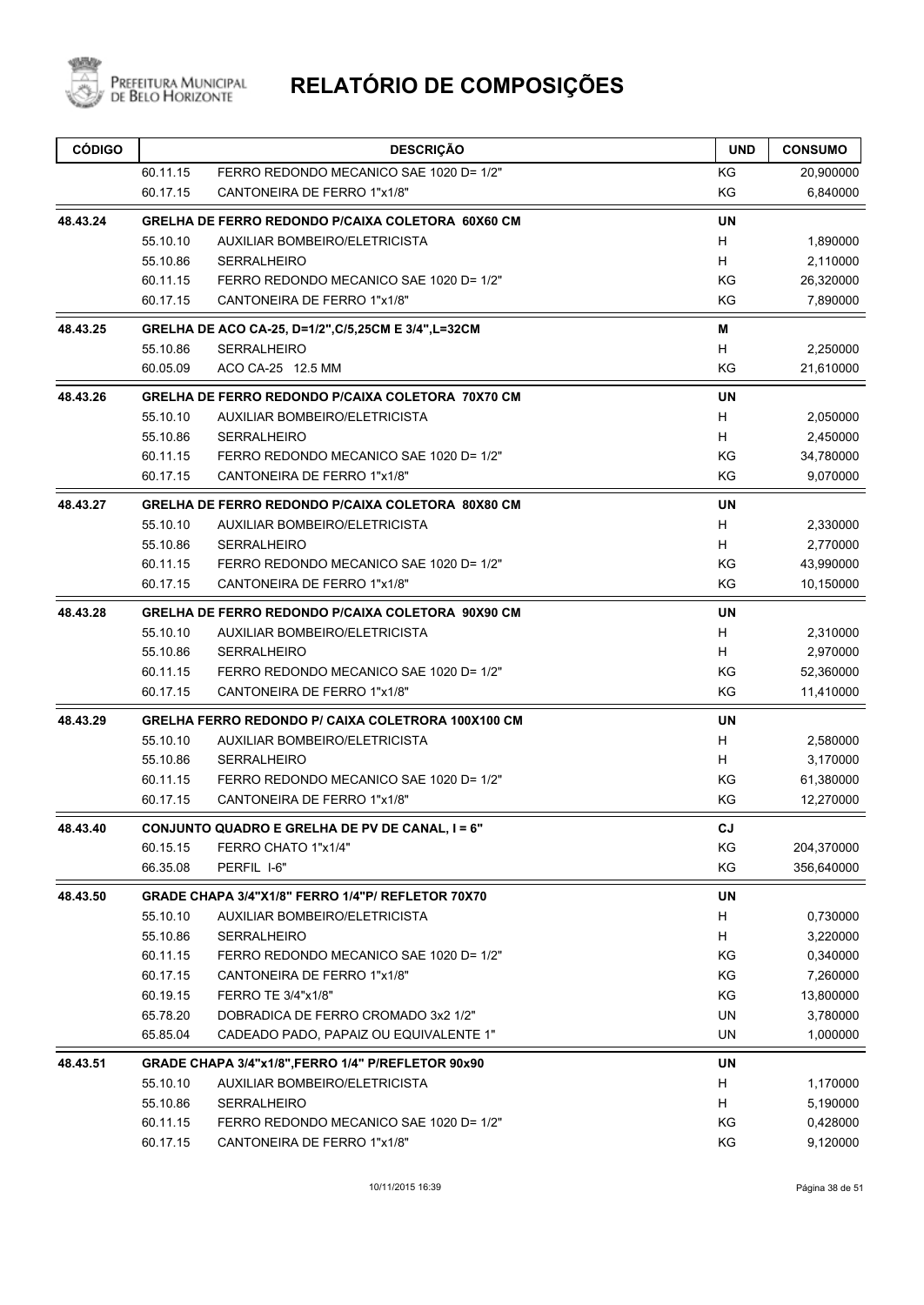

| <b>CÓDIGO</b> |          | <b>DESCRIÇÃO</b>                                                | <b>UND</b> | <b>CONSUMO</b> |
|---------------|----------|-----------------------------------------------------------------|------------|----------------|
|               | 60.19.15 | FERRO TE 3/4"x1/8"                                              | ΚG         | 21,890000      |
|               | 65.78.20 | DOBRADICA DE FERRO CROMADO 3x2 1/2"                             | <b>UN</b>  | 3,800000       |
|               | 65.85.04 | CADEADO PADO, PAPAIZ OU EQUIVALENTE 1"                          | <b>UN</b>  | 1,900000       |
| 48.43.55      |          | <b>GRADE DE FERRO QUADRADO DE 3/4" E 3/8"</b>                   | <b>UN</b>  |                |
|               | 55.10.10 | AUXILIAR BOMBEIRO/ELETRICISTA                                   | H          | 0,650000       |
|               | 55.10.86 | <b>SERRALHEIRO</b>                                              | H          | 2,175000       |
|               | 60.13.12 | FERRO QUADRADO 3/8"                                             | ΚG         | 1,903000       |
|               | 60.13.13 | FERRO QUADRADO 3/4"                                             | KG         | 10,812500      |
| 48.49         |          | <b>CANTONEIRA E MASTRO</b>                                      |            |                |
| 48.49.20      |          | <b>CONJ. QUADRO E CANTONEIRA 3" P/ TAMPA DE CONCRETO</b>        | м          |                |
|               | 50.31.10 | CHP/GRUPO DE SOLDAGEM BAMBOZZI 375-A                            | H          | 0,150000       |
|               | 55.10.05 | <b>AJUDANTE</b>                                                 | H          | 0,300000       |
|               | 55.10.86 | <b>SERRALHEIRO</b>                                              | H          | 0,300000       |
|               | 60.05.29 | ACO CA-50 10.0 MM                                               | ΚG         | 0,178000       |
|               | 60.17.25 | CANTONEIRA DE FERRO DE 3"X3/16"                                 | ΚG         | 12,005170      |
|               | 77.50.35 | ELETRODO DE VARA OK-4804 OU EQUIVALENTE - 2,5MM                 | KG         | 0,005500       |
| 48.49.22      |          | CONJ.QUADRO E CANTONEIRA 2" E 1 3/4" P/TAMPA CONC.              | M          |                |
|               | 50.31.10 | CHP/GRUPO DE SOLDAGEM BAMBOZZI 375-A                            | H          | 0,100000       |
|               | 55.10.05 | <b>AJUDANTE</b>                                                 | H          | 0,700000       |
|               | 55.10.86 | <b>SERRALHEIRO</b>                                              | H          | 0,700000       |
|               | 60.17.18 | CANTONEIRA DE FERRO 1 3/4" X 1/8"                               | KG         | 2,140000       |
|               | 60.17.20 | CANTONEIRA DE FERRO 2" X 1/8"                                   | KG         | 2,460000       |
|               | 77.50.35 | ELETRODO DE VARA OK-4804 OU EQUIVALENTE - 2,5MM                 | KG         | 0,058100       |
| 48.49.25      |          | CANTONEIRA FERRO 1 1/2x3/16" COMP=1,1M C/CUMBADOR               | <b>UN</b>  |                |
|               | 55.10.86 | <b>SERRALHEIRO</b>                                              | H          | 1,050000       |
|               | 60.17.15 | CANTONEIRA DE FERRO 1"x1/8"                                     | KG         | 4,830000       |
| 48.49.51      |          | MASTRO DE BANDEIRA PADRAO SUDECAP F.G. D= 2", H= 6M             | UN         |                |
|               | 60.05.29 | ACO CA-50 10.0 MM                                               | KG         | 0,080000       |
|               | 73.03.07 | TUBO ACO GALV. DIN 2440 E= 3,25 MM 1 1/2"C/COSTURA              | M          | 4,770000       |
|               | 73.03.08 | TUBO ACO GALV. DIN 2440 E= 3,65 MM 2" C/COSTURA                 | м          | 9,920000       |
| 48.70         |          | <b>SERRALHERIA - GRUPO ESCOLAR</b>                              |            |                |
| 48.70.05      |          | J1 - JANELA DE CORRER DE FERRO 1x1/8" - 1,60x1,60M              | UN         |                |
|               | 55.10.10 | AUXILIAR BOMBEIRO/ELETRICISTA                                   | H          | 5,880000       |
|               | 55.10.86 | SERRALHEIRO                                                     | H          | 12,900000      |
|               | 60.15.15 | FERRO CHATO 1"x1/4"                                             | ΚG         | 5,345700       |
|               | 60.17.15 | CANTONEIRA DE FERRO 1"x1/8"                                     | KG         | 42,523400      |
|               | 60.19.15 | FERRO TE 3/4"x1/8"                                              | ΚG         | 18,026600      |
|               | 65.80.11 | PUXADOR DE CENTRO DE ZAMAC - IMEBRA No. 2 OU EQUIVALENTE        | UN         | 1,730000       |
|               | 65.82.10 | ALAVANCA DE ARGOLA, FERRO CROMADO - PRENSOL 1624 OU EQUIVALENTE | UN         | 3,460000       |
|               | 65.84.05 | ROLAMENTO TORNEADO DE 1"                                        | UN         | 6,920000       |
|               | 66.06.05 | CHAPA METALICA DOBRADA/TRAPEZOIDAL No.18                        | KG         | 7,404400       |
| 48.70.06      |          | J9 - JANELA DE CORRER DE FERRO 1x1/8" - 3,00x1,60M              | UN         |                |
|               | 55.10.10 | AUXILIAR BOMBEIRO/ELETRICISTA                                   | H          | 8,820000       |
|               | 55.10.86 | SERRALHEIRO                                                     | H          | 23,220000      |
|               | 60.15.15 | FERRO CHATO 1"x1/4"                                             | KG         | 7,785000       |
|               | 60.17.15 | CANTONEIRA DE FERRO 1"x1/8"                                     | KG         | 58,820000      |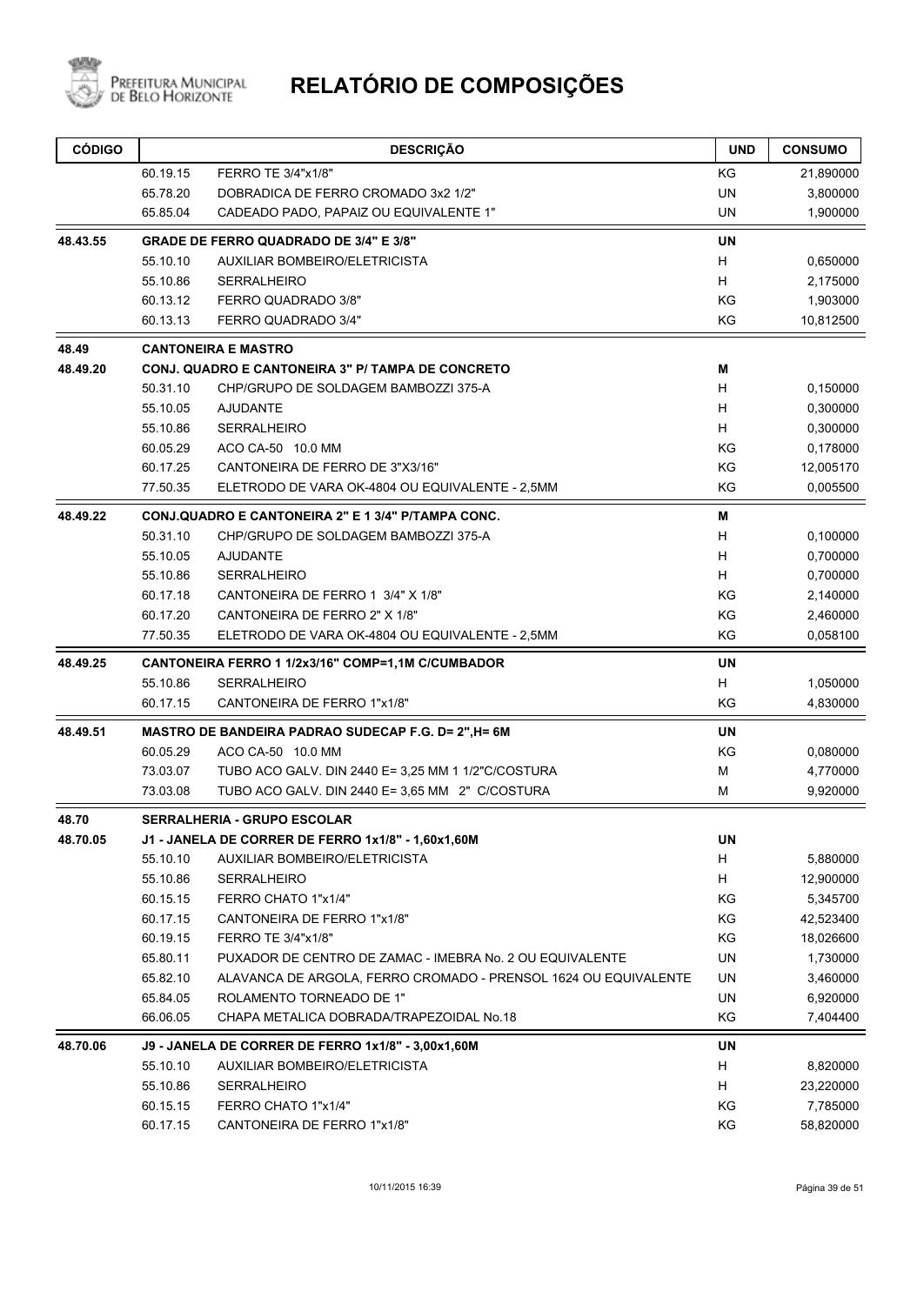

# PREFEITURA MUNICIPAL **RELATÓRIO DE COMPOSIÇÕES**

| <b>CÓDIGO</b> |          | <b>DESCRIÇÃO</b>                                                | <b>UND</b> | <b>CONSUMO</b> |
|---------------|----------|-----------------------------------------------------------------|------------|----------------|
|               | 60.19.15 | FERRO TE 3/4"x1/8"                                              | KG         | 45,706600      |
|               | 65.80.11 | PUXADOR DE CENTRO DE ZAMAC - IMEBRA No. 2 OU EQUIVALENTE        | UN         | 1,730000       |
|               | 65.82.10 | ALAVANCA DE ARGOLA, FERRO CROMADO - PRENSOL 1624 OU EQUIVALENTE | UN         | 3,460000       |
|               | 65.84.05 | ROLAMENTO TORNEADO DE 1"                                        | <b>UN</b>  | 6,920000       |
|               | 66.06.05 | CHAPA METALICA DOBRADA/TRAPEZOIDAL No.18                        | KG         | 10,639500      |
| 48.70.07      |          | J12- JANELA DE CORRER DE FERRO 1x1/8" - 2,00x1,60M              | <b>UN</b>  |                |
|               | 55.10.10 | AUXILIAR BOMBEIRO/ELETRICISTA                                   | H          | 6,760000       |
|               | 55.10.86 | <b>SERRALHEIRO</b>                                              | H          | 16,390000      |
|               | 60.15.15 | FERRO CHATO 1"x1/4"                                             | KG         | 6,467500       |
|               | 60.17.15 | CANTONEIRA DE FERRO 1"x1/8"                                     | KG         | 53,411600      |
|               | 60.19.15 | FERRO TE 3/4"x1/8"                                              | KG         | 25,511800      |
|               | 65.80.11 | PUXADOR DE CENTRO DE ZAMAC - IMEBRA No. 2 OU EQUIVALENTE        | UN         | 1,990000       |
|               | 65.82.10 | ALAVANCA DE ARGOLA, FERRO CROMADO - PRENSOL 1624 OU EQUIVALENTE | <b>UN</b>  | 3,980000       |
|               | 65.84.05 | ROLAMENTO TORNEADO DE 1"                                        | <b>UN</b>  | 7,960000       |
|               | 66.06.05 | CHAPA METALICA DOBRADA/TRAPEZOIDAL No.18                        | KG         | 9,591800       |
| 48.70.08      |          | J7- JANELA DE CORRER DE FERRO 1x1/8" - 2,60x1,60M               | <b>UN</b>  |                |
|               | 55.10.10 | AUXILIAR BOMBEIRO/ELETRICISTA                                   | H          | 7,748000       |
|               | 55.10.86 | <b>SERRALHEIRO</b>                                              | H          | 24,167000      |
|               | 60.15.15 | FERRO CHATO 1"x1/4"                                             | KG         | 8,018000       |
|               | 60.17.15 | CANTONEIRA DE FERRO 1"x1/8"                                     | KG         | 66,291000      |
|               | 60.19.15 | FERRO TE 3/4"x1/8"                                              | KG         | 31,673000      |
|               | 65.80.11 | PUXADOR DE CENTRO DE ZAMAC - IMEBRA No. 2 OU EQUIVALENTE        | <b>UN</b>  | 1,900000       |
|               | 65.82.10 | ALAVANCA DE ARGOLA, FERRO CROMADO - PRENSOL 1624 OU EQUIVALENTE | UN         | 1,900000       |
|               | 65.84.05 | ROLAMENTO TORNEADO DE 1"                                        | <b>UN</b>  | 7,600000       |
|               | 66.06.05 | CHAPA METALICA DOBRADA/TRAPEZOIDAL No.18                        | KG         | 11,894000      |
| 48.70.18      |          | J2 - BASCULANTE DE FERRO 1x1/8" - 1,60x0,50M                    | <b>UN</b>  |                |
|               | 55.10.10 | AUXILIAR BOMBEIRO/ELETRICISTA                                   | Н          | 3,088500       |
|               | 55.10.86 | <b>SERRALHEIRO</b>                                              | н          | 9,623400       |
|               | 60.15.15 | FERRO CHATO 1"x1/4"                                             | KG         | 6,264000       |
|               | 60.17.15 | CANTONEIRA DE FERRO 1"x1/8"                                     | KG         | 25,699800      |
|               | 60.19.15 | FERRO TE 3/4"x1/8"                                              | KG         | 6,890400       |
|               | 65.82.10 | ALAVANCA DE ARGOLA, FERRO CROMADO - PRENSOL 1624 OU EQUIVALENTE | UN         | 3,480000       |
| 48.70.19      |          | J2 - BASCULANTE DE FERRO 1x1/8" - 1,5x0,50M                     | UN         |                |
|               | 55.10.10 | AUXILIAR BOMBEIRO/ELETRICISTA                                   | Н          | 2,900000       |
|               | 55.10.86 | <b>SERRALHEIRO</b>                                              | Н          | 9,030000       |
|               | 60.15.15 | FERRO CHATO 1"x1/4"                                             | ΚG         | 5,881200       |
|               | 60.17.15 | CANTONEIRA DE FERRO 1"x1/8"                                     | KG         | 24,099000      |
|               | 60.19.15 | FERRO TE 3/4"x1/8"                                              | KG         | 6,472800       |
|               | 65.82.10 | ALAVANCA DE ARGOLA, FERRO CROMADO - PRENSOL 1624 OU EQUIVALENTE | UN         | 3,480000       |
| 48.70.20      |          | J3 - BASCULANTE DE FERRO 1x1/8" - 2,30x0,50M                    | UN         |                |
|               | 55.10.10 | AUXILIAR BOMBEIRO/ELETRICISTA                                   | Н          | 2,940000       |
|               | 55.10.86 | <b>SERRALHEIRO</b>                                              | Н          | 11,700000      |
|               | 60.15.15 | FERRO CHATO 1"x1/4"                                             | KG         | 8,632700       |
|               | 60.17.15 | CANTONEIRA DE FERRO 1"x1/8"                                     | KG         | 38,665500      |
|               | 60.19.15 | FERRO TE 3/4"x1/8"                                              | KG         | 9,964800       |
|               | 65.82.10 | ALAVANCA DE ARGOLA, FERRO CROMADO - PRENSOL 1624 OU EQUIVALENTE | UN         | 5,190000       |
| 48.70.21      |          | J4 - BASCULANTE DE FERRO 1x1/8" - 3,20x0,50M                    | UN         |                |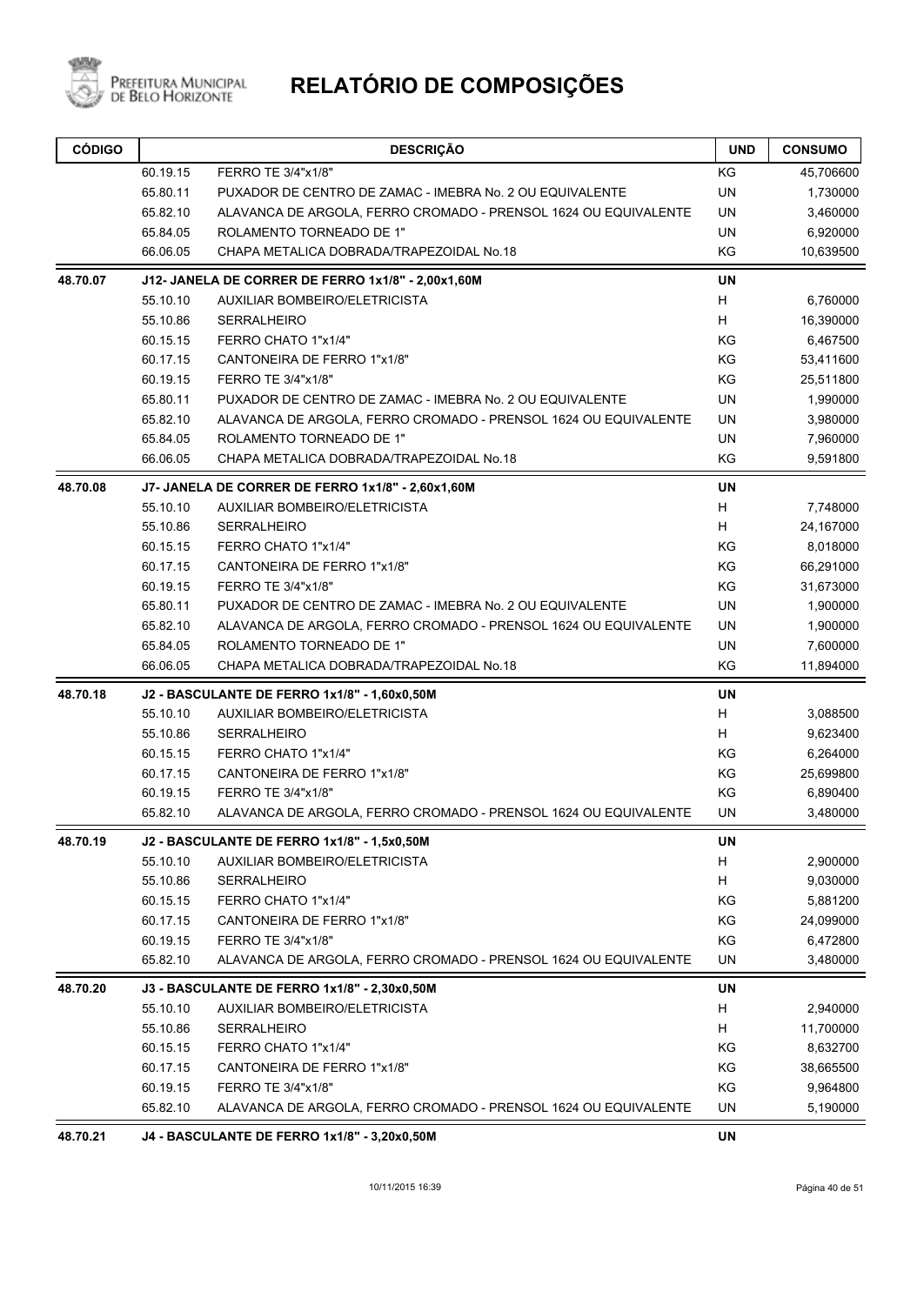

| <b>CÓDIGO</b> |          | <b>DESCRIÇÃO</b>                                                | <b>UND</b> | <b>CONSUMO</b> |
|---------------|----------|-----------------------------------------------------------------|------------|----------------|
|               | 55.10.10 | AUXILIAR BOMBEIRO/ELETRICISTA                                   | н          | 4,410000       |
|               | 55.10.86 | <b>SERRALHEIRO</b>                                              | H          | 14,300000      |
|               | 60.15.15 | FERRO CHATO 1"x1/4"                                             | KG         | 11,712100      |
|               | 60.17.15 | CANTONEIRA DE FERRO 1"x1/8"                                     | KG         | 52,782300      |
|               | 60.19.15 | FERRO TE 3/4"x1/8"                                              | KG         | 13,909200      |
|               | 65.82.10 | ALAVANCA DE ARGOLA, FERRO CROMADO - PRENSOL 1624 OU EQUIVALENTE | UN         | 6,920000       |
| 48.70.22      |          | J11- BASCULANTE DE FERRO 1x1/8" - 2,00x0,50M                    | <b>UN</b>  |                |
|               | 55.10.10 | AUXILIAR BOMBEIRO/ELETRICISTA                                   | H          | 2,960000       |
|               | 55.10.86 | <b>SERRALHEIRO</b>                                              | H          | 11,700000      |
|               | 60.15.15 | FERRO CHATO 1"x1/4"                                             | KG         | 7,569000       |
|               | 60.17.15 | CANTONEIRA DE FERRO 1"x1/8"                                     | KG         | 33,982200      |
|               | 60.19.15 | FERRO TE 3/4"x1/8"                                              | KG         | 8,352000       |
|               | 65.82.10 | ALAVANCA DE ARGOLA, FERRO CROMADO - PRENSOL 1624 OU EQUIVALENTE | <b>UN</b>  | 5,220000       |
| 48.70.23      |          | J5 - BASCULANTE DE FERRO 1x1/8" - 2,60x0,50M                    | <b>UN</b>  |                |
|               | 55.10.10 | AUXILIAR BOMBEIRO/ELETRICISTA                                   | H          | 3,322200       |
|               | 55.10.86 | <b>SERRALHEIRO</b>                                              | H          | 13,221000      |
|               | 60.15.15 | FERRO CHATO 1"x1/4"                                             | KG         | 9,813600       |
|               | 60.17.15 | CANTONEIRA DE FERRO 1"x1/8"                                     | KG         | 43,952400      |
|               | 60.19.15 | FERRO TE 3/4"x1/8"                                              | KG         | 11,327400      |
|               | 65.82.10 | ALAVANCA DE ARGOLA, FERRO CROMADO - PRENSOL 1624 OU EQUIVALENTE | UN         | 5,220000       |
| 48.70.35      |          | PF1- PORTA DE ABRIR CHAPA DOBRADA 1FL.- 0,80x2,10M              | <b>UN</b>  |                |
|               | 55.10.10 | AUXILIAR BOMBEIRO/ELETRICISTA                                   | H          | 2,940000       |
|               | 55.10.86 | <b>SERRALHEIRO</b>                                              | H          | 8,960000       |
|               | 60.17.15 | CANTONEIRA DE FERRO 1"x1/8"                                     | KG         | 7,127600       |
|               | 60.19.15 | FERRO TE 3/4"x1/8"                                              | KG         | 8,511600       |
|               | 60.21.15 | METALON CHAPA 18 - 30x20mm / (50X30MM)                          | KG         | 13,476700      |
|               | 65.70.10 | FECHADURA PAPAIZ 342-MZ35 ESPELHO CROMADO OU EQUIVALENTE        | <b>CJ</b>  | 1,730000       |
|               | 65.78.07 | DOBRADICA DE FERRO CROMADO 3 1/2 X 2 1/2"                       | <b>UN</b>  | 5,190000       |
|               | 66.06.05 | CHAPA METALICA DOBRADA/TRAPEZOIDAL No.18                        | KG         | 31,780100      |
| 48.70.36      |          | PF2- PORTA DE ABRIR CHAPA DOBRADA 1FL.- 0,60x2,10M              | UN         |                |
|               | 55.10.10 | <b>AUXILIAR BOMBEIRO/ELETRICISTA</b>                            | H          | 2,940000       |
|               | 55.10.86 | <b>SERRALHEIRO</b>                                              | H          | 8,960000       |
|               | 60.17.15 | CANTONEIRA DE FERRO 1"x1/8"                                     | KG         | 6,522100       |
|               | 60.19.15 | FERRO TE 3/4"x1/8"                                              | KG         | 6,383700       |
|               | 60.21.15 | METALON CHAPA 18 - 30x20mm / (50X30MM)                          | KG         | 12,940400      |
|               | 65.70.10 | FECHADURA PAPAIZ 342-MZ35 ESPELHO CROMADO OU EQUIVALENTE        | <b>CJ</b>  | 1,730000       |
|               | 65.78.07 | DOBRADICA DE FERRO CROMADO 3 1/2 X 2 1/2"                       | UN         | 5,190000       |
|               | 66.06.05 | CHAPA METALICA DOBRADA/TRAPEZOIDAL No.18                        | KG         | 20,742700      |
| 48.70.37      |          | PF7- PORTA DE ABRIR CHAPA DOBRADA 1 FL.- 1,0x2,10M              | UN         |                |
|               | 55.10.10 | AUXILIAR BOMBEIRO/ELETRICISTA                                   | H          | 3,675000       |
|               | 55.10.86 | <b>SERRALHEIRO</b>                                              | H          | 11,287500      |
|               | 60.17.15 | CANTONEIRA DE FERRO 1"x1/8"                                     | KG         | 8,909500       |
|               | 60.19.15 | FERRO TE 3/4"x1/8"                                              | KG         | 10,639500      |
|               | 60.21.15 | METALON CHAPA 18 - 30x20mm / (50X30MM)                          | KG         | 16,832900      |
|               | 65.70.10 | FECHADURA PAPAIZ 342-MZ35 ESPELHO CROMADO OU EQUIVALENTE        | CJ         | 1,730000       |
|               | 65.78.07 | DOBRADICA DE FERRO CROMADO 3 1/2 X 2 1/2"                       | UN         | 5,190000       |
|               | 66.06.05 | CHAPA METALICA DOBRADA/TRAPEZOIDAL No.18                        | KG         | 39,720800      |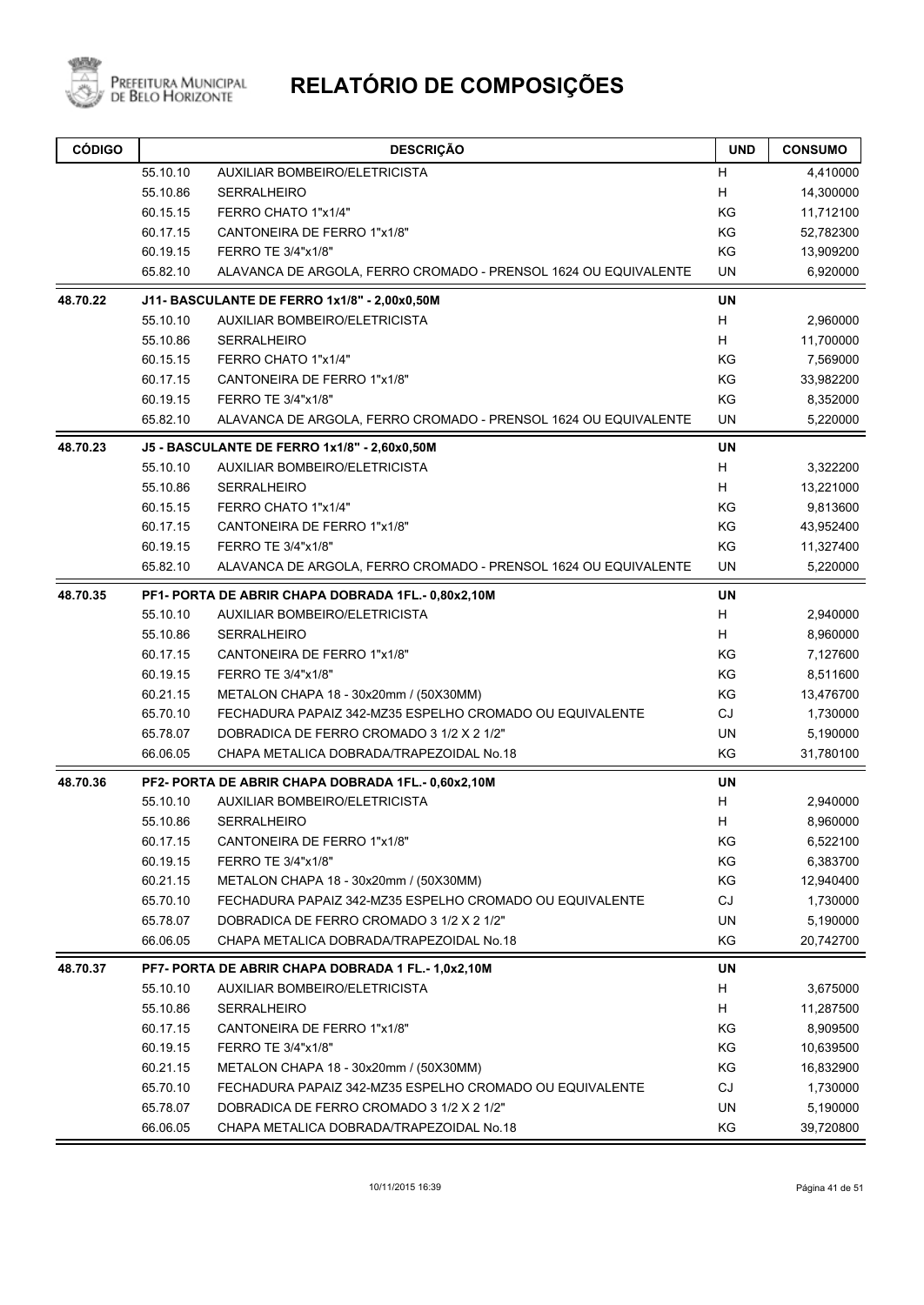

| <b>CÓDIGO</b> |          | <b>DESCRIÇÃO</b>                                         | <b>UND</b>                | <b>CONSUMO</b> |
|---------------|----------|----------------------------------------------------------|---------------------------|----------------|
| 48.70.39      |          | PF6- PORTA DE ABRIR CHAPA DOBRADA 2FL. 1,60x2,10M        | <b>UN</b>                 |                |
|               | 55.10.10 | <b>AUXILIAR BOMBEIRO/ELETRICISTA</b>                     | H                         | 5,512500       |
|               | 55.10.86 | <b>SERRALHEIRO</b>                                       | H                         | 16,793600      |
|               | 60.17.15 | CANTONEIRA DE FERRO 1"x1/8"                              | KG                        | 13,372900      |
|               | 60.19.15 | FERRO TE 3/4"x1/8"                                       | KG                        | 15,950600      |
|               | 60.21.15 | METALON CHAPA 18 - 30x20mm / (50X30MM)                   | KG                        | 25,275300      |
|               | 65.70.10 | FECHADURA PAPAIZ 342-MZ35 ESPELHO CROMADO OU EQUIVALENTE | CJ                        | 1,730000       |
|               | 65.78.07 | DOBRADICA DE FERRO CROMADO 3 1/2 X 2 1/2"                | <b>UN</b>                 | 5,190000       |
|               | 66.06.05 | CHAPA METALICA DOBRADA/TRAPEZOIDAL No.18                 | KG                        | 59,581200      |
| 48.70.42      |          | PF3- PORTA DE CORRER FERRO 1x1/8" 1FL.- 1,10x2,10M       | UN                        |                |
|               | 55.10.10 | <b>AUXILIAR BOMBEIRO/ELETRICISTA</b>                     | H                         | 4,380000       |
|               | 55.10.86 | <b>SERRALHEIRO</b>                                       | H                         | 10,080000      |
|               | 60.15.15 | FERRO CHATO 1"x1/4"                                      | KG                        | 4,558000       |
|               | 60.17.15 | CANTONEIRA DE FERRO 1"x1/8"                              | KG                        | 28,947600      |
|               | 60.19.15 | FERRO TE 3/4"x1/8"                                       | KG                        | 23,529600      |
|               | 60.21.15 | METALON CHAPA 18 - 30x20mm / (50X30MM)                   | KG                        | 3,457200       |
|               | 65.70.40 | FECHADURA PAPAIZ 844 OU EQUIVALENTE                      | <b>CJ</b>                 | 1,720000       |
|               | 65.80.70 | CONCHA CROMADA COM 2 FUROS-IMEBRA NO.2 OU EQUIVALENTE    | <b>UN</b>                 | 3,440000       |
|               | 65.84.05 | ROLAMENTO TORNEADO DE 1"                                 | <b>UN</b>                 | 6,880000       |
|               | 66.06.05 | CHAPA METALICA DOBRADA/TRAPEZOIDAL No.18                 | KG                        | 32,267200      |
| 48.70.43      |          | PF4- PORTA DE CORRER CHAPA DOBRADA 2 FL.1,50x2,10M       | <b>UN</b>                 |                |
|               | 55.10.10 | AUXILIAR BOMBEIRO/ELETRICISTA                            | $\boldsymbol{\mathsf{H}}$ | 7,350000       |
|               | 55.10.86 | <b>SERRALHEIRO</b>                                       | H                         | 21,760000      |
|               | 60.15.15 | FERRO CHATO 1"x1/4"                                      | KG                        | 1,000000       |
|               | 60.17.15 | CANTONEIRA DE FERRO 1"x1/8"                              | KG                        | 16,219600      |
|               | 60.19.15 | FERRO TE 3/4"x1/8"                                       | KG                        | 15,703600      |
|               | 60.21.15 | METALON CHAPA 18 - 30x20mm / (50X30MM)                   | KG                        | 25,731200      |
|               | 65.70.40 | FECHADURA PAPAIZ 844 OU EQUIVALENTE                      | CJ                        | 1,720000       |
|               | 65.80.70 | CONCHA CROMADA COM 2 FUROS-IMEBRA NO.2 OU EQUIVALENTE    | <b>UN</b>                 | 6,880000       |
|               | 65.84.05 | ROLAMENTO TORNEADO DE 1"                                 | UN                        | 13,760000      |
|               | 66.06.05 | CHAPA METALICA DOBRADA/TRAPEZOIDAL No.18                 | KG                        | 51,548400      |
| 48.70.59      |          | PE-3 PORATAO DE ABRIR EM TUBO E TELA 2 FLS.3,0x2,4       | <b>UN</b>                 |                |
|               | 55.10.10 | AUXILIAR BOMBEIRO/ELETRICISTA                            | H,                        | 4,260000       |
|               | 55.10.86 | <b>SERRALHEIRO</b>                                       | H                         | 12,530000      |
|               | 60.11.15 | FERRO REDONDO MECANICO SAE 1020 D= 1/2"                  | KG                        | 1,330000       |
|               | 60.15.15 | FERRO CHATO 1"x1/4"                                      | KG                        | 5,280000       |
|               | 60.30.35 | TELA ARAME GALV. Nº 12 MALHA 2"                          | M <sub>2</sub>            | 0,240000       |
|               | 60.35.16 | ARAME GALVANIZADO BWG 16 (1,65MM) 60M/KG                 | KG                        | 1,060000       |
|               | 65.78.95 | CACHIMBO D= 1"                                           | UN                        | 6,680000       |
|               | 73.03.07 | TUBO ACO GALV. DIN 2440 E= 3,25 MM 1 1/2"C/COSTURA       | M                         | 31,740000      |
| 48.70.60      |          | PT1- PORTAO DE ABRIR TUBO E TELA 2FL. - 3,00x2,50M       | <b>UN</b>                 |                |
|               | 55.10.10 | AUXILIAR BOMBEIRO/ELETRICISTA                            | H                         | 4,440000       |
|               | 55.10.86 | <b>SERRALHEIRO</b>                                       | H                         | 13,000000      |
|               | 60.11.15 | FERRO REDONDO MECANICO SAE 1020 D= 1/2"                  | KG                        | 1,392000       |
|               | 60.15.15 | FERRO CHATO 1"x1/4"                                      | KG                        | 5,498400       |
|               | 60.30.35 | TELA ARAME GALV. Nº 12 MALHA 2"                          | M <sub>2</sub>            | 13,084800      |
|               | 60.35.16 | ARAME GALVANIZADO BWG 16 (1,65MM) 60M/KG                 | KG                        | 1,096200       |
|               | 65.78.95 | CACHIMBO D= 1"                                           | UN                        | 6,960000       |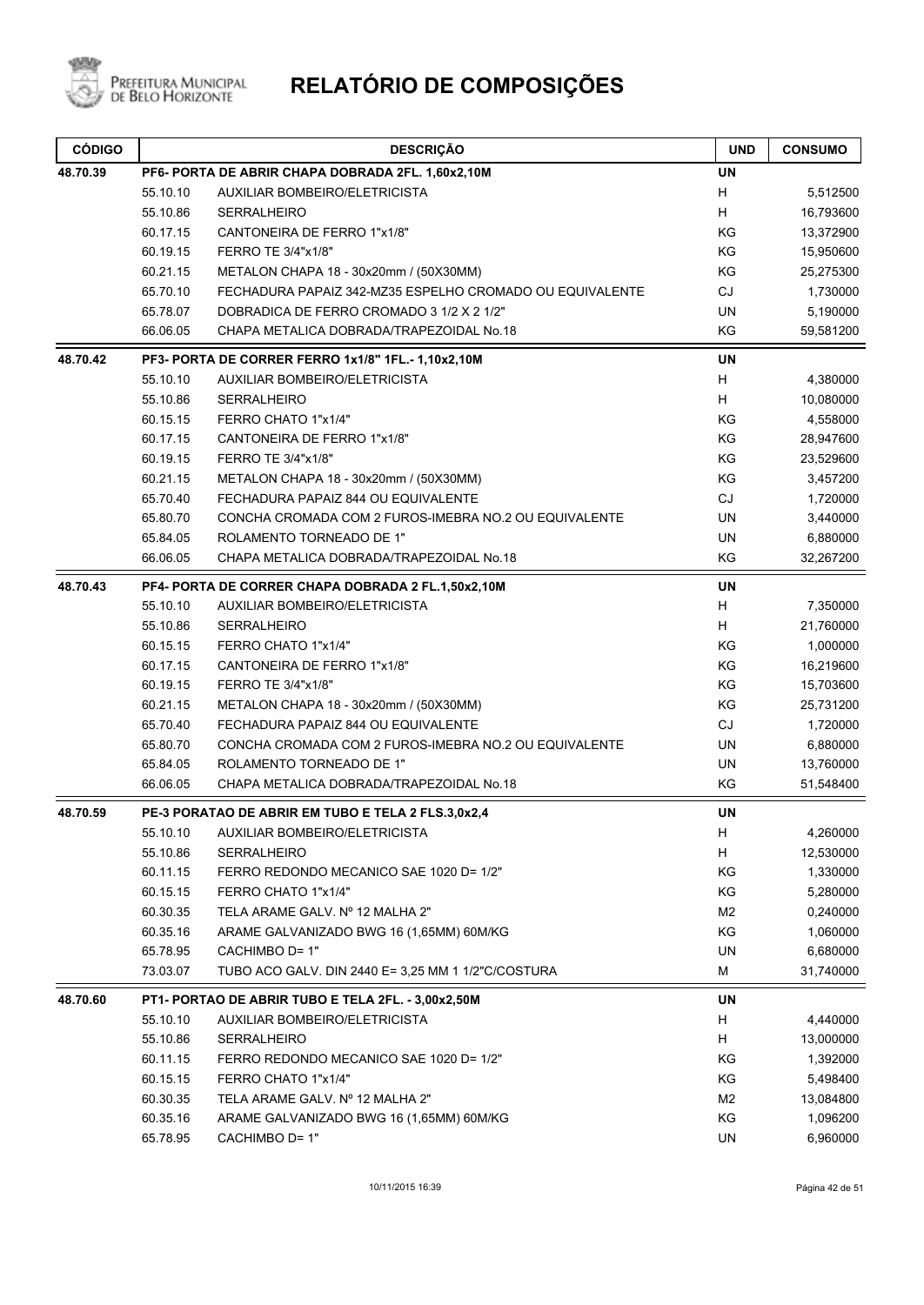

| <b>CÓDIGO</b> |                                                    | <b>DESCRIÇÃO</b>                                   | <b>UND</b>     | <b>CONSUMO</b> |
|---------------|----------------------------------------------------|----------------------------------------------------|----------------|----------------|
|               | 73.03.07                                           | TUBO ACO GALV. DIN 2440 E= 3,25 MM 1 1/2"C/COSTURA | М              | 33,060000      |
| 48.70.62      | PT2- PORTAO DE ABRIR FERRO E TELA 1FL.- 0,80x1,25M |                                                    |                |                |
|               | 55.10.10                                           | <b>AUXILIAR BOMBEIRO/ELETRICISTA</b>               | H              | 0,740000       |
|               | 55.10.86                                           | <b>SERRALHEIRO</b>                                 | H              | 6,500000       |
|               | 60.15.15                                           | FERRO CHATO 1"x1/4"                                | KG             | 3,166800       |
|               | 60.17.15                                           | CANTONEIRA DE FERRO 1"x1/8"                        | KG             | 10,962000      |
|               | 60.19.15                                           | FERRO TE 3/4"x1/8"                                 | KG             | 1,218000       |
|               | 60.30.35                                           | TELA ARAME GALV. Nº 12 MALHA 2"                    | M <sub>2</sub> | 1,740000       |
|               | 65.78.20                                           | DOBRADICA DE FERRO CROMADO 3x2 1/2"                | <b>UN</b>      | 3,480000       |
| 48.70.64      |                                                    | PT3- PORTAO DE ABRIR FERRO E TELA 2FL.- 1,00x1,60M | <b>UN</b>      |                |
|               | 55.10.10                                           | <b>AUXILIAR BOMBEIRO/ELETRICISTA</b>               | H              | 0,991600       |
|               | 55.10.86                                           | <b>SERRALHEIRO</b>                                 | H              | 7,800000       |
|               | 60.11.15                                           | FERRO REDONDO MECANICO SAE 1020 D= 1/2"            | KG             | 0,696000       |
|               | 60.15.15                                           | FERRO CHATO 1"x1/4"                                | KG             | 5,776800       |
|               | 60.17.15                                           | CANTONEIRA DE FERRO 1"x1/8"                        | KG             | 20,984400      |
|               | 60.19.15                                           | FERRO TE 3/4"x1/8"                                 | KG             | 1,496400       |
|               | 60.30.35                                           | TELA ARAME GALV. Nº 12 MALHA 2"                    | M <sub>2</sub> | 2,784000       |
|               | 65.78.20                                           | DOBRADICA DE FERRO CROMADO 3x2 1/2"                | UN             | 10,440000      |
| 48.70.65      |                                                    | PE4- PORTAO DE ABRIR TUBO E TELA 1 FL. 1,20x2,0M   | UN             |                |
|               | 55.10.10                                           | AUXILIAR BOMBEIRO/ELETRICISTA                      | H              | 2,130000       |
|               | 55.10.86                                           | <b>SERRALHEIRO</b>                                 | H              | 18,770000      |
|               | 60.15.15                                           | FERRO CHATO 1"x1/4"                                | KG             | 9,130000       |
|               | 60.17.15                                           | CANTONEIRA DE FERRO 1"x1/8"                        | KG             | 31,560000      |
|               | 60.19.15                                           | FERRO TE 3/4"x1/8"                                 | KG             | 3,500000       |
|               | 60.30.35                                           | TELA ARAME GALV. Nº 12 MALHA 2"                    | M <sub>2</sub> | 5,010000       |
|               | 65.78.20                                           | DOBRADICA DE FERRO CROMADO 3x2 1/2"                | <b>UN</b>      | 2,000000       |
| 48.70.89      |                                                    | ALCAPAO CHAPA GALV. 18, 0,60x0,60M INCL. CAIXILHO  | UN             |                |
|               | 55.10.10                                           | <b>AUXILIAR BOMBEIRO/ELETRICISTA</b>               | H              | 0,670000       |
|               | 55.10.86                                           | <b>SERRALHEIRO</b>                                 | H              | 2,250000       |
|               | 60.17.15                                           | CANTONEIRA DE FERRO 1"x1/8"                        | ΚG             | 3,820000       |
|               | 66.05.05                                           | CHAPA METALICA LISA No.18                          | ΚG             | 3,950000       |
| 48.70.90      |                                                    | ALCAPAO DE CHAPA 18, 0,80x0,80M, INCL. CAIXILHO    | UN             |                |
|               | 55.10.10                                           | AUXILIAR BOMBEIRO/ELETRICISTA                      | H              | 0,740000       |
|               | 55.10.86                                           | SERRALHEIRO                                        | H              | 3,900000       |
|               | 60.17.15                                           | CANTONEIRA DE FERRO 1"x1/8"                        | KG             | 8,839200       |
|               | 65.78.90                                           | CACHIMBO D= 1/2"                                   | UN             | 3,480000       |
|               | 66.05.05                                           | CHAPA METALICA LISA No.18                          | ΚG             | 11,616000      |
| 48.70.91      |                                                    | GRADE DE FERRO QUADRADO 3/8" - 1,60x0,50 M         | UN             |                |
|               | 55.10.10                                           | AUXILIAR BOMBEIRO/ELETRICISTA                      | H              | 0,540000       |
|               | 55.10.86                                           | SERRALHEIRO                                        | н              | 5,830000       |
|               | 60.13.12                                           | FERRO QUADRADO 3/8"                                | KG             | 12,180000      |
| 48.70.92      |                                                    | GRADE DE FERRO QUADRADO 3/8" - 1,60x1,60 M         | UN             |                |
|               | 55.10.10                                           | AUXILIAR BOMBEIRO/ELETRICISTA                      | н              | 1,440000       |
|               | 55.10.86                                           | <b>SERRALHEIRO</b>                                 | н              | 11,500000      |
|               | 60.13.12                                           | FERRO QUADRADO 3/8"                                | KG             | 38,960000      |
| 48.70.93      |                                                    | GRADE DE FERRO QUADRADO 3/8" - 2,60x1,60 M         | <b>UN</b>      |                |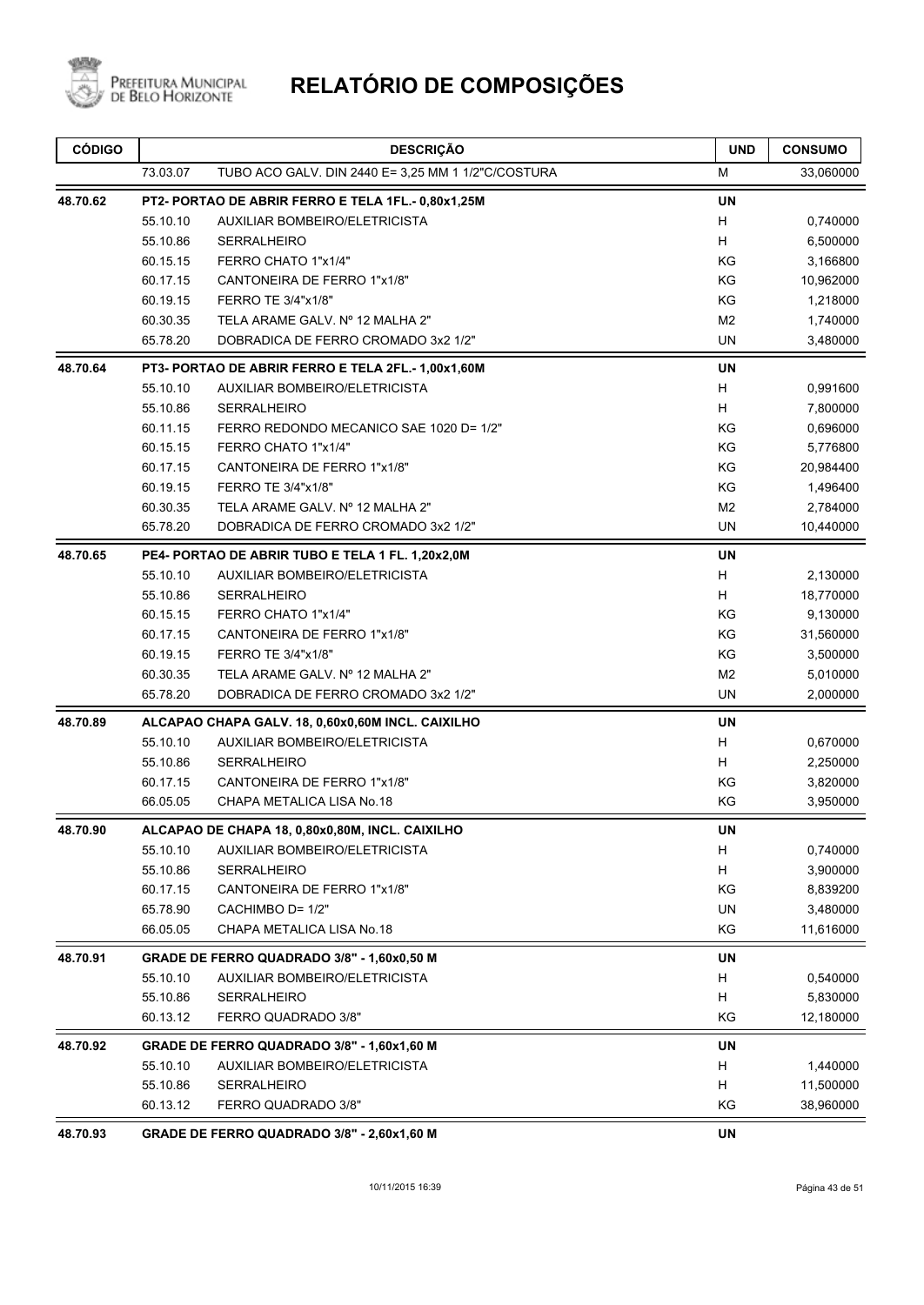

| <b>CÓDIGO</b> |          | <b>DESCRIÇÃO</b>                                                | <b>UND</b>     | <b>CONSUMO</b> |
|---------------|----------|-----------------------------------------------------------------|----------------|----------------|
|               | 55.10.10 | AUXILIAR BOMBEIRO/ELETRICISTA                                   | H              | 2,830000       |
|               | 55.10.86 | <b>SERRALHEIRO</b>                                              | H              | 18,000000      |
|               | 60.13.12 | FERRO QUADRADO 3/8"                                             | KG             | 63,320000      |
| 48.70.95      |          | MAO FRANCESA PARA ENGRAD. CERAMICO 0,35x1,00 M                  | <b>UN</b>      |                |
|               | 55.10.86 | <b>SERRALHEIRO</b>                                              | H              | 2,666000       |
|               | 60.17.15 | CANTONEIRA DE FERRO 1"x1/8"                                     | KG             | 0,403000       |
|               | 60.21.15 | METALON CHAPA 18 - 30x20mm / (50X30MM)                          | KG             | 4,479500       |
| 48.70.96      |          | MAO FRANCESA P/ ENGRAD. CERAMICO 0,50x1,50 M                    | <b>UN</b>      |                |
|               | 55.10.86 | <b>SERRALHEIRO</b>                                              | H              | 3,060000       |
|               | 60.17.15 | CANTONEIRA DE FERRO 1"x1/8"                                     | KG             | 0,397800       |
|               | 60.21.15 | METALON CHAPA 18 - 30x20mm / (50X30MM)                          | ΚG             | 6,364800       |
| 48.70.97      |          | MAO FRANCESA PARA ENGRAD. CERAMICO 4,20x1,60 M                  | <b>UN</b>      |                |
|               | 55.10.86 | <b>SERRALHEIRO</b>                                              | H              | 10,069500      |
|               | 60.17.15 | CANTONEIRA DE FERRO 1"x1/8"                                     | KG             | 100,018800     |
|               | 66.06.05 | CHAPA METALICA DOBRADA/TRAPEZOIDAL No.18                        | KG             | 5,880000       |
| 48.70.98      |          | GRADE DE TELA ARTISTICA FIO 12, MALHA 25 MM                     | M <sub>2</sub> |                |
|               | 55.10.86 | <b>SERRALHEIRO</b>                                              | H              | 2,528400       |
|               | 60.15.15 | FERRO CHATO 1"x1/4"                                             | KG             | 3,718000       |
|               | 60.17.15 | CANTONEIRA DE FERRO 1"x1/8"                                     | KG             | 3,344000       |
|               | 60.32.23 | TELA ARTISTICA GALVANIZADA FIO 12 MALHA= 1"                     | M2             | 1,848000       |
| 48.72         |          | <b>SERRALHERIA - POLICLINICA</b>                                |                |                |
| 48.72.05      |          | J1 - JANELA DE CORRER DE FERRO 1x1/8" - 1,50x1,50M              | <b>UN</b>      |                |
|               | 55.10.10 | AUXILIAR BOMBEIRO/ELETRICISTA                                   | H              | 2,940000       |
|               | 55.10.86 | <b>SERRALHEIRO</b>                                              | H              | 10,400000      |
|               | 60.15.15 | FERRO CHATO 1"x1/4"                                             | KG             | 4,117400       |
|               | 60.17.15 | CANTONEIRA DE FERRO 1"x1/8"                                     | KG             | 38,198400      |
|               | 60.19.15 | FERRO TE 3/4"x1/8"                                              | KG             | 3,736800       |
|               | 65.80.11 | PUXADOR DE CENTRO DE ZAMAC - IMEBRA No. 2 OU EQUIVALENTE        | <b>UN</b>      | 1,730000       |
|               | 65.82.10 | ALAVANCA DE ARGOLA, FERRO CROMADO - PRENSOL 1624 OU EQUIVALENTE | <b>UN</b>      | 1,730000       |
|               | 65.84.05 | ROLAMENTO TORNEADO DE 1"                                        | UN             | 6,920000       |
|               | 66.06.05 | CHAPA METALICA DOBRADA/TRAPEZOIDAL No.18                        | KG             | 3,442700       |
| 48.72.10      |          | <b>J2 - BASCULANTE DE FERRO 1x1/8" - 0,45x1,50M</b>             | UN             |                |
|               | 55.10.10 | AUXILIAR BOMBEIRO/ELETRICISTA                                   | H              | 1,480000       |
|               | 55.10.86 | SERRALHEIRO                                                     | H              | 7,800000       |
|               | 60.15.15 | FERRO CHATO 1"x1/4"                                             | ΚG             | 5,202600       |
|               | 60.17.15 | CANTONEIRA DE FERRO 1"x1/8"                                     | KG             | 17,086800      |
|               | 60.19.15 | FERRO TE 3/4"x1/8"                                              | KG             | 0,939600       |
|               | 65.82.10 | ALAVANCA DE ARGOLA, FERRO CROMADO - PRENSOL 1624 OU EQUIVALENTE | UN             | 1,740000       |
| 48.72.12      |          | J4 - BASCULANTE DE FERRO 1x1/8" - 1,20x3,00M                    | UN             |                |
|               | 55.10.10 | AUXILIAR BOMBEIRO/ELETRICISTA                                   | H              | 2,220000       |
|               | 55.10.86 | SERRALHEIRO                                                     | H              | 11,700000      |
|               | 60.15.15 | FERRO CHATO 1"x1/4"                                             | KG             | 11,188200      |
|               | 60.17.15 | CANTONEIRA DE FERRO 1"x1/8"                                     | ΚG             | 40,089600      |
|               | 60.19.15 | FERRO TE 3/4"x1/8"                                              | KG             | 12,528000      |
|               | 65.82.10 | ALAVANCA DE ARGOLA, FERRO CROMADO - PRENSOL 1624 OU EQUIVALENTE | UN             | 1,740000       |
| 48.72.14      |          | BASCULANTE DE FERRO DE 1x1/8" - 1,50x0,90M                      | UN             |                |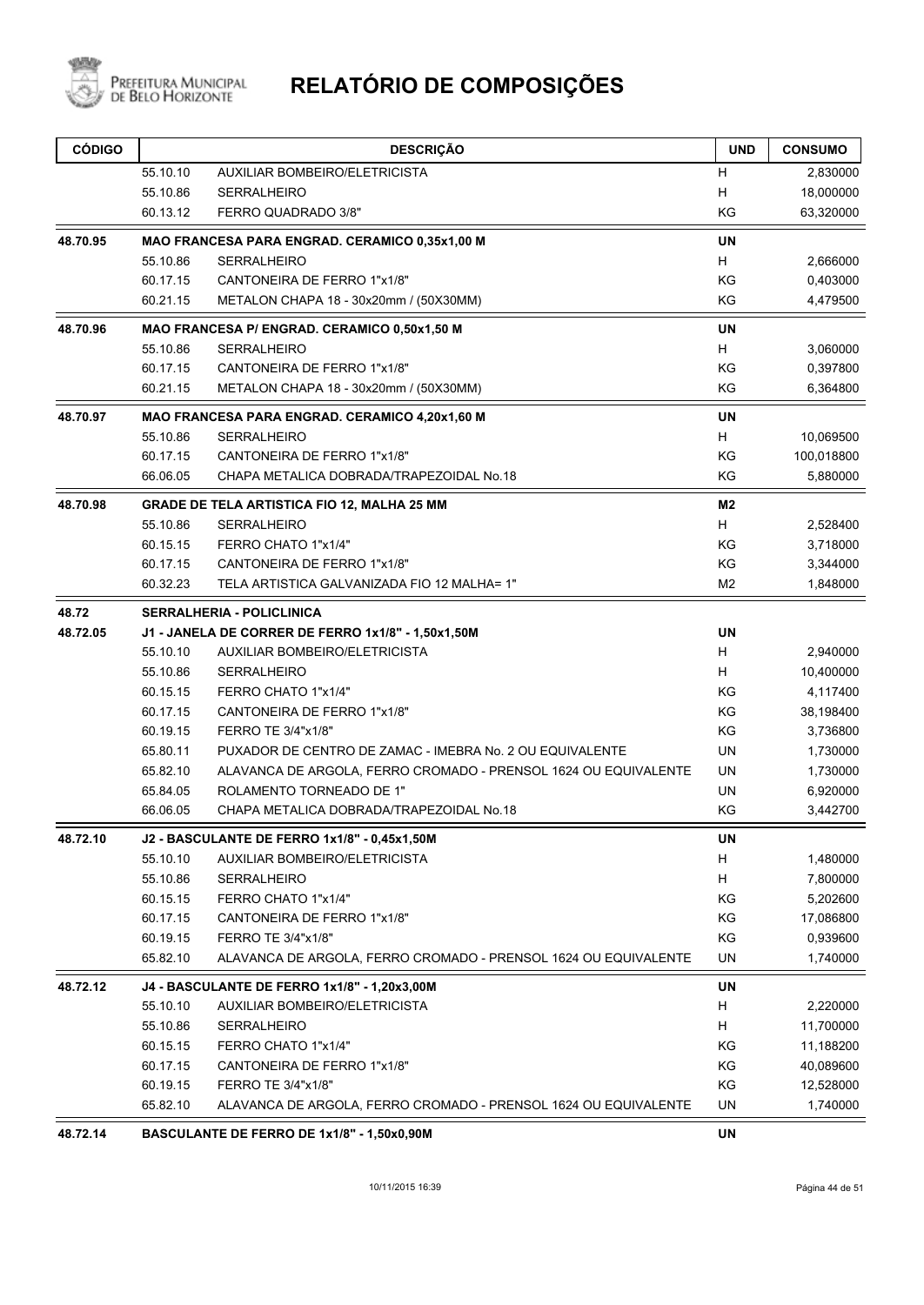

| <b>CÓDIGO</b> |          | <b>DESCRIÇÃO</b>                                                | <b>UND</b> | <b>CONSUMO</b> |
|---------------|----------|-----------------------------------------------------------------|------------|----------------|
|               | 55.10.10 | AUXILIAR BOMBEIRO/ELETRICISTA                                   | н          | 1,260000       |
|               | 55.10.86 | <b>SERRALHEIRO</b>                                              | H          | 9,100000       |
|               | 60.15.15 | FERRO CHATO 1"x1/4"                                             | KG         | 9,865800       |
|               | 60.17.15 | CANTONEIRA DE FERRO 1"x1/8"                                     | KG         | 32,816400      |
|               | 60.19.15 | FERRO TE 3/4"x1/8"                                              | KG         | 5,011200       |
|               | 65.82.10 | ALAVANCA DE ARGOLA, FERRO CROMADO - PRENSOL 1624 OU EQUIVALENTE | UN         | 1,740000       |
| 48.72.20      |          | J3 - MAXIMO AR DE METALON - 1,65x2,90M                          | <b>UN</b>  |                |
|               | 55.10.10 | AUXILIAR BOMBEIRO/ELETRICISTA                                   | H          | 7,500000       |
|               | 55.10.86 | SERRALHEIRO                                                     | Н          | 16,900000      |
|               | 60.15.15 | FERRO CHATO 1"x1/4"                                             | KG         | 3,321600       |
|               | 60.21.15 | METALON CHAPA 18 - 30x20mm / (50X30MM)                          | ΚG         | 45,845000      |
|               | 65.81.05 | TRINCO PARA JANELA MAXIMO AR - FERMAX / EQUIVALENTE             | UN         | 6,920000       |
|               | 66.05.05 | CHAPA METALICA LISA No.18                                       | KG         | 6,504800       |
|               | 66.06.05 | CHAPA METALICA DOBRADA/TRAPEZOIDAL No.18                        | ΚG         | 34,323200      |
| 48.72.22      |          | J5 - MAXIMO AR DE METALON - 1,65x3,20M                          | <b>UN</b>  |                |
|               | 55.10.10 | AUXILIAR BOMBEIRO/ELETRICISTA                                   | Н          | 8,750000       |
|               | 55.10.86 | <b>SERRALHEIRO</b>                                              | H          | 15,000000      |
|               | 60.15.15 | FERRO CHATO 1"x1/4"                                             | KG         | 5,397600       |
|               | 60.21.15 | METALON CHAPA 18 - 30x20mm / (50X30MM)                          | ΚG         | 72,314000      |
|               | 65.81.05 | TRINCO PARA JANELA MAXIMO AR - FERMAX / EQUIVALENTE             | UN         | 10,380000      |
|               | 66.05.05 | CHAPA METALICA LISA No.18                                       | KG         | 12,144600      |
|               | 66.06.05 | CHAPA METALICA DOBRADA/TRAPEZOIDAL No.18                        | KG         | 55,913600      |
| 48.72.26      |          | J7 - VENEZIANA DE CHAPA DOBRADA - 0,90x0,30M                    | <b>UN</b>  |                |
|               | 55.10.10 | AUXILIAR BOMBEIRO/ELETRICISTA                                   | Н          | 1,045200       |
|               | 55.10.86 | <b>SERRALHEIRO</b>                                              | H          | 2,780000       |
|               | 60.21.15 | METALON CHAPA 18 - 30x20mm / (50X30MM)                          | KG         | 4,236500       |
|               | 66.06.05 | CHAPA METALICA DOBRADA/TRAPEZOIDAL No.18                        | KG         | 7,659000       |
| 48.72.35      |          | P4 - PORTA DE ABRIR DE METALON 1FL. - 1,00x2,90M                | UN         |                |
|               | 55.10.10 | <b>AUXILIAR BOMBEIRO/ELETRICISTA</b>                            | H          | 31,420000      |
|               | 55.10.86 | <b>SERRALHEIRO</b>                                              | H          | 49,140000      |
|               | 60.15.15 | FERRO CHATO 1"x1/4"                                             | ΚG         | 5,660000       |
|               | 60.21.15 | METALON CHAPA 18 - 30x20mm / (50X30MM)                          | ΚG         | 26,010000      |
|               | 65.70.10 | FECHADURA PAPAIZ 342-MZ35 ESPELHO CROMADO OU EQUIVALENTE        | CJ         | 1,680000       |
|               | 65.78.07 | DOBRADICA DE FERRO CROMADO 3 1/2 X 2 1/2"                       | UN         | 5,040000       |
|               | 66.06.05 | CHAPA METALICA DOBRADA/TRAPEZOIDAL No.18                        | KG         | 18,550000      |
| 48.72.50      |          | GUARDA-CORPO TUBO GV 2" E 1",3 PC. HORIZ. FIX.PISO              | M          |                |
|               | 55.10.10 | <b>AUXILIAR BOMBEIRO/ELETRICISTA</b>                            | н          | 0,326100       |
|               | 55.10.86 | <b>SERRALHEIRO</b>                                              | н          | 2,217310       |
|               | 73.03.05 | TUBO ACO GALV. DIN 2440 E= 3,25 MM 1" C/ COSTURA                | M          | 1,550000       |
|               | 73.03.08 | TUBO ACO GALV. DIN 2440 E= 3,65 MM 2" C/COSTURA                 | М          | 5,509890       |
| 48.72.60      |          | BRISE SOLEIL DE METALON/CHAPA VENEZIANA 1,60x1,60M              | UN         |                |
|               | 55.10.10 | <b>AUXILIAR BOMBEIRO/ELETRICISTA</b>                            | н          | 0,245100       |
|               | 55.10.86 | <b>SERRALHEIRO</b>                                              | н          | 5,800000       |
|               | 60.21.15 | METALON CHAPA 18 - 30x20mm / (50X30MM)                          | ΚG         | 28,956200      |
|               | 66.06.05 | CHAPA METALICA DOBRADA/TRAPEZOIDAL No.18                        | KG         | 61,880000      |
| 48.72.65      |          | ALCAPAO DE CHAPA GALV.18, 0,60x0,60M, INCL.CAIXILHO             | UN         |                |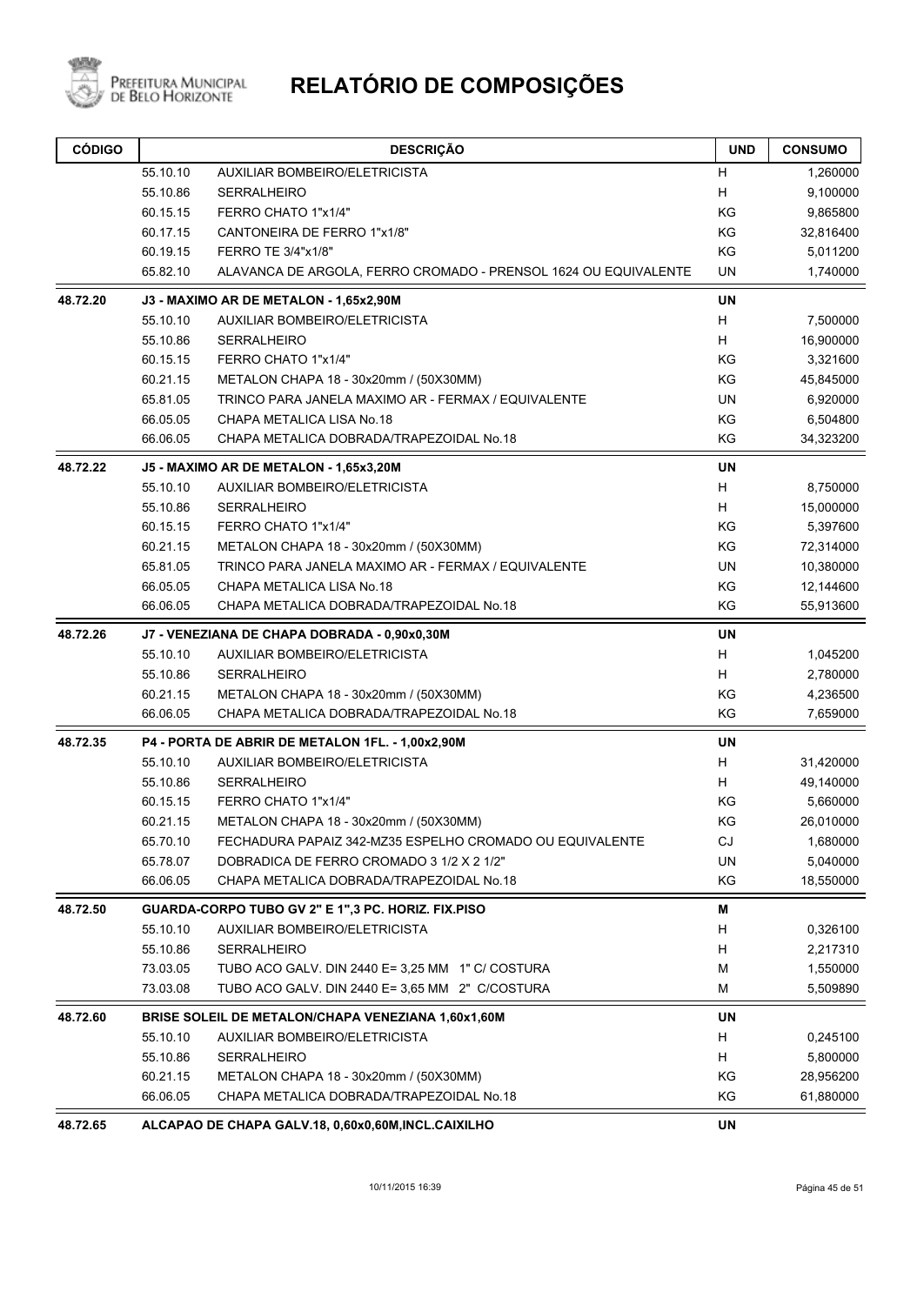

| <b>CÓDIGO</b> |          | <b>DESCRIÇÃO</b>                                        | <b>UND</b>     | <b>CONSUMO</b> |
|---------------|----------|---------------------------------------------------------|----------------|----------------|
|               | 55.10.10 | AUXILIAR BOMBEIRO/ELETRICISTA                           | н              | 1,025100       |
|               | 55.10.86 | <b>SERRALHEIRO</b>                                      | H              | 3,442500       |
|               | 60.17.15 | CANTONEIRA DE FERRO 1"x1/8"                             | KG             | 5,829300       |
|               | 65.78.90 | CACHIMBO D= 1/2"                                        | <b>UN</b>      | 3,060000       |
|               | 66.05.05 | CHAPA METALICA LISA No.18                               | KG             | 6,043500       |
| 48.72.90      |          | ILUMINACAO ZENITAL DE FERRO, CANTONEIRA 1,00x1,00M      | <b>UN</b>      |                |
|               | 55.10.10 | AUXILIAR BOMBEIRO/ELETRICISTA                           | H              | 1,038500       |
|               | 55.10.86 | <b>SERRALHEIRO</b>                                      | H              | 4,140000       |
|               | 60.19.15 | FERRO TE 3/4"x1/8"                                      | KG             | 25,473600      |
| 48.73         |          | <b>SERRALHERIA - VESTIARIO PADRAO</b>                   |                |                |
| 48.73.01      |          | <b>CESTO METALICO DE 45x45x50 CM COM TELA ARTISTICA</b> | <b>UN</b>      |                |
|               | 55.10.05 | <b>AJUDANTE</b>                                         | H              | 1,300000       |
|               | 55.10.86 | <b>SERRALHEIRO</b>                                      | H              | 2,870000       |
|               | 60.17.15 | CANTONEIRA DE FERRO 1"x1/8"                             | ΚG             | 10,280000      |
|               | 60.32.23 | TELA ARTISTICA GALVANIZADA FIO 12 MALHA= 1"             | M <sub>2</sub> | 1,770000       |
| 48.74         |          | <b>SERRALHERIA - UNIDADE DE SAUDE</b>                   |                |                |
| 48.74.05      |          | MAXIMO AR DE METALON - 0,60x1,20M                       | <b>UN</b>      |                |
|               | 55.10.10 | <b>AUXILIAR BOMBEIRO/ELETRICISTA</b>                    | H              | 1,480000       |
|               | 55.10.86 | <b>SERRALHEIRO</b>                                      | H              | 5,200000       |
|               | 60.15.15 | FERRO CHATO 1"x1/4"                                     | ΚG             | 0,417600       |
|               | 60.21.15 | METALON CHAPA 18 - 30x20mm / (50X30MM)                  | KG             | 11,344800      |
|               | 65.81.05 | TRINCO PARA JANELA MAXIMO AR - FERMAX / EQUIVALENTE     | UN             | 1,740000       |
|               | 66.05.05 | CHAPA METALICA LISA No.18                               | KG             | 1,218000       |
|               | 66.06.05 | CHAPA METALICA DOBRADA/TRAPEZOIDAL No.18                | KG             | 8,352000       |
| 48.74.06      |          | MAXIMO AR DE METALON - 0,60x2,00M                       | <b>UN</b>      |                |
|               | 55.10.10 | <b>AUXILIAR BOMBEIRO/ELETRICISTA</b>                    | H              | 2,960000       |
|               | 55.10.86 | <b>SERRALHEIRO</b>                                      | H              | 6,500000       |
|               | 60.15.15 | FERRO CHATO 1"x1/4"                                     | KG             | 3,880200       |
|               | 60.21.15 | METALON CHAPA 18 - 30x20mm / (50X30MM)                  | KG             | 20,706000      |
|               | 65.81.05 | TRINCO PARA JANELA MAXIMO AR - FERMAX / EQUIVALENTE     | UN             | 1,740000       |
|               | 66.05.05 | CHAPA METALICA LISA No.18                               | ΚG             | 2,923200       |
|               | 66.06.05 | CHAPA METALICA DOBRADA/TRAPEZOIDAL No.18                | ΚG             | 13,920000      |
| 48.74.15      |          | CAIXILHO FIXO DE METALON - 1,20x0,30M                   | UN             |                |
|               | 55.10.10 | AUXILIAR BOMBEIRO/ELETRICISTA                           | H              | 0,740000       |
|               | 55.10.86 | <b>SERRALHEIRO</b>                                      | H              | 2,600000       |
|               | 60.21.15 | METALON CHAPA 18 - 30x20mm / (50X30MM)                  | KG             | 5,624800       |
|               | 66.06.05 | CHAPA METALICA DOBRADA/TRAPEZOIDAL No.18                | KG             | 5,126400       |
| 48.74.20      |          | PORTA DE CORRER DE METALON - 0,90x2,20M                 | UN             |                |
|               | 55.10.10 | AUXILIAR BOMBEIRO/ELETRICISTA                           | H              | 2,940000       |
|               | 55.10.86 | SERRALHEIRO                                             | H              | 9,100000       |
|               | 60.15.15 | FERRO CHATO 1"x1/4"                                     | ΚG             | 4,809400       |
|               | 60.17.15 | CANTONEIRA DE FERRO 1"x1/8"                             | KG             | 5,466800       |
|               | 60.21.15 | METALON CHAPA 18 - 30x20mm / (50X30MM)                  | KG             | 20,275600      |
|               | 65.70.40 | FECHADURA PAPAIZ 844 OU EQUIVALENTE                     | CJ             | 1,730000       |
|               | 65.80.70 | CONCHA CROMADA COM 2 FUROS-IMEBRA NO.2 OU EQUIVALENTE   | UN             | 3,460000       |
|               | 65.84.05 | ROLAMENTO TORNEADO DE 1"                                | UN             | 6,920000       |
|               | 66.06.05 | CHAPA METALICA DOBRADA/TRAPEZOIDAL No.18                | KG             | 43,561400      |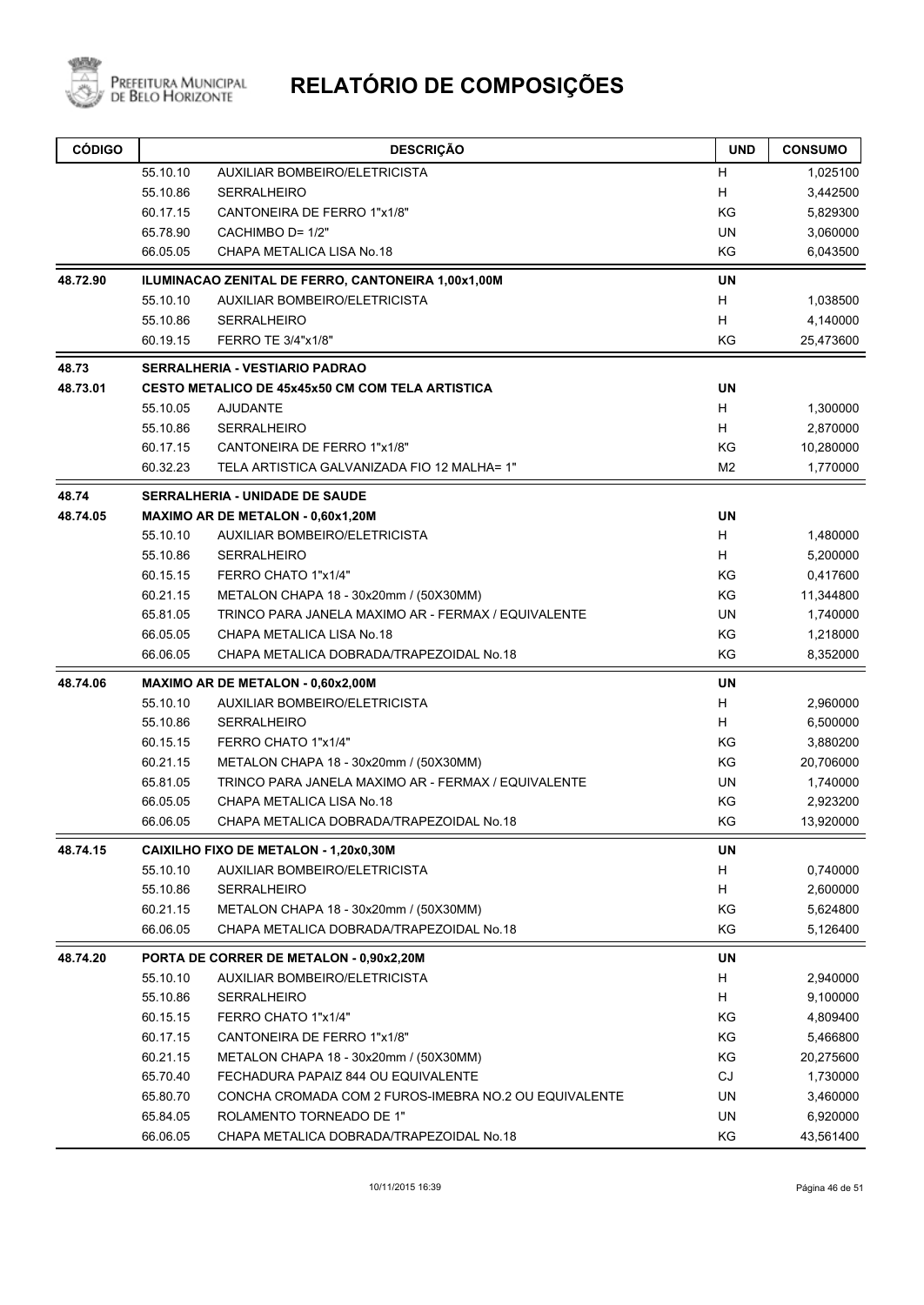

| <b>CÓDIGO</b> |                                                    | <b>DESCRIÇÃO</b>                                                | <b>UND</b> | <b>CONSUMO</b> |
|---------------|----------------------------------------------------|-----------------------------------------------------------------|------------|----------------|
| 48.74.25      | PORTAO DE ABRIR CHAPA TRAPEZOIDAL 2FL.- 3,00x2,40M |                                                                 |            |                |
|               | 55.10.10                                           | AUXILIAR BOMBEIRO/ELETRICISTA                                   | H          | 7,350000       |
|               | 55.10.86                                           | <b>SERRALHEIRO</b>                                              | H          | 25,800000      |
|               | 60.11.15                                           | FERRO REDONDO MECANICO SAE 1020 D= 1/2"                         | ΚG         | 2,076000       |
|               | 60.15.15                                           | FERRO CHATO 1"x1/4"                                             | KG         | 61,034400      |
|               | 65.78.94                                           | CACHIMBO D= 3/4"                                                | <b>UN</b>  | 10,380000      |
|               | 66.06.05                                           | CHAPA METALICA DOBRADA/TRAPEZOIDAL No.18                        | KG         | 162,620000     |
| 48.74.26      |                                                    | PORTAO DE ABRIR CHAPA TRAPEZOIDAL 1FL.-1,20x2,10M               | <b>UN</b>  |                |
|               | 55.10.10                                           | AUXILIAR BOMBEIRO/ELETRICISTA                                   | H          | 4,470000       |
|               | 55.10.86                                           | <b>SERRALHEIRO</b>                                              | H          | 14,190000      |
|               | 60.11.15                                           | FERRO REDONDO MECANICO SAE 1020 D= 1/2"                         | KG         | 2,112000       |
|               | 60.15.15                                           | FERRO CHATO 1"x1/4"                                             | KG         | 23,443200      |
|               | 60.17.15                                           | CANTONEIRA DE FERRO 1"x1/8"                                     | KG         | 18,004800      |
|               | 65.78.94                                           | CACHIMBO D= 3/4"                                                | <b>UN</b>  | 5,280000       |
|               | 66.06.05                                           | CHAPA METALICA DOBRADA/TRAPEZOIDAL No.18                        | KG         | 66,017600      |
| 48.74.40      |                                                    | GRADE DE FERRO QUADRADO 3/8" - 0,60x1,20M                       | <b>UN</b>  |                |
|               | 55.10.10                                           | AUXILIAR BOMBEIRO/ELETRICISTA                                   | H          | 0,488400       |
|               | 55.10.86                                           | <b>SERRALHEIRO</b>                                              | H          | 5,280000       |
|               | 60.13.12                                           | FERRO QUADRADO 3/8"                                             | KG         | 11,017600      |
| 48.74.50      |                                                    | GUICHE DE ABRIR DE METALON 2FL. - 0,50x0,70M                    | <b>UN</b>  |                |
|               | 55.10.10                                           | <b>AUXILIAR BOMBEIRO/ELETRICISTA</b>                            | H          | 0,780000       |
|               | 55.10.86                                           | <b>SERRALHEIRO</b>                                              | H          | 4,110000       |
|               | 60.21.15                                           | METALON CHAPA 18 - 30x20mm / (50X30MM)                          | ΚG         | 10,888500      |
|               | 65.78.20                                           | DOBRADICA DE FERRO CROMADO 3x2 1/2"                             | <b>UN</b>  | 7,320000       |
|               | 65.81.70                                           | CREMONA CROMADA, SEM CHAVE, ALIANCA REF.86560 OU EQUIVALENTE    | UN         | 1,830000       |
|               | 66.05.05                                           | CHAPA METALICA LISA No.18                                       | ΚG         | 1,976400       |
|               | 66.06.05                                           | CHAPA METALICA DOBRADA/TRAPEZOIDAL No.18                        | ΚG         | 5,563200       |
| 48.76         |                                                    | <b>SERRALHERIA - CENTRO DE SAUDE (CODEURB)</b>                  |            |                |
| 48.76.05      |                                                    | JF1-BASCULANTE DE FERRO - 3/4x1/8" - 3.0x1.0 M                  | <b>UN</b>  |                |
|               | 55.10.10                                           | AUXILIAR BOMBEIRO/ELETRICISTA                                   | H          | 20,650000      |
|               | 55.10.86                                           | <b>SERRALHEIRO</b>                                              | Н          | 18,220000      |
|               | 60.15.15                                           | FERRO CHATO 1"x1/4"                                             | KG         | 1,800000       |
|               | 60.17.15                                           | CANTONEIRA DE FERRO 1"x1/8"                                     | ΚG         | 22,000000      |
|               | 60.19.15                                           | FERRO TE 3/4"x1/8"                                              | KG         | 26,720000      |
|               | 60.21.15                                           | METALON CHAPA 18 - 30x20mm / (50X30MM)                          | KG         | 18,860000      |
|               | 65.82.10                                           | ALAVANCA DE ARGOLA, FERRO CROMADO - PRENSOL 1624 OU EQUIVALENTE | UN         | 7,140000       |
|               | 66.06.05                                           | CHAPA METALICA DOBRADA/TRAPEZOIDAL No.18                        | KG         | 6,250000       |
| 48.76.09      |                                                    | JF3- BASCULANTE DE FERRO - 3/4x1/8" - 0.5x1.0 M                 | UN         |                |
|               | 55.10.10                                           | AUXILIAR BOMBEIRO/ELETRICISTA                                   | H          | 8,330000       |
|               | 55.10.86                                           | <b>SERRALHEIRO</b>                                              | H          | 7,350000       |
|               | 60.15.15                                           | FERRO CHATO 1"x1/4"                                             | KG         | 0,450000       |
|               | 60.17.15                                           | CANTONEIRA DE FERRO 1"x1/8"                                     | KG         | 4,740000       |
|               | 60.19.15                                           | FERRO TE 3/4"x1/8"                                              | KG         | 3,950000       |
|               | 60.21.15                                           | METALON CHAPA 18 - 30x20mm / (50X30MM)                          | KG         | 5,170000       |
|               | 65.82.10                                           | ALAVANCA DE ARGOLA, FERRO CROMADO - PRENSOL 1624 OU EQUIVALENTE | UN         | 1,790000       |
|               | 66.06.05                                           | CHAPA METALICA DOBRADA/TRAPEZOIDAL No.18                        | KG         | 1,440000       |
|               |                                                    |                                                                 |            |                |

**48.76.11 JF4- BASCULANTE DE FERRO - 3/4x1/8" - 1.1x1.5 M UN**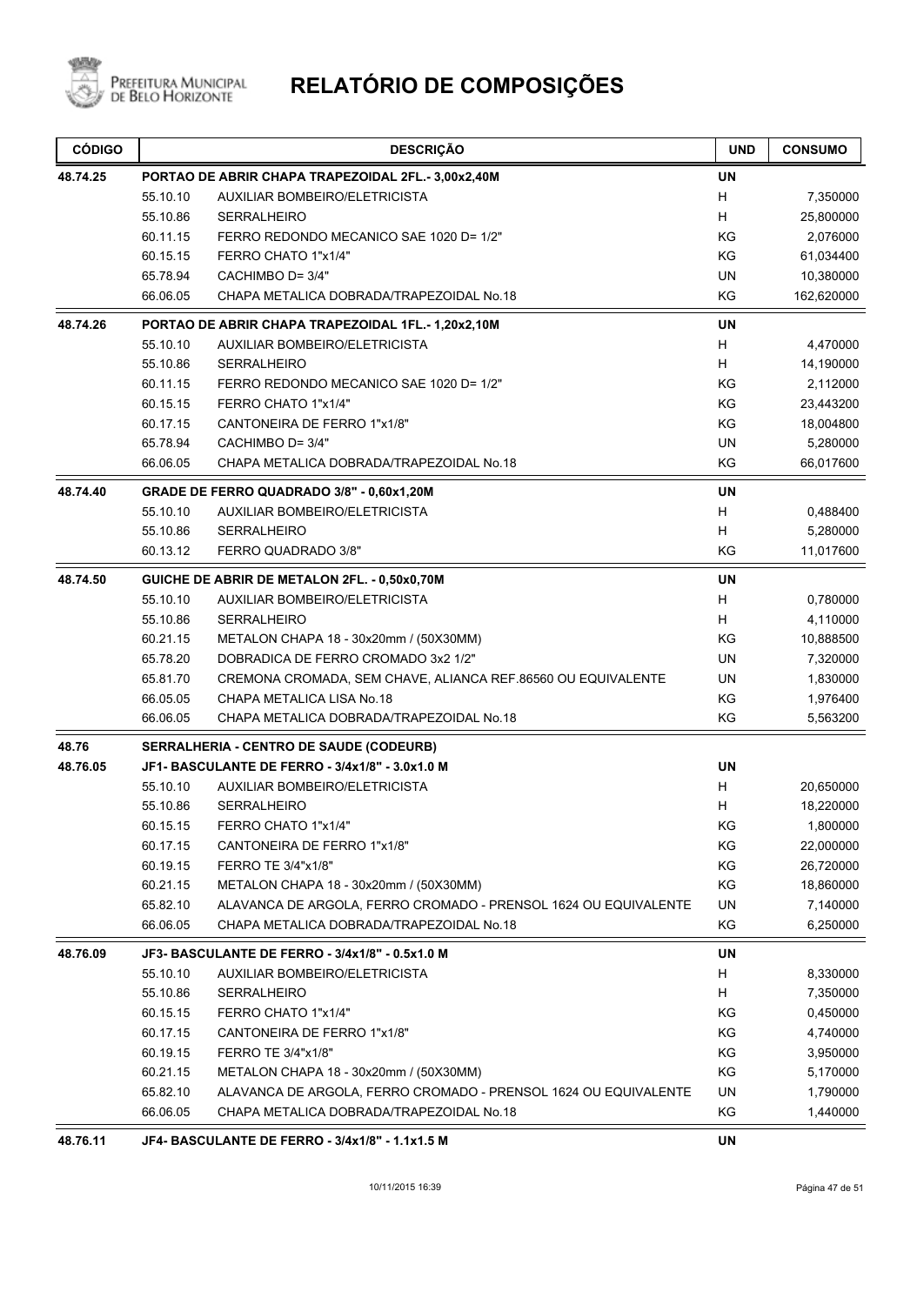

| H<br>55.10.10<br><b>AUXILIAR BOMBEIRO/ELETRICISTA</b><br>14,020000<br>н<br>55.10.86<br><b>SERRALHEIRO</b><br>12,370000<br>KG<br>60.15.15<br>FERRO CHATO 1"x1/4"<br>1,580000<br>60.17.15<br>CANTONEIRA DE FERRO 1"x1/8"<br>KG<br>24,860000<br>KG<br>60.19.15<br>FERRO TE 3/4"x1/8"<br>9,240000<br>KG<br>60.21.15<br>METALON CHAPA 18 - 30x20mm / (50X30MM)<br>9,020000<br>65.82.10<br>ALAVANCA DE ARGOLA, FERRO CROMADO - PRENSOL 1624 OU EQUIVALENTE<br>UN<br>1,810000<br>66.06.05<br>CHAPA METALICA DOBRADA/TRAPEZOIDAL No.18<br>ΚG<br>3,800000<br><b>UN</b><br>48.76.12<br>JF4A- BASCULANTE DE FERRO - 3/4x1/8" - 1.1x1.5 M<br>55.10.10<br><b>AUXILIAR BOMBEIRO/ELETRICISTA</b><br>н<br>14,020000<br>Н<br>55.10.86<br><b>SERRALHEIRO</b><br>12,370000<br>60.15.15<br>FERRO CHATO 1"x1/4"<br>ΚG<br>1,580000<br>KG<br>60.17.15<br>CANTONEIRA DE FERRO 1"x1/8"<br>24,860000<br>FERRO TE 3/4"x1/8"<br>KG<br>9,240000<br>60.19.15<br>KG<br>60.21.15<br>METALON CHAPA 18 - 30x20mm / (50X30MM)<br>9,020000<br>ALAVANCA DE ARGOLA, FERRO CROMADO - PRENSOL 1624 OU EQUIVALENTE<br>65.82.10<br>UN<br>1,810000<br>KG<br>CHAPA METALICA DOBRADA/TRAPEZOIDAL No.18<br>66.06.05<br>3,800000<br>48.76.14<br>JF5- BASCULANTE DE FERRO - 3/4x1/8" - 0.5x2.8 M<br><b>UN</b><br>55.10.10<br><b>AUXILIAR BOMBEIRO/ELETRICISTA</b><br>н<br>11,220000<br>55.10.86<br><b>SERRALHEIRO</b><br>H<br>9,900000<br>FERRO CHATO 1"x1/4"<br>KG<br>0,580000<br>60.15.15<br>KG<br>60.17.15<br>CANTONEIRA DE FERRO 1"x1/8"<br>13,780000<br>KG<br>60.19.15<br>FERRO TE 3/4"x1/8"<br>5,130000<br>KG<br>60.21.15<br>11,540000<br>METALON CHAPA 18 - 30x20mm / (50X30MM)<br>65.82.10<br>ALAVANCA DE ARGOLA, FERRO CROMADO - PRENSOL 1624 OU EQUIVALENTE<br>UN<br>1,820000<br>66.06.05<br>CHAPA METALICA DOBRADA/TRAPEZOIDAL No.18<br>KG<br>1,090000<br><b>UN</b><br>48.76.25<br>PF1- PORTA DE CORRER - METALON/FERRO - 2.625x2.8 M<br>н<br>55.10.10<br>AUXILIAR BOMBEIRO/ELETRICISTA<br>27,110000<br>55.10.86<br><b>SERRALHEIRO</b><br>н<br>23,920000<br>CANTONEIRA DE FERRO 1"x1/8"<br>ΚG<br>42,230000<br>60.17.15<br>60.19.15<br>FERRO TE 3/4"x1/8"<br>KG<br>58,920000<br>KG<br>48,870000<br>60.21.15<br>METALON CHAPA 18 - 30x20mm / (50X30MM)<br>FECHADURA PAPAIZ 342-MZ35 ESPELHO CROMADO OU EQUIVALENTE<br>CJ<br>65.70.10<br>1,750000<br>DOBRADICA DE FERRO CROMADO 3 1/2 X 2 1/2"<br>65.78.07<br>UN<br>10,510000<br>KG<br>66.06.05<br>CHAPA METALICA DOBRADA/TRAPEZOIDAL No.18<br>3,850000<br>48.76.27<br>PF2- PORTA DE ABRIR - VENEZIANA-CHAPA - 0.7x2.8 M<br>UN<br>55.10.10<br>AUXILIAR BOMBEIRO/ELETRICISTA<br>H<br>13,430000<br>н<br>55.10.86<br><b>SERRALHEIRO</b><br>11,850000<br>KG<br>60.15.15<br>FERRO CHATO 1"x1/4"<br>0,550000<br>KG<br>60.17.15<br>CANTONEIRA DE FERRO 1"x1/8"<br>17,090000<br>60.19.15<br>FERRO TE 3/4"x1/8"<br>ΚG<br>4,280000<br>KG<br>60.21.15<br>METALON CHAPA 18 - 30x20mm / (50X30MM)<br>14,230000<br>CJ<br>65.70.10<br>1,740000<br>FECHADURA PAPAIZ 342-MZ35 ESPELHO CROMADO OU EQUIVALENTE<br>UN<br>65.78.07<br>DOBRADICA DE FERRO CROMADO 3 1/2 X 2 1/2"<br>5,220000<br>66.06.05<br>CHAPA METALICA DOBRADA/TRAPEZOIDAL No.18<br>KG<br>39,920000<br>UN<br>48.76.29<br>PF2A- PORTA DE ABRIR - VENEZIANA-CHAPA - 0.8x2.8 M<br><b>AUXILIAR BOMBEIRO/ELETRICISTA</b><br>н<br>13,430000<br>55.10.10 | <b>CÓDIGO</b> | <b>DESCRIÇÃO</b> | <b>UND</b> | <b>CONSUMO</b> |
|---------------------------------------------------------------------------------------------------------------------------------------------------------------------------------------------------------------------------------------------------------------------------------------------------------------------------------------------------------------------------------------------------------------------------------------------------------------------------------------------------------------------------------------------------------------------------------------------------------------------------------------------------------------------------------------------------------------------------------------------------------------------------------------------------------------------------------------------------------------------------------------------------------------------------------------------------------------------------------------------------------------------------------------------------------------------------------------------------------------------------------------------------------------------------------------------------------------------------------------------------------------------------------------------------------------------------------------------------------------------------------------------------------------------------------------------------------------------------------------------------------------------------------------------------------------------------------------------------------------------------------------------------------------------------------------------------------------------------------------------------------------------------------------------------------------------------------------------------------------------------------------------------------------------------------------------------------------------------------------------------------------------------------------------------------------------------------------------------------------------------------------------------------------------------------------------------------------------------------------------------------------------------------------------------------------------------------------------------------------------------------------------------------------------------------------------------------------------------------------------------------------------------------------------------------------------------------------------------------------------------------------------------------------------------------------------------------------------------------------------------------------------------------------------------------------------------------------------------------------------------------------------------------------------------------------------------------------------------------------------------------------------------------------------------------------------------------------------------------------------------------------------------------------------------------------------------------------------------------------------------------------------------------------------------------|---------------|------------------|------------|----------------|
|                                                                                                                                                                                                                                                                                                                                                                                                                                                                                                                                                                                                                                                                                                                                                                                                                                                                                                                                                                                                                                                                                                                                                                                                                                                                                                                                                                                                                                                                                                                                                                                                                                                                                                                                                                                                                                                                                                                                                                                                                                                                                                                                                                                                                                                                                                                                                                                                                                                                                                                                                                                                                                                                                                                                                                                                                                                                                                                                                                                                                                                                                                                                                                                                                                                                                                         |               |                  |            |                |
|                                                                                                                                                                                                                                                                                                                                                                                                                                                                                                                                                                                                                                                                                                                                                                                                                                                                                                                                                                                                                                                                                                                                                                                                                                                                                                                                                                                                                                                                                                                                                                                                                                                                                                                                                                                                                                                                                                                                                                                                                                                                                                                                                                                                                                                                                                                                                                                                                                                                                                                                                                                                                                                                                                                                                                                                                                                                                                                                                                                                                                                                                                                                                                                                                                                                                                         |               |                  |            |                |
|                                                                                                                                                                                                                                                                                                                                                                                                                                                                                                                                                                                                                                                                                                                                                                                                                                                                                                                                                                                                                                                                                                                                                                                                                                                                                                                                                                                                                                                                                                                                                                                                                                                                                                                                                                                                                                                                                                                                                                                                                                                                                                                                                                                                                                                                                                                                                                                                                                                                                                                                                                                                                                                                                                                                                                                                                                                                                                                                                                                                                                                                                                                                                                                                                                                                                                         |               |                  |            |                |
|                                                                                                                                                                                                                                                                                                                                                                                                                                                                                                                                                                                                                                                                                                                                                                                                                                                                                                                                                                                                                                                                                                                                                                                                                                                                                                                                                                                                                                                                                                                                                                                                                                                                                                                                                                                                                                                                                                                                                                                                                                                                                                                                                                                                                                                                                                                                                                                                                                                                                                                                                                                                                                                                                                                                                                                                                                                                                                                                                                                                                                                                                                                                                                                                                                                                                                         |               |                  |            |                |
|                                                                                                                                                                                                                                                                                                                                                                                                                                                                                                                                                                                                                                                                                                                                                                                                                                                                                                                                                                                                                                                                                                                                                                                                                                                                                                                                                                                                                                                                                                                                                                                                                                                                                                                                                                                                                                                                                                                                                                                                                                                                                                                                                                                                                                                                                                                                                                                                                                                                                                                                                                                                                                                                                                                                                                                                                                                                                                                                                                                                                                                                                                                                                                                                                                                                                                         |               |                  |            |                |
|                                                                                                                                                                                                                                                                                                                                                                                                                                                                                                                                                                                                                                                                                                                                                                                                                                                                                                                                                                                                                                                                                                                                                                                                                                                                                                                                                                                                                                                                                                                                                                                                                                                                                                                                                                                                                                                                                                                                                                                                                                                                                                                                                                                                                                                                                                                                                                                                                                                                                                                                                                                                                                                                                                                                                                                                                                                                                                                                                                                                                                                                                                                                                                                                                                                                                                         |               |                  |            |                |
|                                                                                                                                                                                                                                                                                                                                                                                                                                                                                                                                                                                                                                                                                                                                                                                                                                                                                                                                                                                                                                                                                                                                                                                                                                                                                                                                                                                                                                                                                                                                                                                                                                                                                                                                                                                                                                                                                                                                                                                                                                                                                                                                                                                                                                                                                                                                                                                                                                                                                                                                                                                                                                                                                                                                                                                                                                                                                                                                                                                                                                                                                                                                                                                                                                                                                                         |               |                  |            |                |
|                                                                                                                                                                                                                                                                                                                                                                                                                                                                                                                                                                                                                                                                                                                                                                                                                                                                                                                                                                                                                                                                                                                                                                                                                                                                                                                                                                                                                                                                                                                                                                                                                                                                                                                                                                                                                                                                                                                                                                                                                                                                                                                                                                                                                                                                                                                                                                                                                                                                                                                                                                                                                                                                                                                                                                                                                                                                                                                                                                                                                                                                                                                                                                                                                                                                                                         |               |                  |            |                |
|                                                                                                                                                                                                                                                                                                                                                                                                                                                                                                                                                                                                                                                                                                                                                                                                                                                                                                                                                                                                                                                                                                                                                                                                                                                                                                                                                                                                                                                                                                                                                                                                                                                                                                                                                                                                                                                                                                                                                                                                                                                                                                                                                                                                                                                                                                                                                                                                                                                                                                                                                                                                                                                                                                                                                                                                                                                                                                                                                                                                                                                                                                                                                                                                                                                                                                         |               |                  |            |                |
|                                                                                                                                                                                                                                                                                                                                                                                                                                                                                                                                                                                                                                                                                                                                                                                                                                                                                                                                                                                                                                                                                                                                                                                                                                                                                                                                                                                                                                                                                                                                                                                                                                                                                                                                                                                                                                                                                                                                                                                                                                                                                                                                                                                                                                                                                                                                                                                                                                                                                                                                                                                                                                                                                                                                                                                                                                                                                                                                                                                                                                                                                                                                                                                                                                                                                                         |               |                  |            |                |
|                                                                                                                                                                                                                                                                                                                                                                                                                                                                                                                                                                                                                                                                                                                                                                                                                                                                                                                                                                                                                                                                                                                                                                                                                                                                                                                                                                                                                                                                                                                                                                                                                                                                                                                                                                                                                                                                                                                                                                                                                                                                                                                                                                                                                                                                                                                                                                                                                                                                                                                                                                                                                                                                                                                                                                                                                                                                                                                                                                                                                                                                                                                                                                                                                                                                                                         |               |                  |            |                |
|                                                                                                                                                                                                                                                                                                                                                                                                                                                                                                                                                                                                                                                                                                                                                                                                                                                                                                                                                                                                                                                                                                                                                                                                                                                                                                                                                                                                                                                                                                                                                                                                                                                                                                                                                                                                                                                                                                                                                                                                                                                                                                                                                                                                                                                                                                                                                                                                                                                                                                                                                                                                                                                                                                                                                                                                                                                                                                                                                                                                                                                                                                                                                                                                                                                                                                         |               |                  |            |                |
|                                                                                                                                                                                                                                                                                                                                                                                                                                                                                                                                                                                                                                                                                                                                                                                                                                                                                                                                                                                                                                                                                                                                                                                                                                                                                                                                                                                                                                                                                                                                                                                                                                                                                                                                                                                                                                                                                                                                                                                                                                                                                                                                                                                                                                                                                                                                                                                                                                                                                                                                                                                                                                                                                                                                                                                                                                                                                                                                                                                                                                                                                                                                                                                                                                                                                                         |               |                  |            |                |
|                                                                                                                                                                                                                                                                                                                                                                                                                                                                                                                                                                                                                                                                                                                                                                                                                                                                                                                                                                                                                                                                                                                                                                                                                                                                                                                                                                                                                                                                                                                                                                                                                                                                                                                                                                                                                                                                                                                                                                                                                                                                                                                                                                                                                                                                                                                                                                                                                                                                                                                                                                                                                                                                                                                                                                                                                                                                                                                                                                                                                                                                                                                                                                                                                                                                                                         |               |                  |            |                |
|                                                                                                                                                                                                                                                                                                                                                                                                                                                                                                                                                                                                                                                                                                                                                                                                                                                                                                                                                                                                                                                                                                                                                                                                                                                                                                                                                                                                                                                                                                                                                                                                                                                                                                                                                                                                                                                                                                                                                                                                                                                                                                                                                                                                                                                                                                                                                                                                                                                                                                                                                                                                                                                                                                                                                                                                                                                                                                                                                                                                                                                                                                                                                                                                                                                                                                         |               |                  |            |                |
|                                                                                                                                                                                                                                                                                                                                                                                                                                                                                                                                                                                                                                                                                                                                                                                                                                                                                                                                                                                                                                                                                                                                                                                                                                                                                                                                                                                                                                                                                                                                                                                                                                                                                                                                                                                                                                                                                                                                                                                                                                                                                                                                                                                                                                                                                                                                                                                                                                                                                                                                                                                                                                                                                                                                                                                                                                                                                                                                                                                                                                                                                                                                                                                                                                                                                                         |               |                  |            |                |
|                                                                                                                                                                                                                                                                                                                                                                                                                                                                                                                                                                                                                                                                                                                                                                                                                                                                                                                                                                                                                                                                                                                                                                                                                                                                                                                                                                                                                                                                                                                                                                                                                                                                                                                                                                                                                                                                                                                                                                                                                                                                                                                                                                                                                                                                                                                                                                                                                                                                                                                                                                                                                                                                                                                                                                                                                                                                                                                                                                                                                                                                                                                                                                                                                                                                                                         |               |                  |            |                |
|                                                                                                                                                                                                                                                                                                                                                                                                                                                                                                                                                                                                                                                                                                                                                                                                                                                                                                                                                                                                                                                                                                                                                                                                                                                                                                                                                                                                                                                                                                                                                                                                                                                                                                                                                                                                                                                                                                                                                                                                                                                                                                                                                                                                                                                                                                                                                                                                                                                                                                                                                                                                                                                                                                                                                                                                                                                                                                                                                                                                                                                                                                                                                                                                                                                                                                         |               |                  |            |                |
|                                                                                                                                                                                                                                                                                                                                                                                                                                                                                                                                                                                                                                                                                                                                                                                                                                                                                                                                                                                                                                                                                                                                                                                                                                                                                                                                                                                                                                                                                                                                                                                                                                                                                                                                                                                                                                                                                                                                                                                                                                                                                                                                                                                                                                                                                                                                                                                                                                                                                                                                                                                                                                                                                                                                                                                                                                                                                                                                                                                                                                                                                                                                                                                                                                                                                                         |               |                  |            |                |
|                                                                                                                                                                                                                                                                                                                                                                                                                                                                                                                                                                                                                                                                                                                                                                                                                                                                                                                                                                                                                                                                                                                                                                                                                                                                                                                                                                                                                                                                                                                                                                                                                                                                                                                                                                                                                                                                                                                                                                                                                                                                                                                                                                                                                                                                                                                                                                                                                                                                                                                                                                                                                                                                                                                                                                                                                                                                                                                                                                                                                                                                                                                                                                                                                                                                                                         |               |                  |            |                |
|                                                                                                                                                                                                                                                                                                                                                                                                                                                                                                                                                                                                                                                                                                                                                                                                                                                                                                                                                                                                                                                                                                                                                                                                                                                                                                                                                                                                                                                                                                                                                                                                                                                                                                                                                                                                                                                                                                                                                                                                                                                                                                                                                                                                                                                                                                                                                                                                                                                                                                                                                                                                                                                                                                                                                                                                                                                                                                                                                                                                                                                                                                                                                                                                                                                                                                         |               |                  |            |                |
|                                                                                                                                                                                                                                                                                                                                                                                                                                                                                                                                                                                                                                                                                                                                                                                                                                                                                                                                                                                                                                                                                                                                                                                                                                                                                                                                                                                                                                                                                                                                                                                                                                                                                                                                                                                                                                                                                                                                                                                                                                                                                                                                                                                                                                                                                                                                                                                                                                                                                                                                                                                                                                                                                                                                                                                                                                                                                                                                                                                                                                                                                                                                                                                                                                                                                                         |               |                  |            |                |
|                                                                                                                                                                                                                                                                                                                                                                                                                                                                                                                                                                                                                                                                                                                                                                                                                                                                                                                                                                                                                                                                                                                                                                                                                                                                                                                                                                                                                                                                                                                                                                                                                                                                                                                                                                                                                                                                                                                                                                                                                                                                                                                                                                                                                                                                                                                                                                                                                                                                                                                                                                                                                                                                                                                                                                                                                                                                                                                                                                                                                                                                                                                                                                                                                                                                                                         |               |                  |            |                |
|                                                                                                                                                                                                                                                                                                                                                                                                                                                                                                                                                                                                                                                                                                                                                                                                                                                                                                                                                                                                                                                                                                                                                                                                                                                                                                                                                                                                                                                                                                                                                                                                                                                                                                                                                                                                                                                                                                                                                                                                                                                                                                                                                                                                                                                                                                                                                                                                                                                                                                                                                                                                                                                                                                                                                                                                                                                                                                                                                                                                                                                                                                                                                                                                                                                                                                         |               |                  |            |                |
|                                                                                                                                                                                                                                                                                                                                                                                                                                                                                                                                                                                                                                                                                                                                                                                                                                                                                                                                                                                                                                                                                                                                                                                                                                                                                                                                                                                                                                                                                                                                                                                                                                                                                                                                                                                                                                                                                                                                                                                                                                                                                                                                                                                                                                                                                                                                                                                                                                                                                                                                                                                                                                                                                                                                                                                                                                                                                                                                                                                                                                                                                                                                                                                                                                                                                                         |               |                  |            |                |
|                                                                                                                                                                                                                                                                                                                                                                                                                                                                                                                                                                                                                                                                                                                                                                                                                                                                                                                                                                                                                                                                                                                                                                                                                                                                                                                                                                                                                                                                                                                                                                                                                                                                                                                                                                                                                                                                                                                                                                                                                                                                                                                                                                                                                                                                                                                                                                                                                                                                                                                                                                                                                                                                                                                                                                                                                                                                                                                                                                                                                                                                                                                                                                                                                                                                                                         |               |                  |            |                |
|                                                                                                                                                                                                                                                                                                                                                                                                                                                                                                                                                                                                                                                                                                                                                                                                                                                                                                                                                                                                                                                                                                                                                                                                                                                                                                                                                                                                                                                                                                                                                                                                                                                                                                                                                                                                                                                                                                                                                                                                                                                                                                                                                                                                                                                                                                                                                                                                                                                                                                                                                                                                                                                                                                                                                                                                                                                                                                                                                                                                                                                                                                                                                                                                                                                                                                         |               |                  |            |                |
|                                                                                                                                                                                                                                                                                                                                                                                                                                                                                                                                                                                                                                                                                                                                                                                                                                                                                                                                                                                                                                                                                                                                                                                                                                                                                                                                                                                                                                                                                                                                                                                                                                                                                                                                                                                                                                                                                                                                                                                                                                                                                                                                                                                                                                                                                                                                                                                                                                                                                                                                                                                                                                                                                                                                                                                                                                                                                                                                                                                                                                                                                                                                                                                                                                                                                                         |               |                  |            |                |
|                                                                                                                                                                                                                                                                                                                                                                                                                                                                                                                                                                                                                                                                                                                                                                                                                                                                                                                                                                                                                                                                                                                                                                                                                                                                                                                                                                                                                                                                                                                                                                                                                                                                                                                                                                                                                                                                                                                                                                                                                                                                                                                                                                                                                                                                                                                                                                                                                                                                                                                                                                                                                                                                                                                                                                                                                                                                                                                                                                                                                                                                                                                                                                                                                                                                                                         |               |                  |            |                |
|                                                                                                                                                                                                                                                                                                                                                                                                                                                                                                                                                                                                                                                                                                                                                                                                                                                                                                                                                                                                                                                                                                                                                                                                                                                                                                                                                                                                                                                                                                                                                                                                                                                                                                                                                                                                                                                                                                                                                                                                                                                                                                                                                                                                                                                                                                                                                                                                                                                                                                                                                                                                                                                                                                                                                                                                                                                                                                                                                                                                                                                                                                                                                                                                                                                                                                         |               |                  |            |                |
|                                                                                                                                                                                                                                                                                                                                                                                                                                                                                                                                                                                                                                                                                                                                                                                                                                                                                                                                                                                                                                                                                                                                                                                                                                                                                                                                                                                                                                                                                                                                                                                                                                                                                                                                                                                                                                                                                                                                                                                                                                                                                                                                                                                                                                                                                                                                                                                                                                                                                                                                                                                                                                                                                                                                                                                                                                                                                                                                                                                                                                                                                                                                                                                                                                                                                                         |               |                  |            |                |
|                                                                                                                                                                                                                                                                                                                                                                                                                                                                                                                                                                                                                                                                                                                                                                                                                                                                                                                                                                                                                                                                                                                                                                                                                                                                                                                                                                                                                                                                                                                                                                                                                                                                                                                                                                                                                                                                                                                                                                                                                                                                                                                                                                                                                                                                                                                                                                                                                                                                                                                                                                                                                                                                                                                                                                                                                                                                                                                                                                                                                                                                                                                                                                                                                                                                                                         |               |                  |            |                |
|                                                                                                                                                                                                                                                                                                                                                                                                                                                                                                                                                                                                                                                                                                                                                                                                                                                                                                                                                                                                                                                                                                                                                                                                                                                                                                                                                                                                                                                                                                                                                                                                                                                                                                                                                                                                                                                                                                                                                                                                                                                                                                                                                                                                                                                                                                                                                                                                                                                                                                                                                                                                                                                                                                                                                                                                                                                                                                                                                                                                                                                                                                                                                                                                                                                                                                         |               |                  |            |                |
|                                                                                                                                                                                                                                                                                                                                                                                                                                                                                                                                                                                                                                                                                                                                                                                                                                                                                                                                                                                                                                                                                                                                                                                                                                                                                                                                                                                                                                                                                                                                                                                                                                                                                                                                                                                                                                                                                                                                                                                                                                                                                                                                                                                                                                                                                                                                                                                                                                                                                                                                                                                                                                                                                                                                                                                                                                                                                                                                                                                                                                                                                                                                                                                                                                                                                                         |               |                  |            |                |
|                                                                                                                                                                                                                                                                                                                                                                                                                                                                                                                                                                                                                                                                                                                                                                                                                                                                                                                                                                                                                                                                                                                                                                                                                                                                                                                                                                                                                                                                                                                                                                                                                                                                                                                                                                                                                                                                                                                                                                                                                                                                                                                                                                                                                                                                                                                                                                                                                                                                                                                                                                                                                                                                                                                                                                                                                                                                                                                                                                                                                                                                                                                                                                                                                                                                                                         |               |                  |            |                |
|                                                                                                                                                                                                                                                                                                                                                                                                                                                                                                                                                                                                                                                                                                                                                                                                                                                                                                                                                                                                                                                                                                                                                                                                                                                                                                                                                                                                                                                                                                                                                                                                                                                                                                                                                                                                                                                                                                                                                                                                                                                                                                                                                                                                                                                                                                                                                                                                                                                                                                                                                                                                                                                                                                                                                                                                                                                                                                                                                                                                                                                                                                                                                                                                                                                                                                         |               |                  |            |                |
|                                                                                                                                                                                                                                                                                                                                                                                                                                                                                                                                                                                                                                                                                                                                                                                                                                                                                                                                                                                                                                                                                                                                                                                                                                                                                                                                                                                                                                                                                                                                                                                                                                                                                                                                                                                                                                                                                                                                                                                                                                                                                                                                                                                                                                                                                                                                                                                                                                                                                                                                                                                                                                                                                                                                                                                                                                                                                                                                                                                                                                                                                                                                                                                                                                                                                                         |               |                  |            |                |
|                                                                                                                                                                                                                                                                                                                                                                                                                                                                                                                                                                                                                                                                                                                                                                                                                                                                                                                                                                                                                                                                                                                                                                                                                                                                                                                                                                                                                                                                                                                                                                                                                                                                                                                                                                                                                                                                                                                                                                                                                                                                                                                                                                                                                                                                                                                                                                                                                                                                                                                                                                                                                                                                                                                                                                                                                                                                                                                                                                                                                                                                                                                                                                                                                                                                                                         |               |                  |            |                |
|                                                                                                                                                                                                                                                                                                                                                                                                                                                                                                                                                                                                                                                                                                                                                                                                                                                                                                                                                                                                                                                                                                                                                                                                                                                                                                                                                                                                                                                                                                                                                                                                                                                                                                                                                                                                                                                                                                                                                                                                                                                                                                                                                                                                                                                                                                                                                                                                                                                                                                                                                                                                                                                                                                                                                                                                                                                                                                                                                                                                                                                                                                                                                                                                                                                                                                         |               |                  |            |                |
|                                                                                                                                                                                                                                                                                                                                                                                                                                                                                                                                                                                                                                                                                                                                                                                                                                                                                                                                                                                                                                                                                                                                                                                                                                                                                                                                                                                                                                                                                                                                                                                                                                                                                                                                                                                                                                                                                                                                                                                                                                                                                                                                                                                                                                                                                                                                                                                                                                                                                                                                                                                                                                                                                                                                                                                                                                                                                                                                                                                                                                                                                                                                                                                                                                                                                                         |               |                  |            |                |
|                                                                                                                                                                                                                                                                                                                                                                                                                                                                                                                                                                                                                                                                                                                                                                                                                                                                                                                                                                                                                                                                                                                                                                                                                                                                                                                                                                                                                                                                                                                                                                                                                                                                                                                                                                                                                                                                                                                                                                                                                                                                                                                                                                                                                                                                                                                                                                                                                                                                                                                                                                                                                                                                                                                                                                                                                                                                                                                                                                                                                                                                                                                                                                                                                                                                                                         |               |                  |            |                |
|                                                                                                                                                                                                                                                                                                                                                                                                                                                                                                                                                                                                                                                                                                                                                                                                                                                                                                                                                                                                                                                                                                                                                                                                                                                                                                                                                                                                                                                                                                                                                                                                                                                                                                                                                                                                                                                                                                                                                                                                                                                                                                                                                                                                                                                                                                                                                                                                                                                                                                                                                                                                                                                                                                                                                                                                                                                                                                                                                                                                                                                                                                                                                                                                                                                                                                         |               |                  |            |                |
|                                                                                                                                                                                                                                                                                                                                                                                                                                                                                                                                                                                                                                                                                                                                                                                                                                                                                                                                                                                                                                                                                                                                                                                                                                                                                                                                                                                                                                                                                                                                                                                                                                                                                                                                                                                                                                                                                                                                                                                                                                                                                                                                                                                                                                                                                                                                                                                                                                                                                                                                                                                                                                                                                                                                                                                                                                                                                                                                                                                                                                                                                                                                                                                                                                                                                                         |               |                  |            |                |
|                                                                                                                                                                                                                                                                                                                                                                                                                                                                                                                                                                                                                                                                                                                                                                                                                                                                                                                                                                                                                                                                                                                                                                                                                                                                                                                                                                                                                                                                                                                                                                                                                                                                                                                                                                                                                                                                                                                                                                                                                                                                                                                                                                                                                                                                                                                                                                                                                                                                                                                                                                                                                                                                                                                                                                                                                                                                                                                                                                                                                                                                                                                                                                                                                                                                                                         |               |                  |            |                |
|                                                                                                                                                                                                                                                                                                                                                                                                                                                                                                                                                                                                                                                                                                                                                                                                                                                                                                                                                                                                                                                                                                                                                                                                                                                                                                                                                                                                                                                                                                                                                                                                                                                                                                                                                                                                                                                                                                                                                                                                                                                                                                                                                                                                                                                                                                                                                                                                                                                                                                                                                                                                                                                                                                                                                                                                                                                                                                                                                                                                                                                                                                                                                                                                                                                                                                         |               |                  |            |                |
|                                                                                                                                                                                                                                                                                                                                                                                                                                                                                                                                                                                                                                                                                                                                                                                                                                                                                                                                                                                                                                                                                                                                                                                                                                                                                                                                                                                                                                                                                                                                                                                                                                                                                                                                                                                                                                                                                                                                                                                                                                                                                                                                                                                                                                                                                                                                                                                                                                                                                                                                                                                                                                                                                                                                                                                                                                                                                                                                                                                                                                                                                                                                                                                                                                                                                                         |               |                  |            |                |
|                                                                                                                                                                                                                                                                                                                                                                                                                                                                                                                                                                                                                                                                                                                                                                                                                                                                                                                                                                                                                                                                                                                                                                                                                                                                                                                                                                                                                                                                                                                                                                                                                                                                                                                                                                                                                                                                                                                                                                                                                                                                                                                                                                                                                                                                                                                                                                                                                                                                                                                                                                                                                                                                                                                                                                                                                                                                                                                                                                                                                                                                                                                                                                                                                                                                                                         |               |                  |            |                |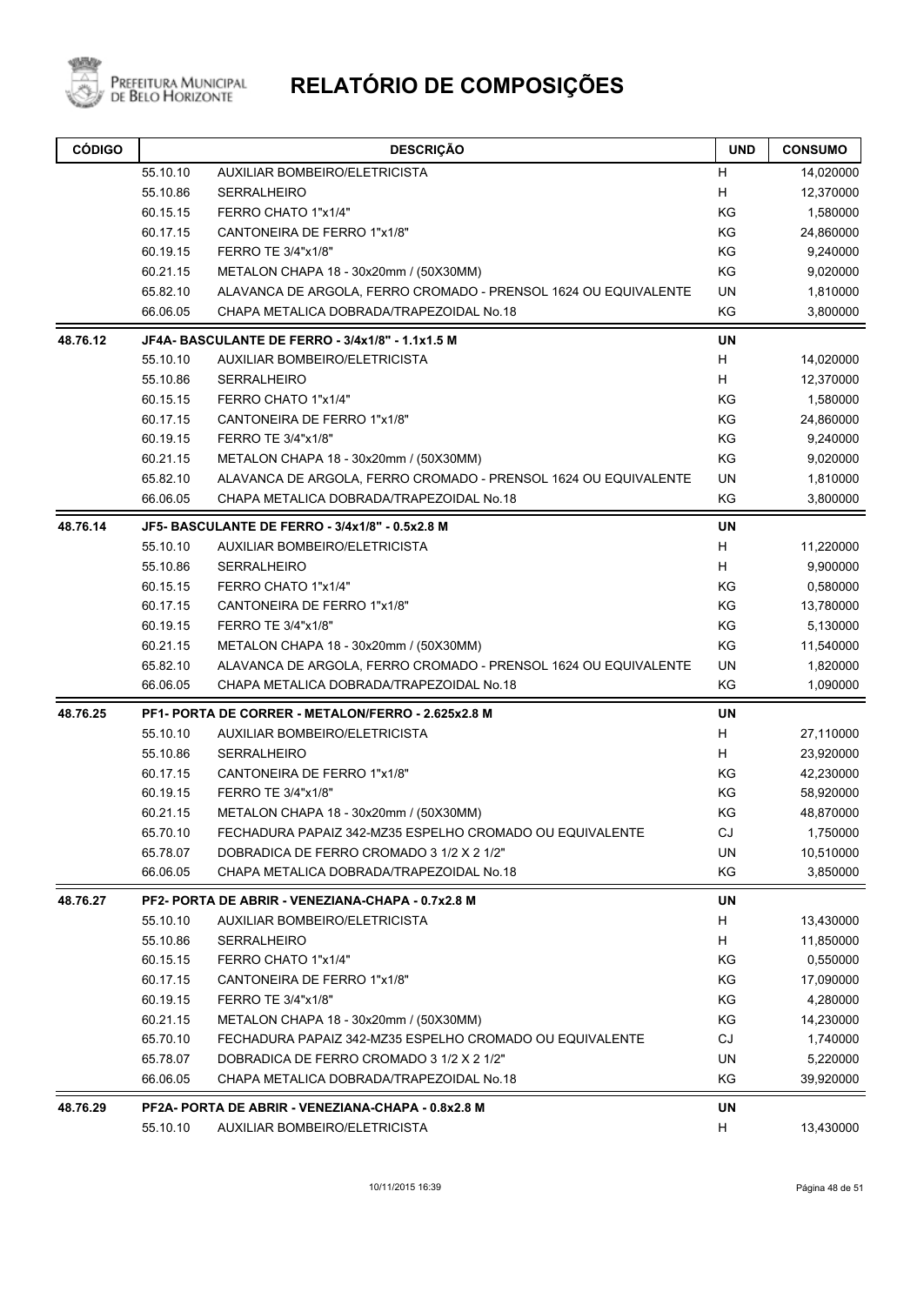

| <b>CÓDIGO</b> |                                                    | <b>DESCRIÇÃO</b>                                         | <b>UND</b> | <b>CONSUMO</b> |  |  |
|---------------|----------------------------------------------------|----------------------------------------------------------|------------|----------------|--|--|
|               | 55.10.86                                           | <b>SERRALHEIRO</b>                                       | H          | 11,850000      |  |  |
|               | 60.15.15                                           | FERRO CHATO 1"x1/4"                                      | KG         | 0,560000       |  |  |
|               | 60.17.15                                           | CANTONEIRA DE FERRO 1"x1/8"                              | KG         | 17,330000      |  |  |
|               | 60.19.15                                           | FERRO TE 3/4"x1/8"                                       | KG         | 4,840000       |  |  |
|               | 60.21.15                                           | METALON CHAPA 18 - 30x20mm / (50X30MM)                   | KG         | 14,910000      |  |  |
|               | 65.70.10                                           | FECHADURA PAPAIZ 342-MZ35 ESPELHO CROMADO OU EQUIVALENTE | CJ         | 1,740000       |  |  |
|               | 65.78.07                                           | DOBRADICA DE FERRO CROMADO 3 1/2 X 2 1/2"                | <b>UN</b>  | 5,220000       |  |  |
|               | 66.06.05                                           | CHAPA METALICA DOBRADA/TRAPEZOIDAL No.18                 | ΚG         | 45,080000      |  |  |
| 48.76.30      | PF2B- PORTA DE ABRIR - VENEZIANA-CHAPA - 0.9x2.8 M |                                                          |            |                |  |  |
|               | 55.10.10                                           | AUXILIAR BOMBEIRO/ELETRICISTA                            | H          | 13,430000      |  |  |
|               | 55.10.86                                           | <b>SERRALHEIRO</b>                                       | H          | 11,850000      |  |  |
|               | 60.15.15                                           | FERRO CHATO 1"x1/4"                                      | ΚG         | 0,560000       |  |  |
|               | 60.17.15                                           | CANTONEIRA DE FERRO 1"x1/8"                              | KG         | 17,580000      |  |  |
|               | 60.19.15                                           | FERRO TE 3/4"x1/8"                                       | KG         | 5,440000       |  |  |
|               | 60.21.15                                           | METALON CHAPA 18 - 30x20mm / (50X30MM)                   | KG         | 15,720000      |  |  |
|               | 65.70.10                                           | FECHADURA PAPAIZ 342-MZ35 ESPELHO CROMADO OU EQUIVALENTE | CJ         | 1,740000       |  |  |
|               | 65.78.07                                           | DOBRADICA DE FERRO CROMADO 3 1/2 X 2 1/2"                | <b>UN</b>  | 5,220000       |  |  |
|               | 66.06.05                                           | CHAPA METALICA DOBRADA/TRAPEZOIDAL No.18                 | KG         | 50,500000      |  |  |
| 48.76.50      |                                                    | PORTAO DE METALON 50x20 A CADA 15 CM - 2.2x2.0 M         | UN         |                |  |  |
|               | 55.10.10                                           | AUXILIAR BOMBEIRO/ELETRICISTA                            | н          | 13,430000      |  |  |
|               | 55.10.86                                           | <b>SERRALHEIRO</b>                                       | H          | 11,850000      |  |  |
|               | 60.21.15                                           | METALON CHAPA 18 - 30x20mm / (50X30MM)                   | ΚG         | 80,850000      |  |  |
|               | 65.70.10                                           | FECHADURA PAPAIZ 342-MZ35 ESPELHO CROMADO OU EQUIVALENTE | CJ         | 1,740000       |  |  |
|               | 65.78.90                                           | CACHIMBO D= 1/2"                                         | <b>UN</b>  | 10,440000      |  |  |
| 48.76.52      | PORTAO DE METALON 50x20 A CADA 15 CM - 1.1x2.0 M   |                                                          |            |                |  |  |
|               | 55.10.10                                           | AUXILIAR BOMBEIRO/ELETRICISTA                            | H          | 8,030000       |  |  |
|               | 55.10.86                                           | <b>SERRALHEIRO</b>                                       | H          | 7,080000       |  |  |
|               | 60.21.15                                           | METALON CHAPA 18 - 30x20mm / (50X30MM)                   | ΚG         | 40,260000      |  |  |
|               | 65.70.10                                           | FECHADURA PAPAIZ 342-MZ35 ESPELHO CROMADO OU EQUIVALENTE | CJ         | 1,730000       |  |  |
|               | 65.78.90                                           | CACHIMBO D= 1/2"                                         | <b>UN</b>  | 5,200000       |  |  |
| 48.78         |                                                    | <b>SERRALHERIA - CRECHE</b>                              |            |                |  |  |
| 48.78.05      |                                                    | J1 - MAXIMO AR DE METALON 0,60x1,20M                     | <b>UN</b>  |                |  |  |
|               | 55.10.10                                           | AUXILIAR BOMBEIRO/ELETRICISTA                            | H          | 3,700000       |  |  |
|               | 55.10.86                                           | <b>SERRALHEIRO</b>                                       | H          | 6,500000       |  |  |
|               | 60.15.15                                           | FERRO CHATO 1"x1/4"                                      | KG         | 1,113600       |  |  |
|               | 60.21.15                                           | METALON CHAPA 18 - 30x20mm / (50X30MM)                   | KG         | 13,676400      |  |  |
|               | 65.81.05                                           | TRINCO PARA JANELA MAXIMO AR - FERMAX / EQUIVALENTE      | UN         | 3,480000       |  |  |
|               | 66.05.05                                           | CHAPA METALICA LISA No.18                                | KG         | 2,070600       |  |  |
|               | 66.06.05                                           | CHAPA METALICA DOBRADA/TRAPEZOIDAL No.18                 | KG         | 8,352000       |  |  |
| 48.78.06      | J2 - MAXIMO AR DE METALON 0,60x2,00M               |                                                          |            |                |  |  |
|               | 55.10.10                                           | AUXILIAR BOMBEIRO/ELETRICISTA                            | H          | 2,940000       |  |  |
|               | 55.10.86                                           | SERRALHEIRO                                              | H          | 6,490000       |  |  |
|               | 60.15.15                                           | FERRO CHATO 1"x1/4"                                      | KG         | 3,860000       |  |  |
|               | 60.21.15                                           | METALON CHAPA 18 - 30x20mm / (50X30MM)                   | ΚG         | 20,590000      |  |  |
|               | 65.81.05                                           | TRINCO PARA JANELA MAXIMO AR - FERMAX / EQUIVALENTE      | UN         | 1,730000       |  |  |
|               | 66.05.05                                           | CHAPA METALICA LISA No.18                                | KG         | 2,800000       |  |  |
|               | 66.06.05                                           | CHAPA METALICA DOBRADA/TRAPEZOIDAL No.18                 | KG         | 13,840000      |  |  |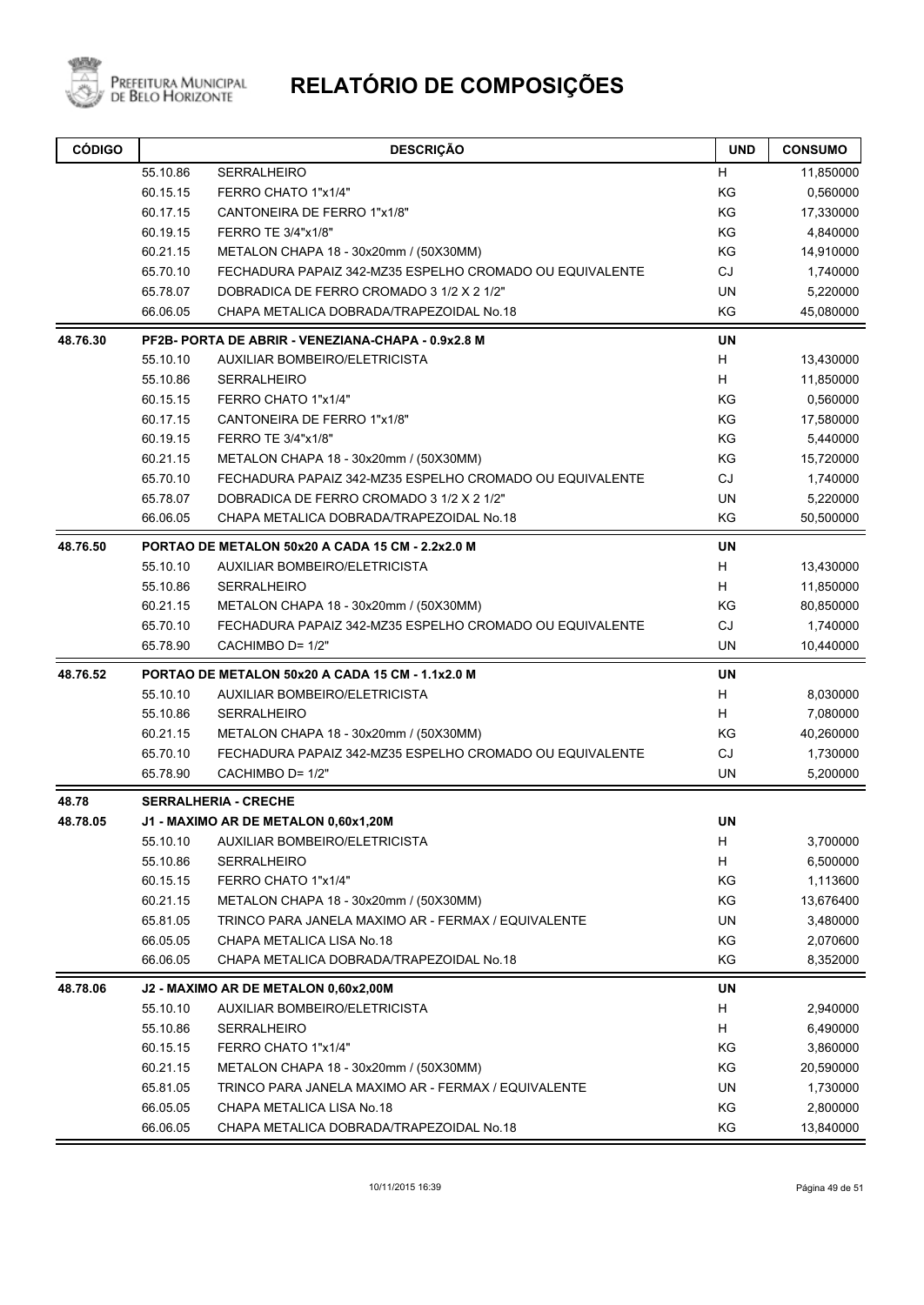

|          | 55.10.86                                       | <b>SERRALHEIRO</b>                                                | H              | 11,612500 |
|----------|------------------------------------------------|-------------------------------------------------------------------|----------------|-----------|
|          | 60.15.15                                       | FERRO CHATO 1"x1/4"                                               | KG             | 2,390800  |
|          | 60.17.15                                       | CANTONEIRA DE FERRO 1"x1/8"                                       | KG             | 15,996000 |
|          | 60.21.15                                       | METALON CHAPA 18 - 30x20mm / (50X30MM)                            | KG             | 21,947200 |
|          | 65.70.10                                       | FECHADURA PAPAIZ 342-MZ35 ESPELHO CROMADO OU EQUIVALENTE          | CJ             | 1,720000  |
|          | 65.78.07                                       | DOBRADICA DE FERRO CROMADO 3 1/2 X 2 1/2"                         | <b>UN</b>      | 10,320000 |
|          | 65.86.15                                       | FECHO ALAVANCA UNHA RODRIGUES 6010 CROMADO 3/4"X22 OU EQUIVALENTE | UN             | 3,440000  |
|          | 66.06.05                                       | CHAPA METALICA DOBRADA/TRAPEZOIDAL No.18                          | KG             | 64,672000 |
| 48.78.16 | <b>COMPLEMENTO SUPERIOR DE P1 - 1,50x1,10M</b> |                                                                   |                |           |
|          | 55.10.10                                       | AUXILIAR BOMBEIRO/ELETRICISTA                                     | <b>UN</b><br>Н | 0,740000  |
|          | 55.10.86                                       | <b>SERRALHEIRO</b>                                                | H              | 5,200000  |
|          | 60.21.15                                       | METALON CHAPA 18 - 30x20mm / (50X30MM)                            | KG             | 9,900600  |
|          | 66.06.05                                       | CHAPA METALICA DOBRADA/TRAPEZOIDAL No.18                          | KG             | 10,579200 |
| 48.78.17 |                                                | P3 - PORTA DE ABRIR DE METALON 1FL. 0,80x2,20M                    | <b>UN</b>      |           |
|          | 55.10.10                                       | AUXILIAR BOMBEIRO/ELETRICISTA                                     | H              | 2,940000  |
|          | 55.10.86                                       | <b>SERRALHEIRO</b>                                                | H              | 10,320000 |
|          | 60.17.15                                       | CANTONEIRA DE FERRO 1"x1/8"                                       | KG             | 14,013000 |
|          | 60.21.15                                       | METALON CHAPA 18 - 30x20mm / (50X30MM)                            | KG             | 11,279600 |
|          | 65.70.10                                       | FECHADURA PAPAIZ 342-MZ35 ESPELHO CROMADO OU EQUIVALENTE          | CJ             | 1,730000  |
|          | 65.78.07                                       | DOBRADICA DE FERRO CROMADO 3 1/2 X 2 1/2"                         | <b>UN</b>      | 5,190000  |
|          | 66.06.05                                       | CHAPA METALICA DOBRADA/TRAPEZOIDAL No.18                          | KG             | 37,125800 |
|          |                                                |                                                                   |                |           |
| 48.78.20 |                                                | P2 - PORTA DE CORRER DE METALON 1FL. 1,20x2,20M                   | <b>UN</b>      |           |
|          | 55.10.10                                       | AUXILIAR BOMBEIRO/ELETRICISTA                                     | H              | 2,940000  |
|          | 55.10.86                                       | <b>SERRALHEIRO</b>                                                | H              | 10,320000 |
|          | 60.15.15                                       | FERRO CHATO 1"x1/4"                                               | KG             | 4,781600  |
|          | 60.17.15                                       | CANTONEIRA DE FERRO 1"x1/8"                                       | KG             | 7,258400  |
|          | 60.21.15                                       | METALON CHAPA 18 - 30x20mm / (50X30MM)                            | KG             | 29,515200 |
|          | 65.70.40                                       | FECHADURA PAPAIZ 844 OU EQUIVALENTE                               | CJ             | 1,720000  |
|          | 65.80.70                                       | CONCHA CROMADA COM 2 FUROS-IMEBRA NO.2 OU EQUIVALENTE             | UN             | 3,440000  |
|          | 65.84.05                                       | ROLAMENTO TORNEADO DE 1"                                          | UN             | 6,880000  |
|          | 66.06.05                                       | CHAPA METALICA DOBRADA/TRAPEZOIDAL No.18                          | KG             | 59,288400 |
| 48.78.25 |                                                | PORTA DE CORRER DE FERRO/TELA ARTISTEX-1,75x2,10M                 | <b>UN</b>      |           |
|          | 55.10.10                                       | AUXILIAR BOMBEIRO/ELETRICISTA                                     | H              | 2,940000  |
|          | 55.10.86                                       | SERRALHEIRO                                                       | Н              | 7,800000  |
|          | 60.15.15                                       | FERRO CHATO 1"x1/4"                                               | ΚG             | 10,466500 |
|          | 60.17.15                                       | CANTONEIRA DE FERRO 1"x1/8"                                       | KG             | 26,728500 |
|          | 60.19.15                                       | FERRO TE 3/4"x1/8"                                                | KG             | 5,345700  |
|          | 60.32.23                                       | TELA ARTISTICA GALVANIZADA FIO 12 MALHA= 1"                       | M <sub>2</sub> | 6,366400  |
|          | 65.84.05                                       | ROLAMENTO TORNEADO DE 1"                                          | UN             | 6,920000  |
|          | 66.06.05                                       | CHAPA METALICA DOBRADA/TRAPEZOIDAL No.18                          | ΚG             | 8,044500  |
| 48.78.30 |                                                | PORTAO DE ABRIR CHAPA TRAPEZOIDAL 2FL.-3,00x2,50M                 | <b>UN</b>      |           |
|          | 55.10.10                                       | AUXILIAR BOMBEIRO/ELETRICISTA                                     | H              | 7,350000  |
|          | 55.10.86                                       | SERRALHEIRO                                                       | H              | 26,000000 |
|          | 60.11.15                                       | FERRO REDONDO MECANICO SAE 1020 D= 1/2"                           | KG             | 2,076000  |
|          | 60.15.15                                       | FERRO CHATO 1"x1/4"                                               | KG             | 57,090000 |
|          |                                                |                                                                   |                |           |

**CÓDIGO DESCRIÇÃO UND CONSUMO**

55.10.10 AUXILIAR BOMBEIRO/ELETRICISTA H 0,500000

**48.78.15 P1 - PORTA DE ABRIR DE METALON 2FL. - 1,50x2,20M UN**